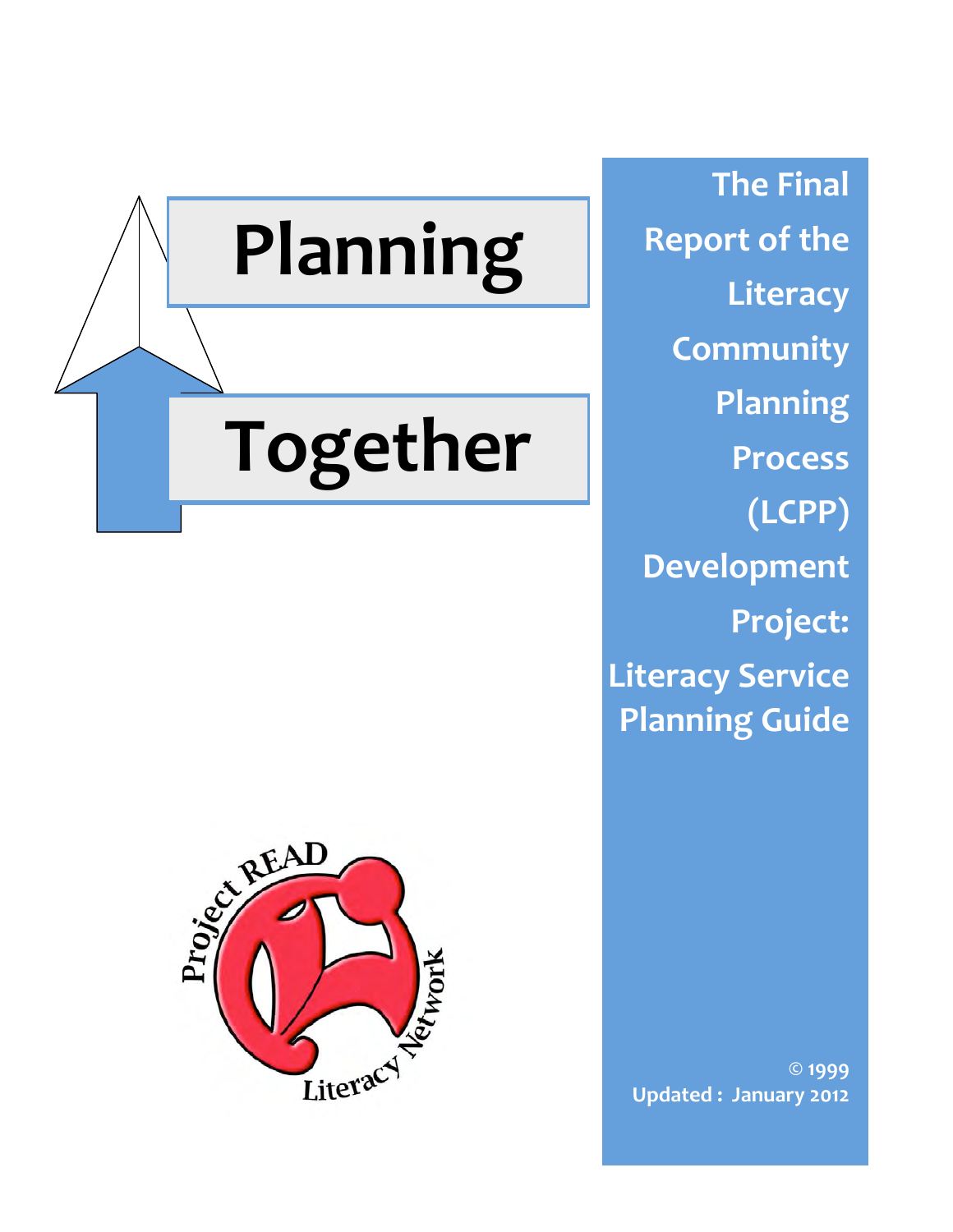© Project READ Literacy Network, 1999 This project was funded by Ministry of Education and Training and the National Literacy Secretariat.

Publisher: Project READ Literacy Network 298 Frederick Street Kitchener, Ontario N2H 2N5 Phone: 519.570.3054 Fax: 519.570.9510 Email: info@projectread.ca

Website: www.projectread.ca

This publication is available for download from our website.

Writer:Marianne Paul

Project Co-ordinator: Anne Ramsay

Advisory Committee: Waterloo Region Literacy Service Planning Committee Guelph-Wellington Literacy Service Planning Committee

Project READ is supported by the Ontario Ministry of Training, Colleges and Universities, the federal Office of Literacy and Essential Skills and the Region of Waterloo as well as private donations and sponsorships.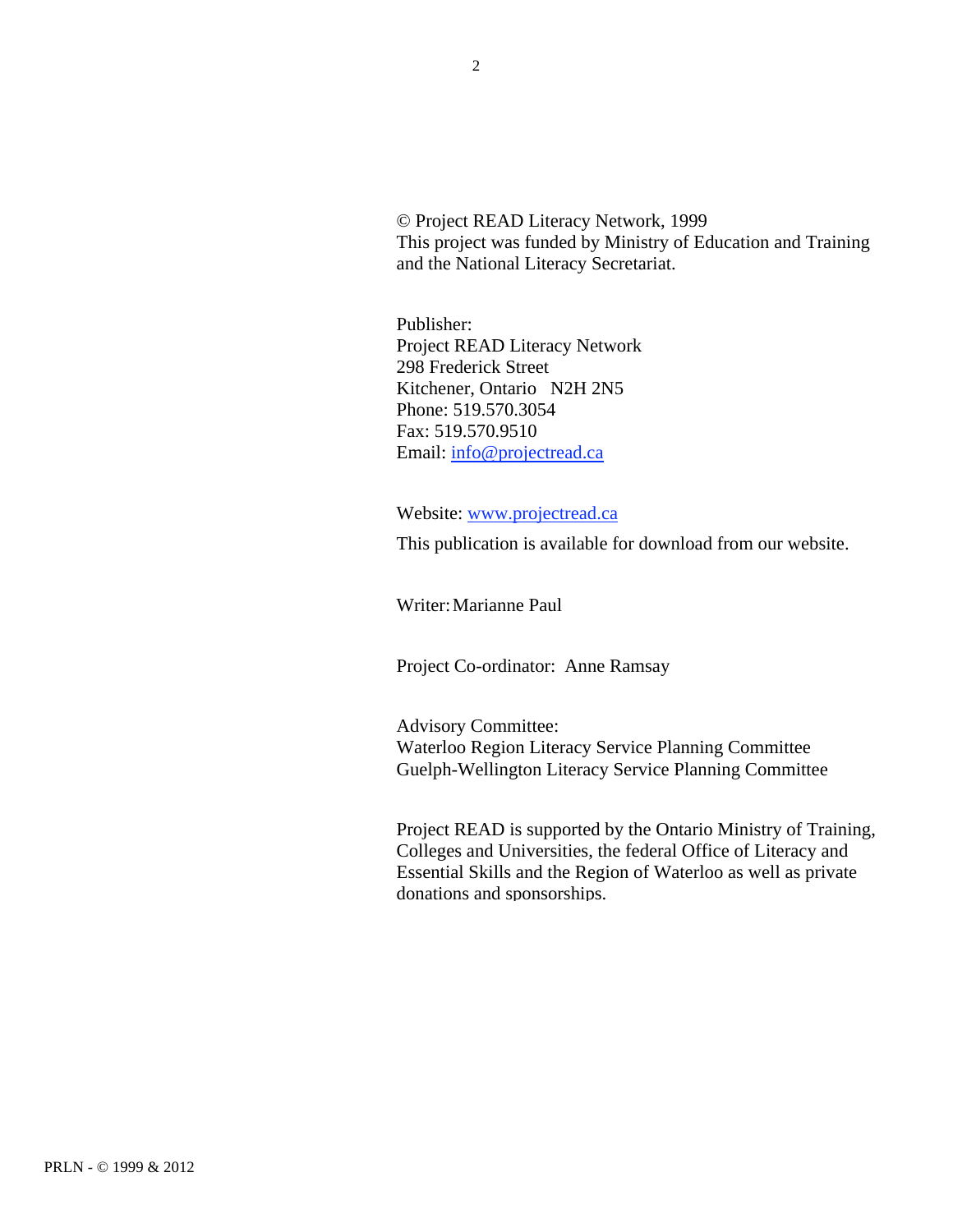| Literacy Service Planning in Practice: A Report 51 |  |
|----------------------------------------------------|--|
|                                                    |  |
|                                                    |  |

# **Contents**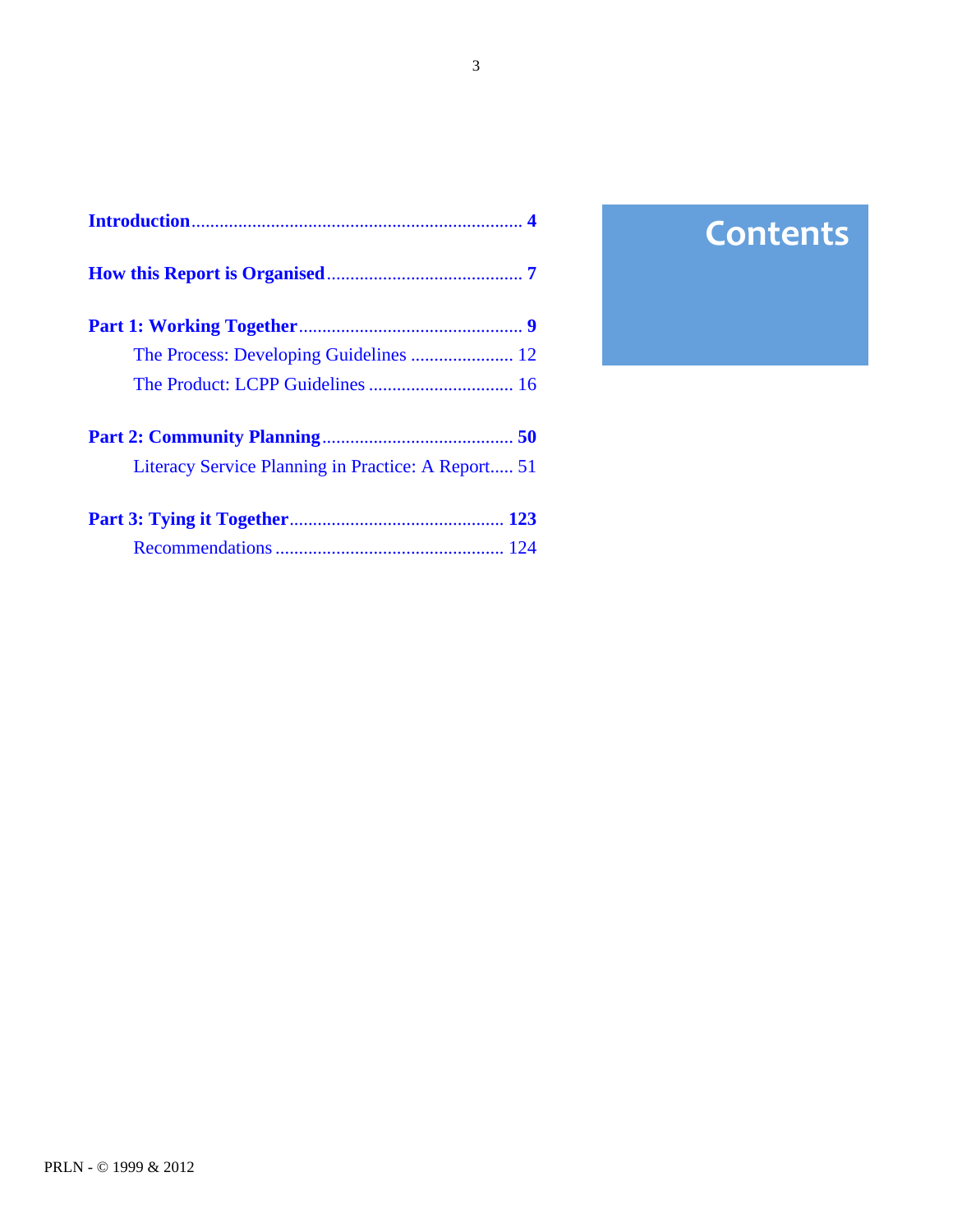# <span id="page-3-0"></span>**Introduction A** Process lies behind every Product

Although the product is what you see – the concrete results – it is the process leading to the product that often has the greatest impact and that is the most important to the future. This is particularly true when the product is the result of a group effort, a group that will come together again to accomplish other tasks. This report looks at the development or evolution of the **Literacy Community Planning Process (LCPP) Committees** in Waterloo Region and Wellington County. The document, in itself, is one outcome of this project, aimed at finding ways for the LCPP Committees to better work together to serve the literacy needs of local communities. **2012 Update: LCPP Committees are also referred to as Literacy Service Planning Committees (LSP) or Literacy Community Planning (LCP) Committees across Ontario.** 

**Two major areas of concentration** occupied project time. These included the **development of guidelines** for the LCPP Committees outlining how member agencies would work together, and community planning culminating in the **Literacy Services Plans (LSP)** for Waterloo Region and Wellington County respectively.

These areas of concentration resulted in two final research products. Both products are documents, and are contained here. It is the intent that other LCPP Committees will be able to use our experiences to shape their own responses suitable to their particular communities.

The final products associated with this project include:

- **Working Together:** Literacy Community Planning Process (LCPP) Guidelines
- **Literacy Service Planning in Practice**

These two products were the vehicles through which the LCPP Committees explored their roles and found new ways to work together. Using the word "vehicles" does not imply the products are unimportant in themselves. They **are** important. They provide evidence that the LCPP committees are fulfilling their mandate, with the ultimate result of better service delivery throughout the Waterloo-Wellington areas.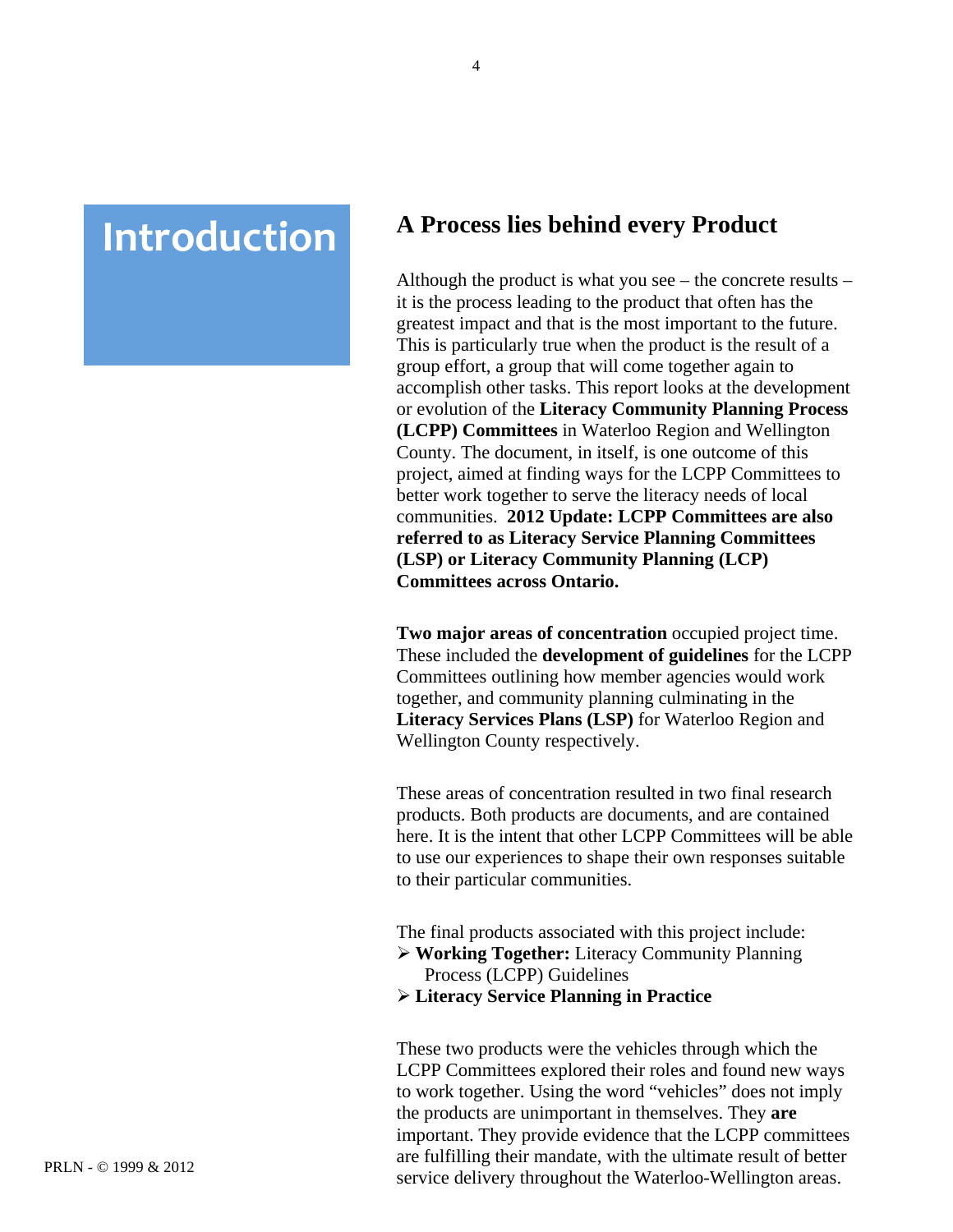Committees worked together to reach their goals is integral to any discussions of the overall value of the project. Accomplishing two concrete tasks led to new ways of working together and new ways to view the role and purpose of the LSP Committees. Through the process of developing the guidelines and the LSP, members put in place the

The most important and challenging shift over the course of this project was for the LSP Committee to think of itself as a planning body rather than a "reporting" body. It is the outcome that should be most enduring, if the project has been a success, and will affect the most change over time.

groundwork for their future interaction.

In the past, the LSP viewed its primary role as reporting to fellow members what a particular agency had been doing in the preceding month, and perhaps what it intended to do in the next month. It was an info sharing and networking process. Members learned about professional development activities, workshops, conferences, projects, or other opportunities from each other.

Info-sharing and networking are important. These are roles of the LSP Committee, and need to be fulfilled. They are not, however, the only role nor are they "stand-alone" functions. By that, it is meant that they are not an end in themselves.

The central work of the LSP is creative. It involves thinking, analysing, responding, shaping, and creating anew. This creativity is a required element to do what the committees have been mandated to do by their funders – community planning.

Without a creative approach, the LSP Committees will simply repeat old patterns. In "LSP" lingo, the result will be a mix of services based upon historical tradition, rather than community need. The status quo is maintained, not necessarily because it should be maintained, but because it is easiest to do so. The shift in thinking – from a reporting body to a planning body – does not come easily. Change is never easy.

# **Introduction**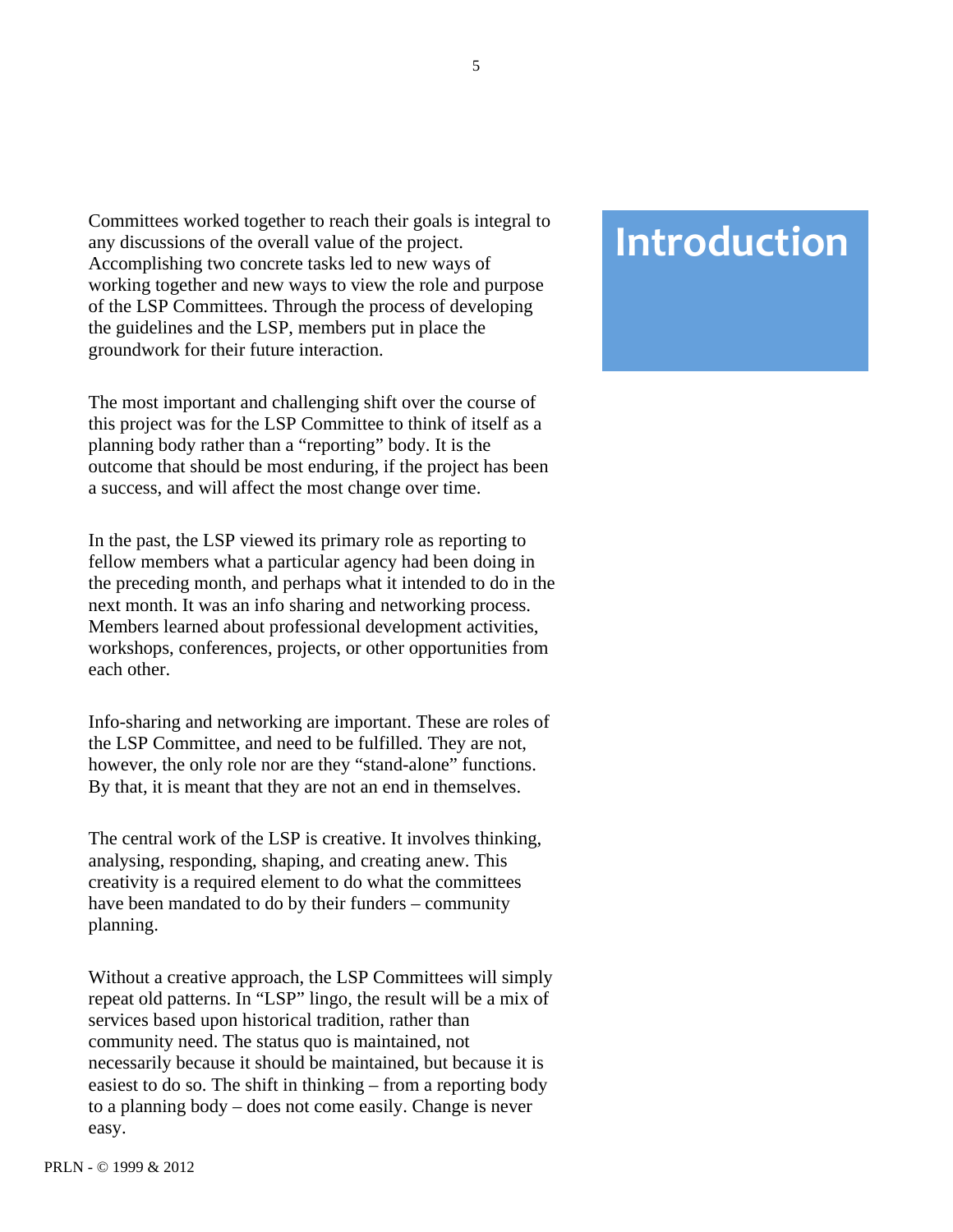# **Introduction**

A creative response requires what is seldom available in the literacy field – unrushed time. The stage must be set to allow for creativity. It just doesn't happen. Inspiration often comes as a result of hours put into the task. It takes hard work, but a particular kind of hard work. It comes from working to create the best planning response, rather than working to meet a deadline.

Time was often the deciding factor, rather than a lack of desire to enact change. Deadlines loomed for Business Plans and other "immediate" demands in a field that always seems to have a pressing demand - whether adapting to Program Reform, or trying to understand new funding formulas and how they will affect the financial bottom line, or submitting a Literacy Services Plan for approval.

Throughout the project, the time that was required for creative group planning was always greater than originally envisioned. Solutions and decisions that were expected to take a portion of a meeting took full meetings, and often spilled into the next meeting. We came to realise that this is part and parcel of the process. Time needed to be reserved for intensive group interaction. It was focused, quality time that was required, where members came to the meeting with the main purpose of actively participating in creative thinking.

Creative work is not something that can simply be "fit in" between a slate full of other agenda items, Nor can it be left to the end of a regular meeting if there is sufficient time (usually there is not). Community planning and other such creative work are best viewed as an ongoing task. When one Literacy Service Plan is submitted to funders it is time to begin the next one.

#### **Planning, after all, is a primary function of the LSP. And good planning takes time.**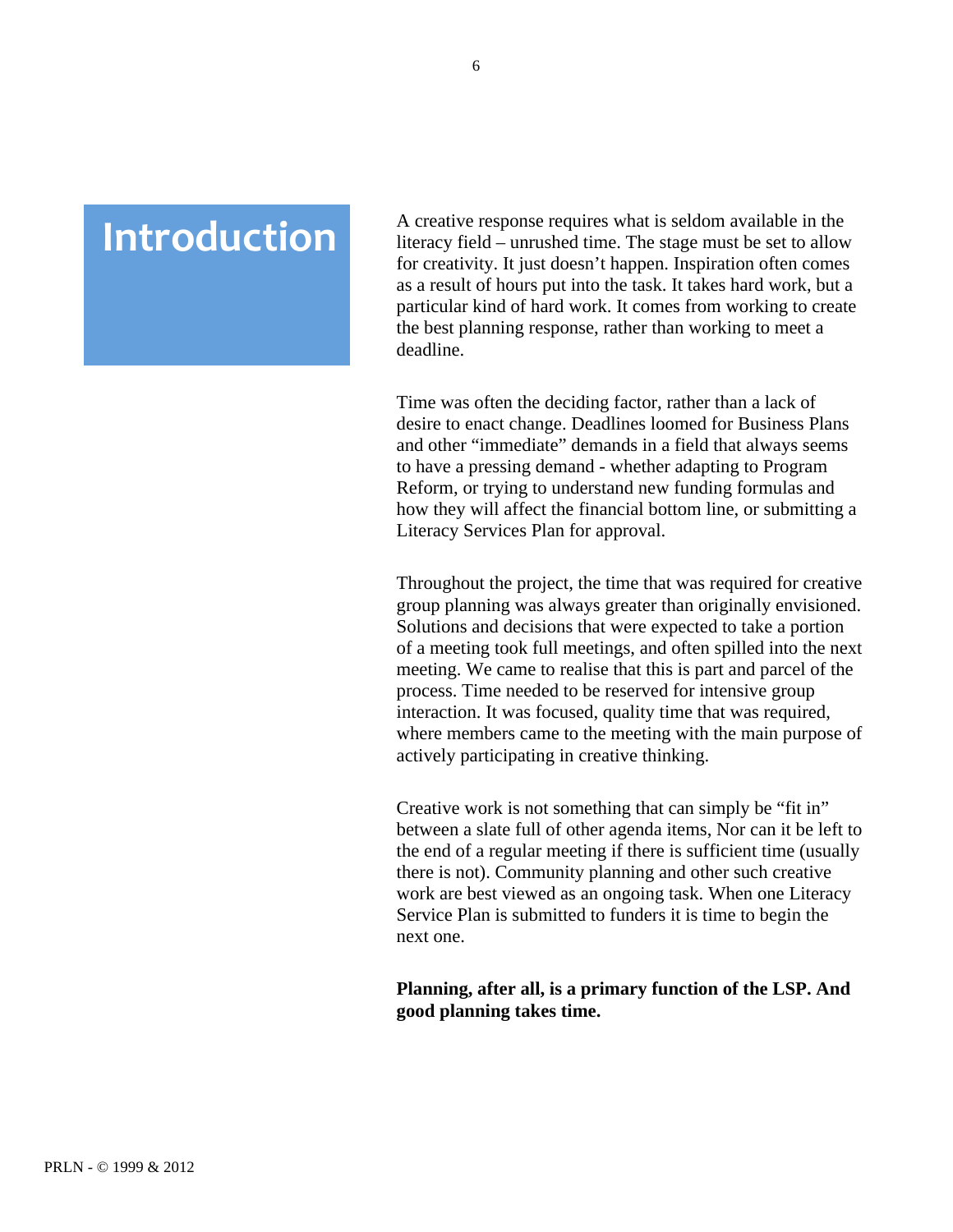<span id="page-6-0"></span>This report is organised into three main sections. The first two sections may be viewed as "stand-alone" documents.

- **Part One** focuses on the creation of the LSP Guidelines and provides the final products as a sample. Networks are invited to use this document as a springboard for discussions for LSP members to create their own guidelines. Pages 8 - 49
- **Part Two** focuses upon community planning and the process of creating a Literacy Service Plan. Sample documents are provided that Networks are invited to modify for their use. Pages 50 - 122
- **Part Three** focuses upon what we have learned from the research project in general terms. It provides recommendations for future development and a summary. Pages 123 - 127

# **How
this Report
is Organised**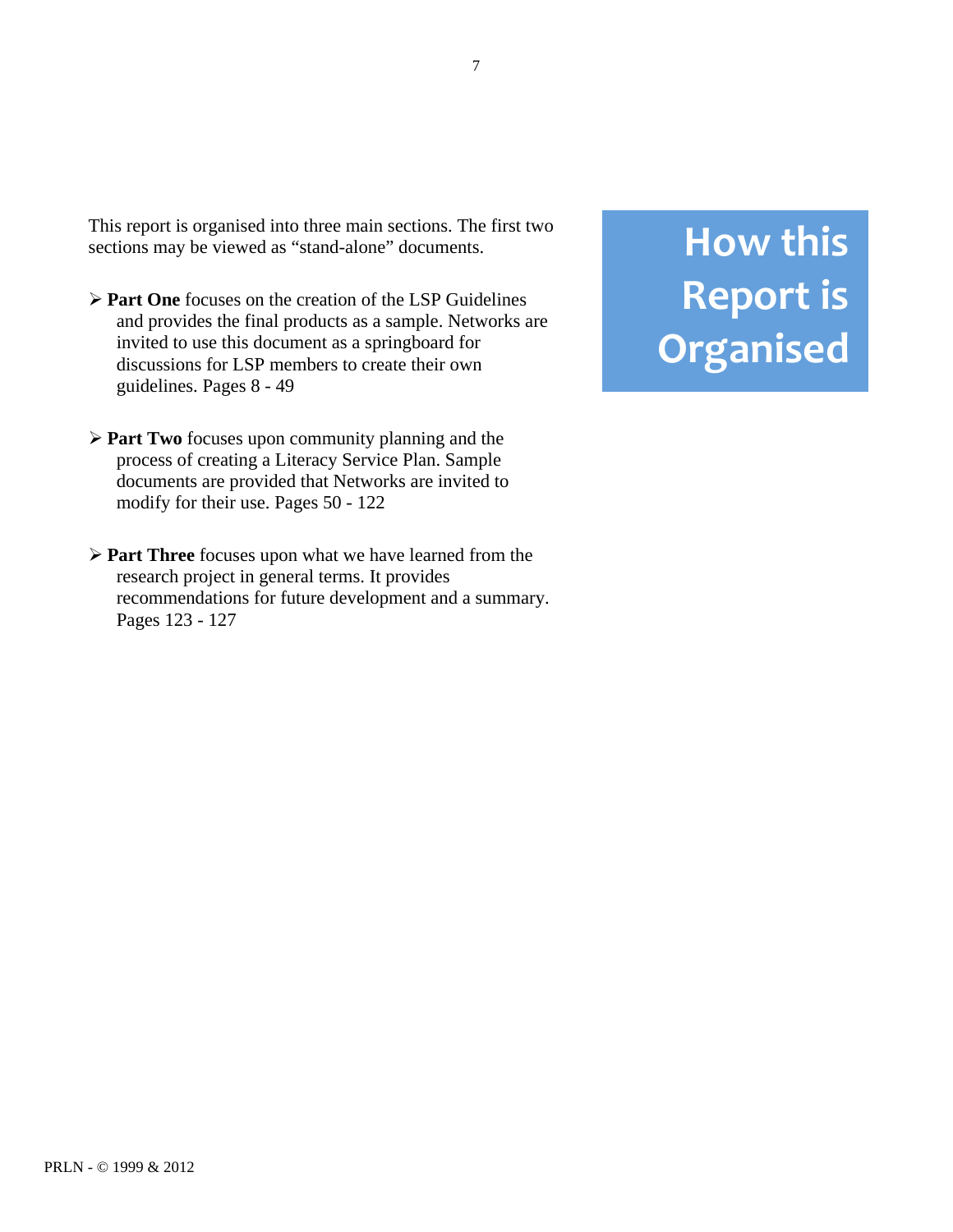# **Part
1
–
LSP
Guidelines**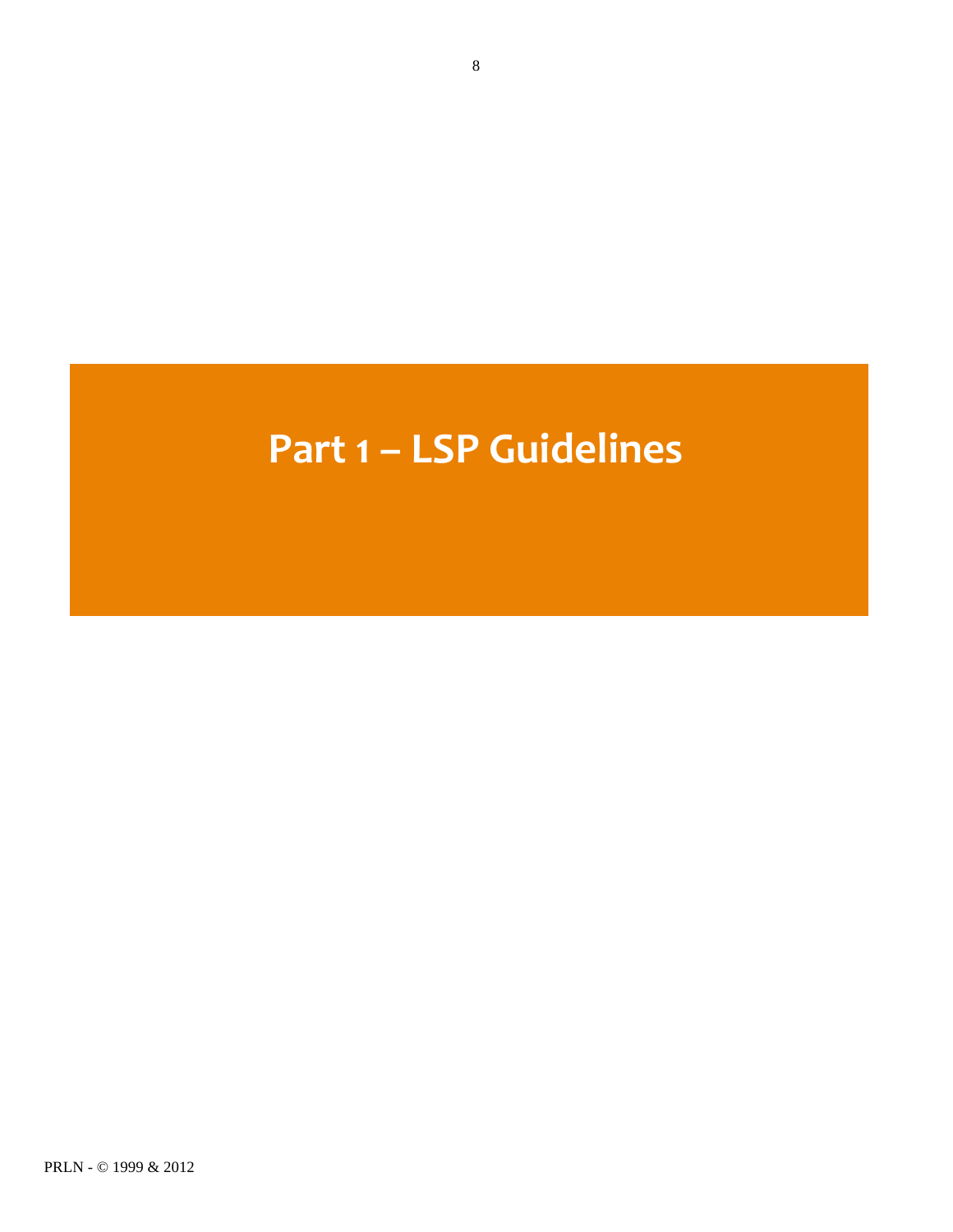<span id="page-8-0"></span>

**The
Process:**

**Developing Guidelines**

**The
Product: Literacy Service Planning Process (LSP) Guidelines**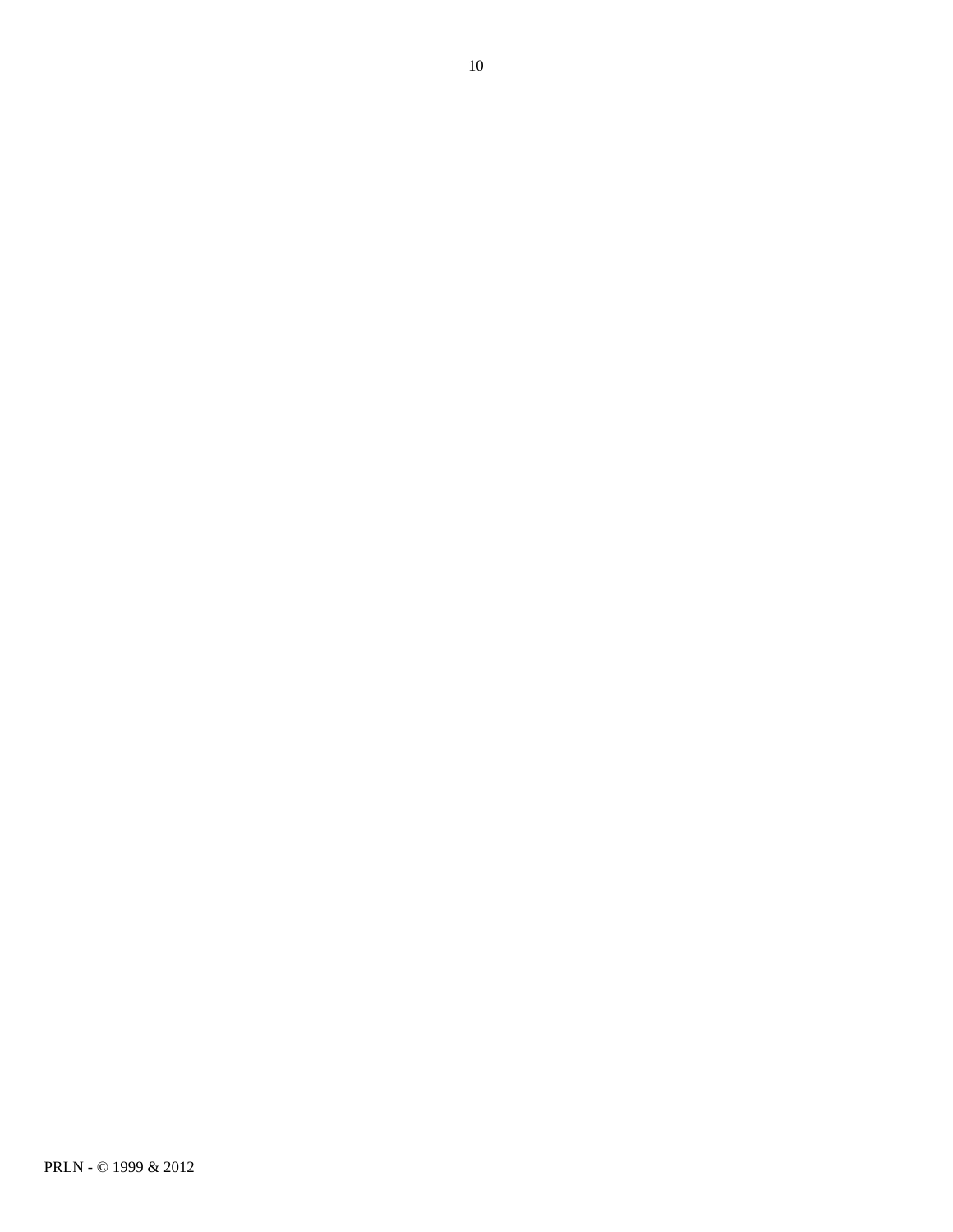|                              | <b>The Process: Developing Guidelines</b>    | 12 |
|------------------------------|----------------------------------------------|----|
|                              | <b>The Product: LCPP Guidelines</b>          | 16 |
|                              | <b>A. About these Guidelines</b>             | 17 |
|                              | <b>B. What is the LCPP?</b>                  | 18 |
| <b>C. Objectives</b>         |                                              | 19 |
| <b>D. Guiding Principles</b> |                                              | 20 |
| <b>E. Membership</b>         |                                              | 21 |
|                              | <b>F. Roles and Responsibilities</b>         | 22 |
| i.                           | <b>Member Agencies</b>                       | 22 |
| ii.                          | <b>Agency Representative</b>                 | 25 |
| iii.                         | <b>The Network</b>                           | 27 |
| iv.                          | <b>MTCU</b> – Employment Training Consultant | 30 |
| <b>G. Meetings</b>           |                                              | 31 |
| i.                           | Logistics                                    | 31 |
| ii.                          | Extended participation & special meetings    | 32 |
| $\dddot{\mathbf{m}}$ .       | <b>Structure</b>                             | 33 |
| iv.                          | Sharing responsibilities — making it work    | 33 |
| V.                           | Agenda                                       | 34 |
| $\mathbf{vi.}$               | <b>Minutes</b>                               | 34 |
| vii.                         | Chair                                        | 35 |
|                              | viii. Conduct                                | 35 |
| ix.                          | <b>Complaints</b>                            | 36 |
| <b>H. Making Decisions</b>   |                                              | 37 |
| i.                           | <b>Agreements</b>                            | 37 |
| ii.                          | What kinds of decisions?                     | 37 |
| iii.                         | <b>Consensus</b>                             | 39 |
|                              | iv. Voting                                   | 39 |
| V.                           | How to vote                                  | 40 |
| vi.                          | Who votes?                                   | 41 |
| vii.                         | <b>Results</b>                               | 41 |
|                              | viii. Confidentiality                        | 42 |
|                              | <b>I. Community Planning</b>                 | 43 |
| i.                           | <b>Literacy Services Plan</b>                | 43 |
| ii.                          | The Planning cycle                           | 44 |
| iii.                         | <b>Timelines</b>                             | 45 |
|                              | iv. Local communities                        | 45 |
| $V_{\star}$                  | Facilitation                                 | 46 |
| $\mathbf{vi.}$               | Links with the Broader Community             | 47 |
|                              | vii. Links with the Local Board              | 47 |
| <b>J. Revisions</b>          |                                              | 48 |

# **Section Contents**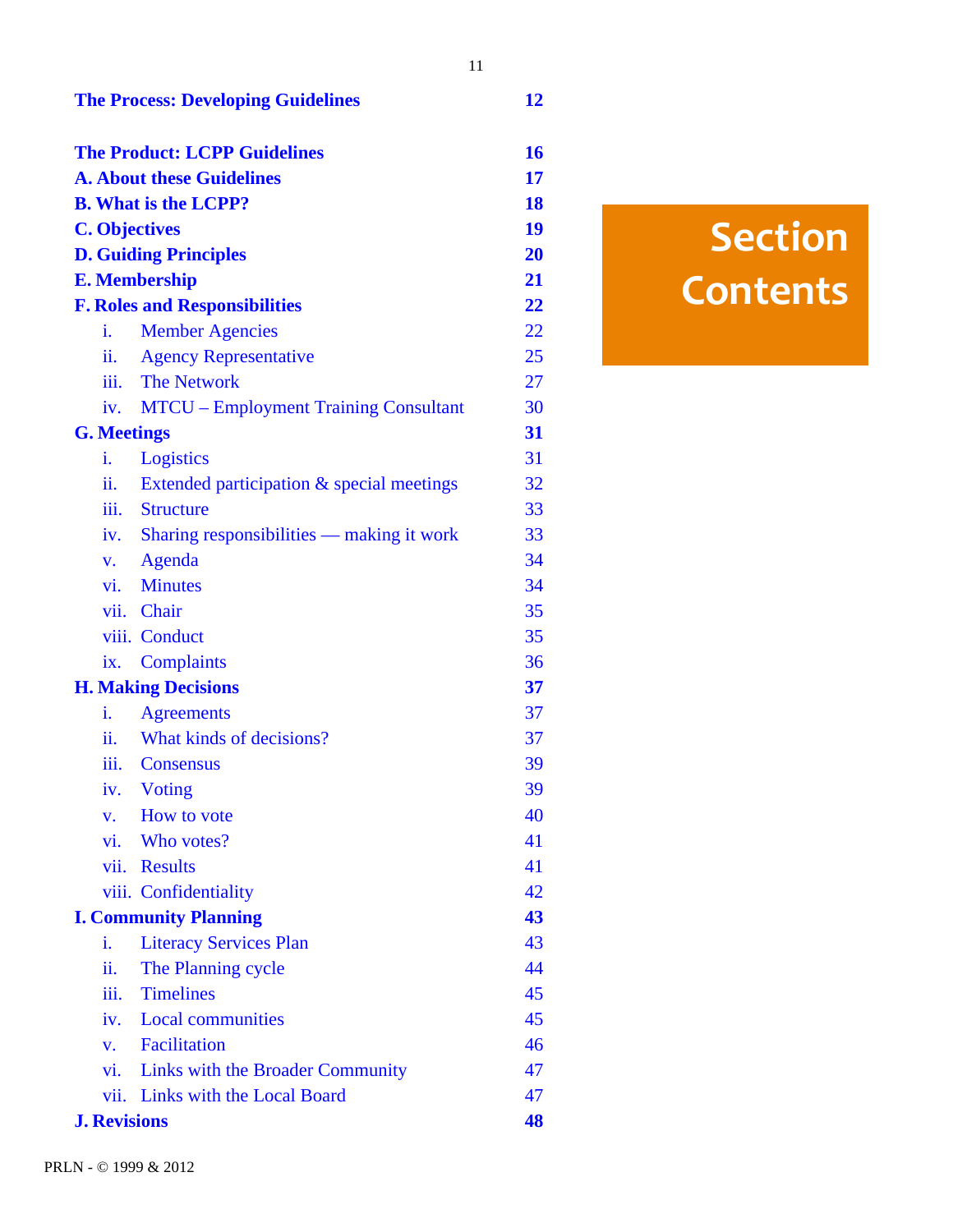# <span id="page-11-0"></span>**The
Process: Developing the
Guidelines**

In 1999, both the Waterloo Region and the Wellington County LSP Committees set developing policies and procedures manual as a future goal. The Waterloo Region LSP Committee established a "member's guide" as a priority goal in its LSP annual report.

The larger of the two committees, the Waterloo Region group had approximately twelve individual members at the time, and included ten member agencies. The Wellington County LSP, being much smaller, consisted of five individual member agencies (including the Network). The Wellington County LSP felt a less pressing need than the Waterloo Region Committee to formalise or define interaction between member agencies. They did think, however, that guidelines would be a useful tool, and agreed through consensus for them to be developed.

The Network identified a strong need for guidelines so that it could better serve member agencies. Guidelines would ensure facilitation in a manner that had been agreed upon by the LSP membership and that had met their needs. A written document would also ensure members had a consistent understanding about how the Committee would operate and, equally important, why they came together – the mandate of the LSP.

The variance in urgency or need for guidelines might be attributed to the distinct differences in the communities each LSP Committee served, and the amount of interaction that occurs on a daily basis between member agencies. Wellington County serves a much larger geographical area, much of it rural. Half of the population of Wellington County resides in these rural areas; the other half is located in the City of Guelph. LSP members have clearly established boundaries that define which agency serves a particular geographical area. Movement between agencies and literacy programs does not occur regularly. Transportation continues to be a barrier.

Waterloo Region LSP members share much the same "geographical base" of learners. Transportation in general is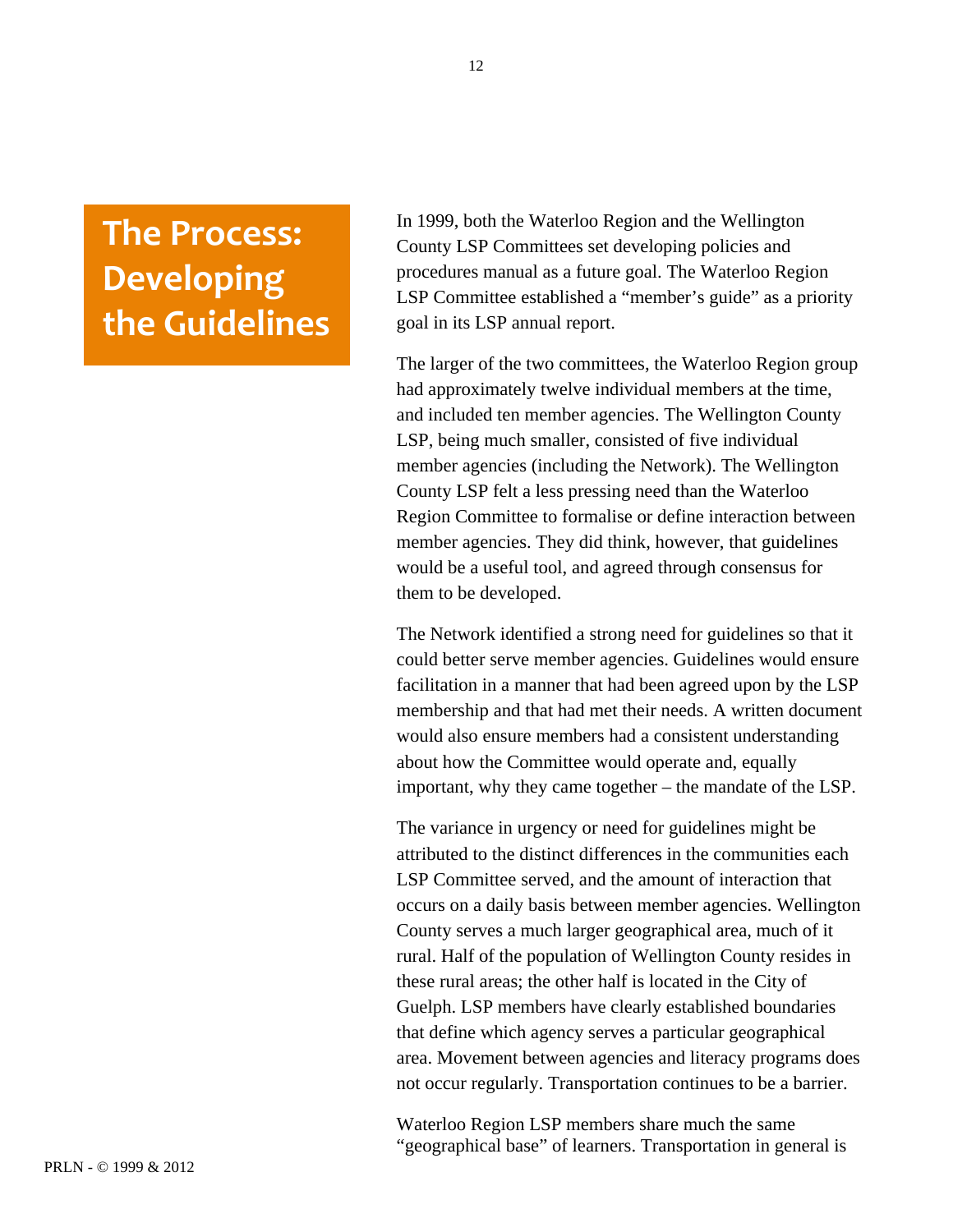not a barrier to participation. More day-to-day interaction occurs among literacy providers, and more movement of learners among agencies. Geographical location plays less of a role in determining where an adult accesses literacy training. Since other factors come into effect, it is extremely important that members have a clear understanding of how they will work together, and whom they will serve. Community planning takes on an urgency, and agreements made around the LSP table often have an immediate and more direct impact upon service delivery.

Several individuals on both committees have been involved with the LSP since its inception. They "know" how meetings traditionally operate through experience, and have participated in the creation of informal policies and procedures. They have seen firsthand how the roles of the LSP Committees were changing, with a greater responsibility placed on member agencies to participate in community planning.

Although "polite" agreements had been reached in terms of decision-making and other interactions, group members saw a time when the LSP would be asked to make more difficult decisions around the LSP table. These decisions would require formal understandings of interaction, since some decisions would affect the mix of services offered in the community, and hence, affect funding that a delivery agency might receive. Guidelines would provide the framework within which these decisions would be made.

Another concern was changing LSP membership. New faces around the LSP table meant the need for an orientation process to educate new members to the workings and role of the LSP. Guidelines would fulfill this purpose.

#### **The Process**

The Waterloo Region LSP Committee had identified the need for guidelines and the action steps it would take to formulate them in its 1997 LSP Report. It also identified the outcome. As a result; group members would "share a common understanding of the role of the LSP, and the expectations

# **Developing the
Guidelines**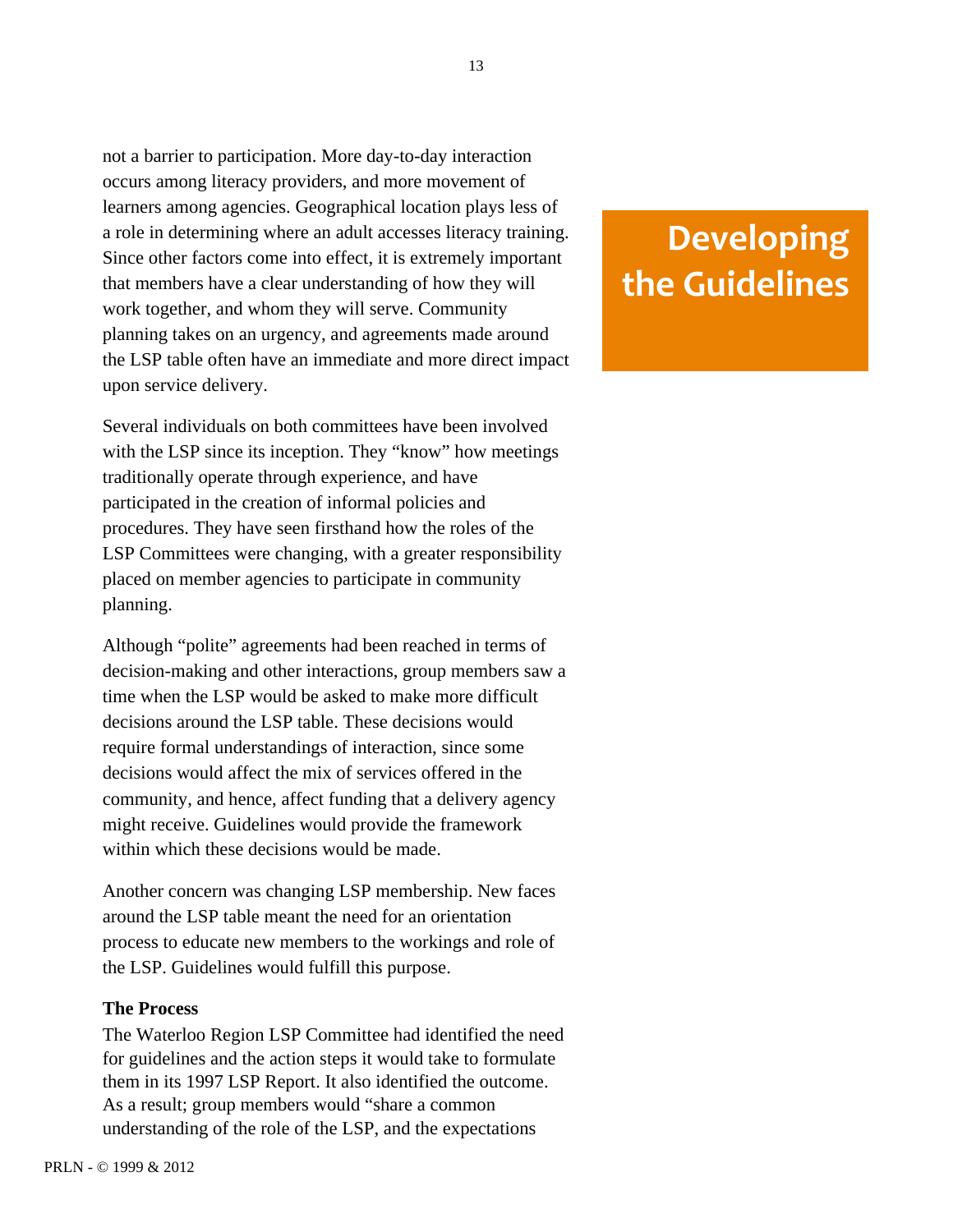# **Developing
the Guidelines**

upon them as members." A Table of Contents was created to provide guidance for the types of information that should be included in the document. A first draft was produced based upon the action steps identified in the LSP Report, the Table of Contents, how the LSP Committees had traditionally operated, and the community planning experiences of both groups in creating Literacy Services Plans for their local communities. This draft was distributed for feedback, and a second draft was written with input from the Network, the membership, and other members of the literacy community. The revised document was presented to both LSPs for their modification. The Waterloo Region LSP Committee used the document as a springboard for discussion. They set aside two meetings (approximately six hours) to change key areas and reach agreement. In particular, the Committee broke into small groups to discuss contentious issues such as "Making Decisions" and extending "membership" of non-LBS community groups. The result was a lively discussion that touched upon such issues as how many votes each agency would receive, who would participate around the LSP table, and the role of the Network in decision-making. This information was then used to create another draft that was, in several places, quite different from the original document. The final draft was presented at a subsequent LSP meeting and accepted by a formal vote of the group.

An important element to the acceptance of the Guidelines was flexibility. The document is meant to be a "living document;" that is, the LSP Committee can modify it, or portions of it, as they require. This will allow the Committee to respond to new situations in timely ways. It will also allow the LSP Committee to "test" the Guidelines through everyday application, and change them accordingly.

The Wellington County LSP followed a different path to the writing of their Guidelines. They rejected the draft outright. It did not meet their needs at all. As a small group they felt the Guidelines were much too formal for their interactions, and had been written according to the needs of the larger LSP Committee. They also disagreed with the idea of one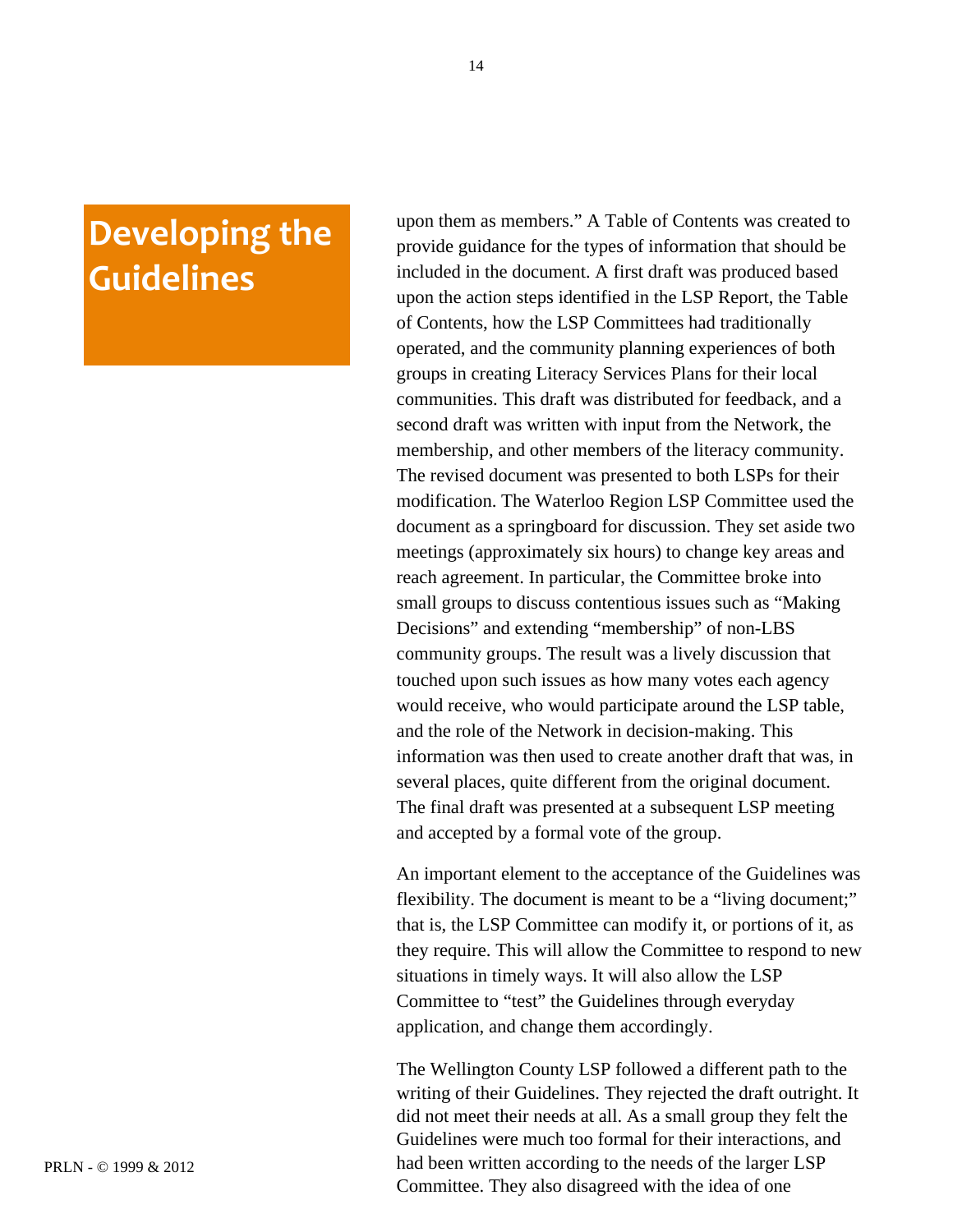document that applied, in general terms, to both LSP Committees. They wanted their own "Made in Wellington County" version.

Although the draft presented to the Wellington County LSP did not meet their approval, this in itself has a positive outcome. The four member agencies are presently meeting to revise the original document and create Guidelines more in keeping with their needs and vision. The exercise is helping them come to agreement about how they will interact, and in a sense, has become a group building activity. Simply put, they required more time to discuss and develop agreements than the original process (and project timelines) allowed. They took direct ownership of the project, and the result will be a document with which they are satisfied and that reflects more precisely their reality and needs.

2012 Update: The LSP Committee in Waterloo and Wellington each review the LSP Guidelines on an annual basis. They continue to use the Guidelines as a tool to guide discussions, inform new members and decide on priorities.

#### **Community Planning**

The development of guidelines around the LSP table proved to be an excellent tool to facilitate the planning process. Both Committees had recently undergone an intensive process for literacy services planning. They were in a position to identify the kinds of decisions that needed to be made to facilitate further planning, and that should be addressed in the document. It encouraged them to take their planning to the next step, that is, to think about how "infosharing/networking" might be balanced with developmental/planning needs. It helped participants to identify the role of the Network in the planning and facilitation process. And it established the "nitty-gritty" everyday details about who does what, and what is necessary for the LSP to work on a practical basis.

# **Developing the
Guidelines**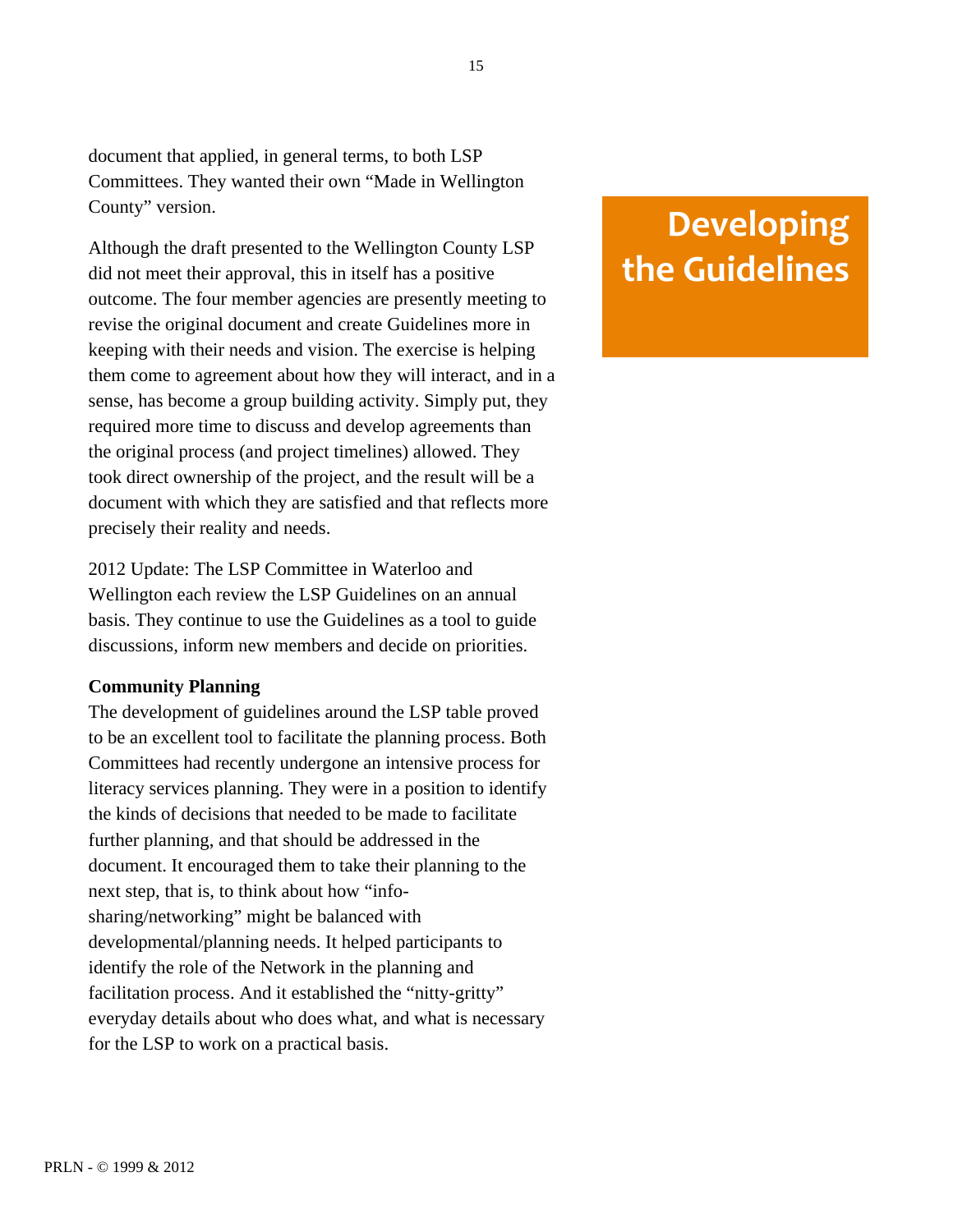# <span id="page-15-0"></span>**The
Product: LSP Guidelines**

The following pages offer the Waterloo Region document as a sample. Networks and LSP Committees are invited to use *Working Together, Literacy Service Planning Process (LSP) Guidelines* as a "springboard" to discussions to write their own guide. It is not expected that this sample will apply "verbatim" to other groups, nor should it. You are welcome, however to modify the document to suit your own needs, or to simply use it as a basis for forging your own agreements for interaction around the LSP table.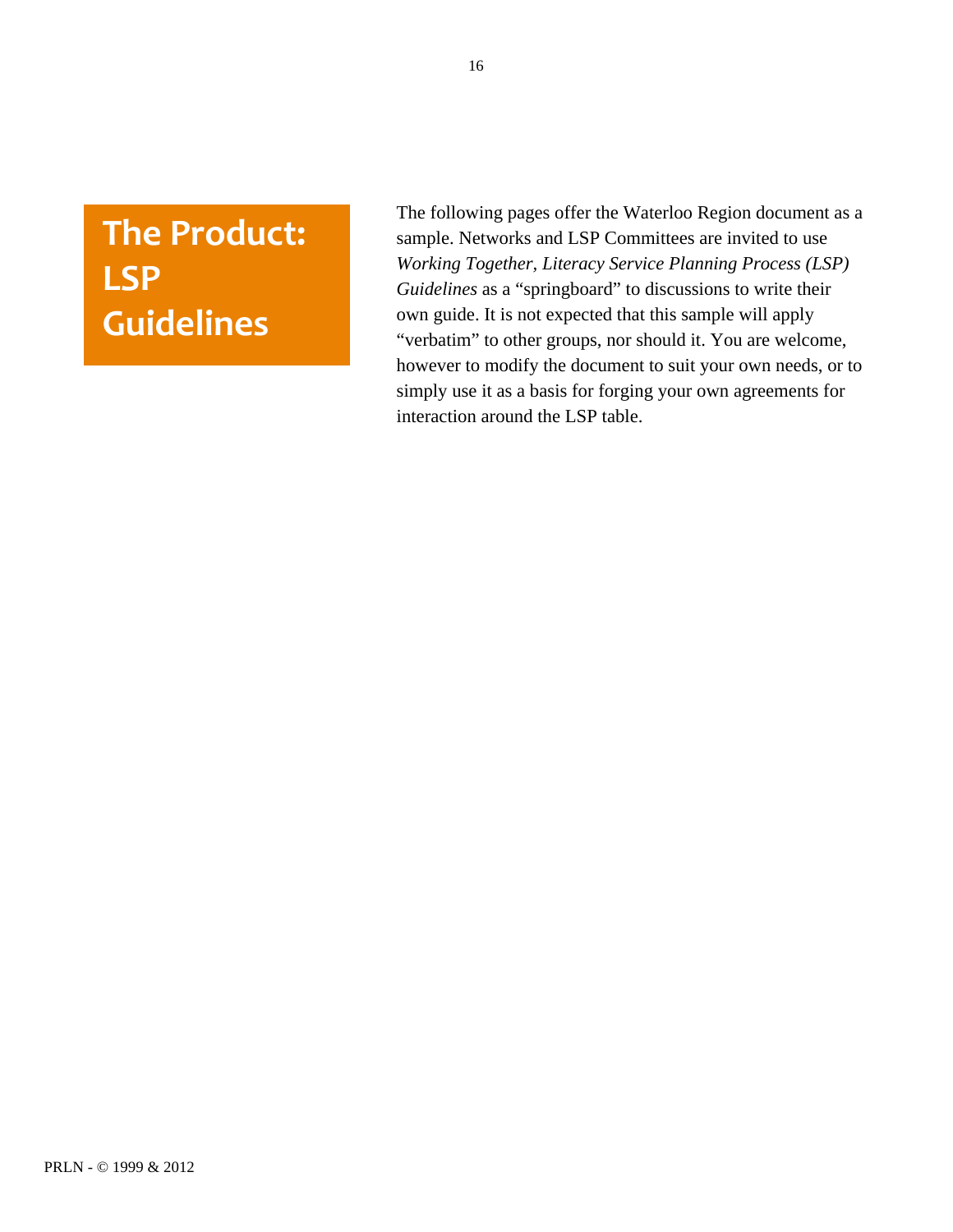<span id="page-16-0"></span>These Guidelines serve as an introduction to the purpose and operation of the Literacy Service Planning Process (LSP) Committee in Waterloo Region.

The Guidelines will orient new members to their role, and describe for them how the LSP Committee serves the literacy needs of the community through local planning and coordination.

Experienced members will find the Guidelines useful for clarification and reference. The document serves as a reminder of tasks that must be completed and decisions that must be made as partners in literacy services planning.

The Guidelines establish a basic framework or yearly cycle to ensure that both long-term planning and development, and day-to-day issues, are given satisfactory attention.

# **A About
These Guidelines**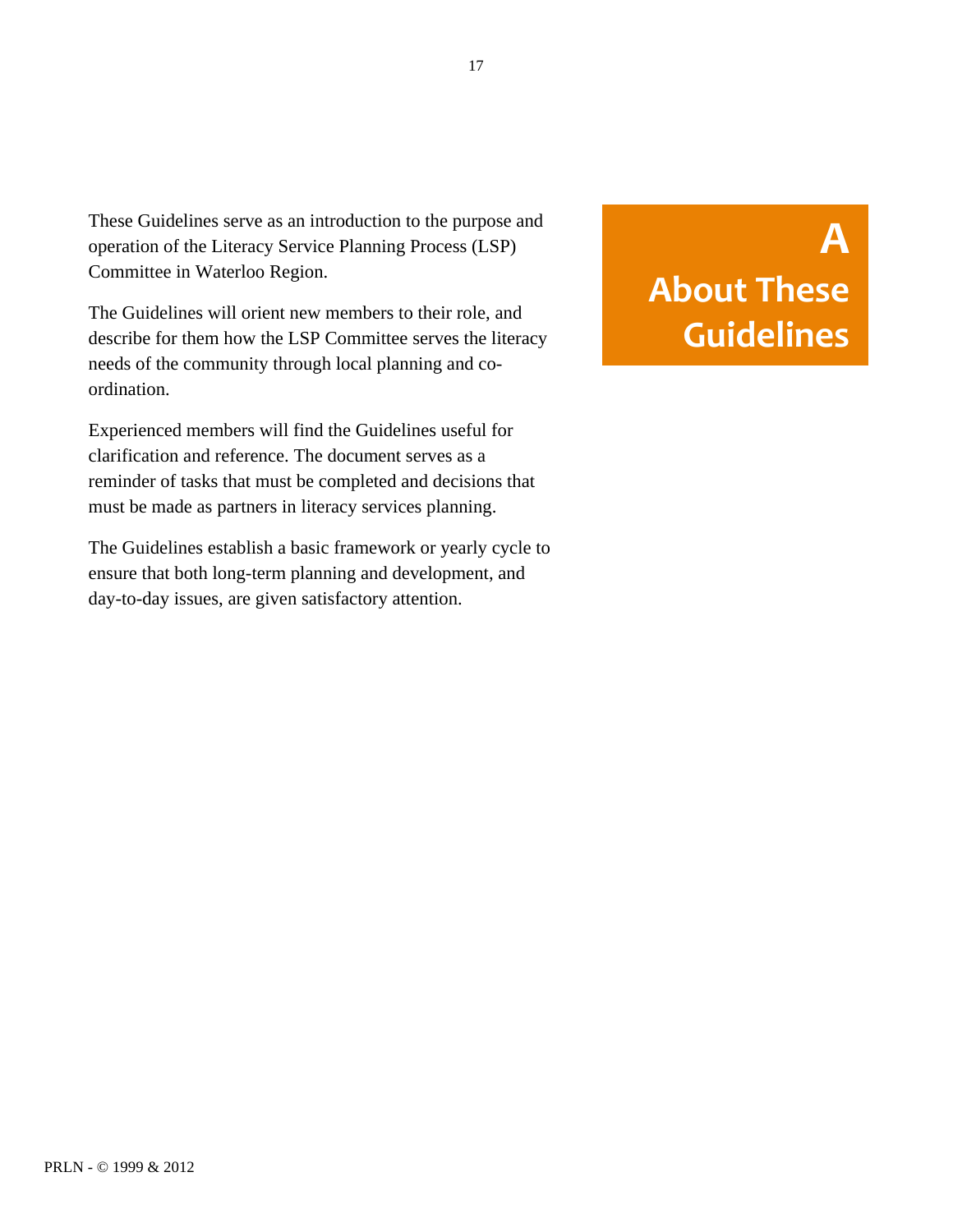# <span id="page-17-0"></span>**B What
is the
LSP?**

The Literacy Service Planning Process or the LSP is the name of the committee that participates in the local planning and co-ordination of literacy services.

Project READ Literacy Network Waterloo-Wellington facilitates and supports the work of the LSP Committee.

The Ministry of Training, Colleges and Universities (TCU) funds local Planning and Co-ordination through the base funding of delivery agencies and regional networks.

Within our area, we have retained "LSP" to ensure continued recognition within the broader community. The LSP Committee carries out the responsibilities of Local Planning and Co-ordination as described by Ministry of Training, Colleges and Universities.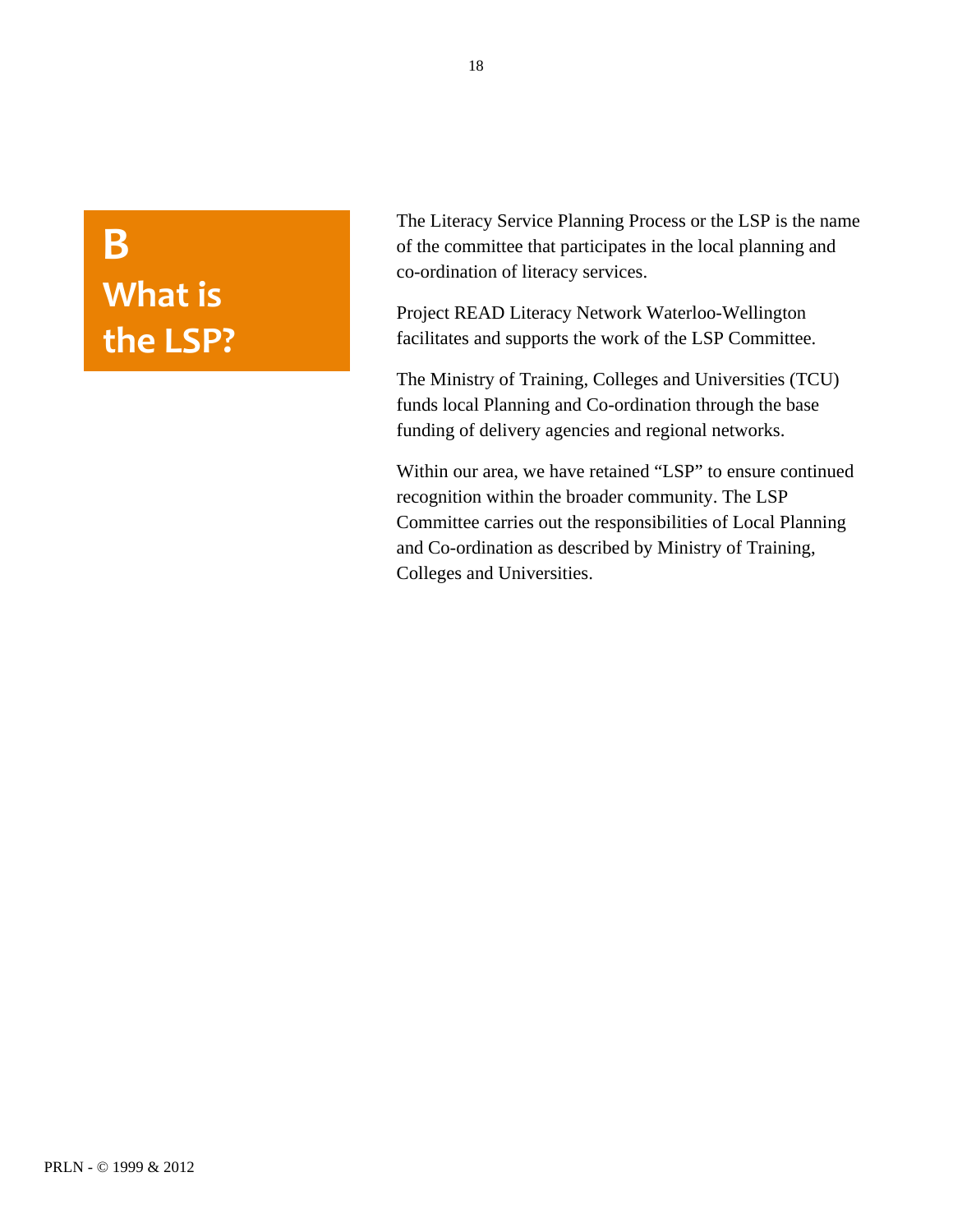# <span id="page-18-0"></span>1.

To promote the best interests of adult literacy learners and agencies to the community as a whole, to government, to business, and to other education, employment, training, and social organisations.

### 2.

To plan and co-ordinate local literacy services, and to ensure reasonable access to, and a fair and equitable distribution of, these services throughout the region.

# 3.

To ensure that literacy learners throughout the region are provided with consistent and high quality training, and to support literacy agencies in providing these services.

### 4.

To develop and approve a Literacy Service Plan that responds to the unique needs of the region and each local community within it; to inform and seek approval of the membership to initiate changes to the Literacy Service Plan.

### 5.

To share information and provide updates that will impact upon our ability to serve learners in the region; to respond as a group accordingly.

## 6.

To help learners in the region move along a seamless adult education system that supports lifelong learning and that assists them to achieve their personal goals

# **C Objectives**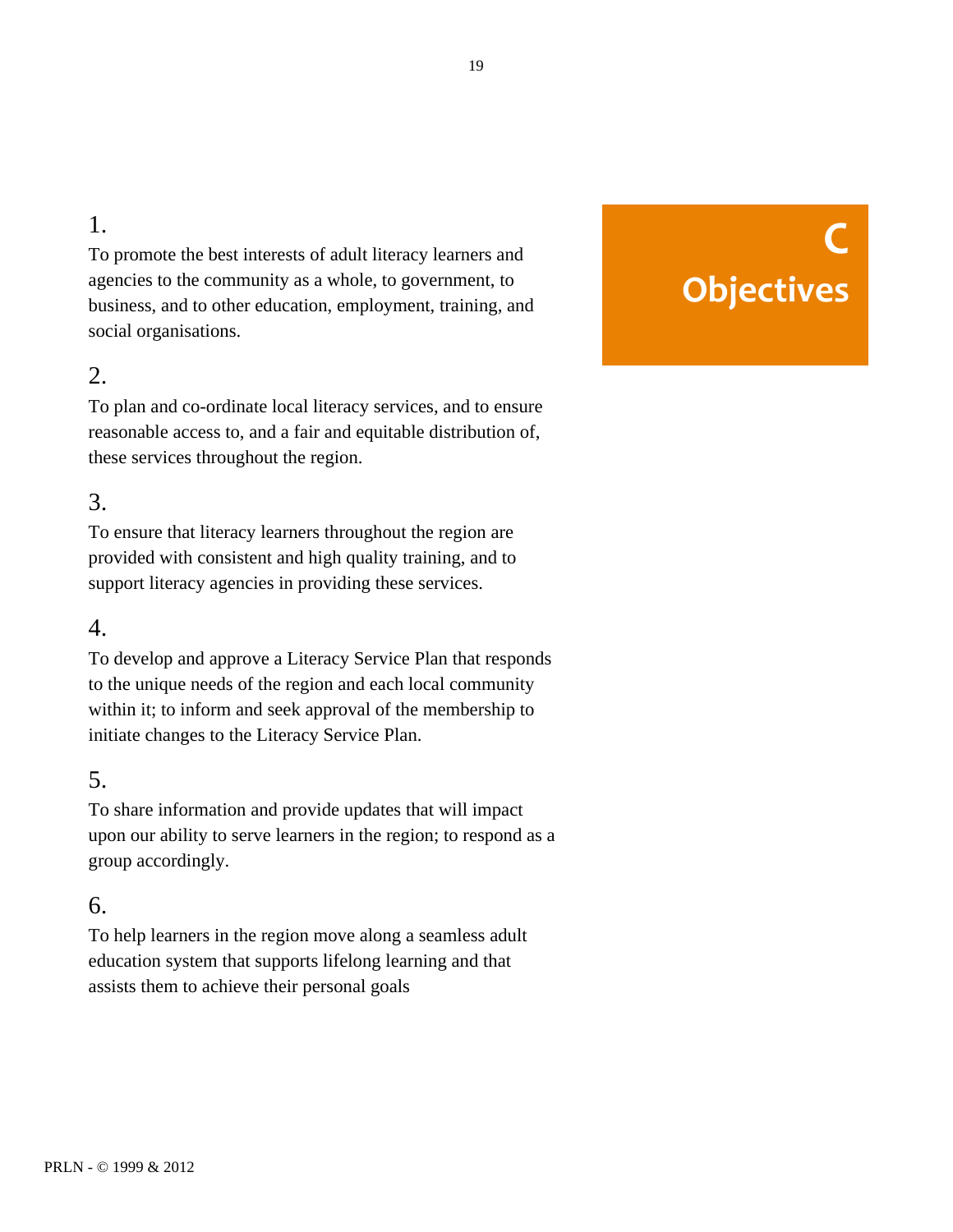# <span id="page-19-0"></span>**D Guiding Principals**

## 1.

Literacy in the region benefits from a collective effort. LSP Committee members work for the good of the whole, as well as their individual agencies.

### 2.

Adult Literacy learners have varying needs. We collectively accommodate these needs by maintaining a range of service delivery models, supports, and learning approaches.

# 3.

A community is dynamic, not static. Forces from within and outside the community impact upon it. We monitor and respond to changing conditions through local planning and co-ordination.

### 4.

Effective planning and co-ordination happens in an atmosphere of trust. Members deal with each other honestly and openly. They discuss differences in a respectful manner and work towards consensus.

### 5.

We establish links within our community. We complement the broader educational and training system, and work with social agencies, employers, and others with similar interests.

### 6.

Upon joining the LSP, committee members agree to act in accordance with the membership guidelines contained in the manual.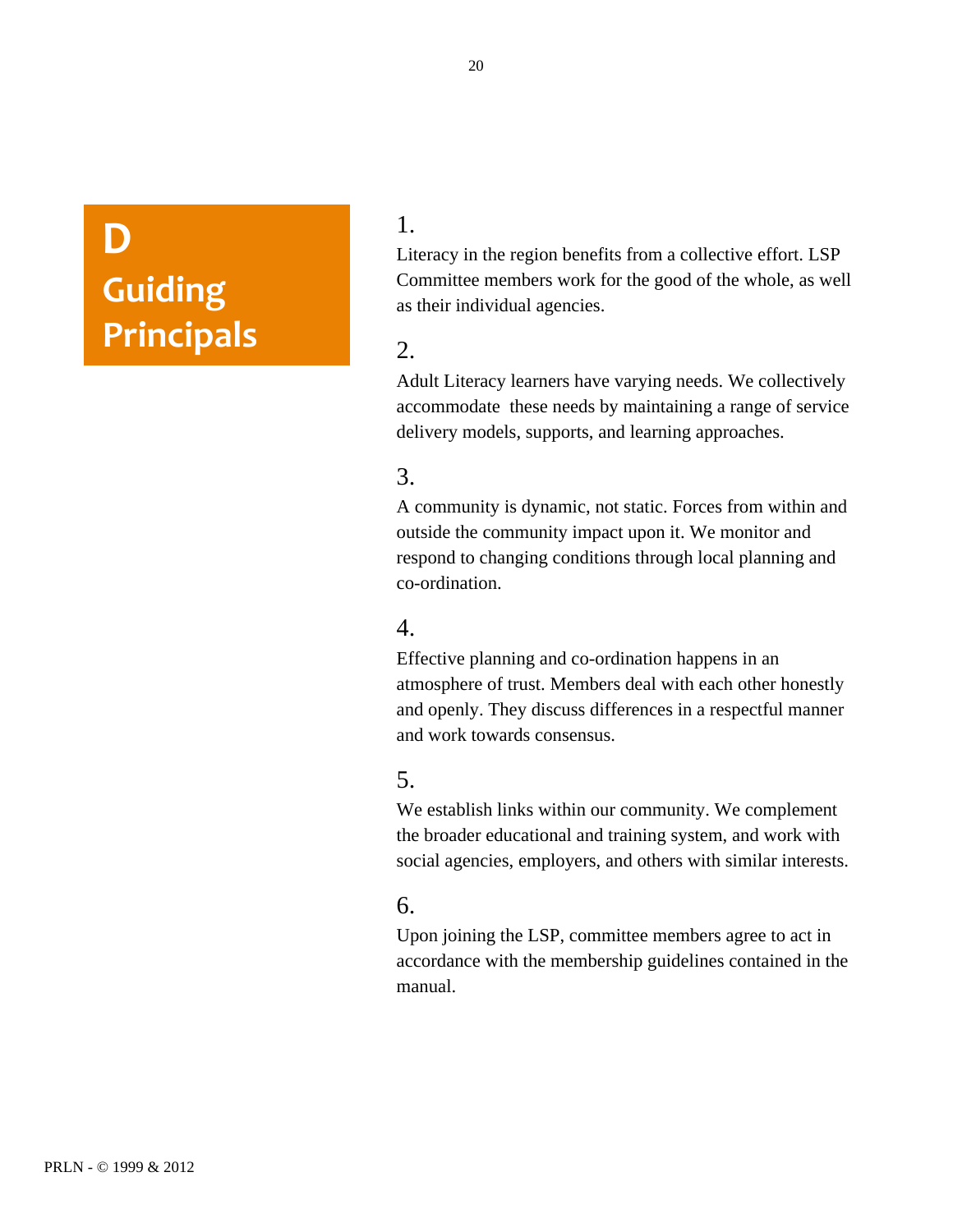# <span id="page-20-0"></span>1.

All agencies funded by the Literacy and Basic Skills Program, Ministry of Training, Colleges and Universities (TCU) must be represented at the LSP Committee table.

# 2.

Each literacy agency is encouraged to appoint one person per site to represent it at LSP Committee meetings and to be the contact for the organization.

# 3.

A site is defined according to TCU criteria.

# **E Membership**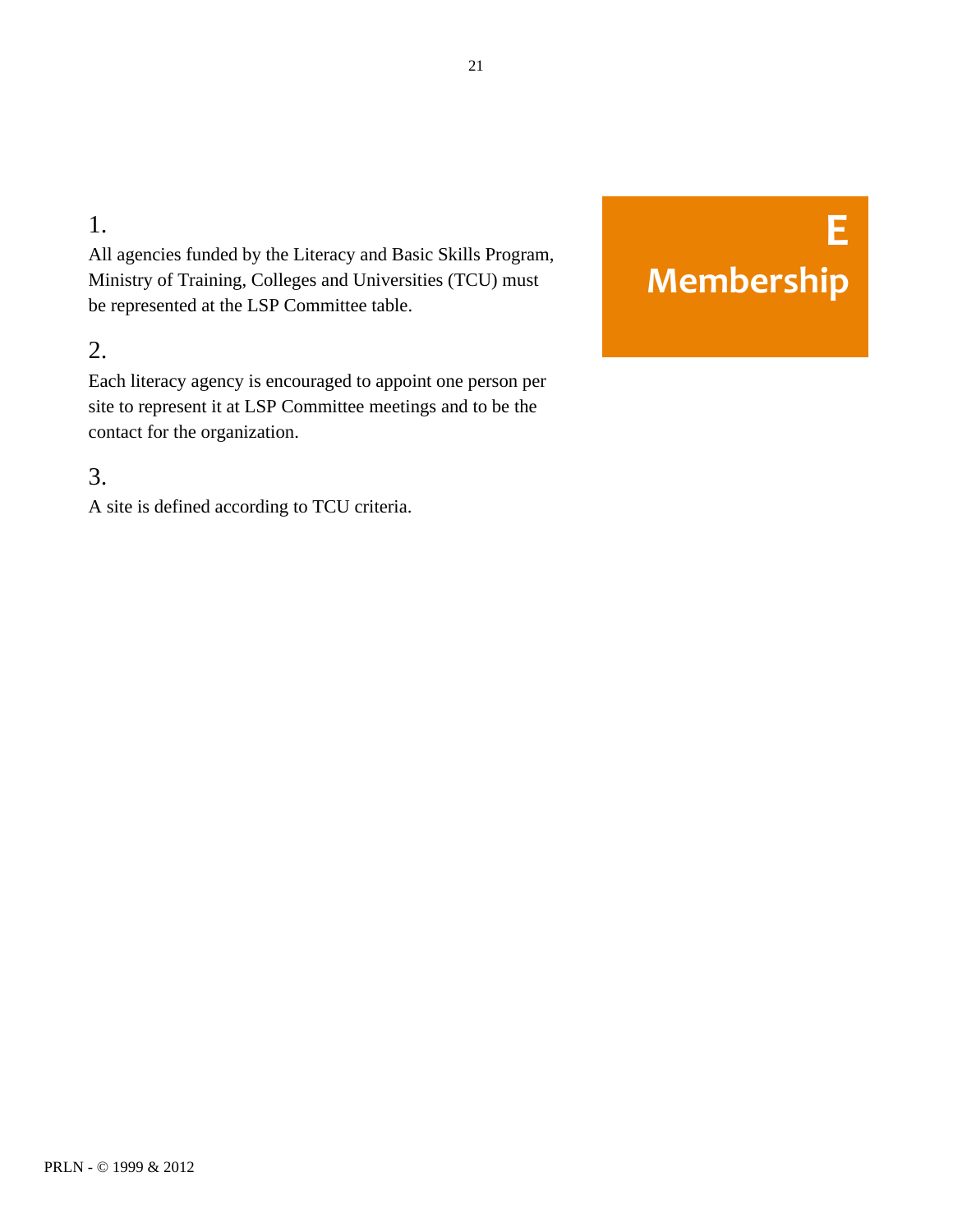# <span id="page-21-0"></span>**F**

# **Roles
and Responsibilities**

# **Member Agencies**

# 1.

Send at least one representative to each LSP Committee meeting.

- a. Arrange for alternative representative as need to ensure decisions made around the LSP Committee table reflect the full membership.
- b. Inform Project READ Literacy Network (PRLN) in advance if a representative will not be present.

### 2.

Ensure the representative has the authority to make decisions and give information as needed on behalf of the agency and as appropriate to the agenda and purpose of the meeting.

> a. Provide clear guidelines about the kinds of decisions the representative is not authorised to make, and the appropriate channels the representative should follow.

### 3.

Support the efforts of the LSP Committee, other literacy delivery agencies, and the concept of the local planning and co-ordination.

- a. Make decisions and act in the best interests of literacy learners across the region as a whole.
- b. Participate in the development of the Literacy Services Plan.
- c. Participate in the development of LSP Committee agendas, as needed.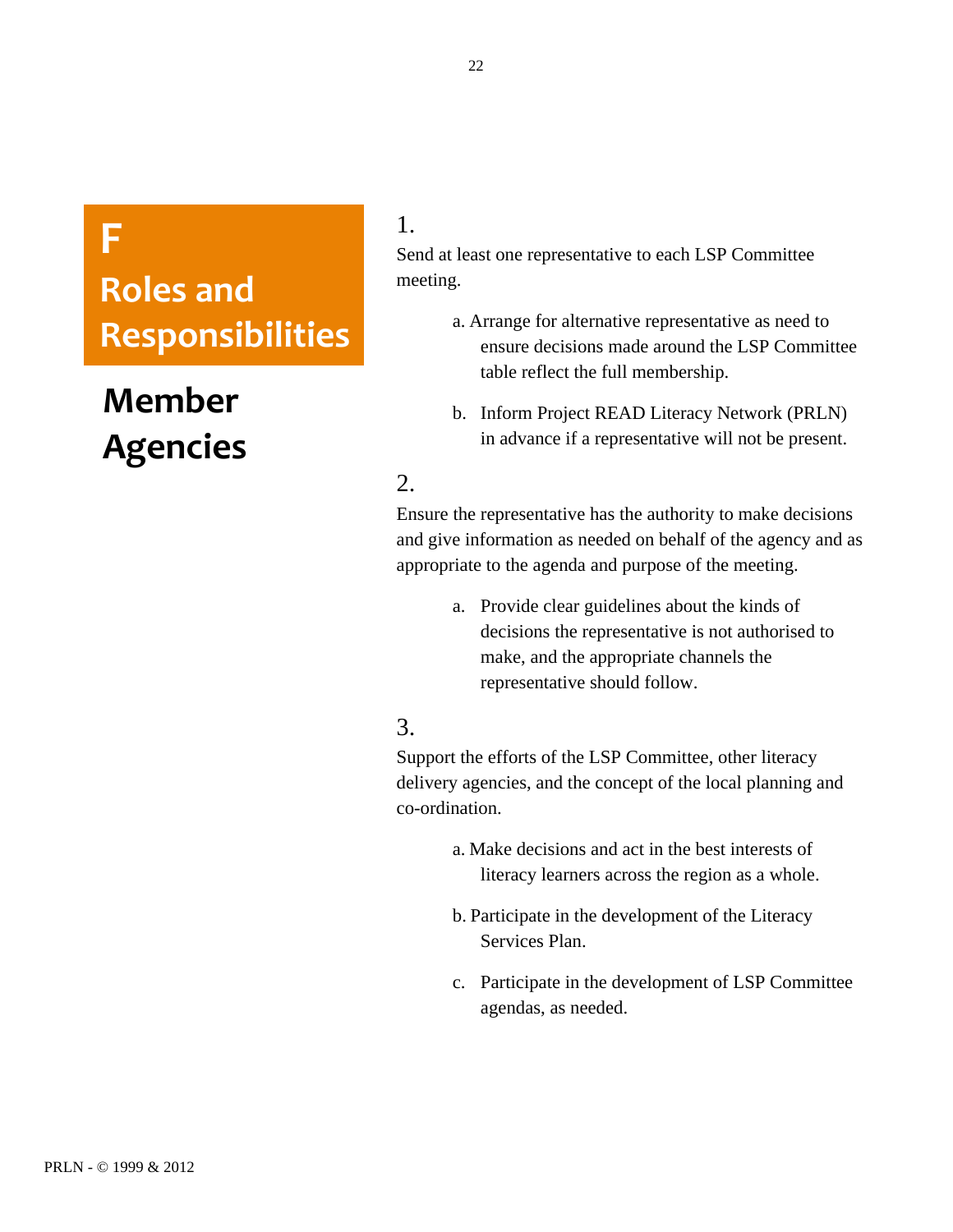### 4.

Participate fully in information sharing.

- a. Make disclosure around the LSP Committee table concerning literacy programs and services offered, including those that are not Ministry of Education and Training funded.
- b. Share data and provide information around the LSP Committee table on service projections: how many learners do agencies plan to serve, how often, and for how long.
- c. Inform the LSP Committee of agency updates and other information that impact upon service delivery in the area and agreements made in Literacy Services Plans.
- d. Inform the LSP Committee if a services delivery commitment will not be met, preferably before the service is terminated.
- e. Inform the LSP Committee of new programming or other changes to the Literacy Services Plan and seek membership approval before implementation.

## 5.

Collaborate with other agencies to determine and adjust service locations, service offerings, and client mix in order to meet identified community needs.

a. Fulfill service delivery commitments as agreed upon in the Literacy Services Plans.

b. Participate in planning that may result in modification of programming to suit the needs of the area as a whole as identified by the LSP Committee membership

# **F Roles
and Responsibilities**

Member **Member** Agencies **Agencies**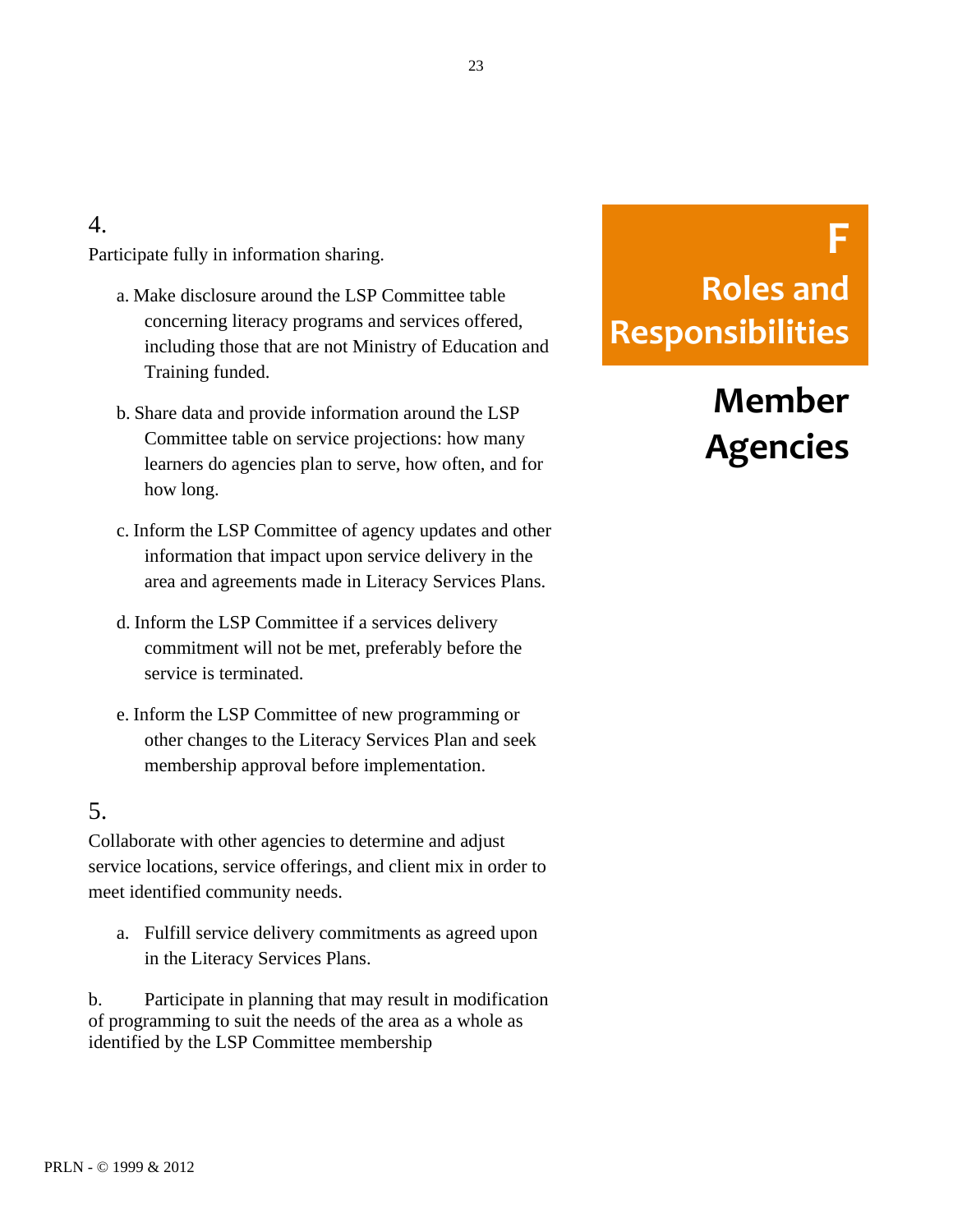# **F**

# **Roles
and Responsibilities**

# **Member Agencies**

## 6.

Articulate literacy services in order to provide a continuum of opportunities and a smooth transition among different agencies for learners.

# 7.

Participate in the establishment of:

- $\triangleright$  information and referral protocols
- $\triangleright$  common assessment and training plan strategy
- $\triangleright$  tracking and follow-up protocol
- $\triangleright$  local communications strategy which provides a link to other service agencies and to the Local Board
- $\triangleright$  the definition of working relationship with other appropriate service providers
- $\triangleright$  public education strategy
- $\triangleright$  volunteer training strategy
- $\triangleright$  process for evaluation the effectiveness of the above.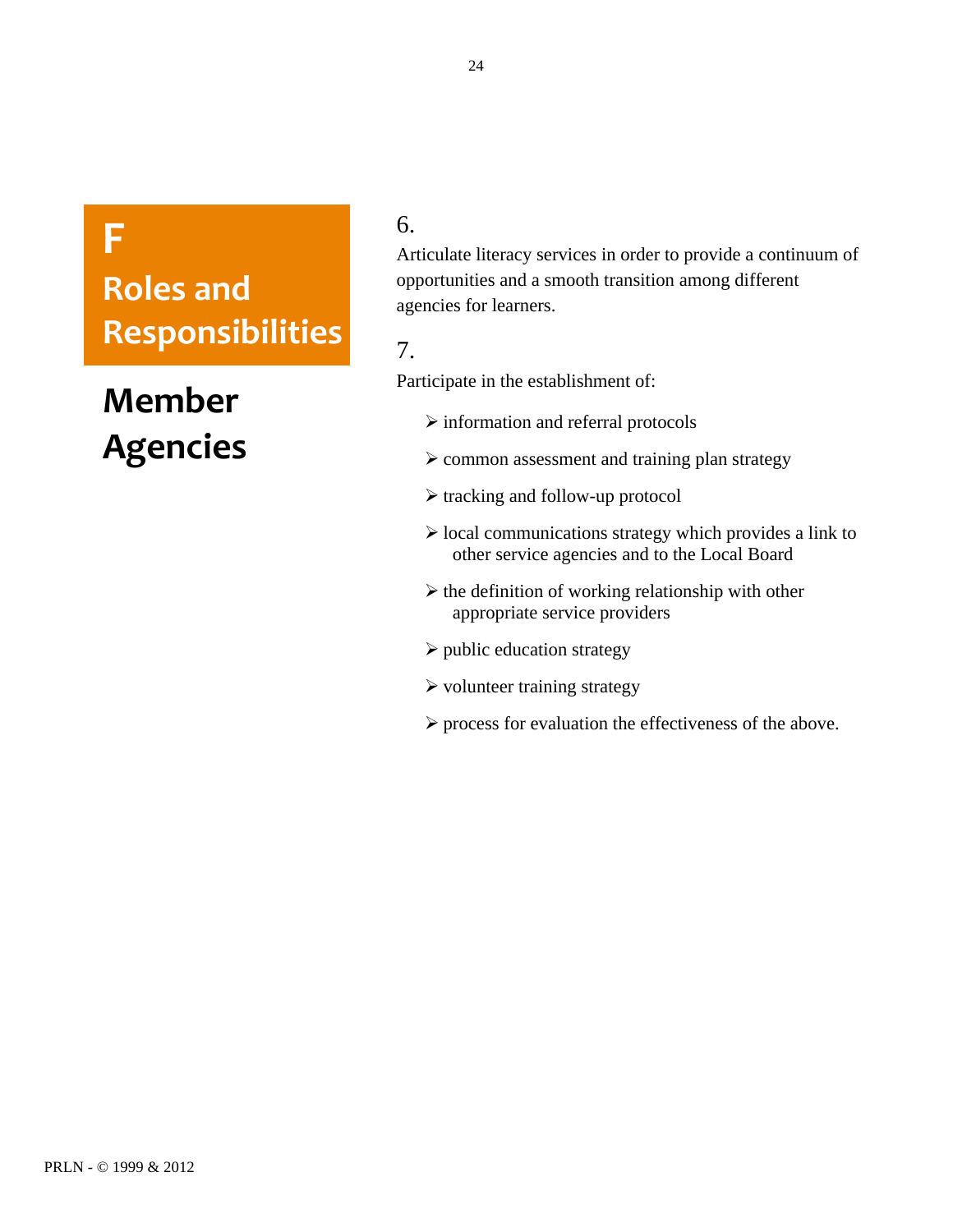<span id="page-24-0"></span>*An agency representative is a person appointed by the member agency to represent it at the LSP Committee meeting.*

### 1.

Serve as a channel of communication between your agency and the LSP Committee.

- a. Represent the best interests of your agency and its clients.
- b. Act in the best interest of the community as a whole and all adult learners.
- c. Ensure information shared and decisions made at the LSP Committee are communicated to the frontline staff, boards members and others at your agency as required
- d. Bring your agency's concerns and perspectives to the LSP Committee.
- e. Participate in local planning and co-ordination.

### 2.

Attend LSP Committee meetings on a regular basis.

a. Ensure another representative comes to the LSP Committee on your behalf if you are unable to attend.

### 3.

Consult with staff, board members, and others so that you can make the informed decisions that reflect the needs and positions of the agency you represent.

- a. Know what decisions you can make on your own around the LSP Committee table.
- b. Seek the appropriate approval from your agency or individuals within it for other decisions that need to be made
- c. Come to meetings prepared. Read minutes, agenda items, and be ready to discuss and make related decisions.

# **F Roles
and Responsibilities**

# **Agency Representative**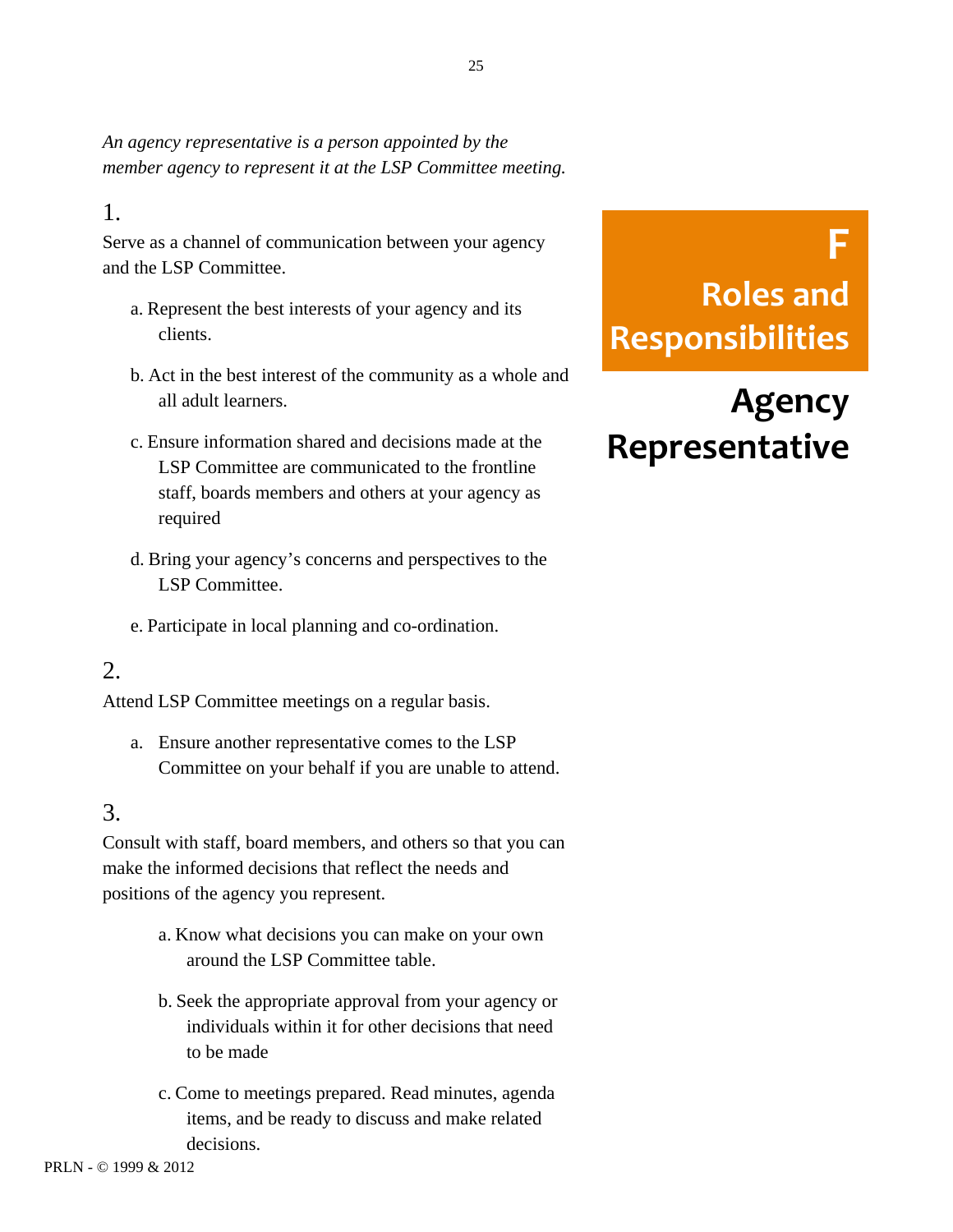# **F**

# **Roles
and Responsibilities**

# **Agency Representative**

4.

Share responsibility with other members to ensure the work of the LSP Committee is carried out.

> a. You may be asked to act as Chair, take minutes, or assume responsibility for a project or meeting topic.

# 5.

Share your opinion, experience, knowledge, and ideas.

- a. State concerns up-front around the LSP table. Work with the membership to find solutions.
- b. Show respect to fellow members. Listen to others. Allow equal time for opposing views.

Honour confidentiality when called upon or when appropriate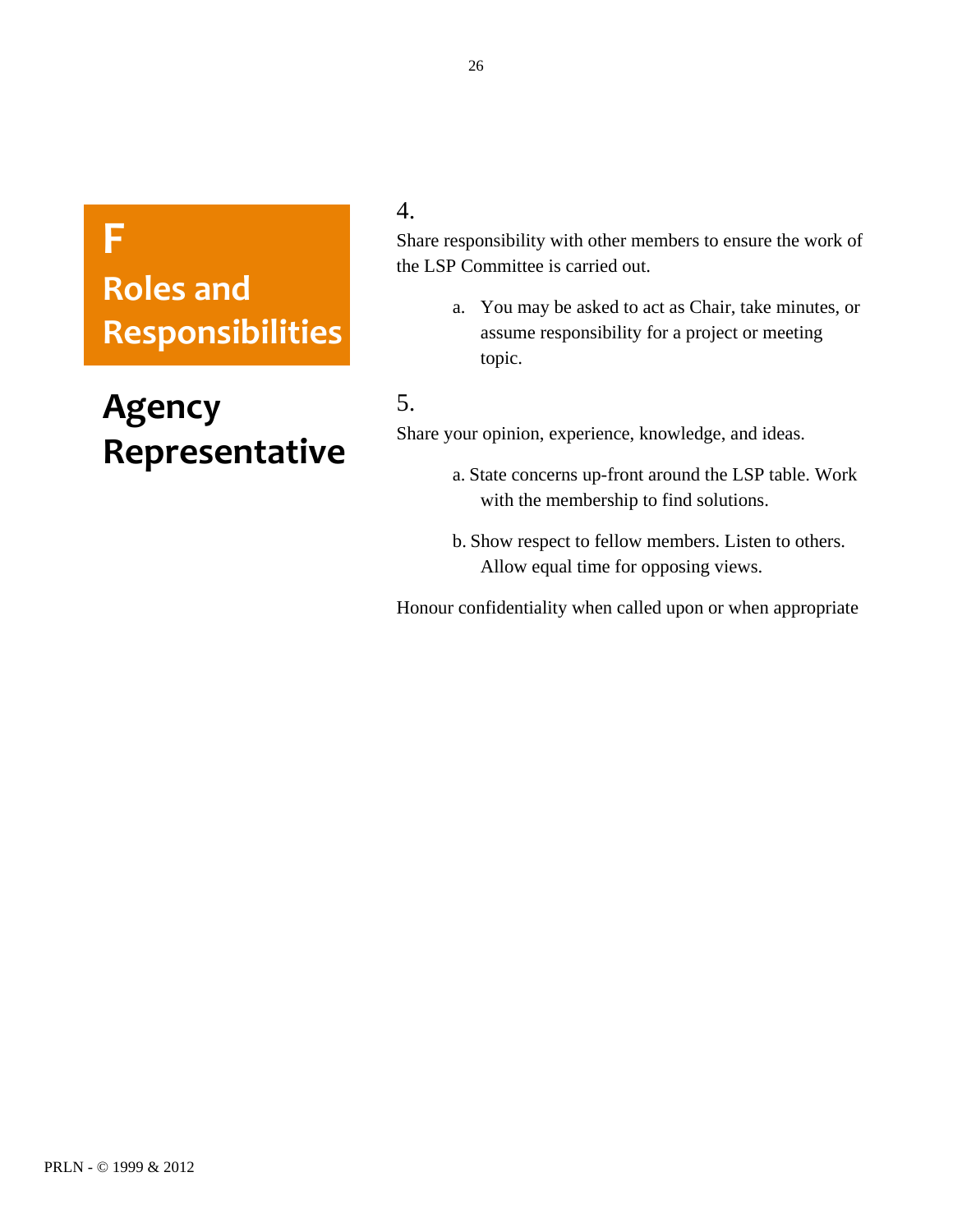<span id="page-26-0"></span>The Network's roles and responsibilities have been organised into two categories:

- **internal** (support of the LSP Committee and facilitation of its meetings)
- **external** (promoting literacy awareness in the community, serving as a literacy advocate, acting as a channel between LSP Committee and other service providers, networking to support work of LSP Committee agencies)

#### **Internal**

### 1.

Provide ongoing support to Literacy and Basic Skills (LBS) funded agencies throughout the region including all cultural streams.

### 2.

Facilitate communication among regional literacy agencies, and between the LSP Committee and the LBS - TCU

### 3.

Facilitate the local planning and co-ordination process.

- a. Raise timely and pertinent issues at the LSP table regarding the delivery of literacy services in region.
- b. Assist the LSP Committee to reach decisions (through consensus and/or voting).
- c. Compile/write/distribute annual LSP Committee reports and/or Literacy Services Plan (LSP) as required, and submit to TCU on time.

# **F Roles
and Responsibilities**

# **The Network**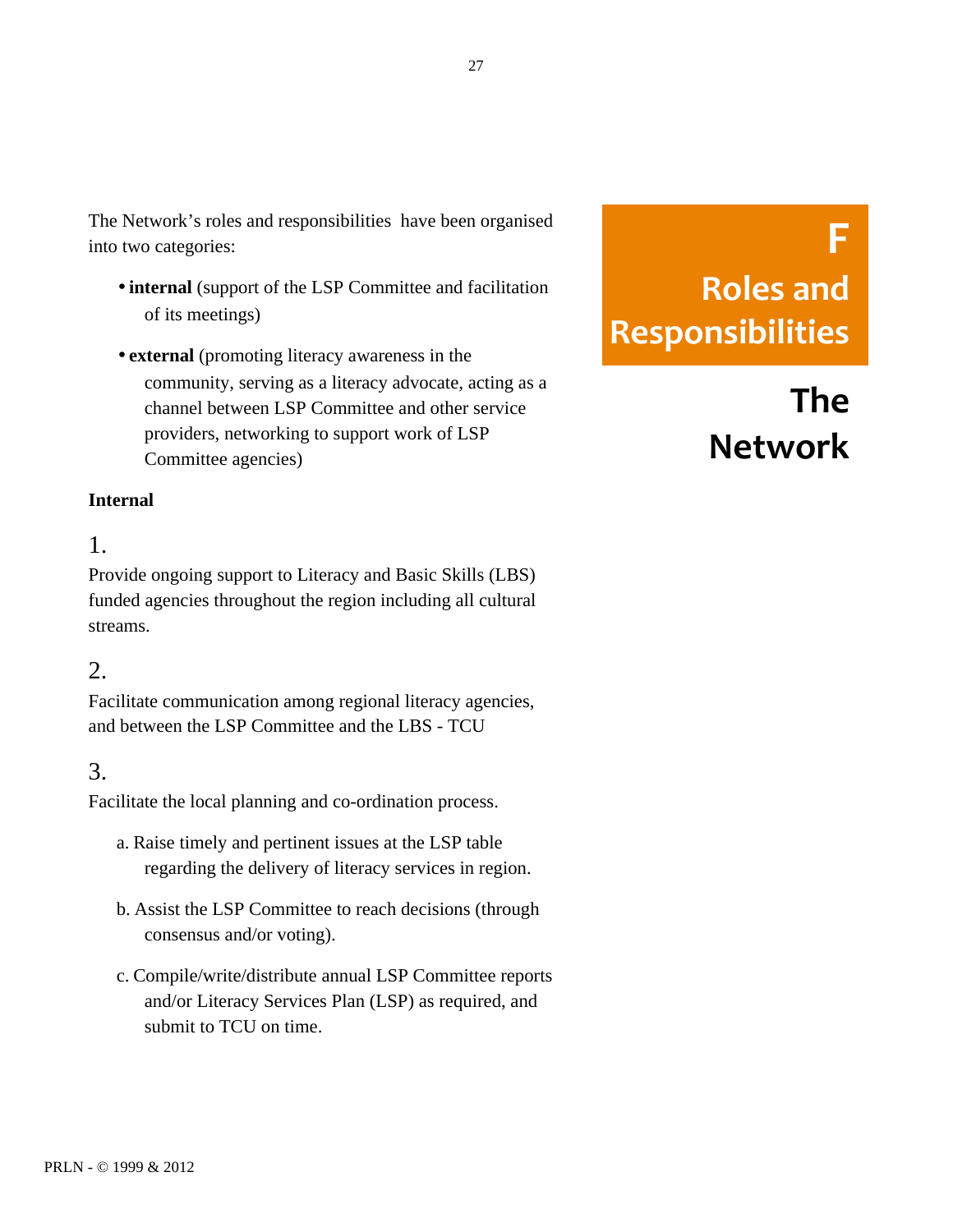# **F**

**Roles
and Responsibilities**

# **The Network**

### 4.

Organise logistics and facilitate LSP Committee meetings.

- a. Call meetings, arrange space, and distribute agendas in advance for LSP Committee meetings, including local planning and co-ordination.
- b. Chair LSP Committee meetings unless otherwise requested by the membership or when an issue impacting upon Network responsibilities requires a vote
- c. Arrange minute-taking, compile and distribute minutes to membership, maintain record of minutes.
- d. Orient new members to the LSP Committee and operations.

## 5.

Provide information, assessment, and referral to supplement the services provided by individual delivery agencies.

a. Lead the development of a regional plan for information and referral.

### 6.

Co-ordinate professional development workshops and activities for literacy staff and volunteers in Waterloo Region

a. Encourage and facilitate co-operation among literacy agencies in the initial training of volunteers, and other efforts.

### 7

Co-ordinate and manage literacy development projects as identified, approved, and requested by the LSP Committee.

#### 8

Participate as a member agency/agency representative of the LSP Committee when group discussions concern Network responsibilities.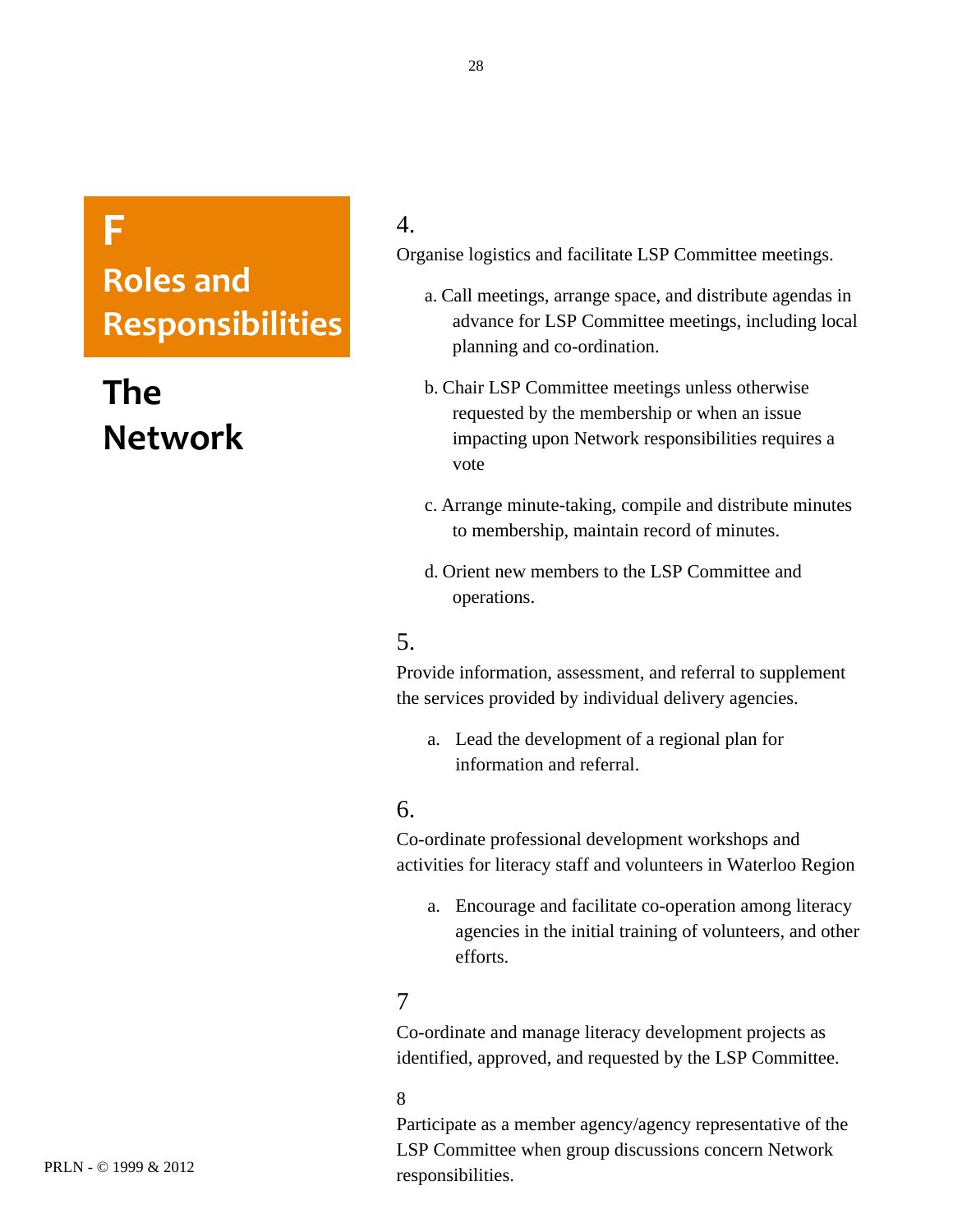#### **External**

- a. Educate the public and key stakeholders at a regional level on the nature and extent of the literacy needs of Ontario adults.
- b. Establish links to the planning activities of the Local Board and other relevant bodies.
- c. Represent LSP Committee interests to organisations, government agencies, other committees, and individuals as specified by the membership.
- d. Represent regional issues to the *Essential Skills Ontario*, the provincial umbrella of literacy in Ontario, as specified by the LSP Committee.

# **F Roles
and Responsibilities**

**The Network**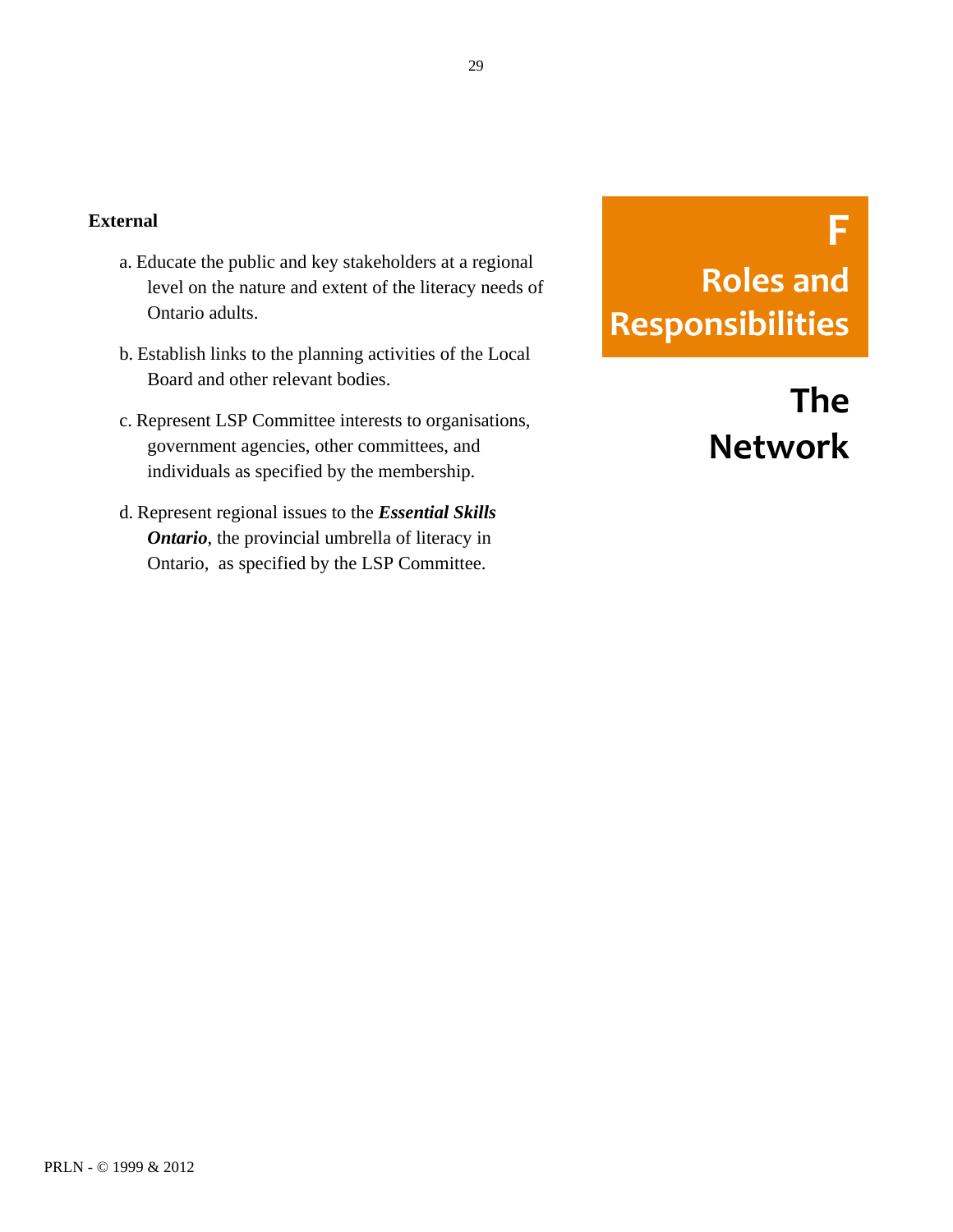# <span id="page-29-0"></span>**F**

**Roles
and Responsibilities**

**Ministry
of Training, Colleges
and Universities
‐ Employment Training Consultant**

## 1.

Act as a channel between the LSP Committee and Ministry of Training, Colleges and Universities (TCU).

- a. Meet and consult regularly with individual member agencies, the network, and the LSP Committee.
- b. Attend LSP Committee meetings to advise membership and provide timely information and updates.
- c. Relay LSP Committee feedback, concerns, and suggestions to TCU.

## 2.

Provide feedback to the LSP Committee and the individual agencies concerning the Literacy Services Plan.

- a. Ensure participants have a clear understanding of eligible activity, target groups, TCU standards and outcomes when expending TCU funds.
- b. Clarify the consultant's role, particularly with respect to making recommendations on the Literacy Services Plan and individual agency allocations.
- c. Assist in guiding the LSP Committee through changes in focus or funding from TCU and that will impact upon the Literacy Services Plan.
- d. Indicate clearly that business plans must reflect individual agencies' commitments as agreed upon and communicated in the LSP.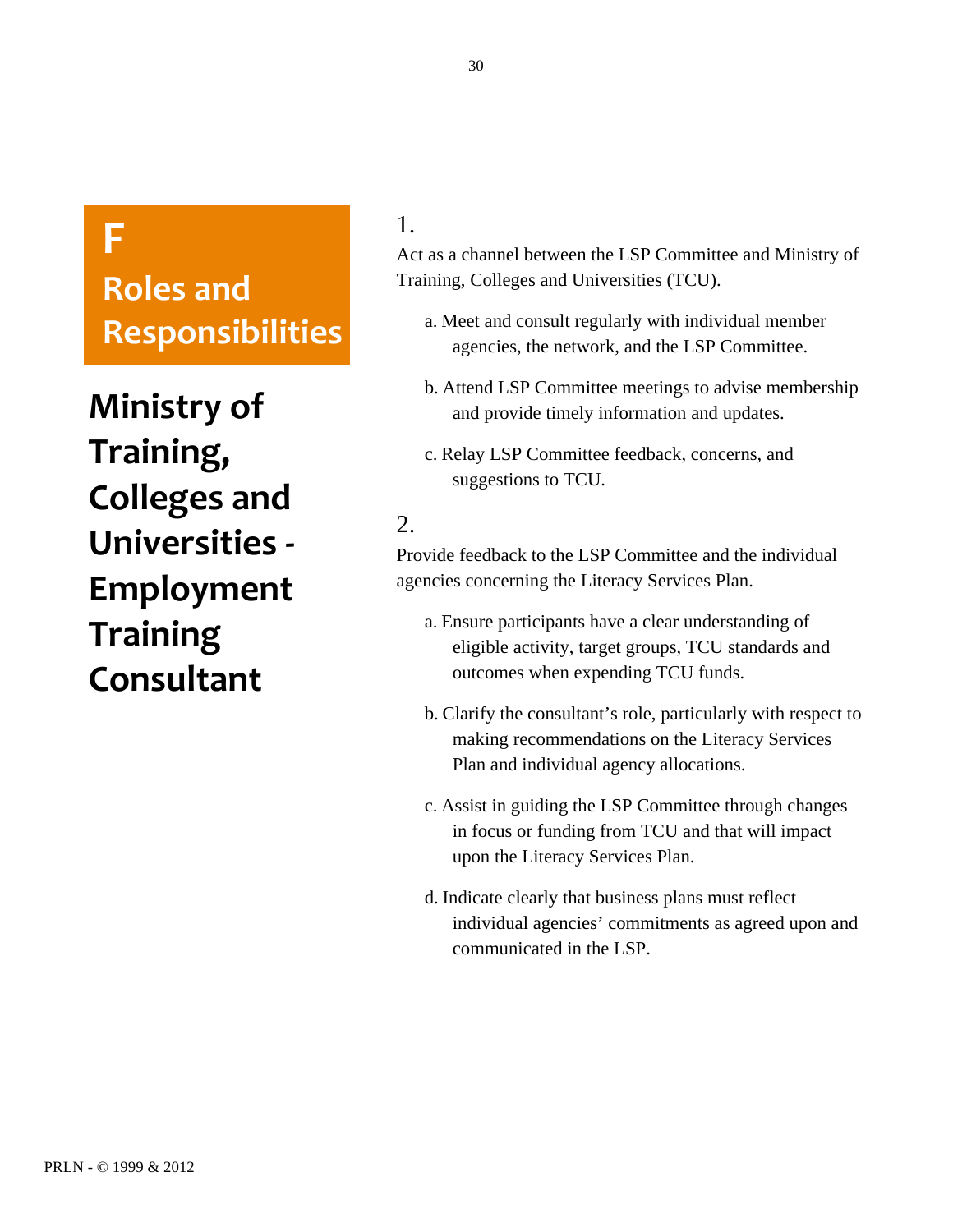<span id="page-30-0"></span>The LSP Committee meets as needed, usually once a month throughout the year.

- a. The LSP Committee will set the dates for meetings a minimum of three months in advance.
- b. Meetings usually last two to four hours.
- c. Meetings are held in a location agreed upon by the membership.
- d. Meetings will occasionally occur at the offices/sites of different delivery agencies so members become familiar with literacy settings in the community.
- e. All meetings are public unless an in-camera or closed meeting is agreed upon by the membership.

# **G Meetings**

# **Logistics**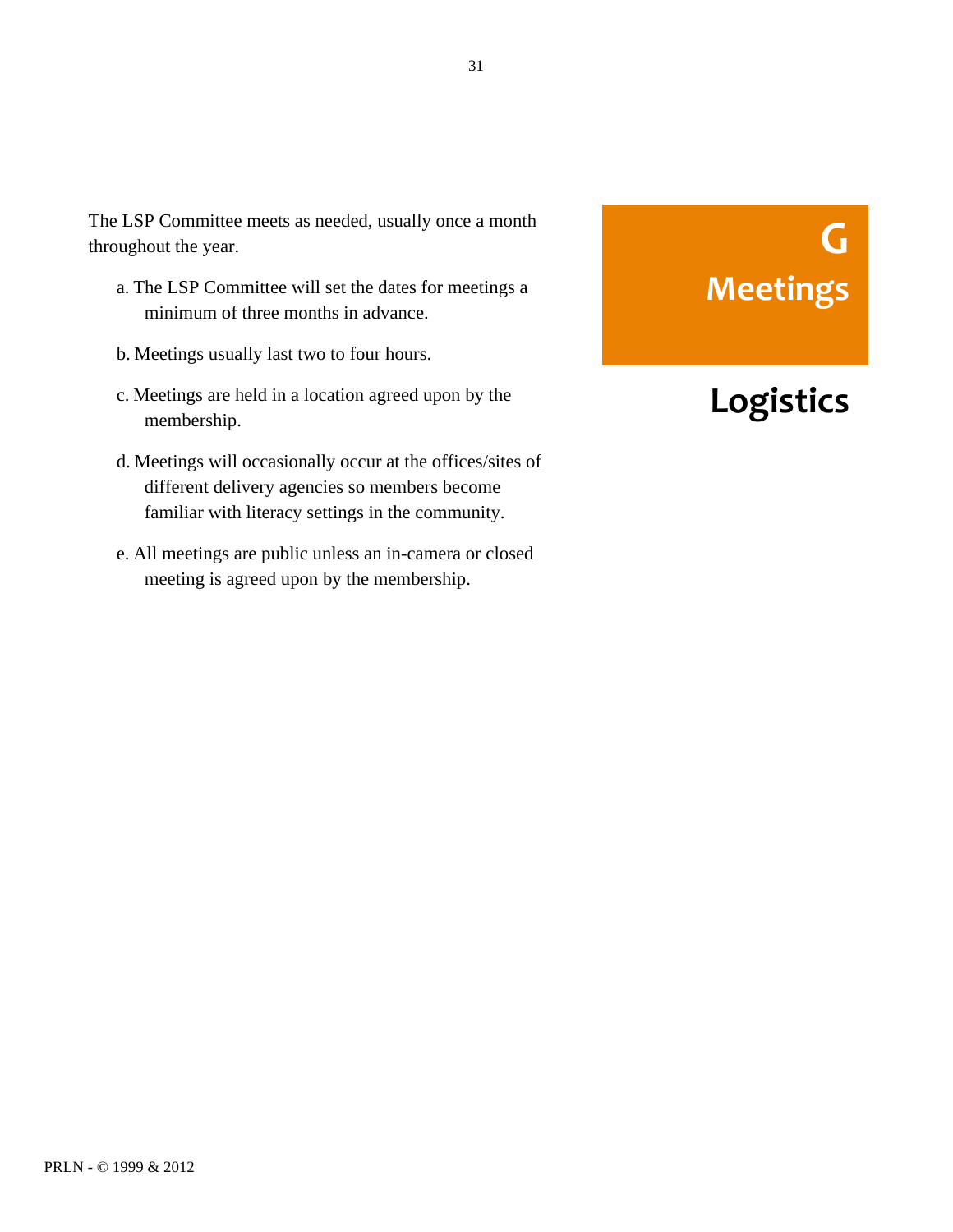# <span id="page-31-0"></span>**G Meetings**

# **Extended Participation
& Special Meetings**

### 1.

At least once a year, the LSP Committee will hold a strategy meeting to plan the upcoming year, and evaluate past effectiveness.

a. A mid-year review will also be conducted if possible.

### 2.

At least one a year, a joint meeting of the Waterloo LSP Committee and the Wellington LSP Committee is held to discuss common issues.

## 3.

At least once every two years, board members or other decision-making representatives from an agency will be invited to a special meeting to discuss common issues and to learn about the workings of the LSP Committee.

### 4.

Frontline staff (rather than the regular LSP Committee agency representative) may meet as needed to discuss common issues and to facilitate the seamless system of adult education among literacy providers.

### 5.

The LSP Committee may invite members from other community organisations as guest participants or speakers to further the planning process or obtain specific and timely information.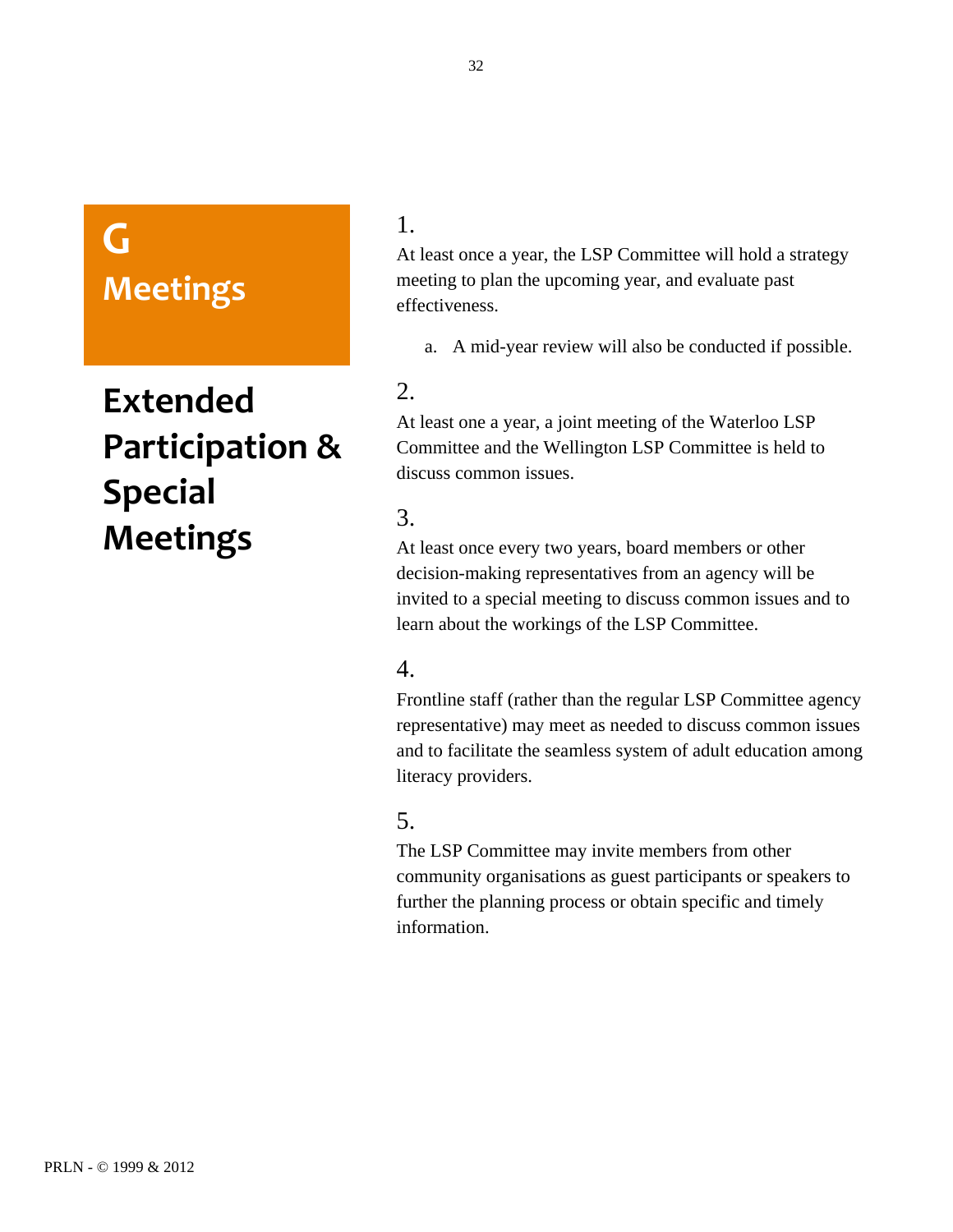#### 33

### <span id="page-32-0"></span>1.

LSP Committee meetings, in general, will consist of two main parts:

### -Updates and timely issues

### -Development and planning.

- a. Updates involve immediate issues, events, announcements, reports, and guest speakers providing information or consulting on issues.
- b. Development involves long term planning and coordination issues and decisions, as well as those that impact upon how the LSP Committee will operate.
- c. Both parts will be given sufficient agenda time.

# **G Meetings**

# **Structure**

# 1.

Development parts of each LSP Committee meeting may involve membership research or other time commitments in preparation.

- a. A member may be asked to take responsibility for doing preliminary work and presenting it for consideration during the development discussion and/or decisionmaking process.
- b. Tasks may include polling members, frontline staff or learners to gather information, researching statistics, or exploring specific issues.
- c. The membership may identify other tasks to ensure the smooth working of the LSP Committee, and will share responsibility for these as well.

**Sharing Responsibilities: Making
it Work**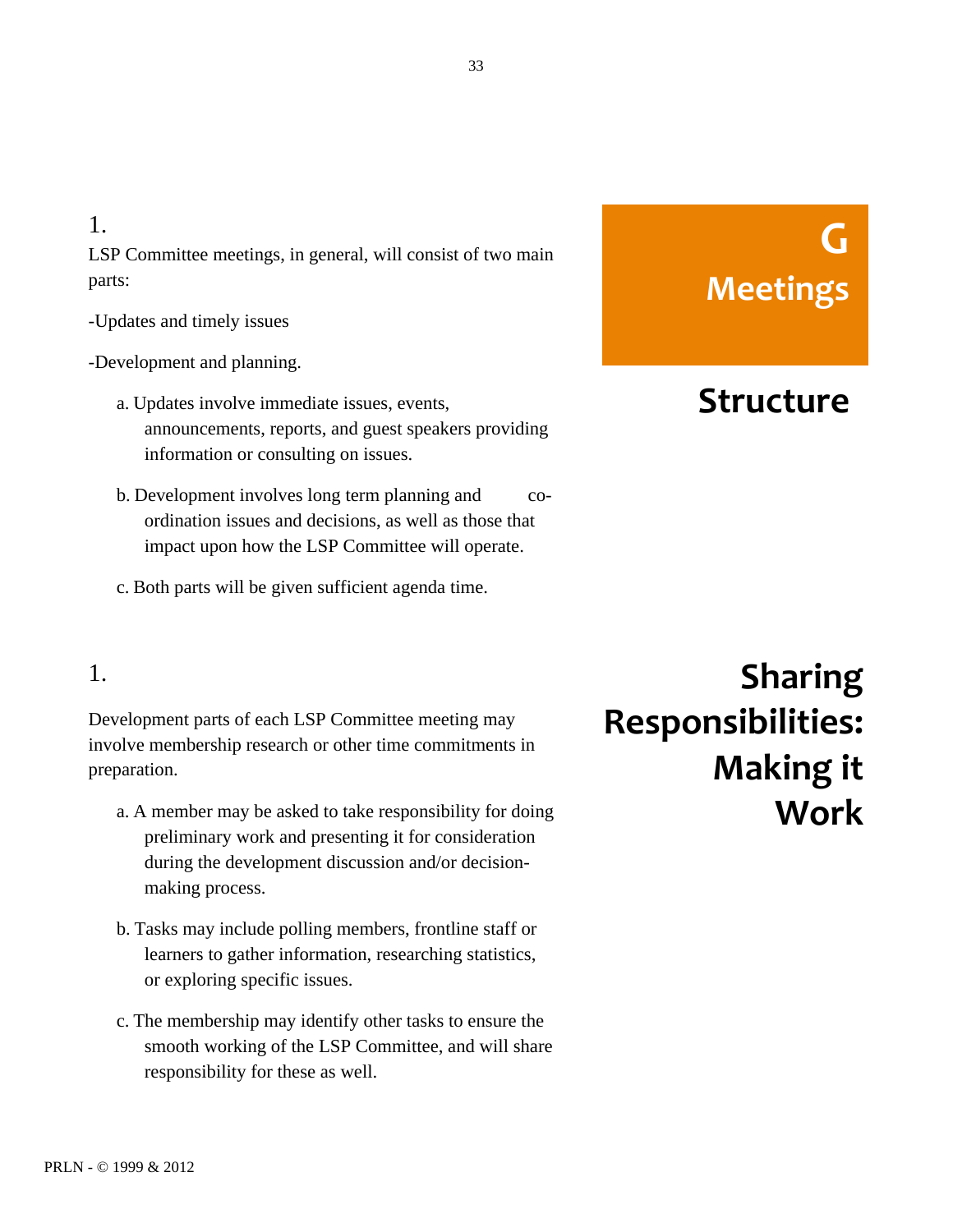# <span id="page-33-0"></span>**G Meetings**

# **Agenda**

### 1.

The agenda will be compiled and distributed by the Network with input from LSP Committee members.

- a. Members are expected to contribute agenda items.
- b. Ideally, agenda items are submitted a minimum of one week prior to the meeting.
- c. The Network will distribute agenda items to members prior to the meeting, and in sufficient time to allow consultation at the agency.
- d. Members will together decide the topic for the Development portion of the agenda. This will be done at least one meeting in advance.
- e. Members are expected to come to the LSP meeting having completed the required consultation and information gathering to discuss agenda items and make related decisions

# **Minutes**

### 2.

The Network is responsible for ensuring minutes are taken at each LSP committee meeting.

- a. The Network will transcribe and distribute minutes to the membership for approval.
- b. All minutes are distributed to TCU.
- c. The Network will maintain a record of the minutes.
- d. The network will distribute additional information or handouts as requested by members.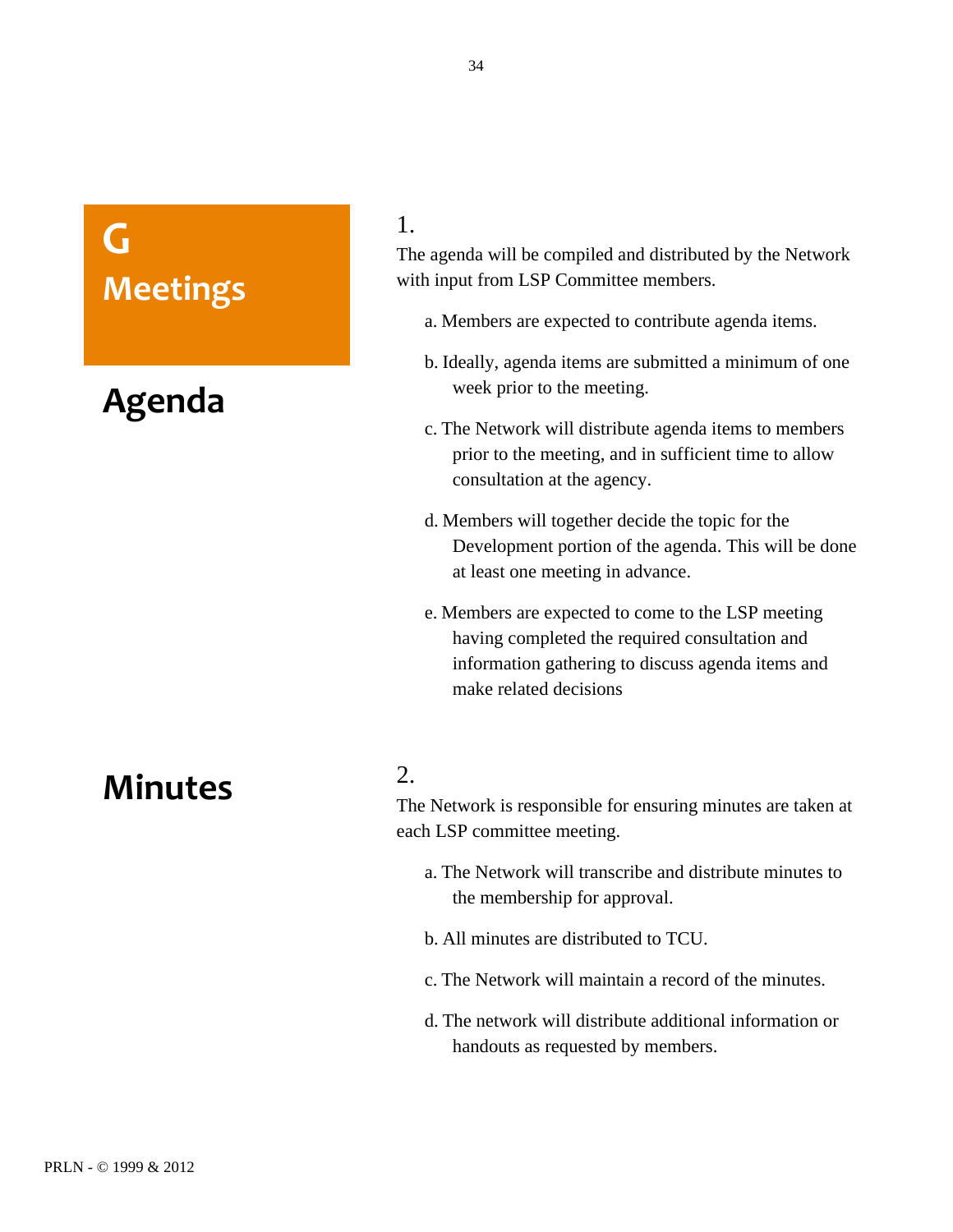## <span id="page-34-0"></span>1.

In general, the Network will chair meetings.

a. At times, other members may be asked to chair a portion or all of a LSP Committee meeting

### 2.

The chair will facilitate maximum input and participation around the LSP Committee table.

- a. The chair will ensure the meeting proceeds on time and in an orderly and fair fashion.
- b. The chair will ensure representatives from each Member agency have an opportunity to voice a view point, and that no one person will dominate the discussion.
- c. The chair will recognise speakers and, if necessary, limit the length a speaker may address the table.
- d. The preferred method of sharing opinions and information is a "Go-Around," where each member, or a representative from each Agency, is given an opportunity, in turn, to express a view point on a particular issue.

### 1.

Participants will respect the opinions of others, communicate openly and honestly, respect confidentiality when applicable, and conduct themselves appropriately at meetings.

a. The Chair may ask a member or participant to leave the LSP Committee table for inappropriate conduct

# **G Meetings**

# **Chair**

# **Conduct**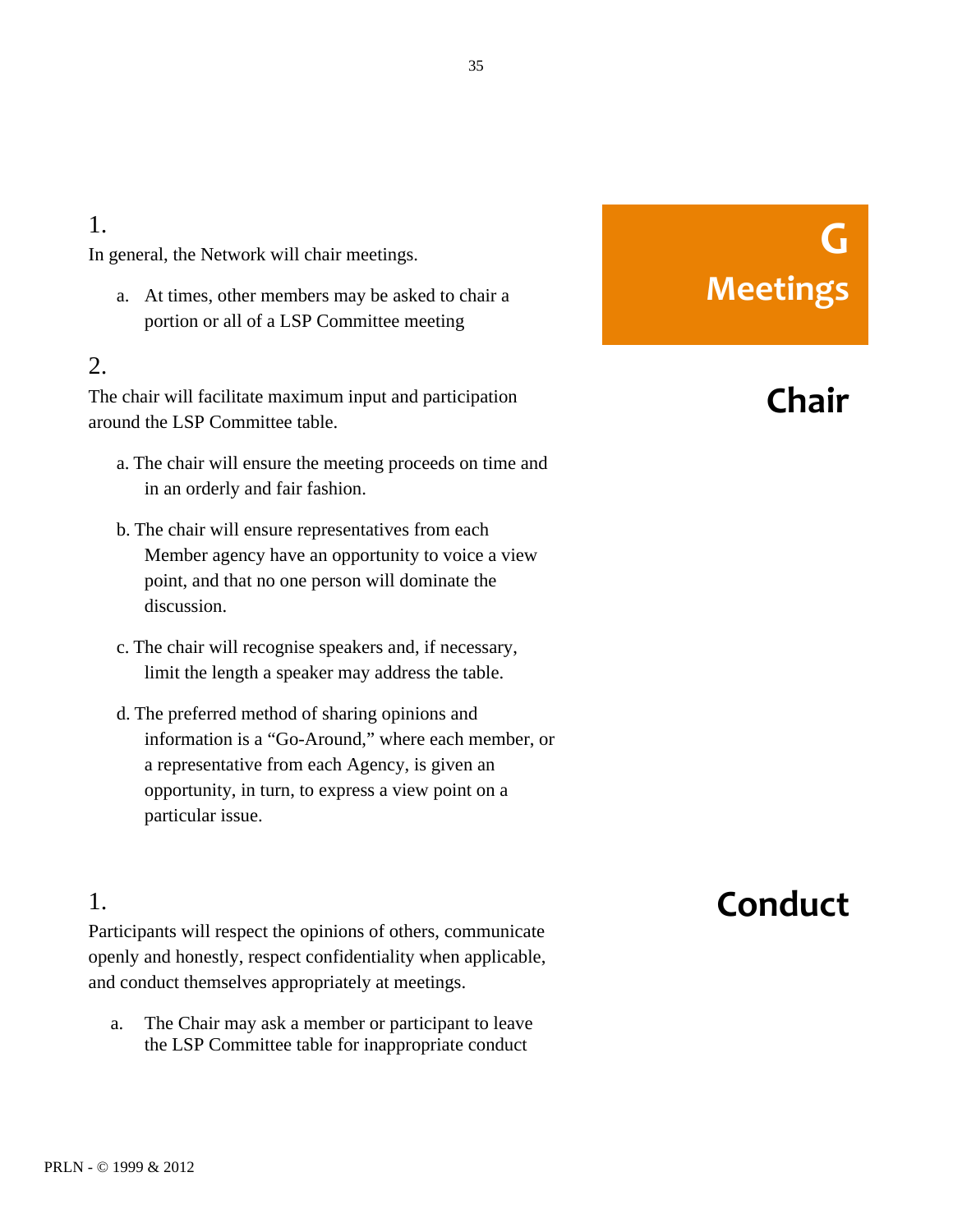# <span id="page-35-0"></span>**G Meetings**

# **Complaints**

### 1.

Ideally, concerns and disagreements are discussed around the LSP Committee table. Members are encouraged to raise issues as they occur (or soon after) for clarification and resolution.

### 2.

Members have the right to register a formal complaint at any time. It is encouraged that this avenue is taken only if the issue has been raised at the LSP table (or away from it between the immediate parties), and remains unresolved.

## 3.

To register a formal complaint, members put their concerns in writing and submit them to the chair. In consultation with the immediate parties involved the chair may choose to proceed in one of two ways.

- a. The formal complaint may be included as an agenda item for discussion and resolution at a LSP meeting, including being put to a vote, if required.
- b. The chair or the LSP Committee may appoint three neutral members to explore the issue and mediate. If a resolution cannot be found, the three members may issue a decision or bring specific options back to the LSP Committee table for a vote, at their discretion.
- c. If the Formal complaint involves the Chair, the complaint will automatically become an agenda issue. The LSP Committee will appoint an interim Chair to respond to the situation in one the ways described above.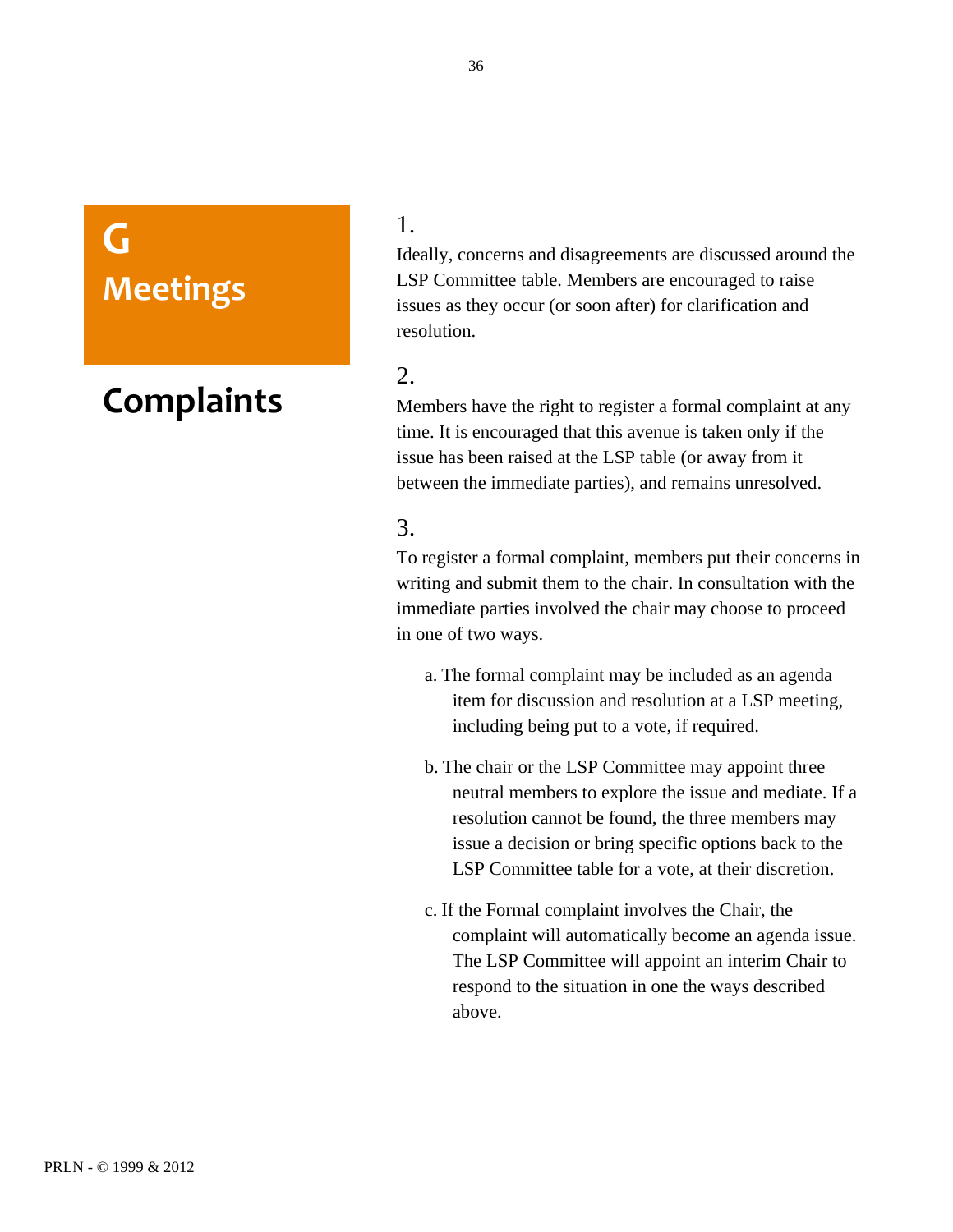### 1.

Decisions made around the LSP Committee table are agreements that agency members choose to honour in the best interest of learners in the area.

- a. It is recognised that these decisions are not binding and that final decisions rest in the contract between the Ministry of Training, Colleges and Universities (TCU) and the individual agency.
- b. It is also recognized that decisions made around the LSP Committee table are strong recommendations to government and others concerning service delivery in the region, and have been made with careful thought.

#### 1.

The LSP Committee is responsible for making decisions concerning local planning and co-ordination.

- a. Decisions are made to ensure services delivered are appropriate to the community as a whole.
- b. Decisions are made to determine and adjust service locations, service offerings, and client mix in order to meet identified community needs, and result from collaboration among delivery agencies.
- c. Decisions are made that provide a continuum of opportunities and a smooth transition of learners among different agencies.
- d. Decisions are made to ensure a reasonable and equitable level of services across the region.

# **H Making Decisions**

### **Agreements**

## **What
Kinds
of Decisions?**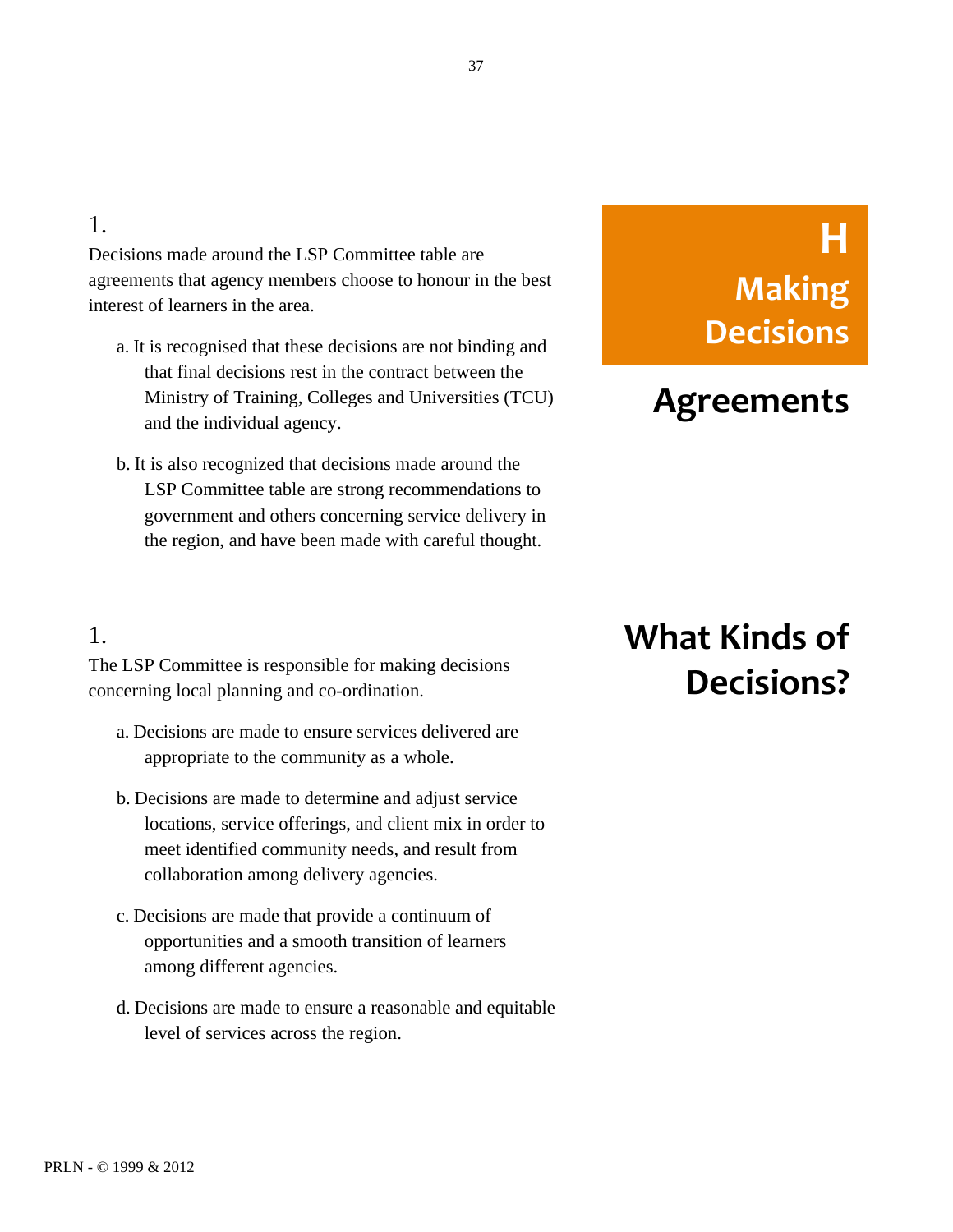# **H Making Decisions**

### **What
Kinds
of Decisions**

#### 2.

Decisions are made that establish information and referral protocols, portability of training plans, common assessment strategies, tracking and follow-up, and that deal with other roles and responsibilities of the individual agencies and the Network.

### 3.

Decisions are made about local communications strategies to provide links to other service agencies and to the Local Workforce Development Board.

#### 4.

Decisions are made in response to current literacy issues, research and development projects, and other matters deemed appropriate by the membership.

#### 5.

Decisions are made about the operation of the LSP Committee.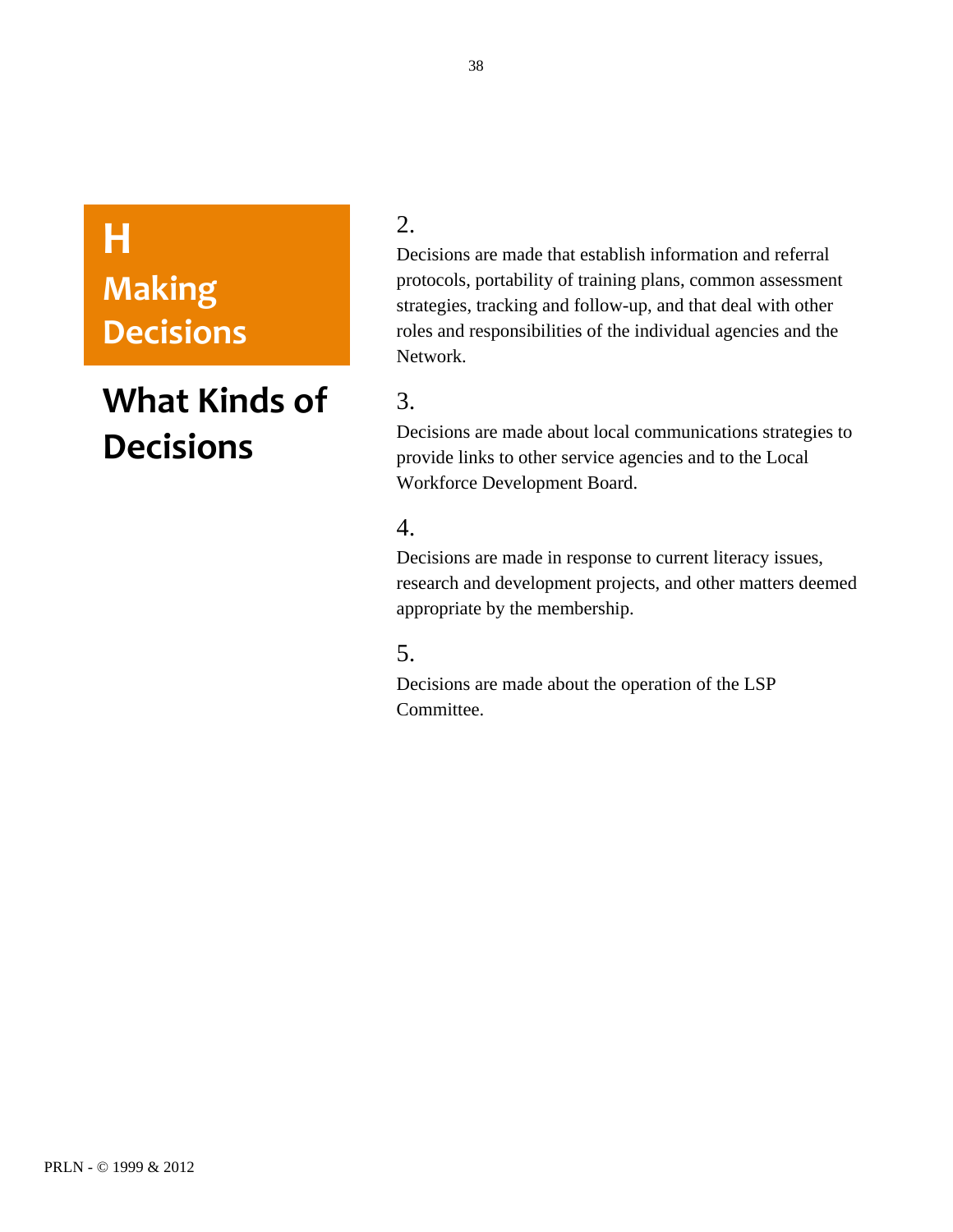#### 1.

Consensus is the preferred method of decision-making at the LSP Committee table.

a. Consensus is reached when all participants agree to accept a decision. Although agreement may result in a compromise of their position, members are comfortable and willing to proceed.

#### 2.

A majority of the members must be present.

#### 3.

Each agency representative in attendance may participate in decisions reached by consensus.

#### 4.

It is the responsibility of the Chair to clearly reiterate the decision to ensure agreement.

#### 1.

A vote may be taken if consensus cannot be reached.

- a. At any time a member or the Chair may request a vote on an agenda item or another issue that requires decision-making.
- b. A vote will not be taken unless it is requested.
- c. A member may ask that voting be delayed until the following meeting to allow for agency consultation. Otherwise, voting will occur following discussion.

# **H Making Decisions**

### **Consensus**

### **Voting**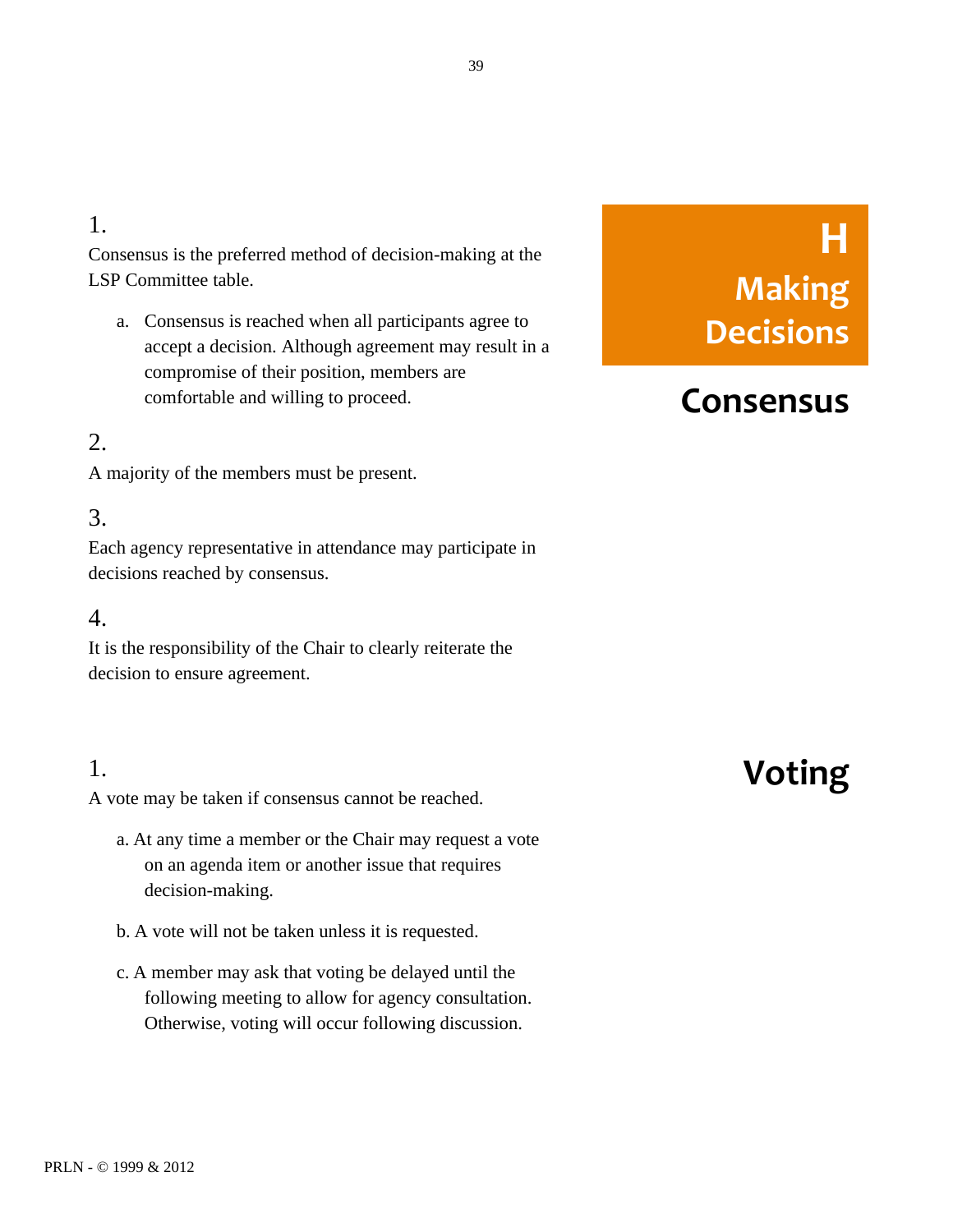## **H Making Decisions**

### **How
to
Vote**

#### 1. All voting is by show of hands.

#### 2.

No voting is done by secret ballot.

a. It is important to the planning and co-ordination process (as well as to the day-to-day operation of the LSP Committee) to ensure open communication and full disclosure.

#### 3.

Under normal conditions, votes will be counted and number for/against recorded.

#### 4.

Any member may request that votes be tallied, recorded and distributed in the minutes showing how an agency representative voted.

#### 5.

A majority of member agencies must be present in order for a formal vote to take place.

a. It is the member agency's responsibility to ensure a representative is present at the LSP Committee meeting, and voting may proceed if the majority membership as stipulated above is met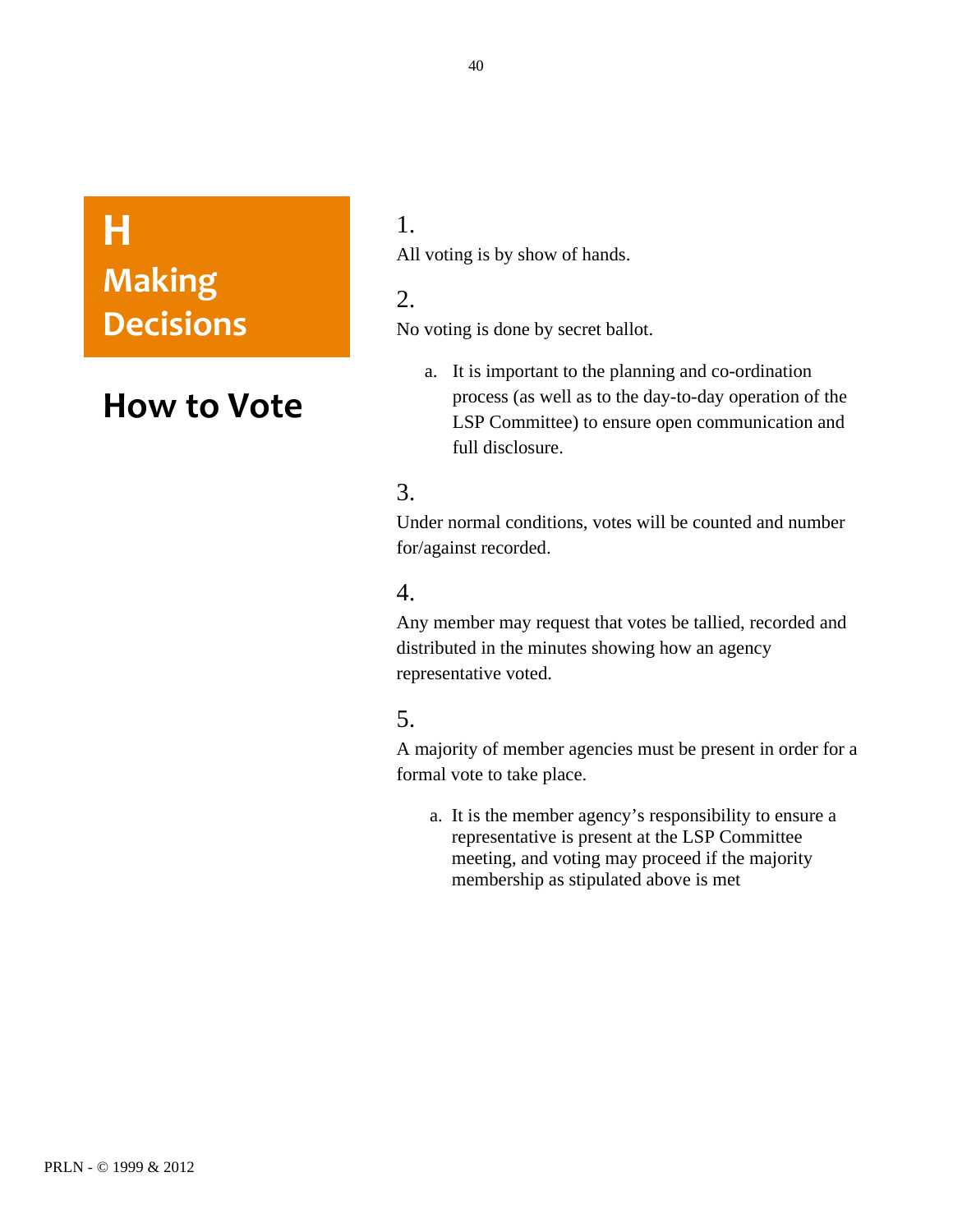### 1.

Member agencies receive one vote for each site as defined by TCU criteria.

a. The member agency decides who will register its votes and how representatives will reach a decision.

#### 2.

The Chair does not cast a vote.

a. If a representative from a member agency is acting as Chair, then another representative from the agency may vote. The chair must remain neutral at all times.

#### 3.

Project READ Literacy Network will vote on issues that involve Network responsibilities only, and in such situations, will not act in the capacity of Chair.

### 1.

The majority of votes cast decides the issue.

a. A tie vote does not constitute a majority, and therefore, is not "broken" by a vote by the Chair.

# **H Making Decisions**

### **Who
Votes**

### **Results**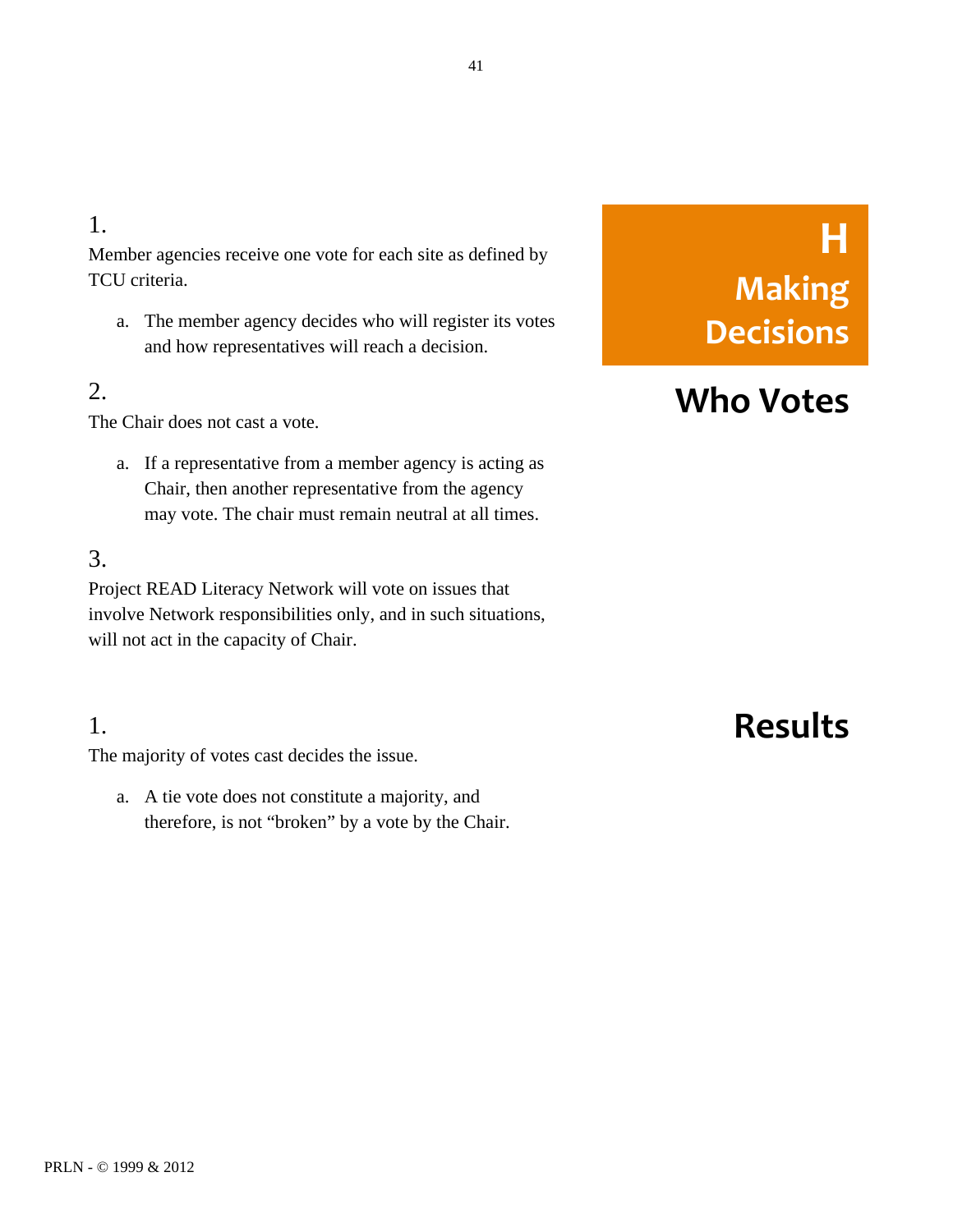## **H Making Decisions**

### **Confidentiality**

1.

Information discussed around the LSP Committee table is not considered confidential in nature unless specifically requested by a member.

Exceptions to the above statement include specific learner data and other information protected by law.

- a. It is the individual member's responsibility to ensure all confidentiality laws are obeyed at and away from the LSP Committee table.
- b. It is the responsibility of the Network to ensure that minutes and other materials distributed by the Network concerning meetings and decisions respect confidentiality laws.

#### 3.

A member may request that details to be discussed around the LSP Committee table remain confidential.

a. This request must be made before the specific information is communicated at the LSP Committee table, and all members must agree beforehand to confidentiality.

#### 4.

The membership may decide through consensus or vote that a specific meeting or portion of it is "closed" to non-members.

#### 5.

In-camera confidential meetings concerning sensitive topics may be held through consensus or vote of the membership.

#### 6.

The membership may request that the Ministry of Training, Colleges and Universities (TCU) Field Consultant or another representative not attend a specific meeting of the LSP Committee to encourage open discussion.

<sup>2.</sup>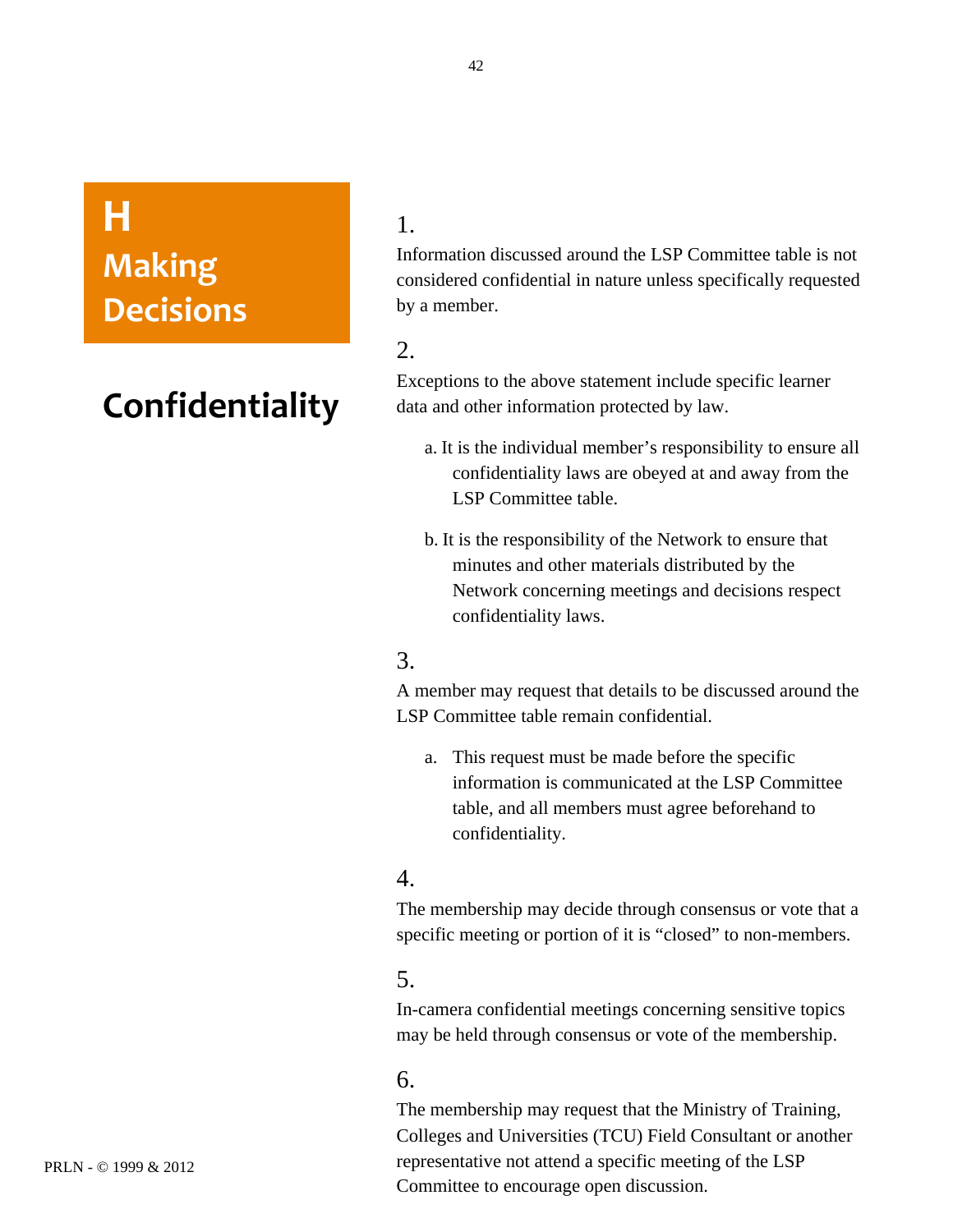#### The LSP Committee creates the Literacy Services Plan (LSP).

- a. The Literacy Services Plan is an agreement among member agencies about which organisations will deliver specific literacy services in the community.
- b. The Literacy Services Plan identifies the gaps and duplications in literacy delivery service in the region and describes the respective roles of individual literacy agencies in response.
- c. The Literacy Services Plan details service delivery: information and referral, assessment, training plan development, training, and follow-up.
- d. The Literacy Services Plan also includes initial volunteer training, and the programs and the functions of the Network.

#### 2.

1.

The Literacy Services Plan is the product of local planning and co-ordination, and is based on community need, not past delivery patterns.

#### 3.

The annual business plans submitted by individual member agencies to TCU are based on the Literacy Services Plans that are developed around the LSP Committee table.

# **I Community Planning**

**Literacy Services Plan**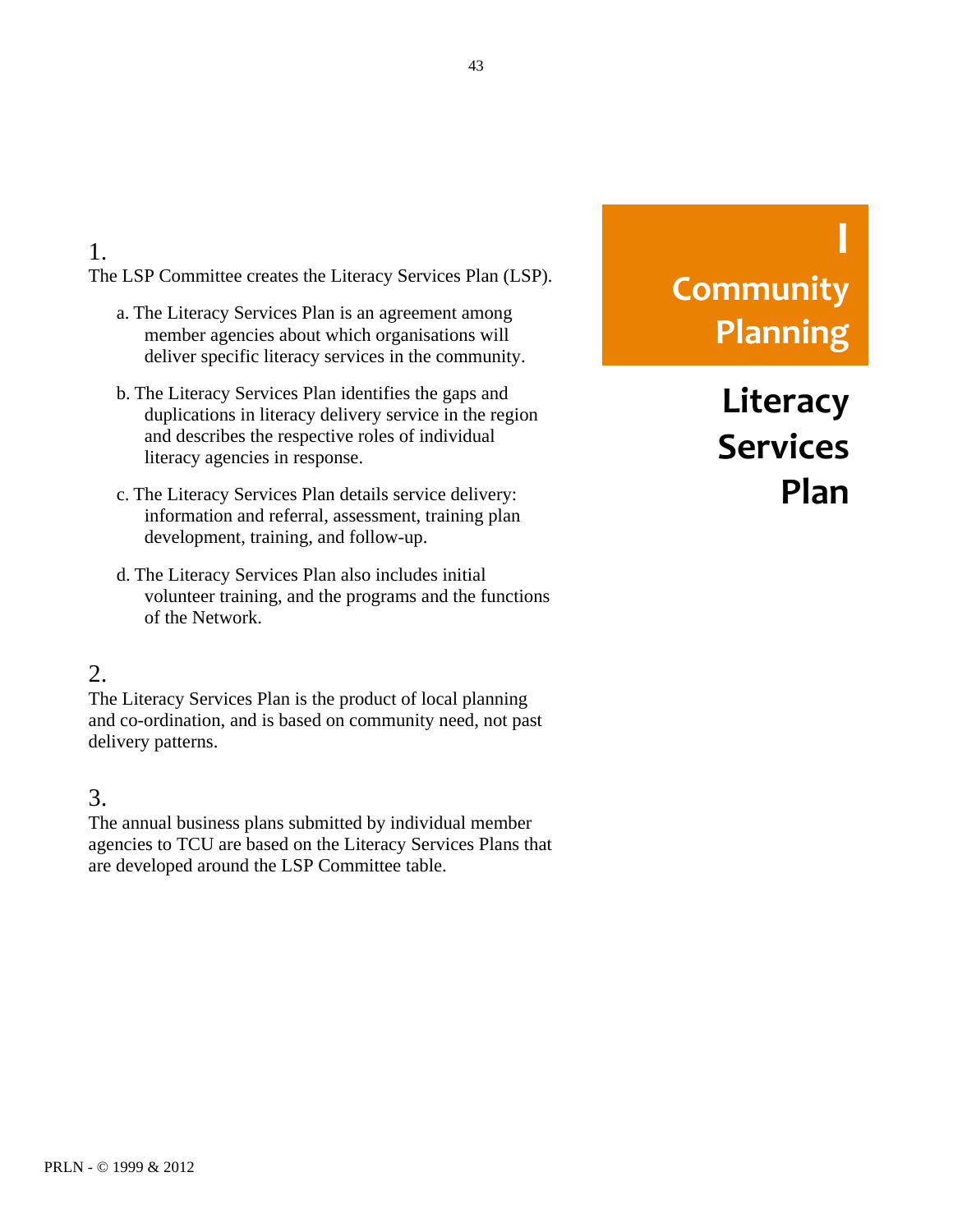# **I Community Planning**

# **The
Planning Cycle**

**LSP Member Agencies** Agencies which deliver Literacy and Basic Skills

**The Ministry of Training, Colleges and Universities**

**Project READ Literacy Network**

**Environmental Scan** gathering information by examining demographics, labour market, travel patterns, and other issues and trends relevant to the community. **Analysing** this information to identify literacy service delivery needs.

**Implementing** the plan and **reviewing/evaluating** it.

**Creating** a community Literacy Services Plan in response.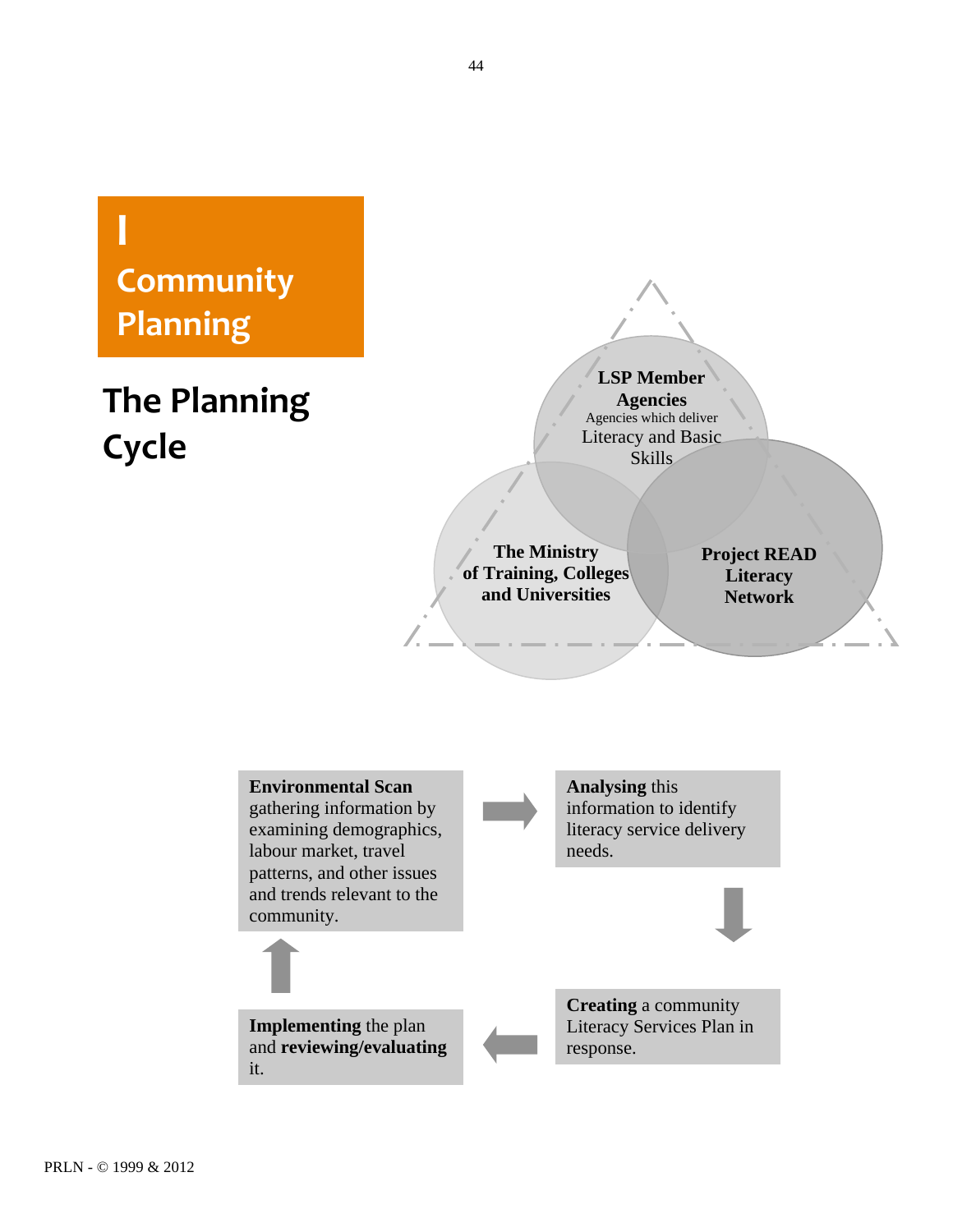#### 1.

Literacy Services Plans are submitted to the Ministry of Training, Colleges and Universities (TCU) annually or as required by the government.

#### 2.

Literacy Services Plans must be completed in advance of the date member agencies submit their Annual Business Plan to TCU.

a. A minimum of a month in advance is recommended.

#### 3.

The LSP Committee and the Network establish timelines for literacy services planning.

a. Adequate time must be planned so member agencies can fully consult with their Boards, principals, staff, and others as required.

#### 1.

The LSP Committee creates a Literacy Services Plan for each local community in Waterloo Region.

#### 2.

The LSP Committee defines the local communities within the region in terms of literacy service delivery.

a. These communities may vary from plan to plan, depending upon development and local needs.\*

*\*The initial Literacy Services Plan identified six local communities: Cambridge, Kitchener-Waterloo and the Rural Waterloo Region.*

# **I Community Planning**

### **Timelines**

### **Local Communities**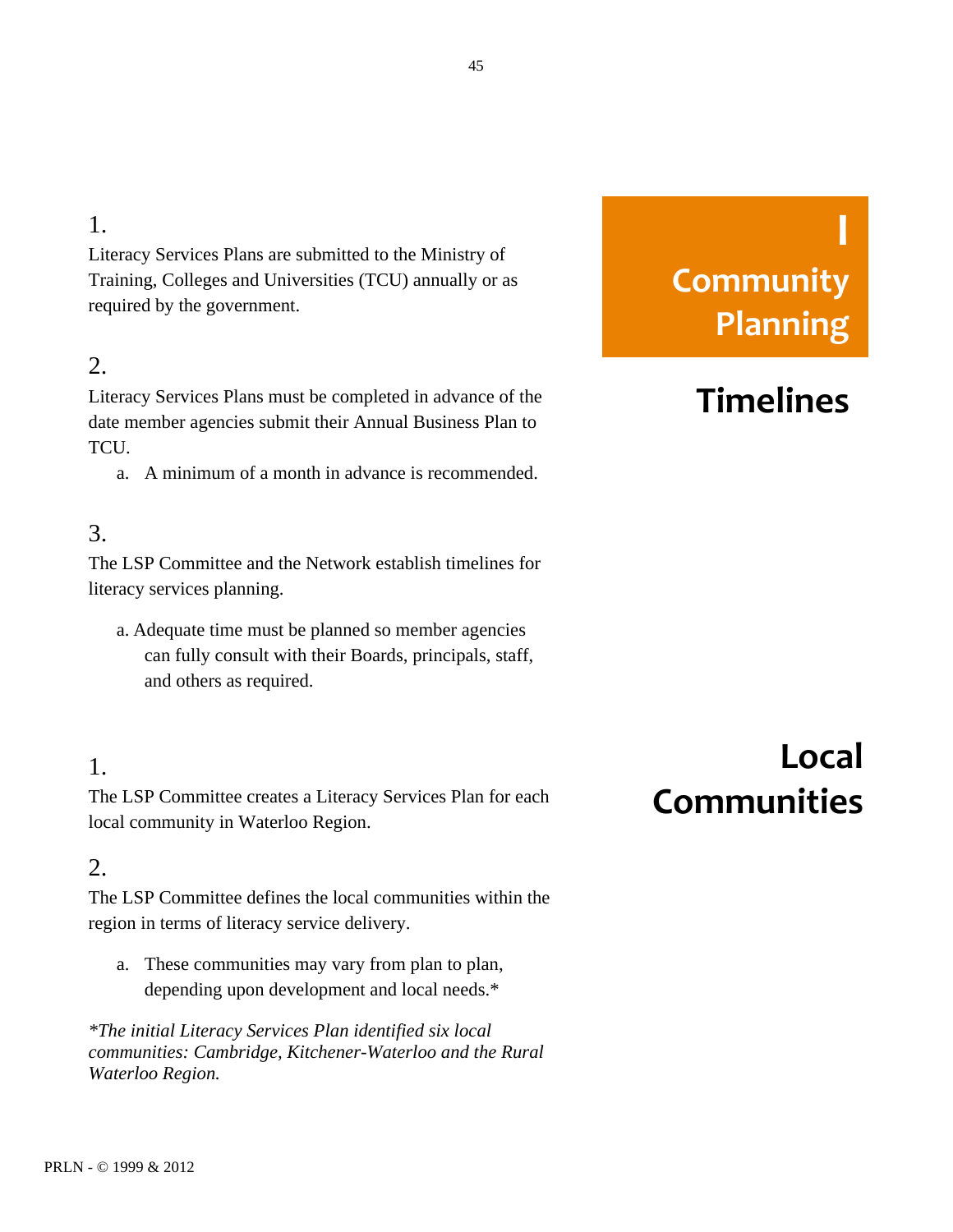## **I Community Planning**

### **Facilitation**

#### 1.

The Network facilitates the community planning process that results in the Literacy Services Plan.

- a. The Network acts in a neutral capacity. The Network guides the process and ensures all members have equal opportunity to participate.
- b. The Network invites all cultural streams to participate.

#### 2.

The Network may participate in discussions when a decision is reached by consensus, although it must maintain its objectivity.

#### 3.

The Network will not vote when planning decisions require a formal vote. An exception includes the following situation.

- a. The Network may participate in the Literacy Services Plan process as a member agency when discussions and decisions impact upon Network responsibilities. This includes the right to vote on the issue if a formal vote is called.
- b. In this case, a neutral party or individual will take responsibility for the facilitation of this portion of the discussion and decision-making process.

#### 4.

The Network compiles and submits the finalised version of the Literacy Services Plan to the Ministry of Training, Colleges and Universities (TCU).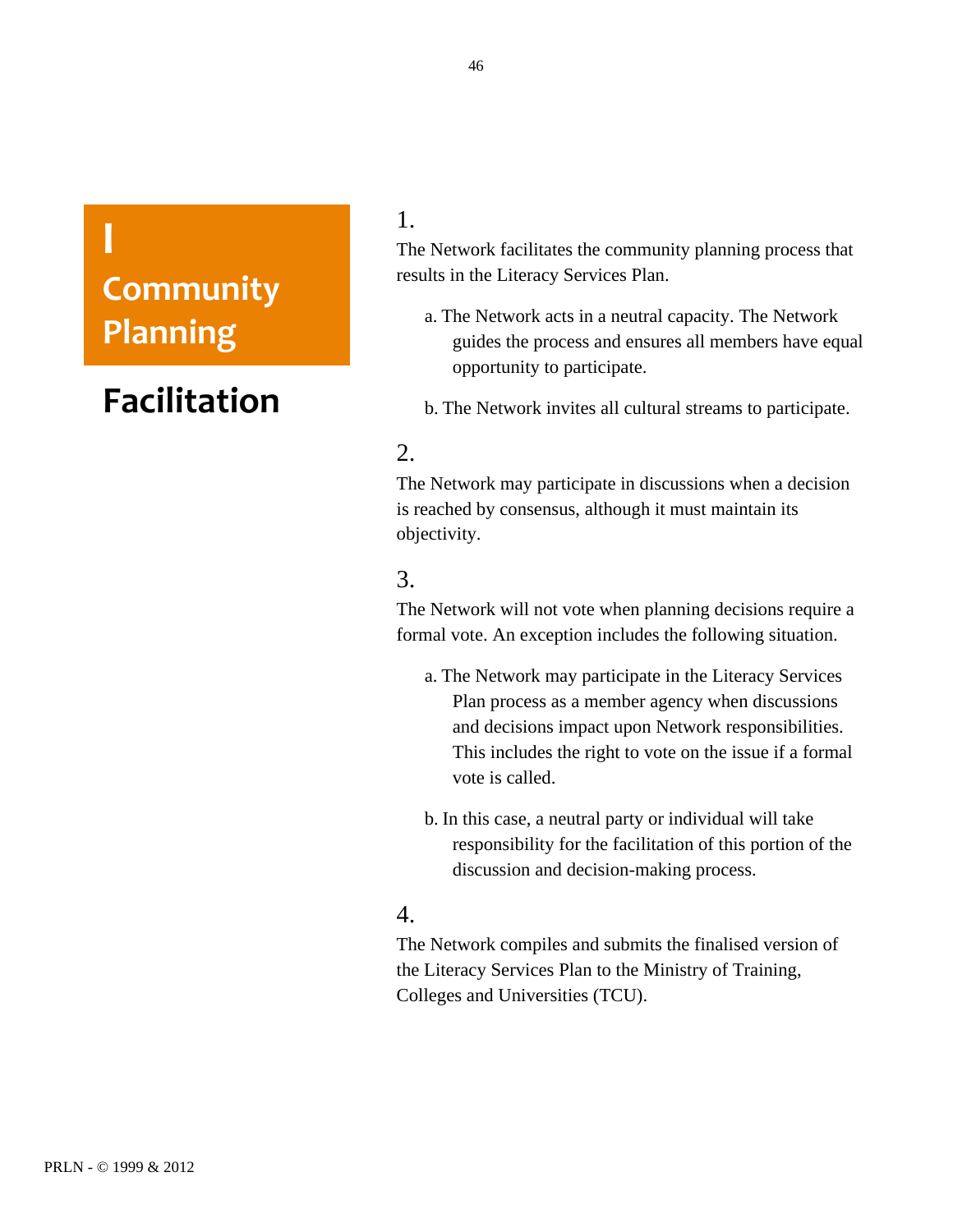#### 47

#### 1.

The LSP Committee will interact with other service providers to co-ordinate efforts and identify information important to the planning process.

- a. Examples of other service providers include training, educational, employment, social service, government agencies, and community groups.
- b. When possible and useful, formal linkages will be made.
- c. This may include establishing mechanisms to share information, to participate in community planning, and to expedite processing of learners/clients.

*The Local Board in our area is the Workforce Development Board Waterloo Wellington Dufferin.* 

#### 1.

The LSP Committee and the Local Board interact to exchange community planning information.

- a. The Network will develop a process to communicate with the Local Board, and facilitate and co-ordinate this process.
- b. The Network provides Member Lists and other documents approved by the LSP Committee to the Local Board as needed.
- c. The LSP Committee and the Network work cooperatively to ensure the Local Board is informed about literacy issues.

# **I Community Planning**

# **Links
with
the Broader Community**

# **Links
with
the Local
Board**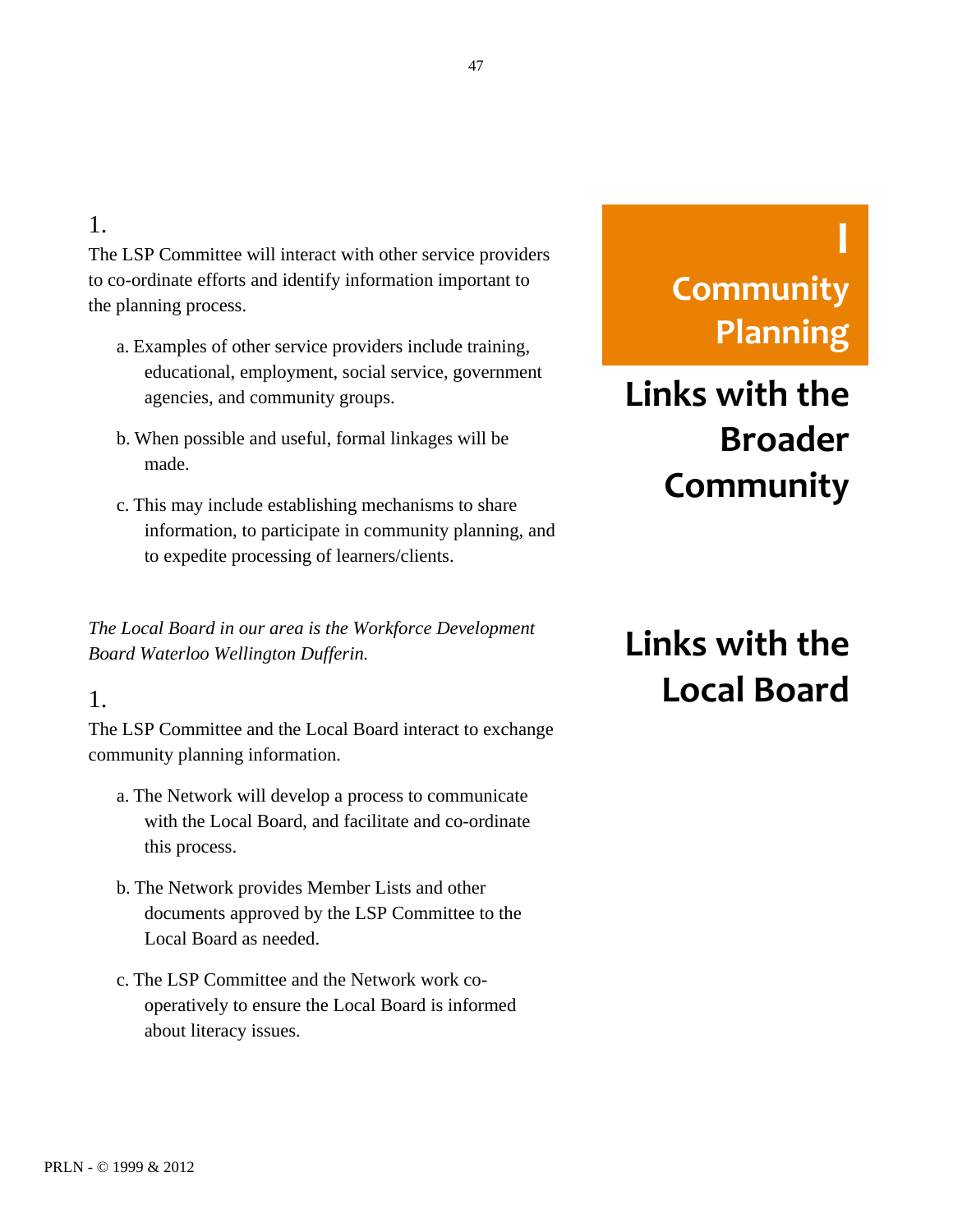**J Revisions** 1.

The membership, by consensus or by vote, may revise these Guidelines and procedures at any time to better suit their collective needs.

#### 2.

The Network will update and distribute the Guidelines annually or as required.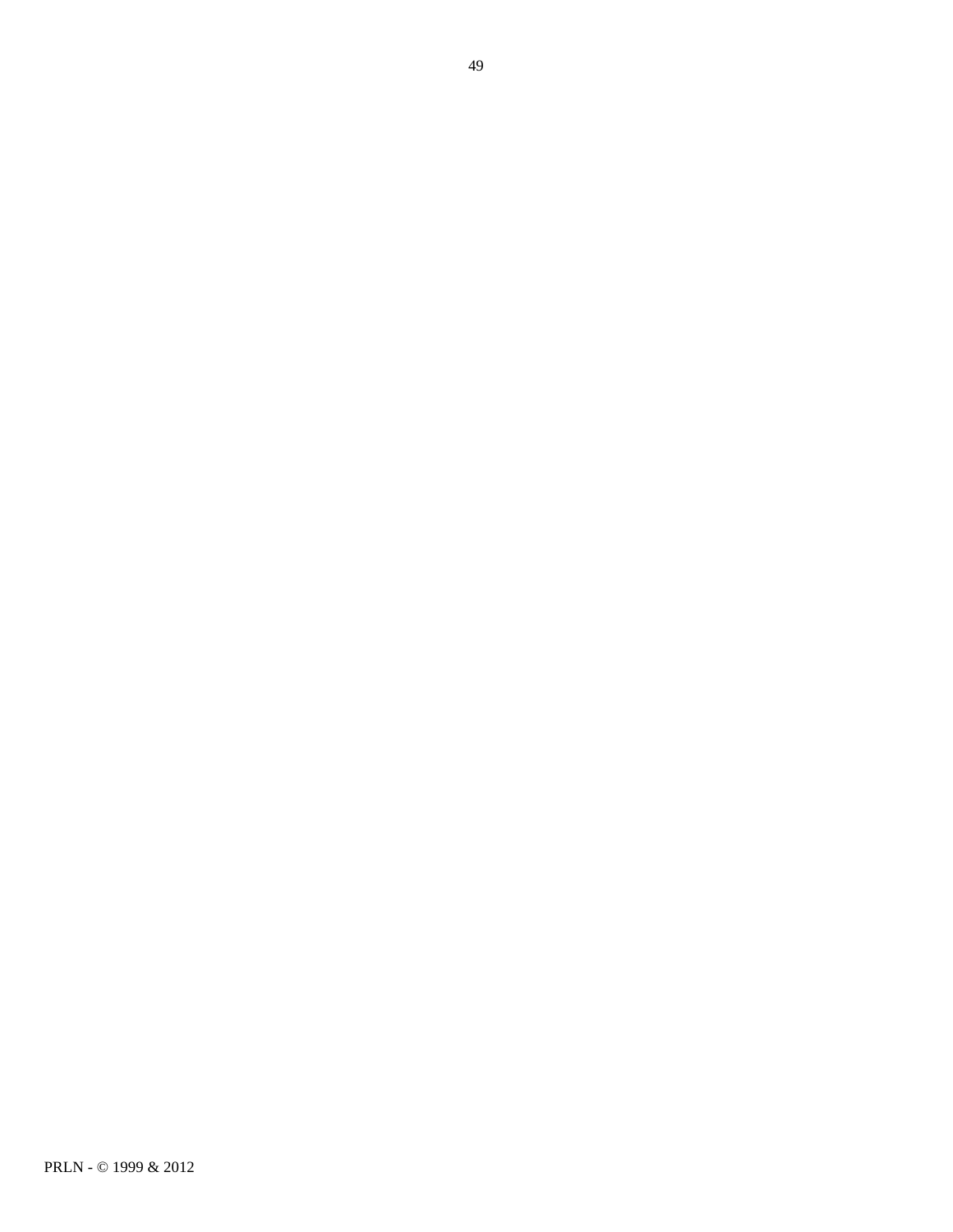# Part 2 - The Product of Planning: Literacy **Services
Plan**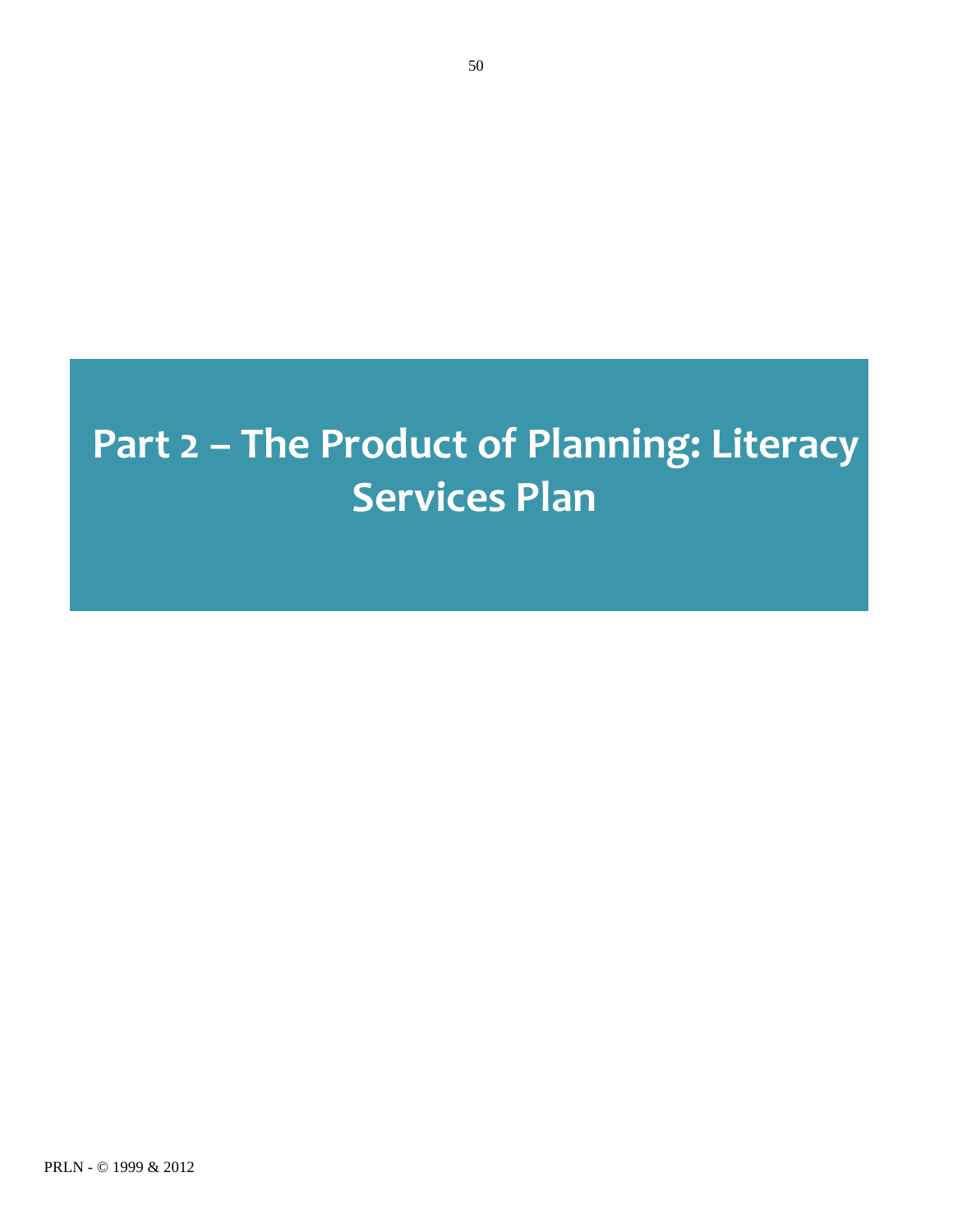**Literary Service Planning in
Practice**



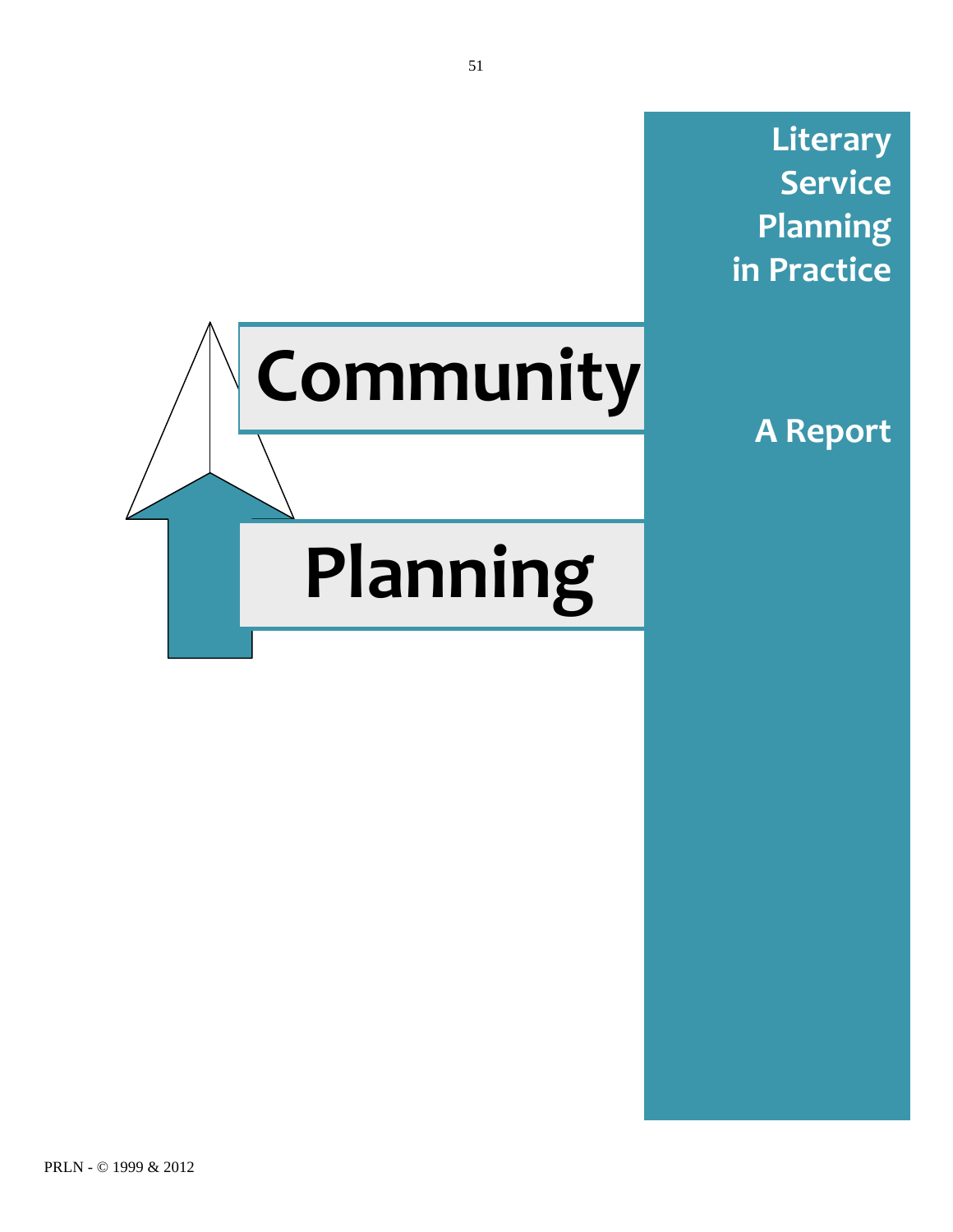#### **Please Note:**

*Literacy Services Planning in Practice* is a report that discusses the process and results of a research project that ended in April 1998. Much has happened in the literacy field in Ontario since then, namely, the introduction of the Literacy Basic Skills Program (LBS) Learning Outcomes Matrix, The five levels of Competencies in the Ontario Adult Literacy Curriculum Framework, the province-wide requirement for service providers to develop Literacy Services Plans for each local community, and the implementation of the five delivery services or core functions. This report, therefore, is in some ways dated. It does not refer to the five level LBS system, nor does it deal with all five services but focuses on training. The sample forms and the worksheet at the end of the report will need modification to update them to present TCU requirements. Given these limitations, the report is still useful to LSP Committees and Networks as an illustration of community planning. It illustrates the kinds of considerations, circumstances, and issues that impact upon group interactions, and that impede or lead to good decision-making.

2012 Update: As stated above this section of the document describes the Planning Process that was facilitated in 1998. While the details are dated, the process is not. The activities and tools used to facilitate the development of the **Literacy Service Plan** are still helpful and relevant to the LSP Processes of today. Please note that LCPP (Literacy Community Planning Process) and LSP (Literacy Service Planning) are used interchangeably throughout this document.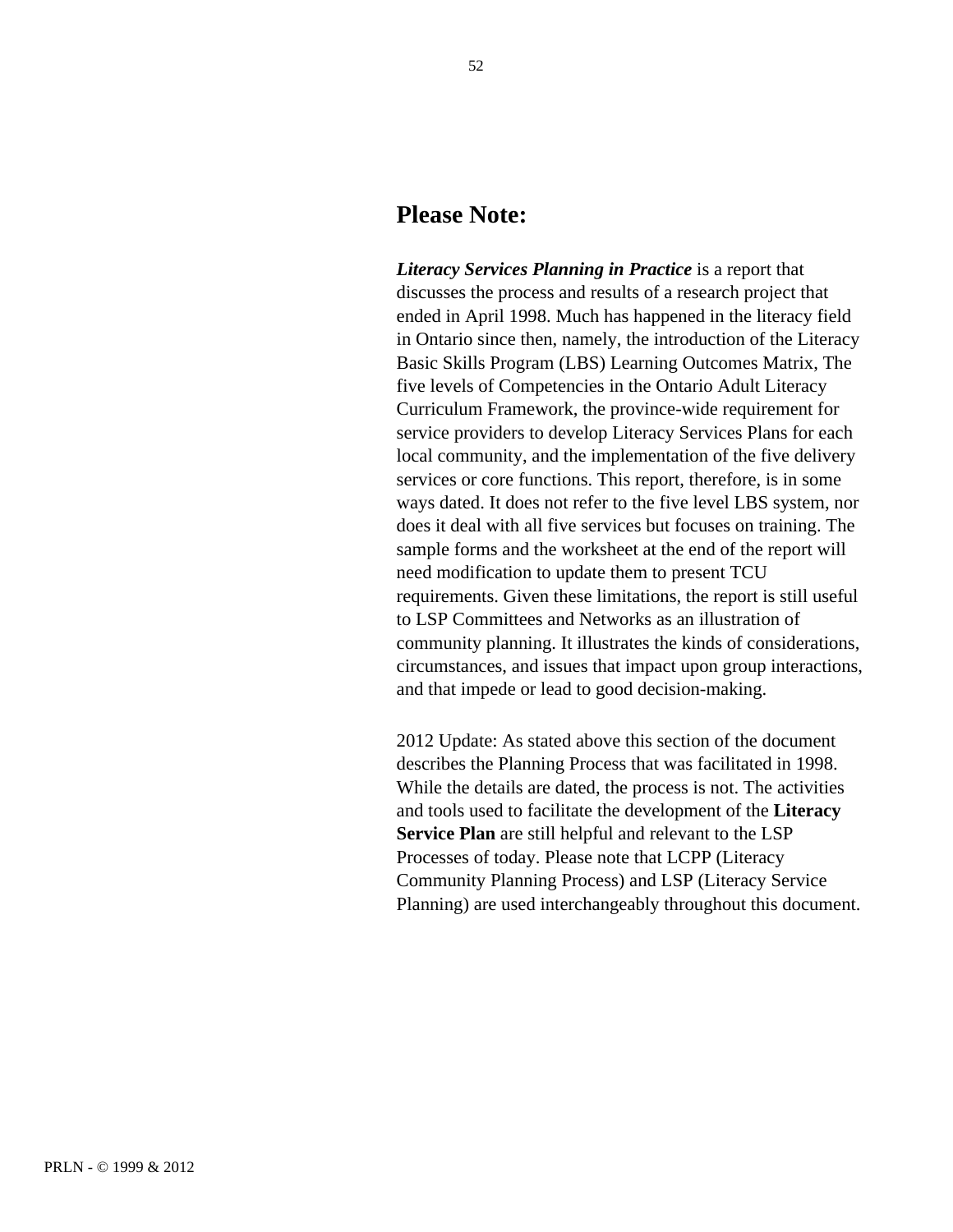### **April 1998: Literacy Service Planning in Practice**

This report looks at the experiences of two Literacy Community Planning Process committees in creating a Literacy Service Plan. Both LCPP committees are part of the Project READ Literacy Network in Southern Ontario.

One group serves Waterloo Region, primarily consisting of urban centres, and some rural areas. Fourteen representatives from literacy delivery agencies participated. The other group serves Wellington County, with a population across a large rural area and the City of Guelph. Six representatives participated in the process.

#### **This report is divided into two parts.**

**The sidebar** relates process steps that a facilitator may choose to use in leading similar groups through the creation of a Literacy Services Plan (LSP) for their area. They are based upon steps used to guide the two LCPPs through the process. Suggestions are also offered.

**The main body** of the report discusses the LSP process from the viewpoint of the facilitator. It is a personal report. It discusses experiences, observations, and insights from one perspective and is not meant to be viewed as a collective report from the participating LCPPs. It examines the difficulties and successes experienced by the two LCPP committees working through the task of creating a Literacy Service Plan.

# **Section Contents**

| <b>Overview</b>                                              | 54  |
|--------------------------------------------------------------|-----|
| <b>Getting Ready</b>                                         | 55  |
| <b>Developing a Common</b><br><b>Language</b>                | 58  |
| $\rightarrow$ What Terms?                                    | 60  |
| Service Delivery Models                                      | 61  |
| > Literacy Levels                                            | 64  |
| $\rightarrow$ Timelines                                      | 70  |
|                                                              |     |
| <b>Local Communities</b>                                     | 71  |
| $\rightarrow$ Defining Boundaries                            | 73  |
| $\rightarrow$ Establishing Need                              | 75  |
| Board and Other Input                                        | 78  |
| $\rightarrow$ A Rural/Urban Split                            | 82  |
|                                                              |     |
| <b>Target Groups</b>                                         | 85  |
| <b>Brainstorming &amp; Looking</b><br>87<br>at New Solutions |     |
| <b>Formalising the LSP</b>                                   | 93  |
| <b>Concluding Remarks</b>                                    | 97  |
| <b>Attachments</b>                                           | 99  |
| Sample Agendas                                               | 100 |
| Sample LSP Chart                                             | 103 |
| Workbook                                                     |     |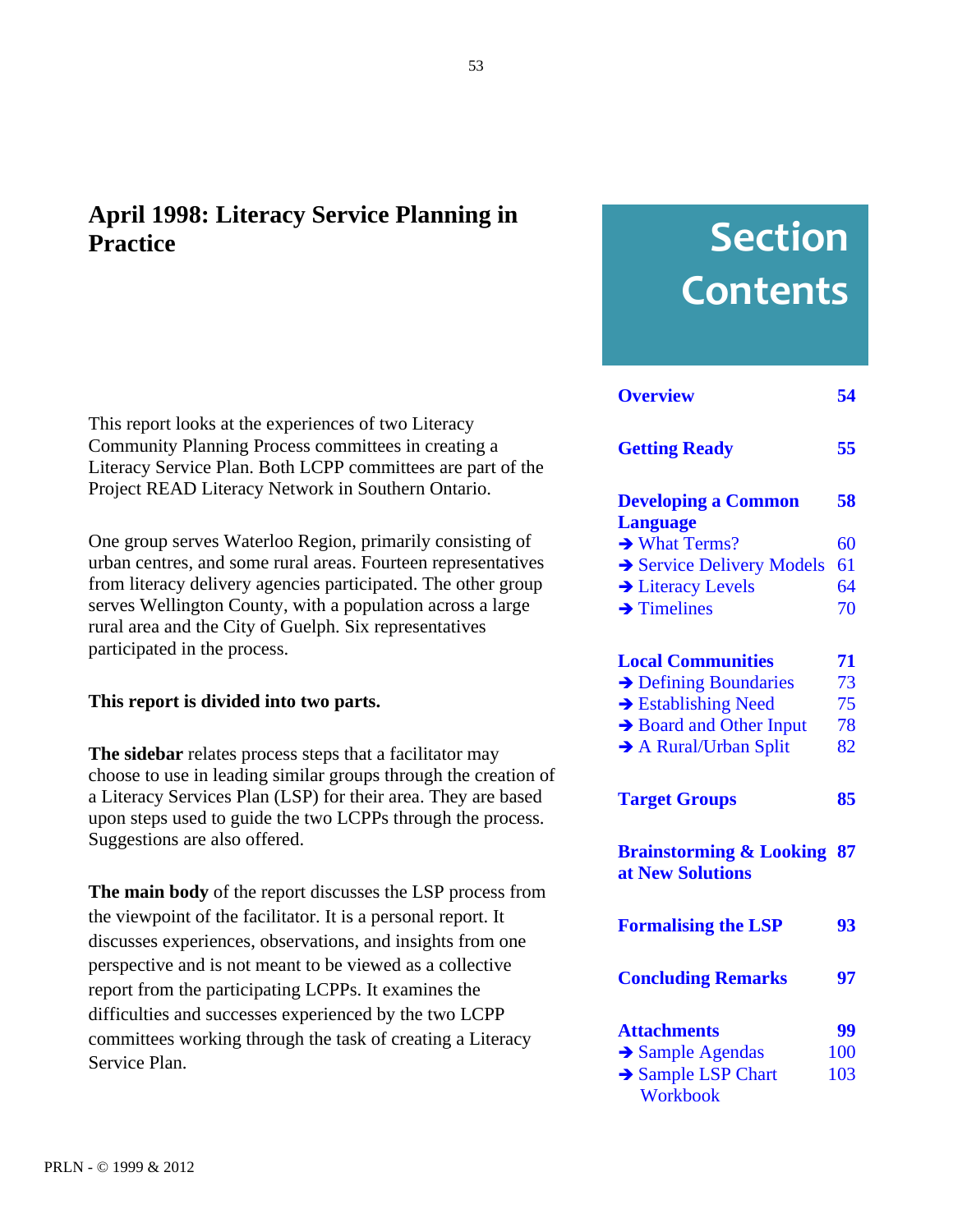### <span id="page-53-0"></span>**Overview**

Start
by
thinking
about
the

reasons for
creating
an
LSP.
What
is
its purpose?
Maybe
even
simpler,
what is
an
LSP?

Why
will
an
LSP
be
useful
to
your area?
How
might
it
be
different
from past
approaches?
What
kinds
of information
will
it
include?
What should
it
do?
How
should
it
be
used?

How
much
time
can
participants devote
to
the
LSP?
Set
realistic timelines.

Project READ Literacy Network began its LCPP Development project in July 1997. As part of this project, the Network was asked by MET to develop and field-test a Literacy Service Plan around the LCPP table.

Literacy providers would gather to create a service delivery plan that suited the specific needs of their LCPP area. **The objective: to agree around the table upon what literacy services should be delivered, which agency should deliver them, and then formalise the results into an LSP.**

The LSP would be situated in **community need.** It would be guided by the **principle of fair and equitable distribution of services across the region,** rather than repeating the historical or traditional programming available in the past.

Although sounding simple, the LSP task was actually a challenge. The two groups and the facilitator were starting from "scratch" in terms of process and finished product. The LCPP committees had never before created an overall literacy delivery plan. It was recognized that the outcome could not realistically be the "definitive plan" – creation and implementation. Rather, we set to make inroads and to start the LSP process in the area. That's what we did.

Originally, the facilitator planned for the process to span two meetings for each LCPP committee. A meeting would last approximately two hours. Group members would be given pre-thinking and homework tasks to be done before and between meetings. Another meeting would be scheduled for "catch-up", final review, and closure.

This timeline was the greatest miscalculation made by the facilitator. The process spanned four months, and six LCPP meetings. It also included 1:1 meetings with each member. In that timeframe, the LSP was not quite completed, although done in large part, and in time for members to submit their "business plans" to MET based upon it.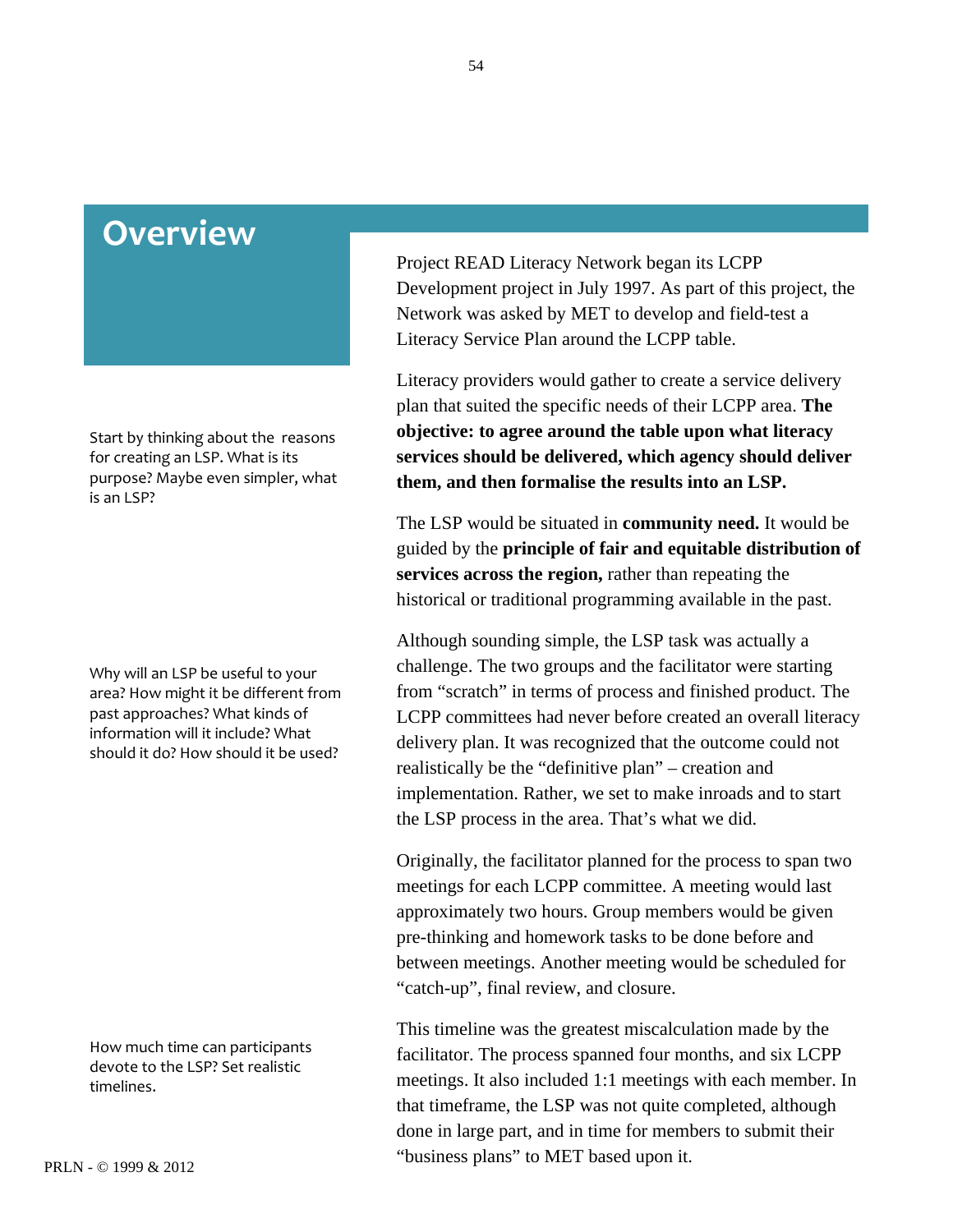<span id="page-54-0"></span>Granted, the project tackled the process in an in-depth manner. Future plans shouldn't require so much time, since both LCPP committees have worked out preliminary issues and have laid the groundwork for future LSPs. They have created a base plan to revisit and modify in upcoming years. They have identified gaps that could not be filled this year, but have been noted to readdress in the future.

In hindsight, the LSP process is probably best spread out over the LCPP yearly schedule with portions addressed on an ongoing basis. However, another suitable approach is dedicating a full-day workshop to the task with a follow-up meeting as needed. The LSP should be the sole focus, with other LCPP agenda items left for another time.

The process focused upon the service training. The other services were not addressed in-depth in the LSP, although could be the focus of later plans.

The facilitator and the Project READ Executive Director met to fashion overall steps to accomplish the development of the LSP. Participants were asked to make decisions at each step. These were modified throughout the process, but in general, could be divided into the following:

- A. **Who** will we serve (target group)?
- B. What **local communities** are within our LCPP?
- C. What are the **needs** of each community?
- D. Brainstorm: **How** might we **meet** these needs?
- E. What training will **each agency** deliver?
- F. What training will we deliver **as a whole**? Have we served the **overall** needs of our area?

We made a purposeful attempt to view the task from a nonhistorical viewpoint, and therefore, did not begin by mapping out training presently offered. Instead, we asked people to come to the meetings prepared to "step outside" the perspective of their particular agency and think about overall literacy needs in the area.

Resolve
to
base
the
LSP
on community
need.
Try
not
to
simply repeat
the
exact
set
of
services
that have
been
delivered
in
the
past.

Revisit
the
above
goal
throughout the process. Is the plan the group is shaping
based
on
community
need rather
than
tradition?

# **Getting Ready**

Decide
upon
the
overall
steps
the group
will
follow
to
build
their
LSP.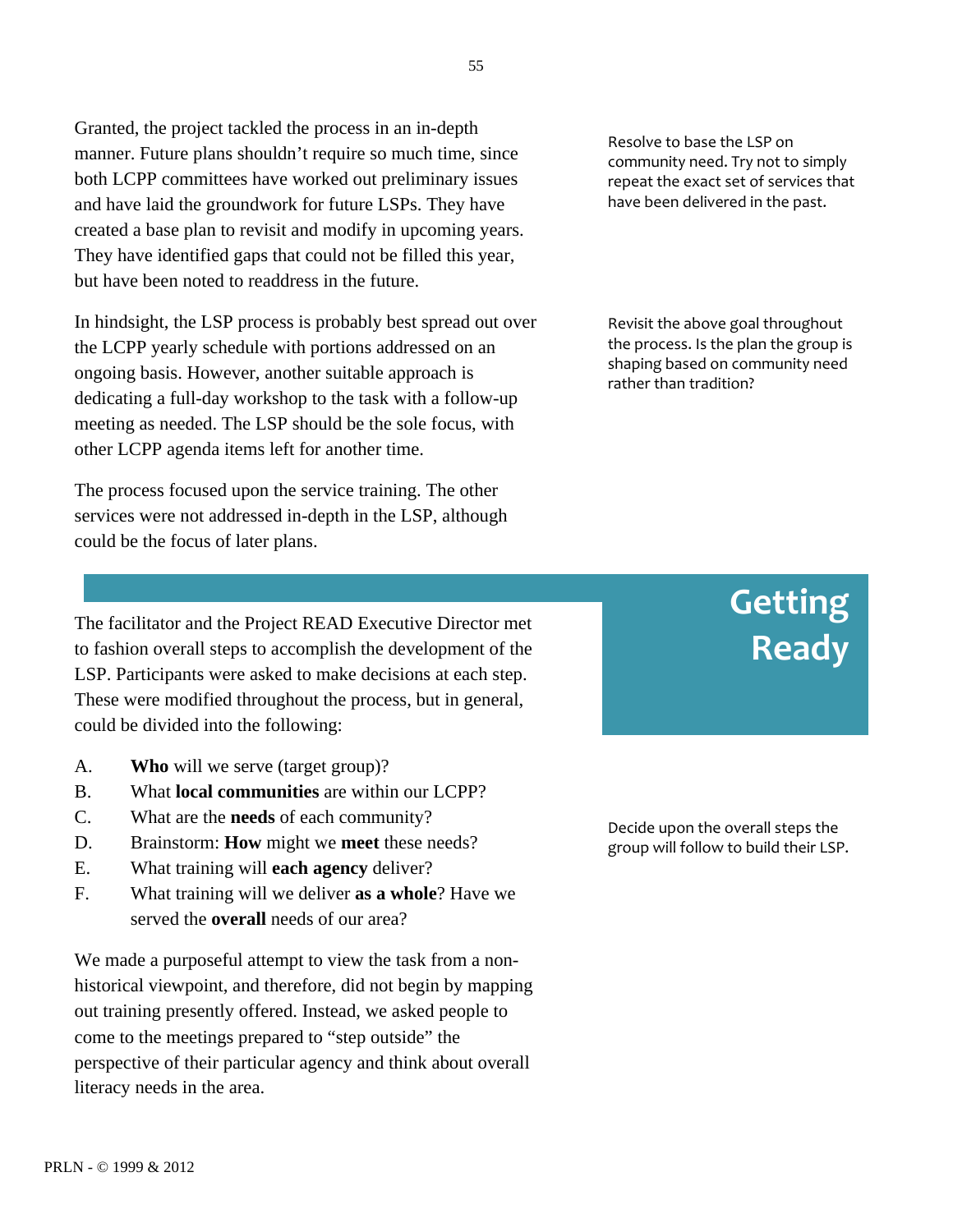56

Planning
steps
might
be
divided
into two
main
parts:

#### **PRELIMINARY**

• defining the terms of reference to be
used
throughout
the
LSP

#### **BUILDING THE LSP**

- identifying service needs
- brainstorming ideas to fill these needs
- putting concrete proposals on the table
- shaping these proposals
- coming to an agreement

Recognise
that
discussion
will overlap
and
won't
"neatly"
proceed through
the
steps.
Try
to
keep
on target,
but
highlight
important information
whenever
it
is introduced.
It
is
often
the "tangents" that reveal insights that eventually
lead

to
concrete
plans and
solutions.

Although not originally planned, both LCPPs did map out present services at the midpoint of the process. This was used as a tool for identifying gaps, rather than a starting point or base upon which to build. Both communities were not completely comfortable creating a plan from the "ground up", but preferred a mixture of the old and new. This approach worked; however, it was important for the facilitator to return the attention of the group to gaps and needs that had been identified, so that the finished plan didn't simply reflect the past.

In hindsight, the midpoint of the process is probably a good time to examine the historical approach to service delivery. Any earlier, and the plan risks being built upon the "status quo", rather than need.

Another area where the facilitator modified the original process in response to the needs of both groups involved inclusion of a process of defining terms. An in-depth discussion of the added steps is described in the next section (Developing a Common Language).

**It was important to the facilitator that members were not "surprised" with any aspect of the planning process, and that they had plenty of opportunity to become familiar with the task, ask questions, and think about their responses before they came to the LCPP table.**

Time was valuable to all participants. It was important that members had the opportunity for "pre-thinking" so that the planning around the table used their collective time effectively. One strategy included a type of "homework". A workbook was developed and distributed before the LSP process began that outlined steps for members to do away from the table and bring to meetings (see attached, page 103).

Overall, the booklet was a good idea. However, the process outlined was modified quite a bit along the way. The intention had been to repeat the exercises in the workbook at LCPP meetings to create a group perspective. The general areas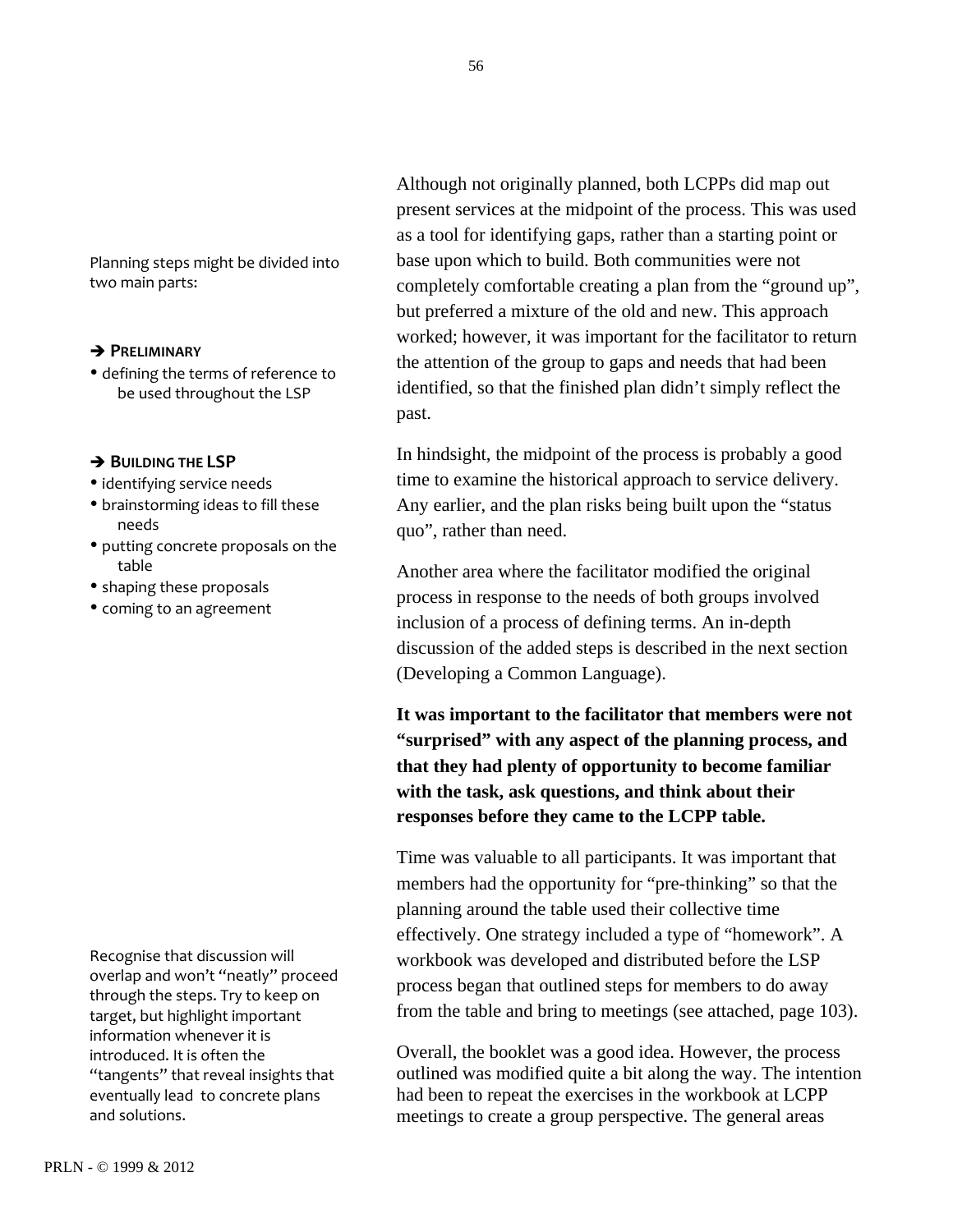were followed, but the facilitation activities did not strictly adhere to the workbook steps.

Some of the graphics or charts used in the booklet did not translate easily into practice, although members followed the intent of the exercise, and developed their own ways to illustrate the information.

The pre-set timelines turned out to be impractical. In reality, it was impossible to complete the tasks outlined in two meetings. As well, some members were "intimidated" by the booklet; others appreciated it. Some ignored it and came to the meetings without completing the tasks. Others came well prepared, and had consulted staff and volunteers at their agency to help formulate answers.

If this facilitator were repeating the process, she would modify the booklet to streamline it, and use it primarily as a "pre-thinking" exercise – using the information as a jumpingoff point for group exercises.

**If others choose to use the booklet to create a Literacy Service Plan for their area, it is suggested they shape the steps and the exercises to meet the needs of the particular LCPP and their personal facilitation style. In other words, pick and choose what you want. In any case, it is important to provide members with information about the process and the overall task ahead of time, and throughout the course of the planning.**

An informal conversation establishes rapport and woks to overcome misconceptions. This facilitator delivered the booklets in person, and followed up with a phone call to those who were not in the office at the time. Several members welcomed the opportunity to express their concerns and ask questions. As a result, people did not feel they began the process "cold turkey" at the first large group meeting.

The other preparatory tool that was distributed at the first meeting was a fill-in chart that showed the final form the LSP would take. This was modified throughout the process by

Communicate
your
plans
to
all
group members
ahead
of
time.
Incorporate feedback.
Listen
to
concerns. Acknowledge
them.
Answer questions.

Give "pre-thinking" exercises so that people
come
to
the
planning meetings
with
ideas
to
contribute.

Provide
a
sample
of
the
format
the final
product
might
take.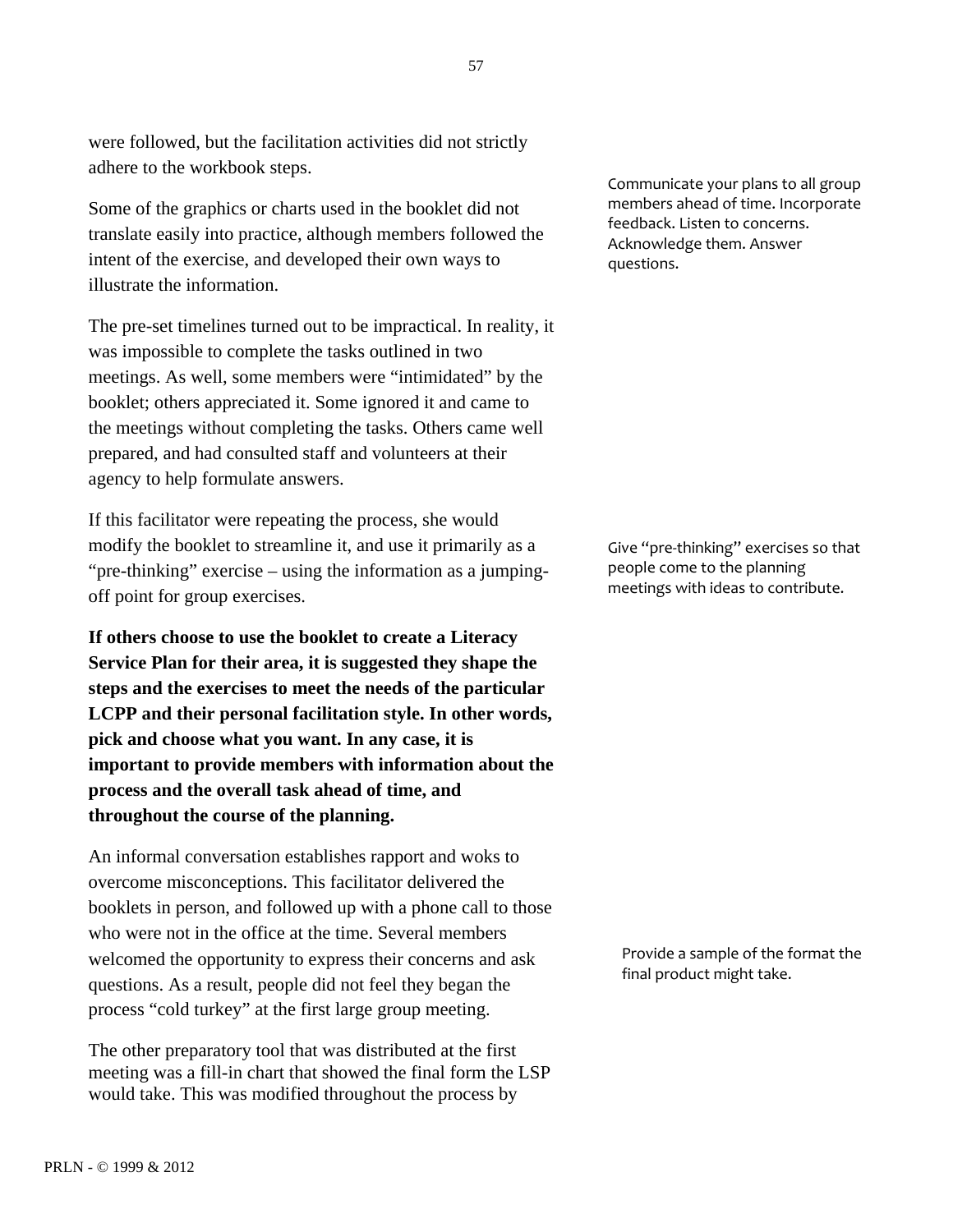feedback from members. However, the initial chart was useful in that it illustrated where the process was headed. Further information about the chart is included later in this document, and in the Attachments at the end (page 99 and following).

#### Defining terms was an essential first step to the creation of a Literacy Service Plan. It contributed to the success of the LSP and at very least, to the ability to complete the task.

Members needed to give themselves the opportunity to develop a common language, even though they had previously worked together and defining terms added significantly to the length of the overall LSP process.

Providers in Waterloo Region and Wellington County know each other well and have successfully worked together to address literacy issues. Given this familiarity, defining basic terms would appear unnecessary; however, the activity grew out of need that emerged around the table.

The exercise gave members a foundation upon which to communicate and build plans. This foundation did not exist at the beginning of the LSP process. This was, in large part, a result of program reform.

Program reform is new. Members were occupied with a variety of LBS tasks, such as field-testing outcomes and incorporating training plans into tutorials. They had both to learn a new language and implement it, all within a short time frame, and for the most part, in relative isolation. Their terms of reference were changing because of program reform, and they had to figure out what that meant to their individual agency, and then to the LSP process as a whole.

Frustrations arose early. These were alleviated in time and through discussion. Some members found that the LBS language did not adequately describe what it was they did or their particular way of presenting literacy. Yet, the facilitator was asking them to choose from LBS terms to plan for the

## <span id="page-57-0"></span>**Developing a
common language**

Make
a
list
of
basic
literacy
terms commonly
used
around
the
LCPP table and that are central to LBS program
reform.
Be
sure
all members
know
the
basics
of
LBS reform.

Come
to
an
agreement
about
what these
terms
will
mean
to
members during
LCPP
discussions
and decision‐making.

Record.
Post
the
definitions
at
LCPP meetings
as
a
reference
tool
while decision‐making.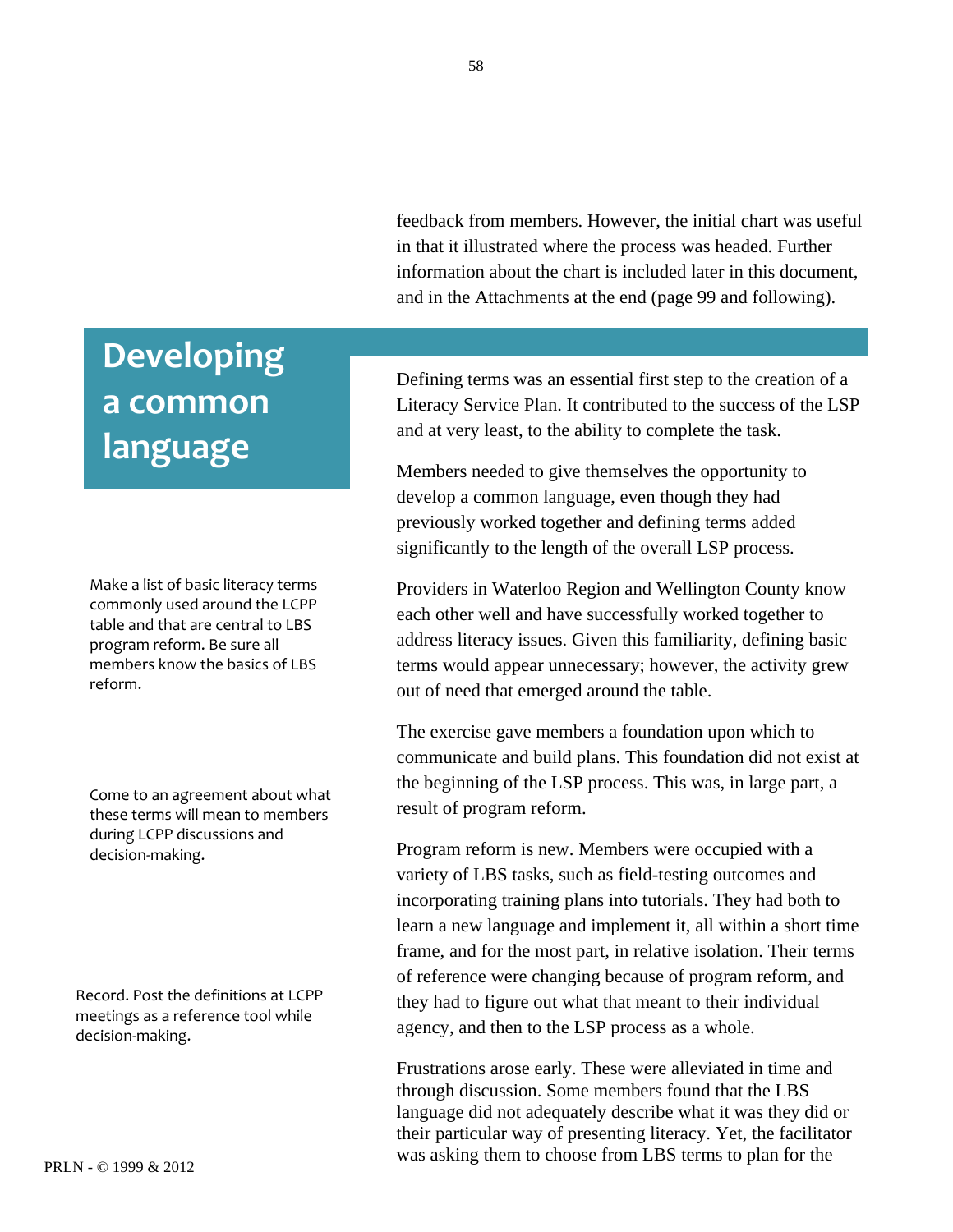area. They tried to search out new vocabulary, citing LBS language as restrictive and unspecific. However, in the end, they would need to be able to use LBS language to communicate their intentions in their business plans, and to apply for funding.

Both LCPPs, meeting separately, discovered that their members often had different perceptions of what was meant by a basic literacy term. Yet, they had all regularly used the term at meetings and assumed understanding around the table. Differences in meaning occurred among organisations and, particularly, across sectors.

Some of the discrepancies resulted from the fact that delivery agents had operated in relative isolation. Although theoretically members worked towards a seamless system of education, in reality their programs did not dovetail too often. Their actions and services did not impact upon each other in a day-to-day sense.

Delivery agents had traditionally used sector to differentiate their services. This approach was no longer relevant within the new LBS training model. Simply put, each member delivered MET-funded literacy training using the same parameters and descriptors.

#### **These new descriptors required members to rethink their relationship to each other. They had to describe their services in new ways.**

Sometimes, this meant justifying their agency around the table: whom it served, how, where, and why. As a result, the discussion took on a new intensity. Members knew that the process they had embarked upon would impact upon prospective plans, and probably funding levels, if not in the upcoming year, then further in the future.

Participants were wary of the LSP process itself and where it would lead. They were somewhat uncomfortable with redefining how they worked together and the role of the LCPP.

Explore
definitions
across
"sector lines".
Are
perceptions
different depending
upon
"sector"?

Work
to
develop
guidelines.
Don't get
hung
up
on
developing
the "perfect"
definition!

Focus
on
language
used
in
LBS program
reform.
How
do
members and
their
organisations
define
LBS terms?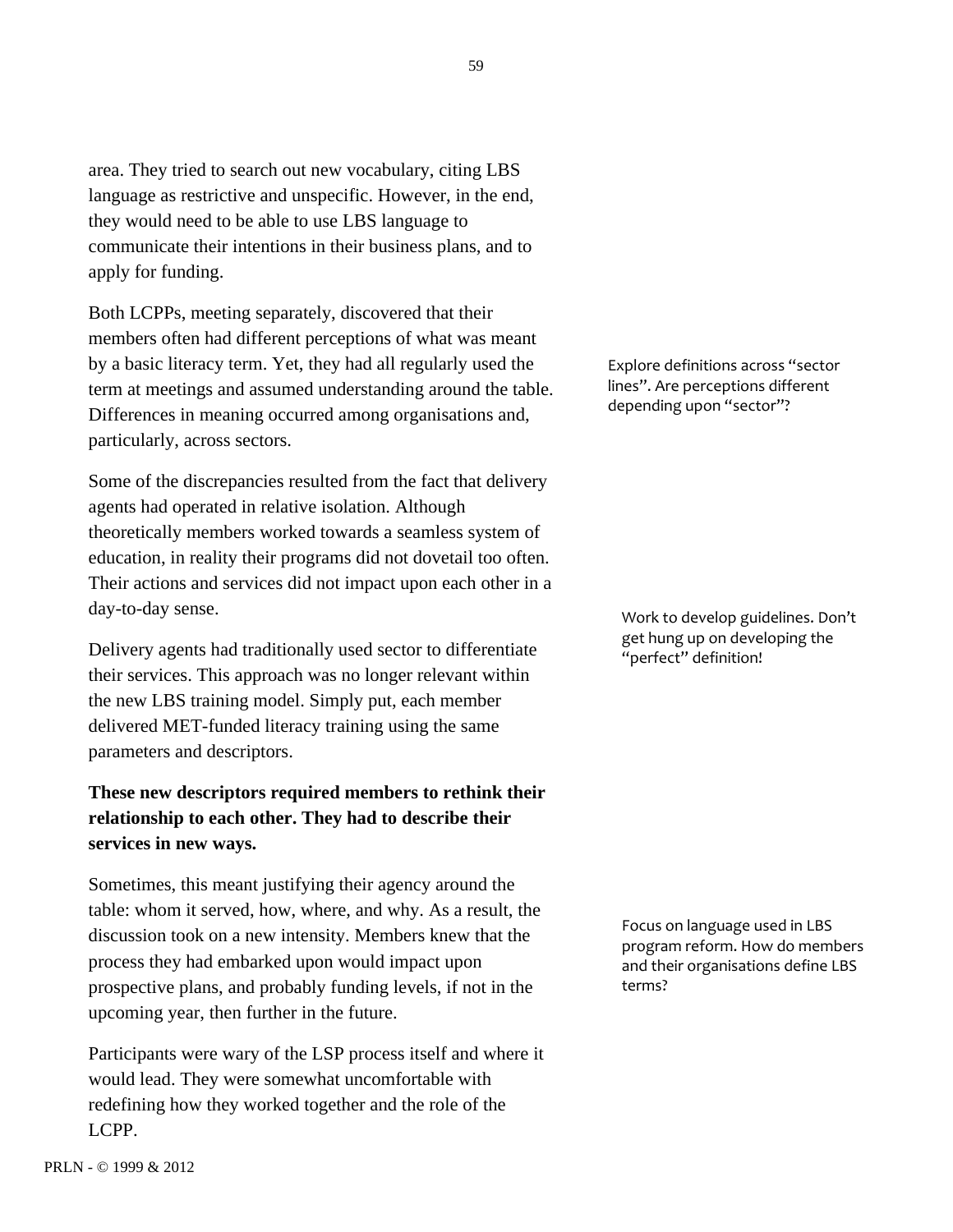They were accustomed to reporting service delivery changes, but not to identifying overall needs as a group, and together making decisions to enact change. They were not accustomed to questioning each other about the way other programs operated, let alone their validity.

Members perceived a lot was at stake, and rightfully so. Duplication of services, for example, could now be identified across sectors as well as within sectors. By looking primarily at LBS levels and delivery models when examining services, similarities appeared that "on paper" hadn't been an issue in the past.

The LSP process required trust around the table. Members needed to be willing to state up-front their concerns or responses. This was not an easy task, and members needed encouragement throughout the facilitation process.

Traditionally, members tended not to challenge assumptions made about their services around the table. Nor did they ask for clarification about or question services delivered by others. It was easier "to let the matter go" to avoid "rocking the boat". Concerns or disagreements were sometimes talked about away from the table, but would seldom be brought up "officially" at the table.

The new LBS model and the LSP forced members to interact in a more detailed and straightforward manner. The searching for common ground proved to be a positive experience. The process of figuring out language and how members would agree to use it helped to develop trust around the table. This trust was imperative to the designing of a Literacy Service Plan. Trust will need to be addressed and fostered around the table if it is an issue.

• Service model range: 1-1, small group, class

#### <span id="page-59-0"></span>Encourage
members
to
state
their concerns
up‐front.
Build
trust.

Recognise
that
the
LSP
process
may bring
to
the
surface
some
difficult issues
and
conflicts.
People
will probably
be
wary
of
the
task,
and have
preconceived
ideas
about
it.
Be ready!
And
be
positive!

### **What
terms?**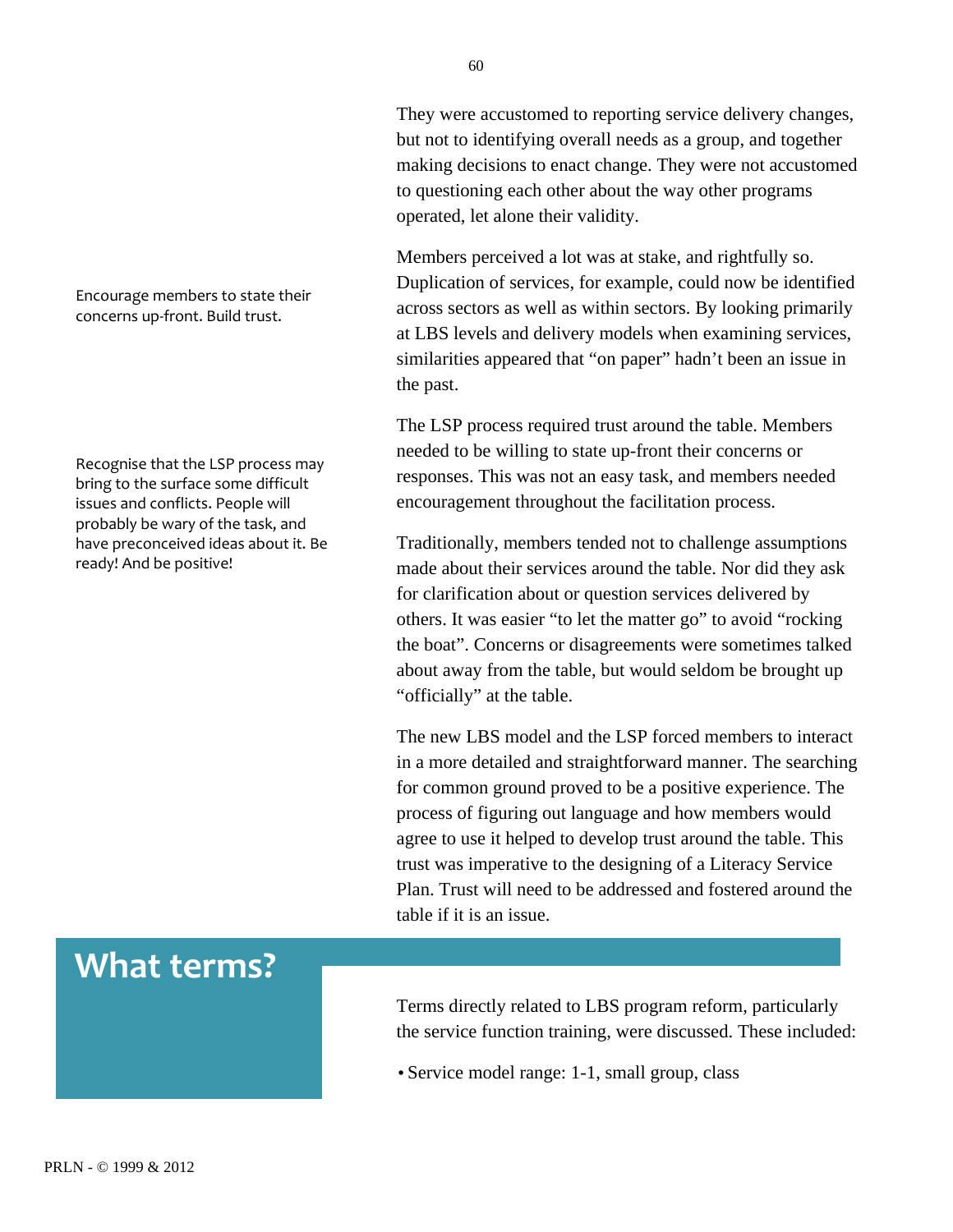<span id="page-60-0"></span>• Skill levels: 1, 2, 3

• Number of hours: Part-time, full-time

Other terms were not discussed, and ideally should have been, if time had permitted. For the two LCPPs involved, it has been suggested that these be worked into a schedule for the upcoming year, leading toward the creation of the next LSP.

One important issue not discussed included developing a shared understanding of student contact hours: how each agency figured them out, an agreement about what constituted a contact hour, and perhaps even a method for standardised calculation around the table.

The other service functions also should have been discussed to clarify and formulate a common understanding around the table. However, time simply ran out. The lack of discussion may have also resulted because members were not yet ready to focus on these functions in detail. They needed to work through the new funding application first to familiarise themselves with how the functions applied in practical terms to their agencies. Having done that now, they should be able to discuss the range of service functions around the table in a useful way.

Clear definitions from MET could not be provided for all of the terms used in program reform. Perhaps, at the time, some of these definitions were still in the process of being shaped in response to field experiences and questions. The LCPP committees were encouraged to develop their own definitions upon which members could agree, and then would apply locally. **Communication difficulties soon arose, rising from the fact that programs did not have a clear understanding of each other's services.**

1-1 meant something different when used by school board and college-based programs than it did when used by communitybased programs. This led to misunderstandings and frustrations when it came to applying language that

We
started
by
focusing
on
the service
function
training.

Consider:

- $\rightarrow$  service models
- $\rightarrow$  literacy levels
- → part-time/full-time learning

**Service delivery models**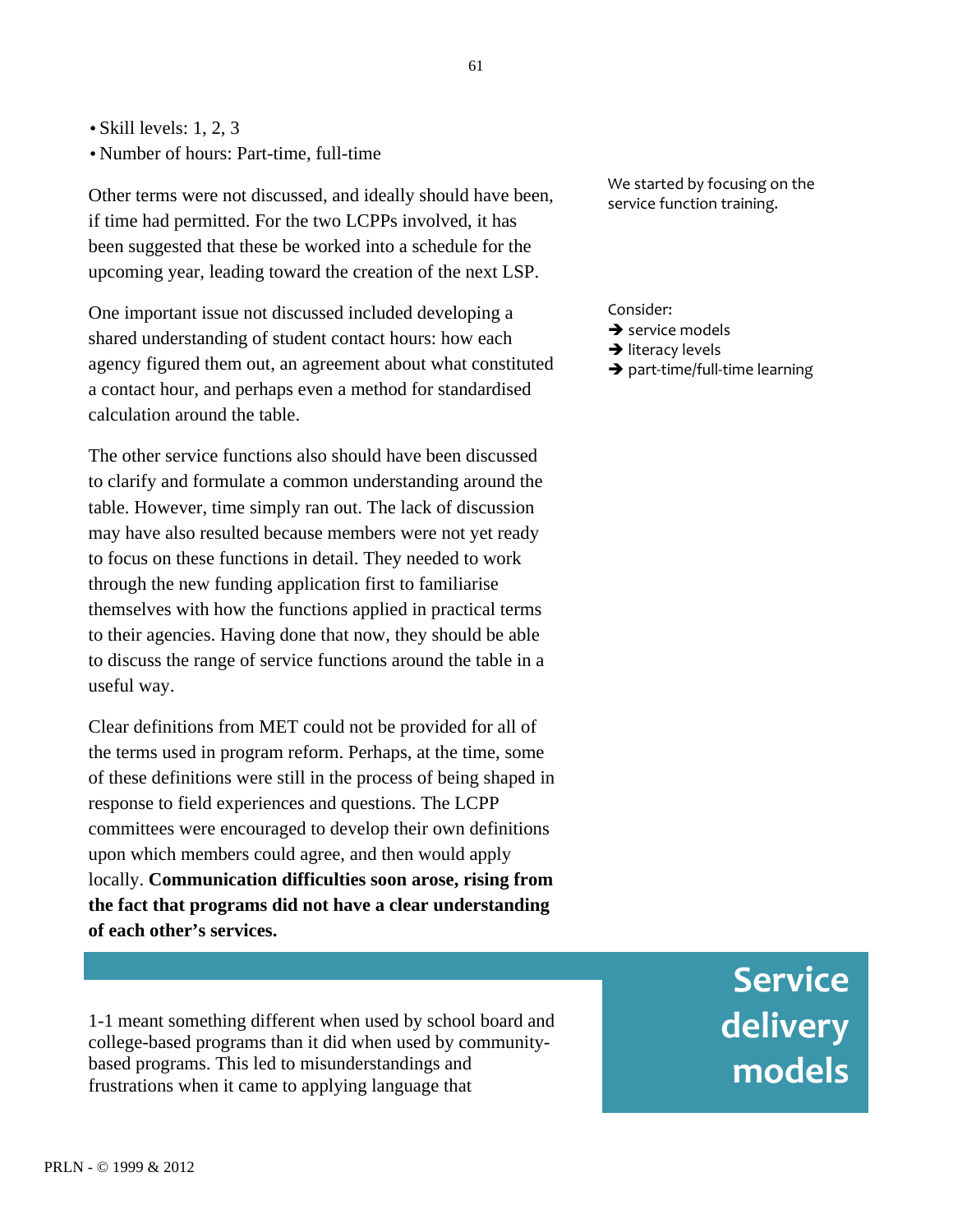adequately described the services of each, and ultimately, to the task of creating the LSP.

Teachers and instructors tended to use 1-1 to describe individual instruction within a group setting, or a meeting that might take place between the teacher and the student outside the class to support or facilitate learning. They felt the term legitimately applied to the description of their activities.

Community-based programs saw the 1-1 designation as central to their mode of existence, and perhaps even to their continued survival. They felt the term should be used solely to describe a volunteer tutor/learner program, both to avoid confusion and distinguish services. They felt frustration that they had to have this discussion around the table – they had assumed clear understanding by all partners.

"Ownership" of the 1-1 term had broader implications for community-based groups. For them, 1-1 included in its definition a unique scenario that applied to their programs, for example, the training of volunteers and ongoing support of matches. Importantly, 1-1 involved an environment where learners at a very basic level could receive the attention of one person directed solely at him or her for the duration of the tutorial, a situation that does not happen in a group.

The discussion around the definition of small group and class pointed to a similar difficulty, and perhaps was an offshoot of the 1-1 discussion. The simple part was assigning a student number to a small group and a class. It was decided a small group consisted of 2 to 8 learners. A class consisted of 9+ learners. The definition, however, didn't satisfy. Members felt instructional style or approach also played a part, as well as a student's learning preference or needs.

In general, it was decided that a class situation required an instructional style that was teacher-directed to a greater degree than small group or 1-1, simply due to logistics.

As well, both small group and class facilitated interaction between learners, and this was viewed as another important

What
do
members
mean
when
they talk
about:

- $1-1?$
- Small group?
- $\bullet$  Class?

What
will
members
agree
to
mean around
the
LCPP
table
(and
in
the LSP) when they talk about 1-1? Small group?
Class?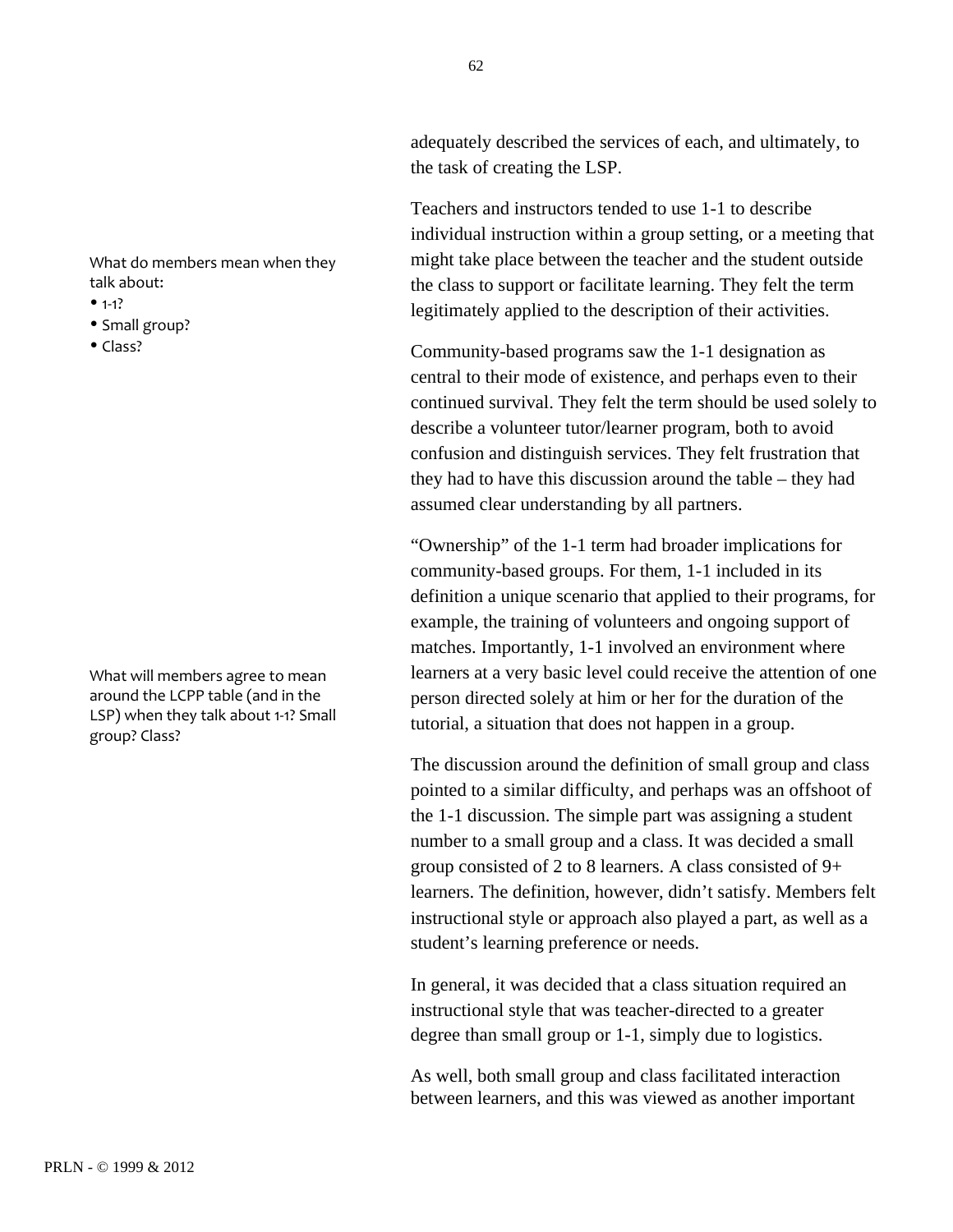aspect of training within these two delivery models. Learners would probably need a certain level of "social" skills, and some literacy skills in order to participate. This discussion, however, pointed out further misunderstandings/unclear images about what services each agency provided, and how they delivered them.

The term "class" brought along with it certain "baggage". It conjured up images of a traditional classroom setting with the teacher in control at the front of the room. Both groups agreed this approach was inappropriate for adult education and was not what was meant when referring to the "class" delivery model around the table.

However, that alone did not alleviate concerns. College programs, in particular, wanted a word that would differentiate their services from school board classroom programs. They felt "class" did not adequately describe what they did in the college setting. They felt frustrated using the LBS language, and thought other agencies around the table did not truly understand their programs. The agencies agreed. They did not understand and some weren't sure if there programs fit into the realm of literacy.

Further discussion revealed the source of the frustration and helped to resolve it. Self-directed learning is central to the college approach. Although students meet in a group, they are often working on individual tasks, and along individual paths, identified through their training plan. College instructors spent a lot of time meeting individually with the students (1- 1), both inside and outside the "classroom". Students are encouraged to work on their own outside formal class time (another source of difficulty, since MET's understanding of student contact hours involves a measurement of hours spent in direct contact with the instructor rather than a measurement of outcomes).

**In the end, the new LBS terms themselves worked to clarify services.** With activities related to the tutorials categorised into five delivery service areas, it became obvious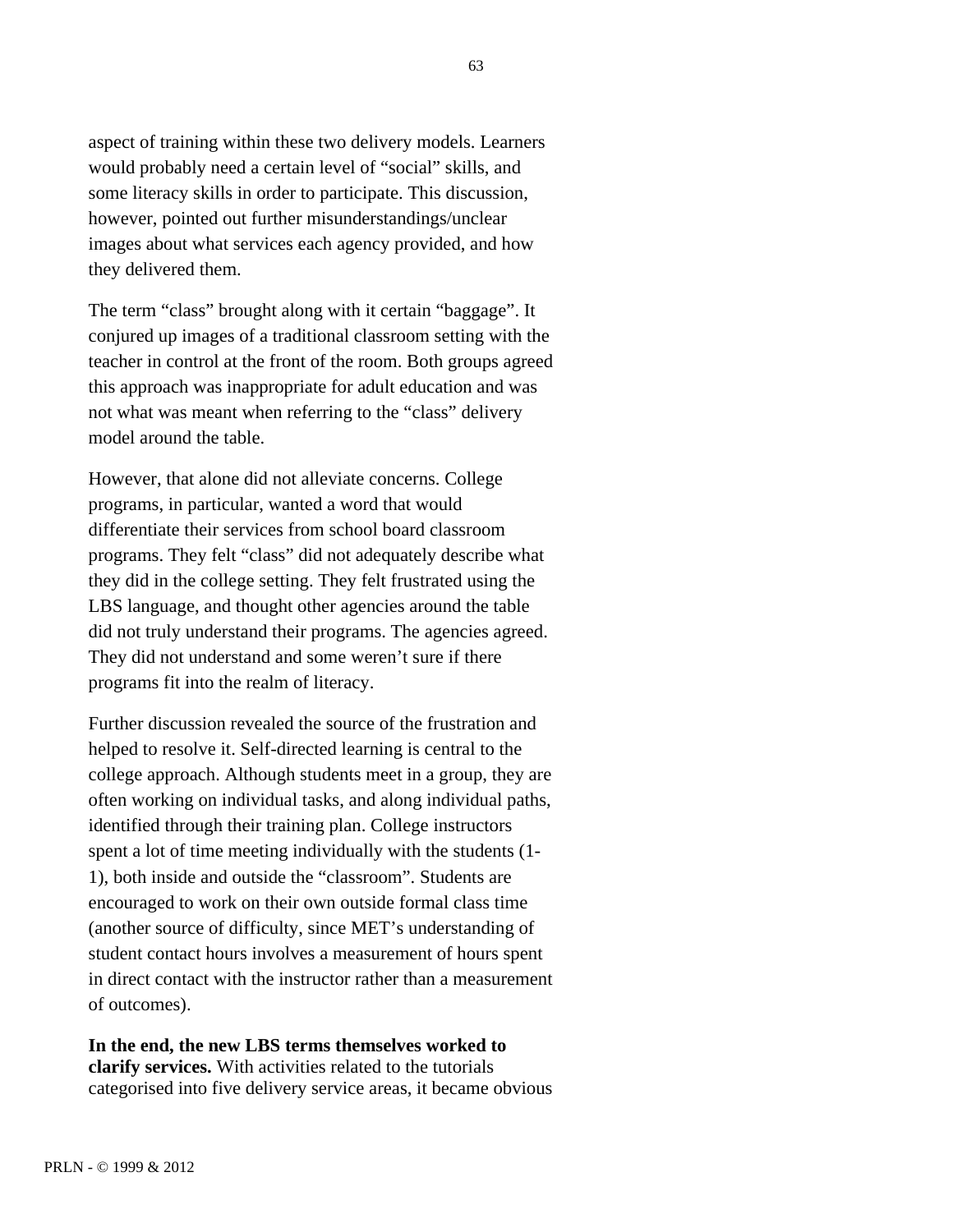<span id="page-63-0"></span>through discussion and exploration of the language that the college programs fit into the spectrum of literacy training. Portions of the College programming had focused upon an area relatively new to many other literacy agencies but that now was built into LBS. These included information and referral, literacy assessment, and training plan development (as well as academic upgrading or training).

One LCPP committee chair chose to create a new term for use around the table that would refer to the kind of programming offered by College and others who may use a similar approach – large group. Therefore, the range of service delivery models had been restated to include 1-1, small group, large group, class.

The other LCPP decided to acknowledge the limitations of the word "class", but to use it with caution to refer to a variety of situations with 9+ students.

The discussions proved worthwhile, even though they extended the length of the process. It gave members the opportunity to learn more about each other's approaches and clientele. It gave members a chance to vent frustrations, identify and address misconceptions, and reach consensus. Most importantly, it cleared the way for further planning. **The LCPP can't make a plan until each member has a clear understanding of the building blocks they will use to build it.**

### **Literacy Levels**

What
do
members
mean
when
they talk about offering Level 1? Level 2? Level
3?

Many of the agencies had applied their own level system to their programs. These levels did not have a cross-reference or relevance "across the board". Level 1, or the first stage of entry, could be very different from agency to agency. Differences applied not only to content and approach, but also to the learner's literacy skill, this last factor having the greatest impact upon the LSP process.

LBS levels were not being commonly used in our LCPP areas at the time. Members were in the process of developing an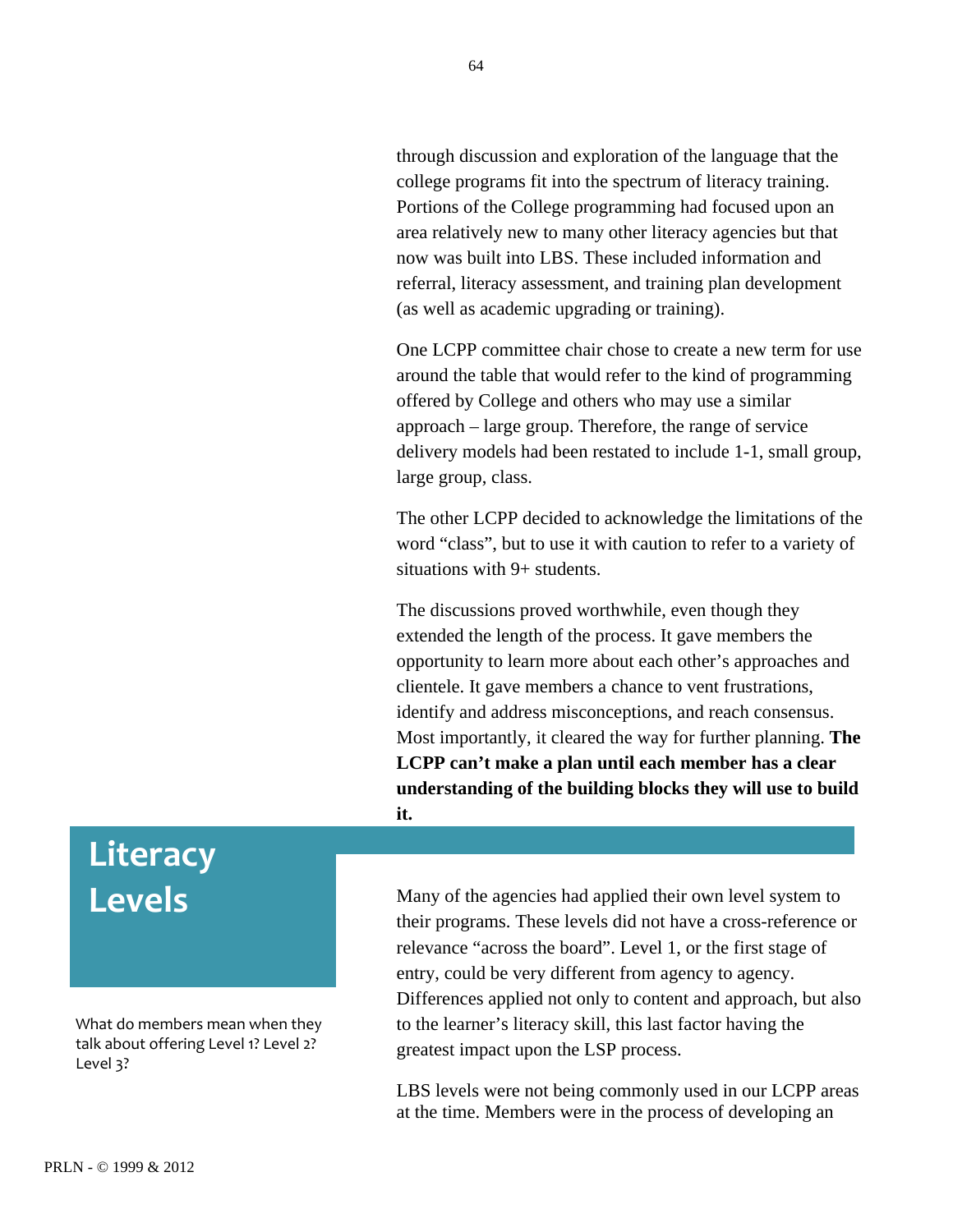understanding of them through the learning outcome field trials, and the final version had not yet been distributed by MET.

The task of creating an LSP, however, meant that agencies had to state the levels of learners their programs would service. In order to ensure a fair and equitable distribution of services across the region, and to put forward the appropriate agency to meet a particular need, the language had to be standardised.

Two agreements helped this process:

#### **First, the language developed to talk about levels would apply around the LCPP table and for the creation of the LSP only.**

Agencies might still use on-site their internal systems. However, the LCPP would develop an understanding of a level system as it applied to literacy learning in the broader sense and the LSP.

 $\rightarrow$  **Second, terms chosen to describe the training for a particular agency in the LSP would refer to general circumstances; that is, describe the situation for the large majority of program users.**

It was agreed that flexibility had to be worked into the overall system. Some overlap of services is desirable. This overlap had to be acknowledged, and even encouraged, in order to meet the unique needs of individuals, and to facilitate a smooth flow of learners between organisations.

For the sake of LSP planning, and to provide an accurate overall picture of literacy training in the region, those around the table needed to identify only those services that were the rule, rather than the exception, for their agencies. Otherwise, every LBS training level would be "checked off" by every agency as applying to it, and there would be no differentiation of services.

An organisation, for example, that agrees around the table to

What
will
members
agree
to
mean around
the
LCPP
table
(and
in
the LSP) when they talk about Level 1? Level
2?
Level
3?

It
helped
the
process
when members
reached
an
understanding that:

 $\rightarrow$  the language collectively agreed upon
to
describe
levels
would
be used
around
the
LCPP
table
and for
the
sake
of
LSP
planning.

 $\rightarrow$  the LSP would reflect the main level(s)
an
agency
would
serve, and
not
exceptions
to
the "rule".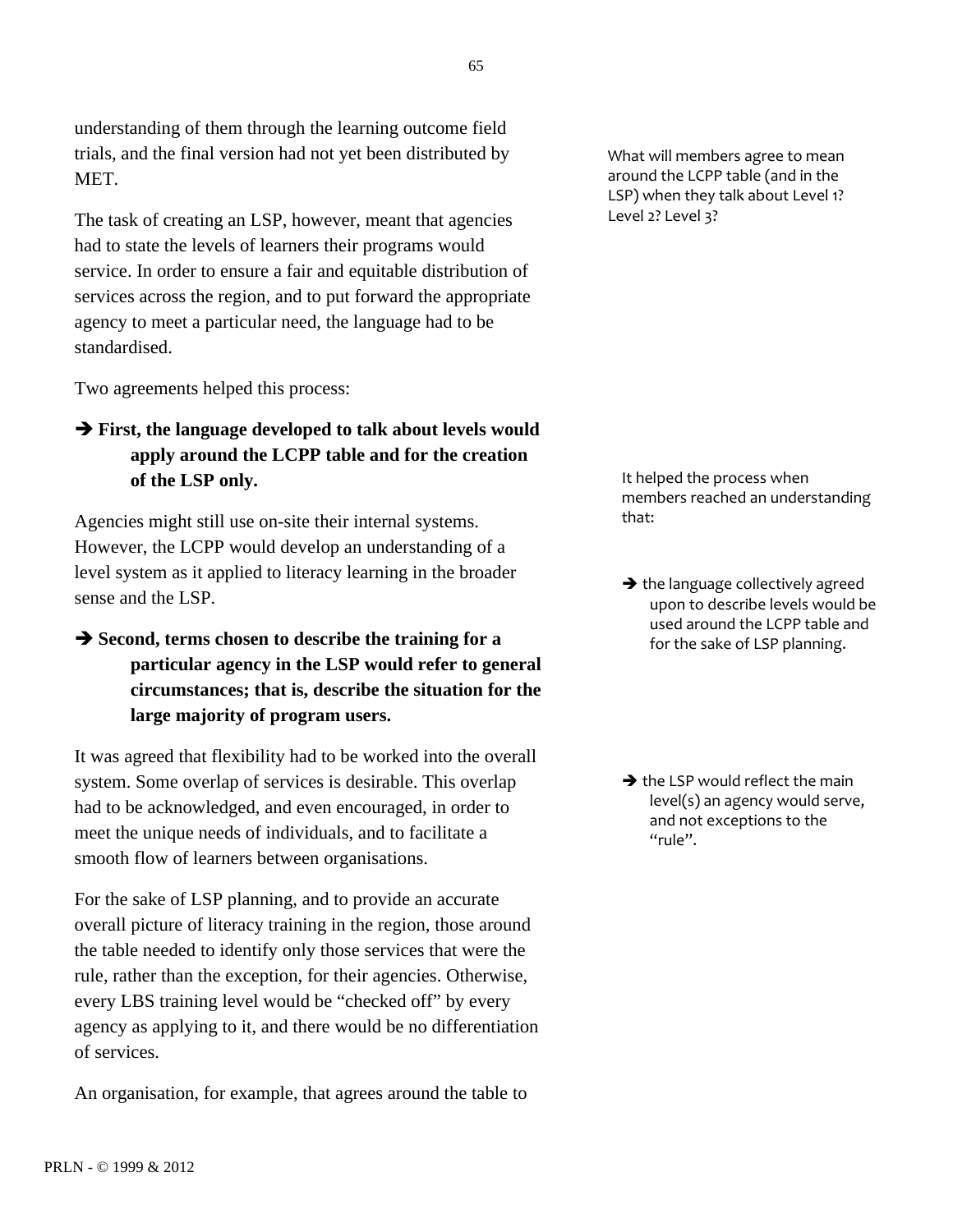provide Level 2 & 3 classes may have a person who needs help at Level 1 and is accepted into the program. Any number of extenuating circumstances may exist: perhaps the learner lives across the road and has no way to get to a program several miles away. Likewise, a community-based group primarily serving Level 1  $\&$  2 may have a student receiving help at Level 3.

However, within the region-wide Literacy Service Plan, it is important that agencies "claim" only those levels (and in some cases even service delivery models) which are their primary focuses.

A difficulty arose in developing a shared understanding of a "basic" or "novice" literacy learner. **Members had to reach an agreement that an entry-level student in one program may not necessarily be an entry-level student when looking at the literacy spectrum in the area as a whole.**

This meant that a student might be considered at Level 1 in an internal system, but around the LCPP table, be at a level 2 or at an "intermediate" level. It also meant that some agencies that defined themselves as serving basic or novice learners (Level 1) had to rethink this position, and restate who were their clients.

This "reshuffling" of perspective was extremely important when it came to putting together a realistic map of what literacy services looked like across our LCPP areas as a whole, and what they should look like in the future to meet the needs of a range of learners.

The issue wasn't simply a matter of language, but also one of **understanding**. In general, the 1-1 programs served people with a much lower entry point of literacy skill. Communitybased agencies had to educate others around the table about whom it was they served and in a sense, "claim" the basic level as their own.

School board or college literacy programs, for example, did not necessarily see the same types/levels of learners coming

The
purpose
of
defining
terms
is simply
to
ensure
that
when
one member
uses
LBS
terminology others
have
a
clear
understanding
of what
is
meant.

Otherwise,
the
final
LSP
will
not
truly reflect
community
needs
or
the intentions
of
members.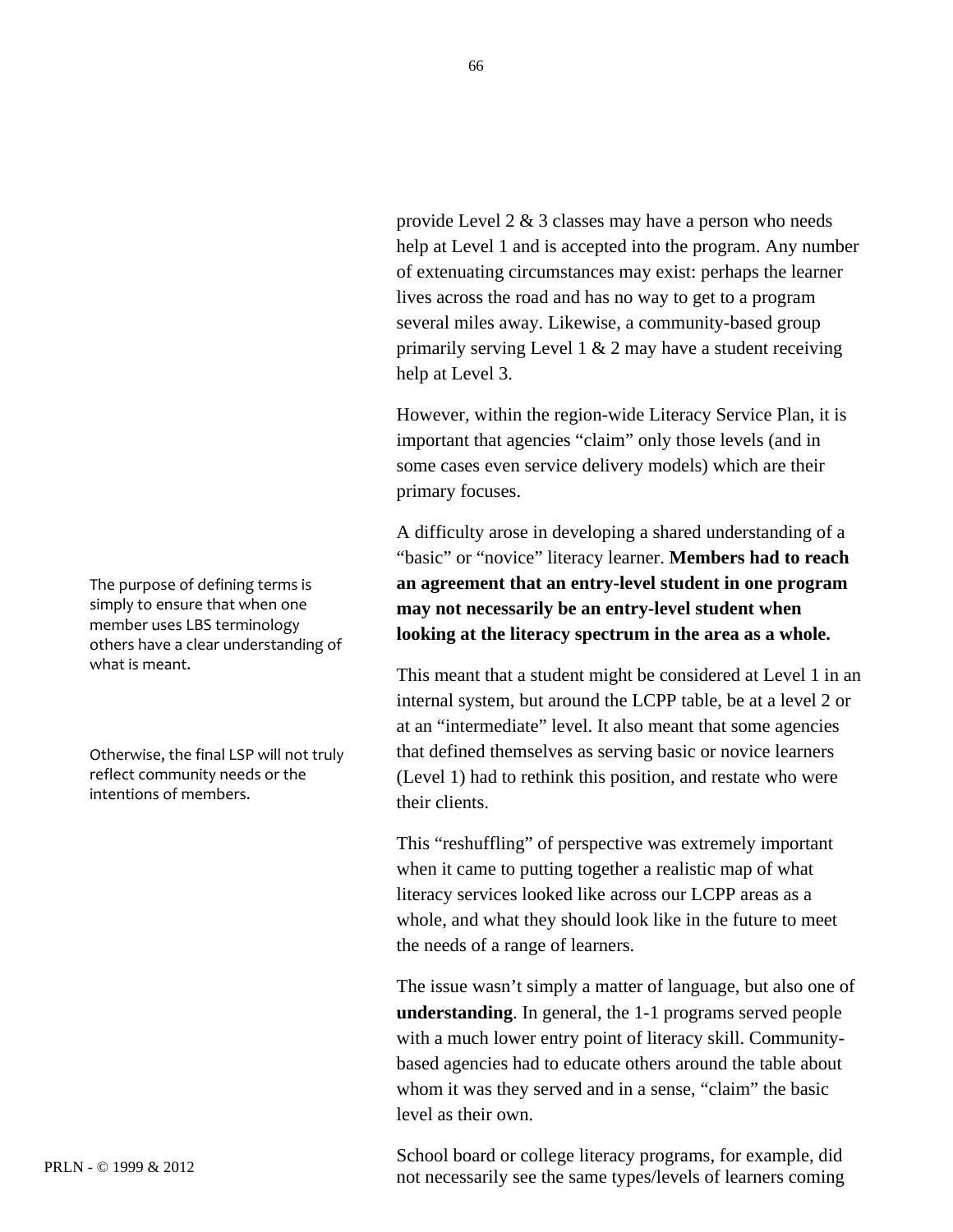through their door as a 1-1 program. Their viewpoint of a "generic" learner at the beginning of the literacy spectrum, therefore, was different from the 1-1 program.

Interestingly, by the end of the discussion, several of the members who served learners in class or group situations stated that they could not meet the needs of this basic learner. They clearly saw this person being served by a 1-1 program. This worked to strengthen the relationship between 1-1 programs and others around the table, and underlined a resolve to work together to keep the 1-1 programs alive and healthy. They filled a vital role, and any LSP would not be complete without this service delivery model.

New approaches were worked into the final LSP and were a direct result of taking the time to develop a common language and understanding. Partnerships were established between community-based and school board programs aimed at lower skilled learners. Community-based, 1-1 tutors would work within a school setting, and the agencies would come together to offer joint small groups.

The LBS levels, in themselves, were thought to be inadequate for planning purposes around the LCPP table. The learning outcome field test supported these discussions. It showed that many providers found LBS Level 1 too broad. The LBS level system did not adequately recognize the learners at the very beginning of the literacy spectrum and who made up the majority of the clients in community-based groups. Nor did it, in some ways, adequately address learners at the other end of the spectrum, those at the verge of moving on to new opportunities.

Both groups felt the need to redefine literacy level for use around the LCPP table. One group discarded the Level 1-3 system, feeling it confused matters in light of the several layers of "levels" already in existence within educational institutions. They choose to talk instead about basic, intermediate, advanced, and transition.

The
process
of
defining
terms highlighted
GAPS
that
were eventually
addressed
in
the
LSP
as concrete
proposals.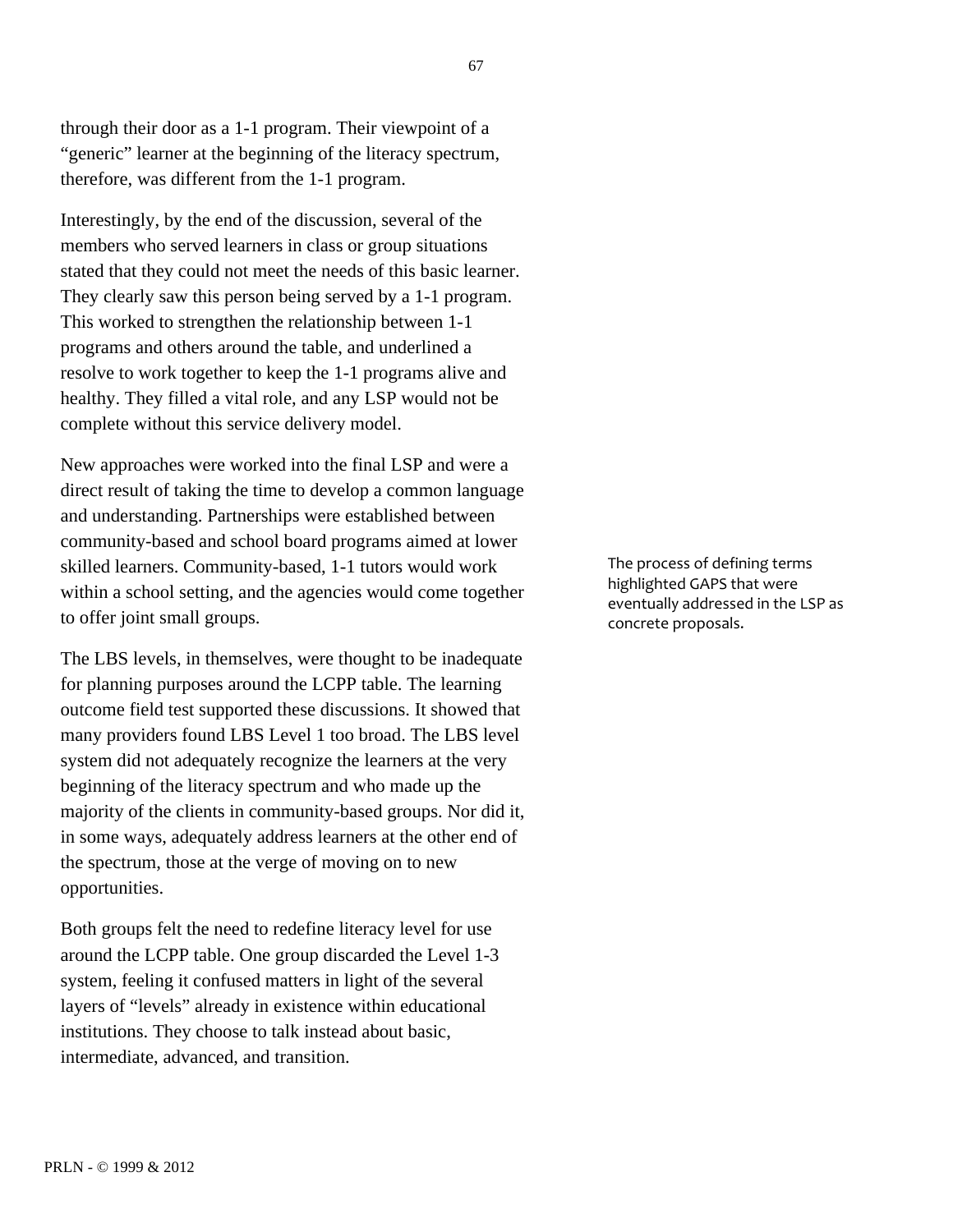The other group kept the concept of levels, but spoke in general terms about the skills or outcomes expected at each one. They didn't intend these descriptions to be exact or definitive in a binding way, but rather to paint a picture of the client who would fit within a specific level, for the sole purpose of discussion and creation of an LSP. For that reason, they wouldn't be used beyond the LCPP table.

**Both LCPP groups found that three levels did not describe or differentiate their services in a useful way for their planning. They each added a fourth, a transition or bridging level.** Again, developing a common language led to practical strategies developed around the table for inclusion in the LSP.

This fourth level focused on directly preparing students to leave their present literacy program and to enter another literacy or educational program, training opportunity, or the workforce.

It was generally agreed around the table that the literacy community as a whole had not done a good job of preparing students for success in other settings. This was identified as a "gap" or an area where special attention should be focused by the LCPP and worked into the Literacy Service Plan. Members identified the need for practical strategies to support a seamless system of literacy education. They saw the need to make a concerted effort to **help clients experience success when they left the literacy arena.**

Further discussion identified main areas for transition. Bridges needed to be formed "program to program". Strategies were required to help learners move between literacy agencies. These were addressed in the LSP, identified through and influenced by the process of finding a common language.

Several strategies were devised so that learners would become familiar with the staff at other agencies, and their methods of operation. Some of these included instructors from one

One
result
was
identifying
the
need for a "bridging" or "transition" level, with agencies agreeing to deliver this
service
as
part
of
the
LSP.

Agency
partnerships
also
resulted
as a
bridging
strategy.
These
were identified
in
the
LSP.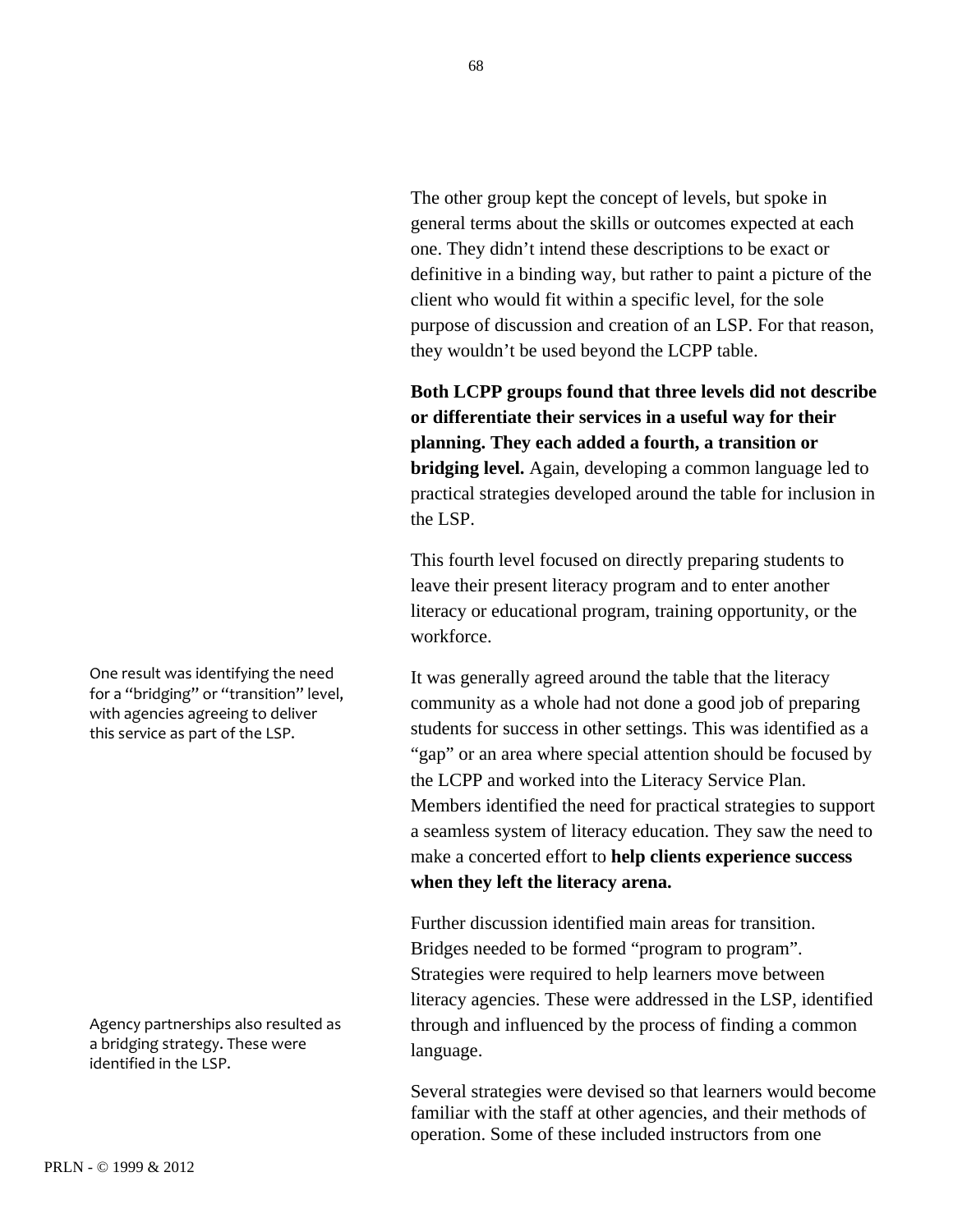agency visiting or working at other sites. For example, the school board offered a small group literacy tutorial at a 1-1 community-based agency. Still another proposal included various literacy deliverers sharing a location, a modified form of "one-stop shopping" for the learner. In general, it was agreed that agencies had to make a greater effort to go to the learner, rather than assuming the learner would find the way to them.

Another similar bridging need identified was moving students between service delivery models. The "leap" between 1-1 and class was difficult for many learners to negotiate. It wasn't only a matter of handling the differences between literacy level and tutorial content (although this was also important), but being able to learn in a group situation. Small groups focusing on transition were identified both as a gap and a solution, and became part of the LSP.

Perhaps the transitional need identified that presented the greatest challenge was preparing learners to move from literacy programs to higher levels of education, training, or employment. Simply identifying the gap and putting a language "tag" on it (Level 4 or bridging) was an important first step. It put the challenge into a concrete form that could be worked into Literacy Service Plans, and gave it a specific name for discussion around the table.

The third term for clarification around the LCPP table was part-time/full-time learning. One committee did not have time to adequately address the issue, and simply left it up to the individual agency to state which type of situation applied to them. A discussion may need to be pursued at a later date. The other LCPP committee did tackle the definition, and once again, members held varying viewpoints. Finally, they agreed that 12.5+ hours of tutorials per week constituted full-time learning.

What
do
members
mean
when
they talk
about
part‐time
learning?
Full‐ time
learning?

What
will
members
agree
to
mean around
the
LCPP
table
(and
in
the LSP) when they talk about part-time? Full-time?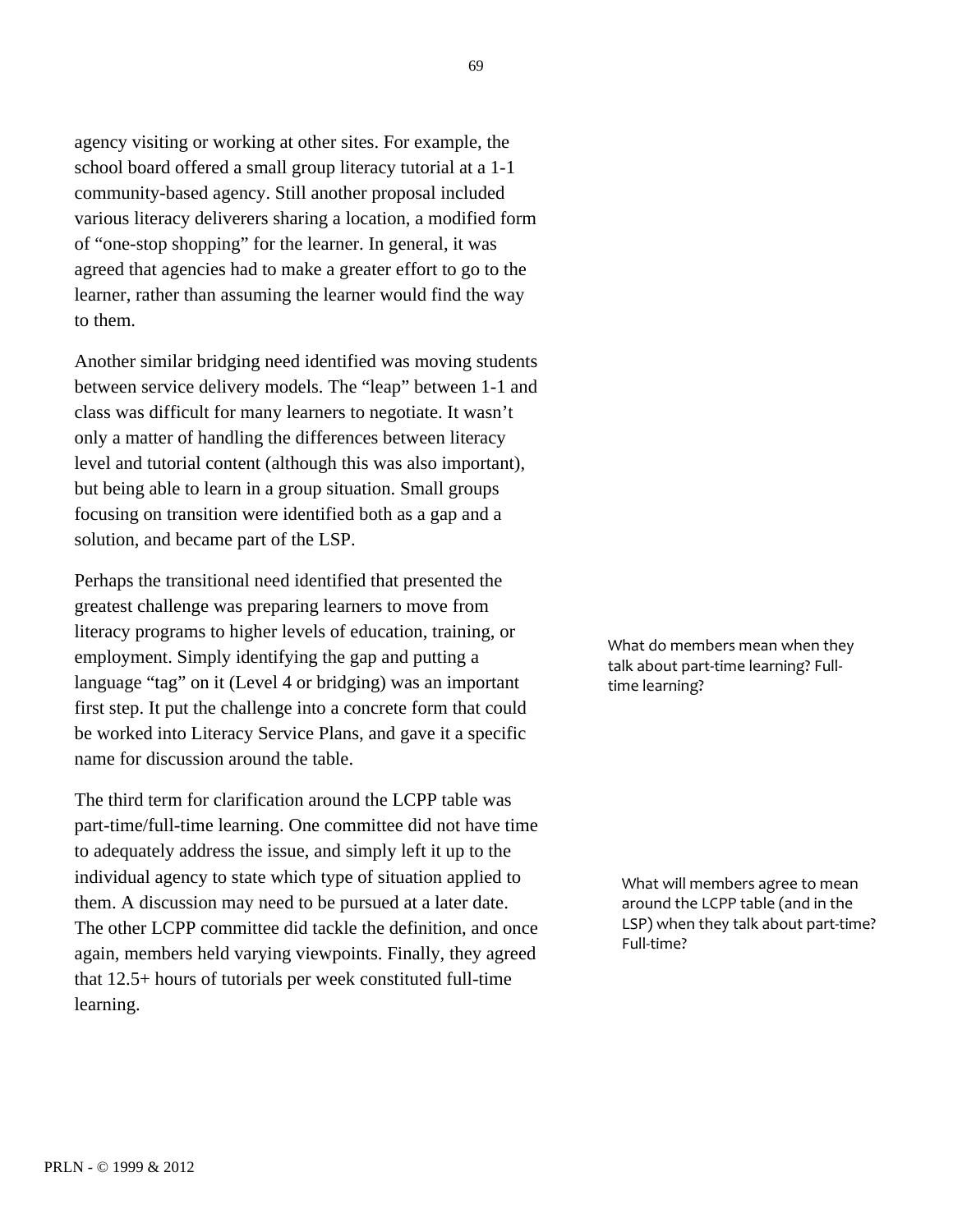### <span id="page-69-0"></span>**Timelines**

If
necessary,
adjust
your
timelines
to suit
the
needs
of
the
group.
In
our case,
it
meant
scheduling
an
extra meeting
at
this
time.

It had been anticipated that the process of defining training levels, service delivery models, and part-time/full-time learning would take a small portion of a literacy service planning session.

However, the process spanned two meetings for one LCPP group, and a full meeting for the other. An assumption had been made by the facilitator that literacy providers held a common understanding of these terms. This was not true. Indeed, many misunderstandings existed and needed to be resolved before useful planning could take place.

The discussion of basic terms laid important groundwork. The temptation was to "jump" straight into the actual creation of the LSP; that is, getting "on" with the task at hand. However, as a result of taking the time to develop a common understanding of language, members experienced a better quality of communication and had a greater understanding of the issues affecting literacy delivery in the area as a whole.

As well, defining terms identified difficulties at the beginning of the process, and prevented them from "ballooning" into larger problems later on.

Some of the challenges may simply have been adjusting to program reform. It takes time to assimilate new direction, if only to agree to re-label familiar concepts with new language. It also takes time to adjust to change, particularly if that change is viewed with trepidation and concern.

For some LCPPs, the difficulty might lie in convincing members that defining basic terms is worthwhile in the first place. Perhaps it is simply enough to agree discussion will be curtailed if it becomes apparent that participants are already "on the same wavelength". This confirmation in itself is useful and allows the literacy service planning process to proceed on solid ground. Participants can use the same language, confident that everyone agrees on what it means.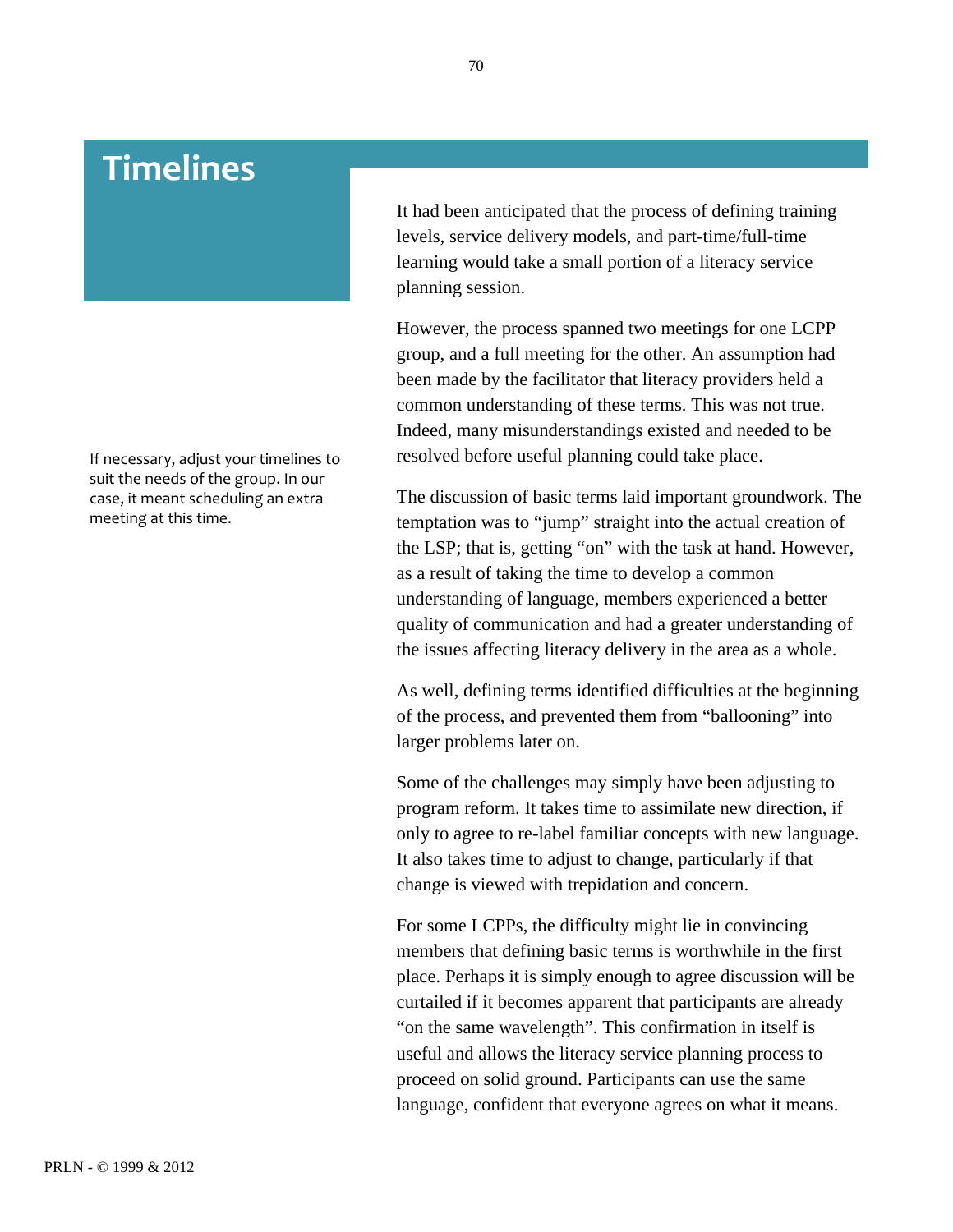<span id="page-70-0"></span>Committees, however, may find through discussion that more differences exist than they had originally thought. The span between these differences will need to be closed in order to build a plan that is relevant to all partners around the table, and can be supported and implemented by them.

LCPP committees within Project READ Literacy Network serve very different geographical areas and populations. One represents primarily an urban centre (although there are rural considerations), and consists of three major cities and two smaller ones. The other serves a population that is 50% centralised in one city, and 50% rural, spread over a very large geographical area and containing several small communities.

Members were well aware of the geographical and population factors in their areas. However, they had not, as a group, focused on the ramifications to their overall literacy service delivery.

Members hadn't viewed their services by looking at their region or county in its entirety. **Did their collective services meet the needs of the LCPP area? Was there a fair and equitable distribution of services across the geographical territory? Could most residents access the various models and training levels with reasonable ease? Did some areas have an abundance of training opportunities, and others, very few or none?**

Historically, agencies had offered training at a specific site in their community. The site usually met the needs of the individual agency and learners in the vicinity, but hadn't been looked at as one "piece" that fits into a "whole". Neither had the location of delivery services been examined in detail around the table from a common-good perspective.

Exploring duplications (i.e., two similar programs operating within walking distance or along the same bus route) or gaps (i.e., a community having no access to a specific service

### **Local Communities**

What
are
some
of
the
unique features
that
define
your
LCPP
area? And
that
will
impact
upon
the
LSP?

Begin
the
process
of
looking
at
the region
from
an
overall
perspective. Think
about
population
distribution, travel
patterns,
size
of
your
area, demographics,
or
other
relevant issues
that
will
impact
upon
the
LSP.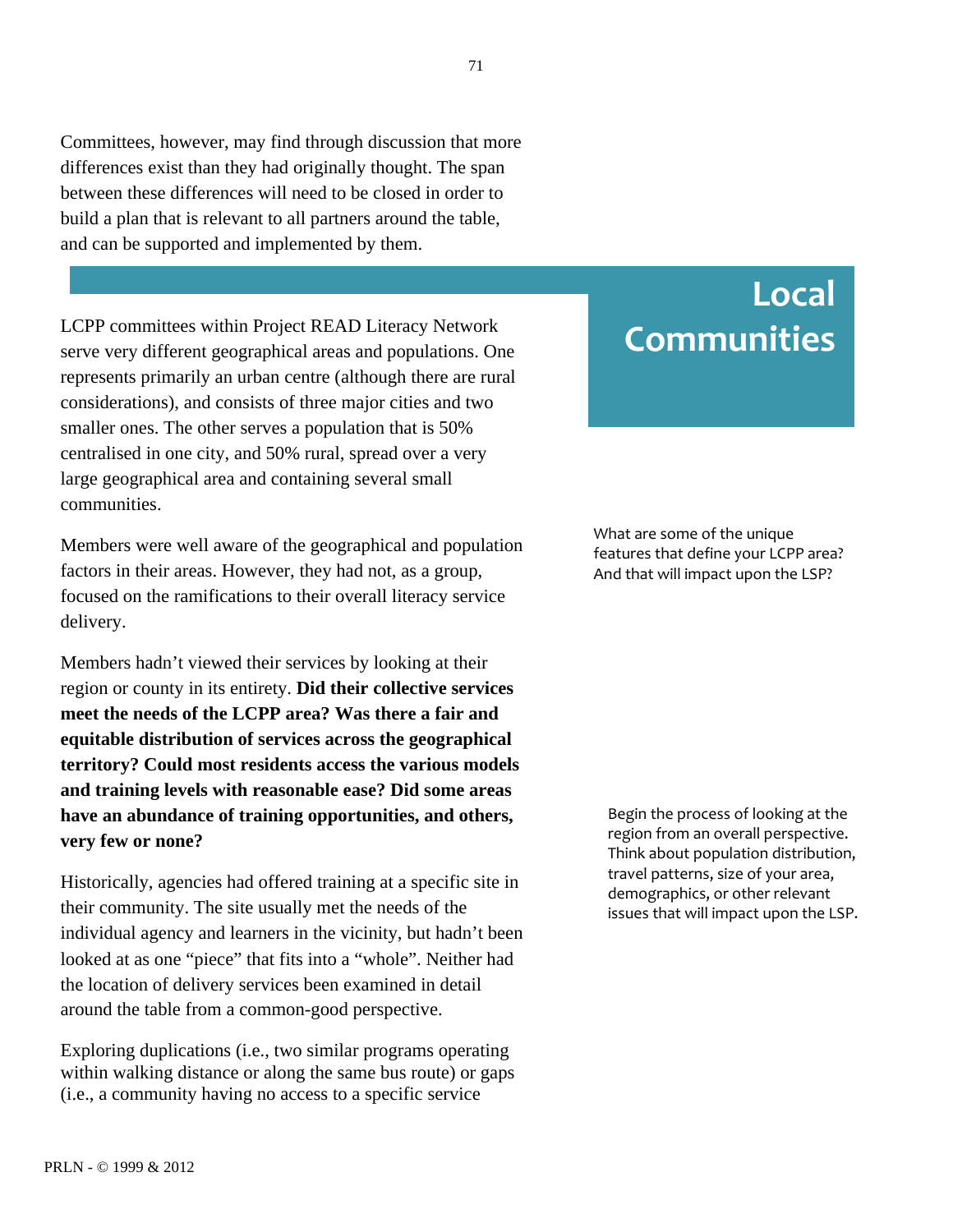72

model) occurring within a geographical setting, or according to population density, was a new exercise for both LCPPs.

One might argue that literacy services grew in a particular fashion out of need and, therefore, the present distribution of services was satisfactory. In some cases, this was true, and the LSP process supported the fact.

The planning task was not to deny the validity of specific agencies and their training. Rather it was to examine the needs of the region as a whole and better plan to meet these needs. Consequently, various actions could (and did) result. In some cases "status quo" prevailed, not because it was the status quo, but because it was the best for the region, shown by an examination process applied in an authentic manner.

In other instances, locations of agencies/services were found to serve the area more effectively if shifted from one community to another, or between sites within a single community. In still others, partnerships were designed to fill gaps, often a shifting or re-allocation of services and delivery models rather than starting something "brand new".

The LSP process also resulted in urging/supporting deliverers to come up with action plans to prevent duplications. For example, an amalgamation study is underway in Waterloo Region to join four agencies that offer similar services in overlapping geographical areas. The LSP process showed that LCPP members saw amalgamation as a positive and necessary action.

The duplication of 1-1 was undeniably apparent when agencies around the table began to map out services required in a particular community, and discussed the services already in place or which agencies wanted to fill the need. It brought the duplication question to the forefront, and opened the way for other difficult questions to be voiced, often bringing with them an emotional element. (Such issues included the large seniors' and learning disabled programs in the region.)

Many of these questions had been quietly asked away from

Think
about
the
geographical
lines that
divide
your
LCPP
area
into separate
communities
requiring their
own
literacy
delivery
services.

Be
ready
for
the
discussion
to highlight
challenges
and
solutions that may be useful to "set aside" and
bring
up
later
when
the
group
is creating
specific
proposals
for inclusion
in
the
LSP.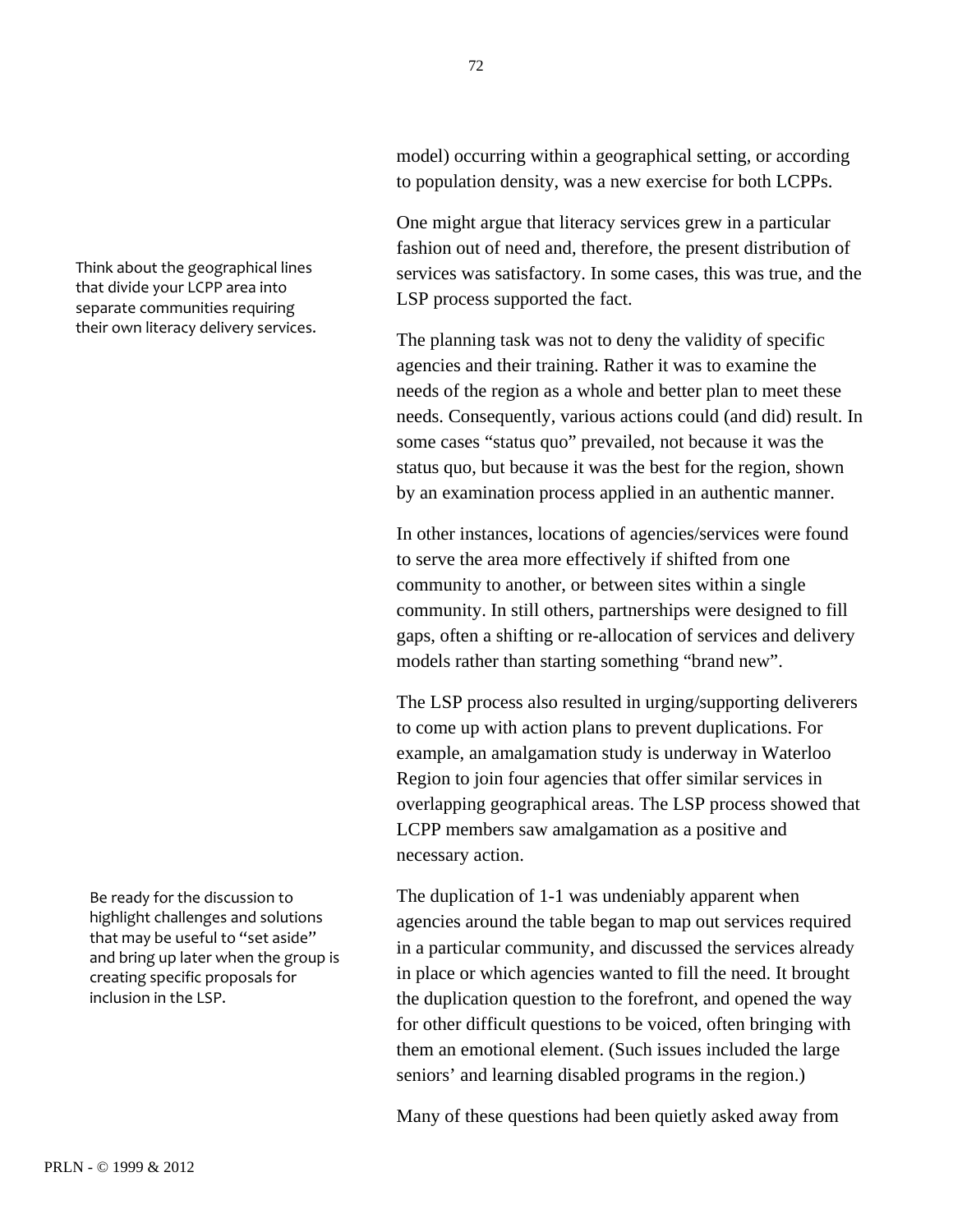the table, but not at it, perhaps because there had been no urgent need. Why stir the hornet's nest if it didn't matter to your program/agency personally? The responsibility, however, had now been handed directly to the LCPP and could not be ignored. Times had changed, and the change demanded new responses. For example, did the LBS model recognise philosophy or approach (i.e. Laubach vs. "needsbased") as a reason to justify a program? Could the LCPP justify in its LSP the existence of similar programs within the same geographical area?

Perhaps surprisingly, the answer to the last question was yes, **if members chose to do so, and could back up their collective decisions with a reasoned response based on facts.**

This perhaps is the greatest value of the LSP process. It encourages dialogue and tough examination, and forces the LCPP to fashion justifications for acting in a specific way, justification not only to funders, but also to themselves. They know collectively why a specific decision is good for their LCPP area, and can back it up.

**The LSP also meant identifying service gaps by geographic areas, acknowledging these as shortcomings, and making a commitment to address them in the future, if possible.** It is important to recognise that not "every good" thing" can be accomplished in a single plan or within a short time period. Priorities needed to be set. Some change, to be less disruptive, is best done over time. In other cases, the LCPPs found that a change could not be implemented within current funding levels.

The first step in this portion of the planning was simple. Members examined their LCPP area as a whole, and divided it into communities. **A community was defined as the area within which a learner would travel to participate in literacy training.**

Post
or
distribute
maps
of
the
LCPP area.
Where
are
the
boundaries
that define
local
communities?

# **Defining Boundaries**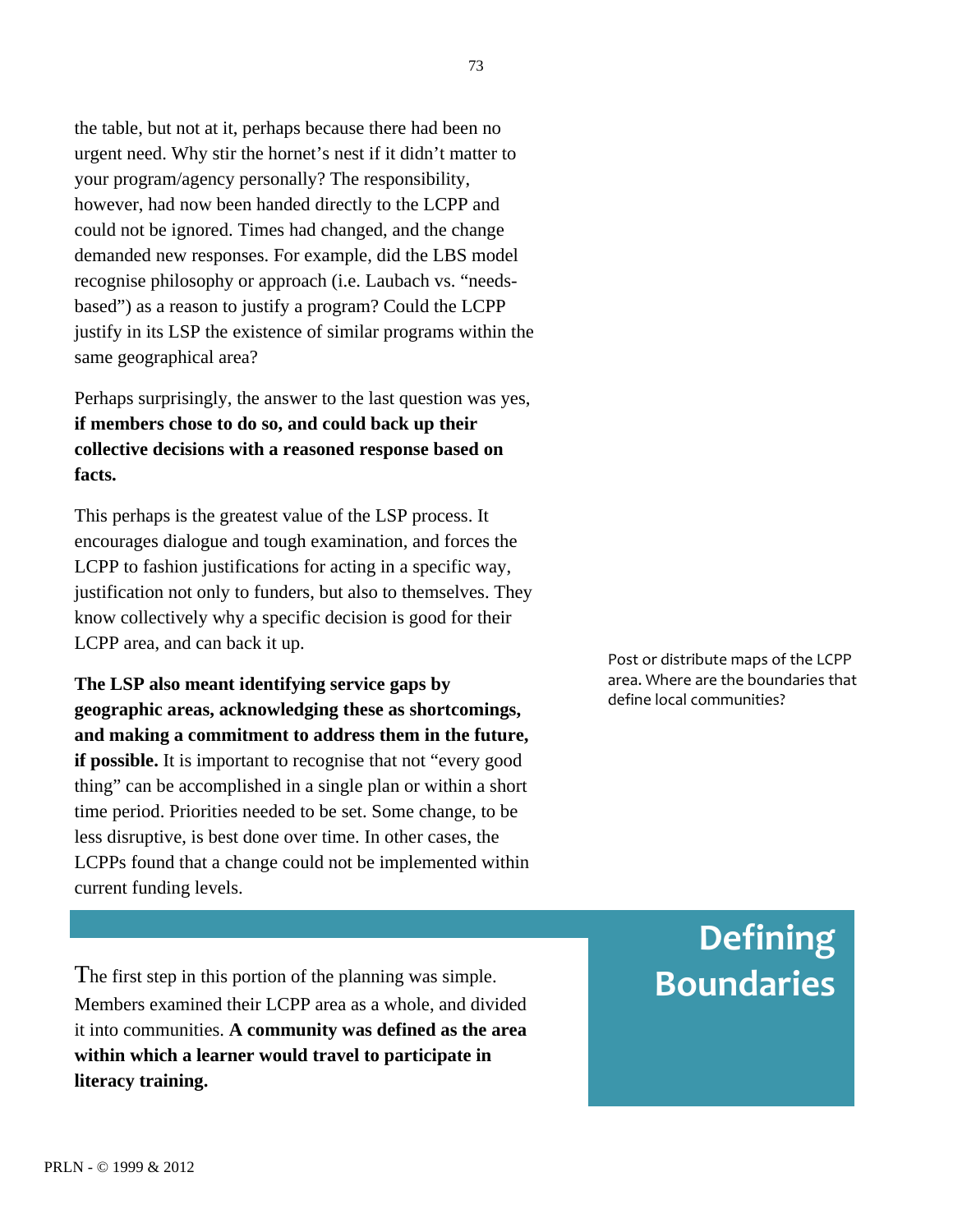We defined a local community in this way:

- $\rightarrow$  a group, population, or "neighbourhood"
of
learners loosely
defined
by
locale
- $\rightarrow$  the boundaries of the community are
established
by
movement, that
is,
the
distance
learners
will generally
travel
to
participate
in literacy
training
- $\rightarrow$  the boundaries are flexible

One
approach
is
to
put
participants into
pairs
or
small
groups.
Ensure
a mix
of
sector
and
agency
per
group.

Give
participants
the
task
of
dividing the
LCPP
into
local
communities based
on
their
experiences
and observations.

Have
them
record
and
post
their results
on
a
flip
chart.

Several factors could influence the final "definition" of local community, including population density and growth, distance to travel, ease of travel (i.e., bus routes), travel patterns of residents, and general income levels (could the average clientele hop in a car and travel to a literacy centre?).

Overlap was expected, and the boundaries were recognised to be fluid. It was acknowledged that members were dealing in generalities. Every situation wouldn't apply to every learner, nor equally to every service delivery model or sector. These last factors were vital to preventing the process from being bogged down. Each step in the LSP process could be a "research study" in itself. To be done thoroughly, the process would take concerted time and effort.

Like any creative act, an LSP takes shape through process. Members needed to accept that they could not arrive at the definitive answer at each step, but at best, give an overview or their "best shot". They had to trust their instincts, bringing together their experiences, allowing themselves to be influenced by each other, and then deriving a response from which they could proceed. Perfection was not required, nor likely to be achieved.

Members of the larger of the LCPP committees (Waterloo Region) worked in pairs to divide the area into local communities. In hindsight, the task proved to be a good starting place for planning (although we hadn't begun with this step). It was objective in nature, and members could complete it without feeling the need to "defend" individual programs or make choices that would directly affect funding.

In general, groups working independent of each other created similar divisions for the region. Specific urban centres were Kitchener, Waterloo, Cambridge, New Hamburg, and Elmira.

These local communities were viewed as geographical catch basins. They included several smaller villages or areas where residents were accustomed to traveling in order to access services or goods in general, whether groceries, a movie, or whatever.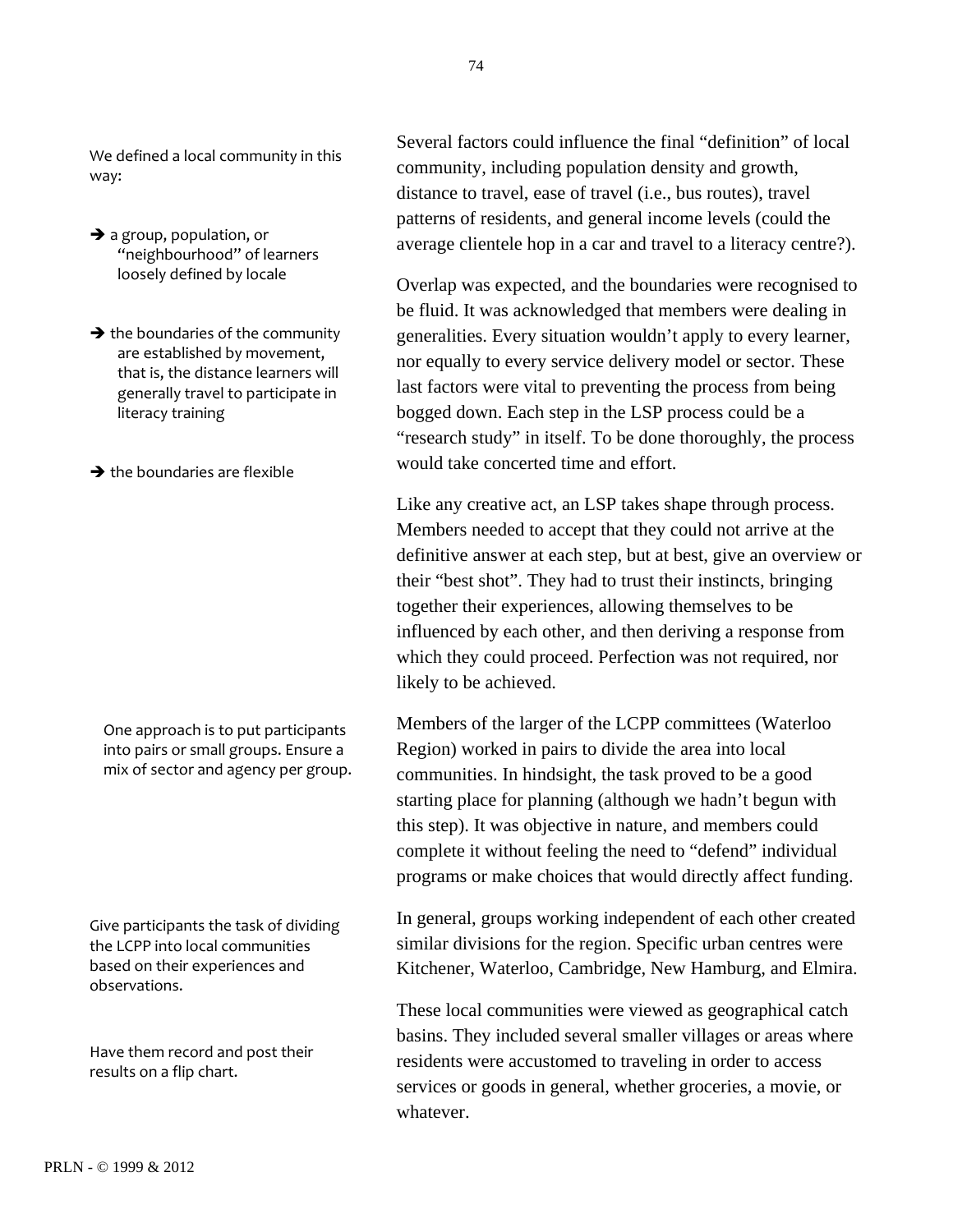Large group discussion added another category – rural routes. It was agreed that different strategies were needed to serve people living in these areas, and that this could best be accomplished if rural routes were viewed as a community in themselves. In a sense, this meant giving rural routes an elevated status by recognising them along with the five major urban areas.

The exercise proved useful as a prelude to the actual detailing of the LSP. Members focused upon the communities and their unique needs/qualities, rather than simply examining programming already in existence within specific geographical boundaries. This shift in perspective is imperative for creating an LSP that looks ahead to new possibilities, instead of looking back to reaffirm what is already in place.

Other advantages of establishing boundaries for local communities: **it gave a framework upon which to "hang" planning, allowed the group to view the overall task from a different viewpoint, and helped them to identify geographical gaps – areas/groups of learners that weren't presently being served within their local community.**

The discussion also brought to the forefront or "verbalised" realities that existed within specific areas and would impact upon the LSP. For example, although the Kitchener-Waterloo area borders Cambridge, HWY 401 acts as a barrier. Cambridge residents will not normally travel to K-W to shop, access services, or participate in literacy training. Cambridge residents view themselves as separate from, and independent of, their neighbours. The exercise reinforced that it was important to treat Cambridge as its own community, and not throw it into a kind of "regional salad bowl".

Interestingly, it also pointed out that Cambridge has boundaries within itself. The city was created through amalgamation of three communities. In general, people living Compare
results.

Note
similarities.

Start
by
identifying
communities upon
which
everyone
is
in agreement.

Work
from
there
to
establish
an agreement
about
other communities.

# **Establishing Need**

As
with
the
other
steps
and
topics,
a discussion
of
geography, boundaries,
and
local
communities will
offer
important
information
that will
shape
the
final
version
of
the LSP
—
what
training
will
be
offered in
a
specific
location
and
site.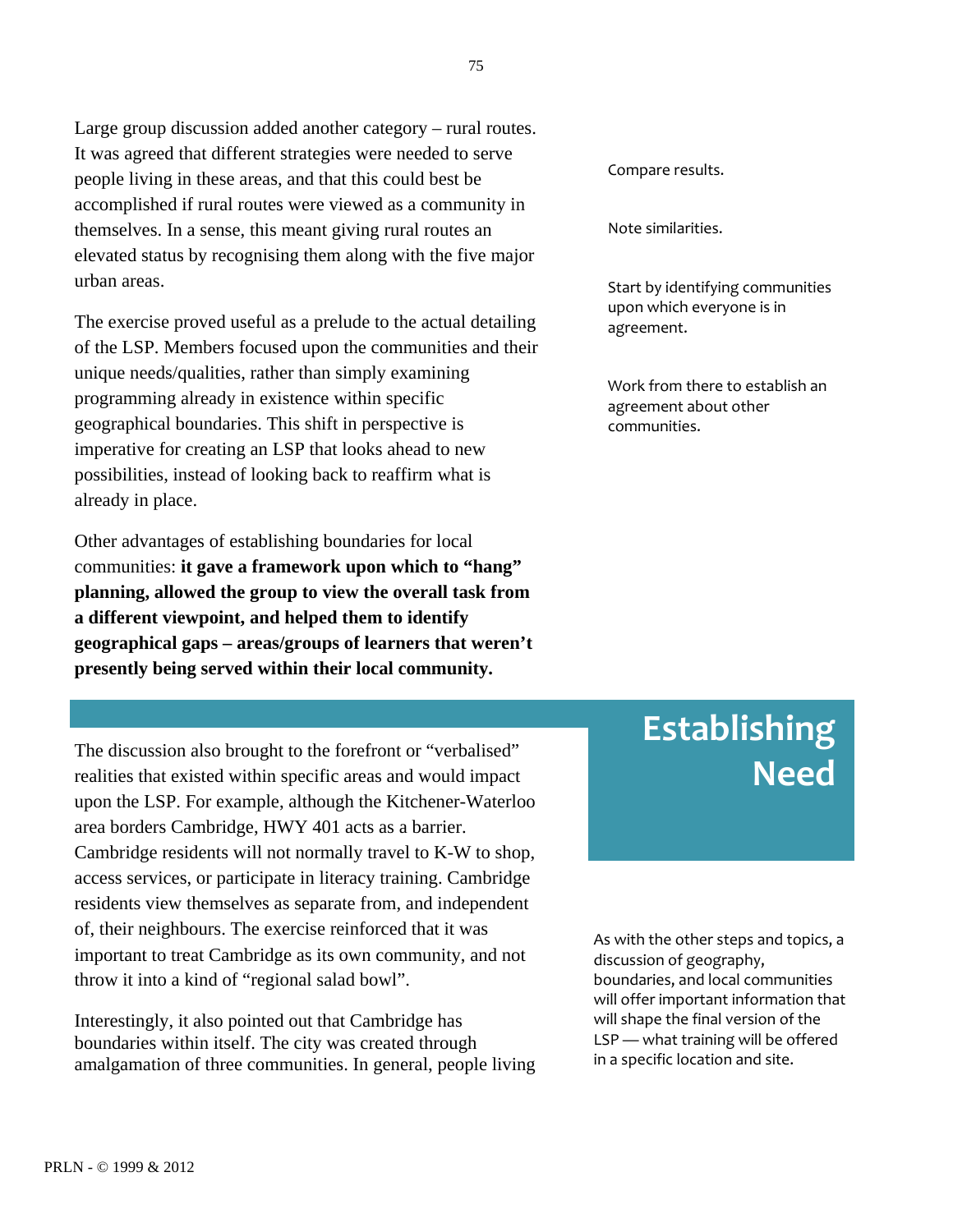in Preston and Galt wouldn't travel to Hespeler to access literacy training. As well: the increase in commercial density along HWY 24 meant this corridor was fast replacing more traditional downtown cores as a travel route and destination for Cambridge residents, another factor impacting upon plans, and the location of services.

These, however, are details particular to a specific community. More important to the overall LSP process, the examples show the kinds of observations that the activity identified and around which it prompted discussion.

It would be wrong to imply this portion of the LSP had proceeded without "wrinkles". There were difficulties with the task, particularly when the communities were examined in greater detail. Some members feared the group had been too quick to make assumptions concerning travel patterns and local need.

Concerns included: how could they say with certainty that learners would not move from community to community to access programming? What are common travel patterns? How could they identify them? Were there other solutions more suitable than offering literacy programming in "underserviced" areas/communities?

One suggestion included inviting members from community groups to talk about how they viewed the situation from their experiences; i.e. staff from neighbourhood associations. Another idea was examining postal codes of a random number of learners from each agency/site to establish a snapshot look at where people were coming from to access programming.

The greatest reservations involved local communities that had been defined through the LSP process, but had not been focused upon in the past – in other words, that represented large gaps in service. In the Waterloo Region, these communities included Elmira, New Hamburg, and the rural routes. In many cases, these areas had very little literacy

Acknowledge
that
the
group
may not
have
all
the
information
to "definitively"
breakdown
the
area into
local
communities.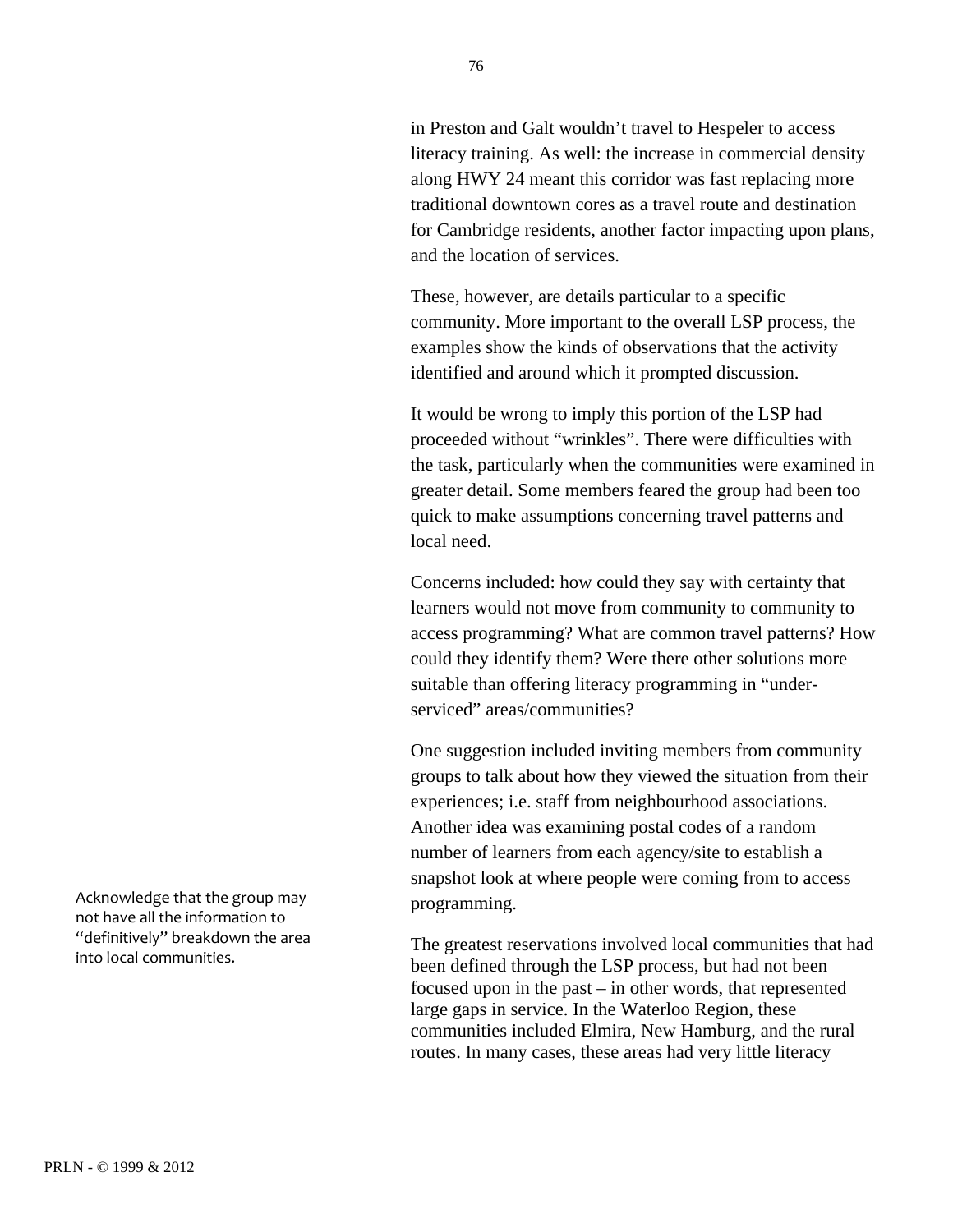programming (although agencies with their main offices in KW or Cambridge provided 1-1). In some instances, past services had been withdrawn because of previous funding cuts.

Members were uncomfortable talking about geographic areas with which they were unfamiliar. It was easier to talk about areas where they had already provided programming. They were hesitant to make predictions about literacy needs in these "newly-defined" or "new-focus" areas. They were even less willing to jump in and provide programming.

Part of the difficulty was pinpointing needs in an accurate way that could rationalise the creation of new services or approaches. They wanted to proceed with caution, and weren't willing to commit moving into an area (particularly taking the risk as an individual agency). In-depth study was required, perhaps greater than that which they could do around the LCPP table. By the end of the LSP, they felt the need for an "environmental scan" by an independent researcher to provide them with further information about a variety of topics that would impact upon planning.

The other factor was a second-guessing of the task at hand. The group knew it was working towards building a regional LSP, and anticipated the various implications associated with this task. Their guidelines specifically included working within current funding levels. There might be a bit of room for increase, but not much. Waterloo Region already received its fair share of funding when viewed from a provincial standpoint.

Delivering services within New Hamburg and Elmira, therefore, could mean taking services away from other locales, primarily in Kitchener, Waterloo, and Cambridge. Yet, programs in these areas were perceived as necessary around the table, and were already well established.

Shifting or changing services within Cambridge, Kitchener, and Waterloo was a much easier task, since it meant less risk.

Plan to explore the issue as part of the
general
job
of
the
LCPP,
and incorporate
the
findings
into
future LSPs.

Note
that
the
LSP
doesn't
have
to meet
ALL
the
needs
or
gaps identified
through
the
process.

It
is
okay
to
state
needs,
and
then put
some
of
them
aside
to
address
in future years when the group is in a better
position
to
respond.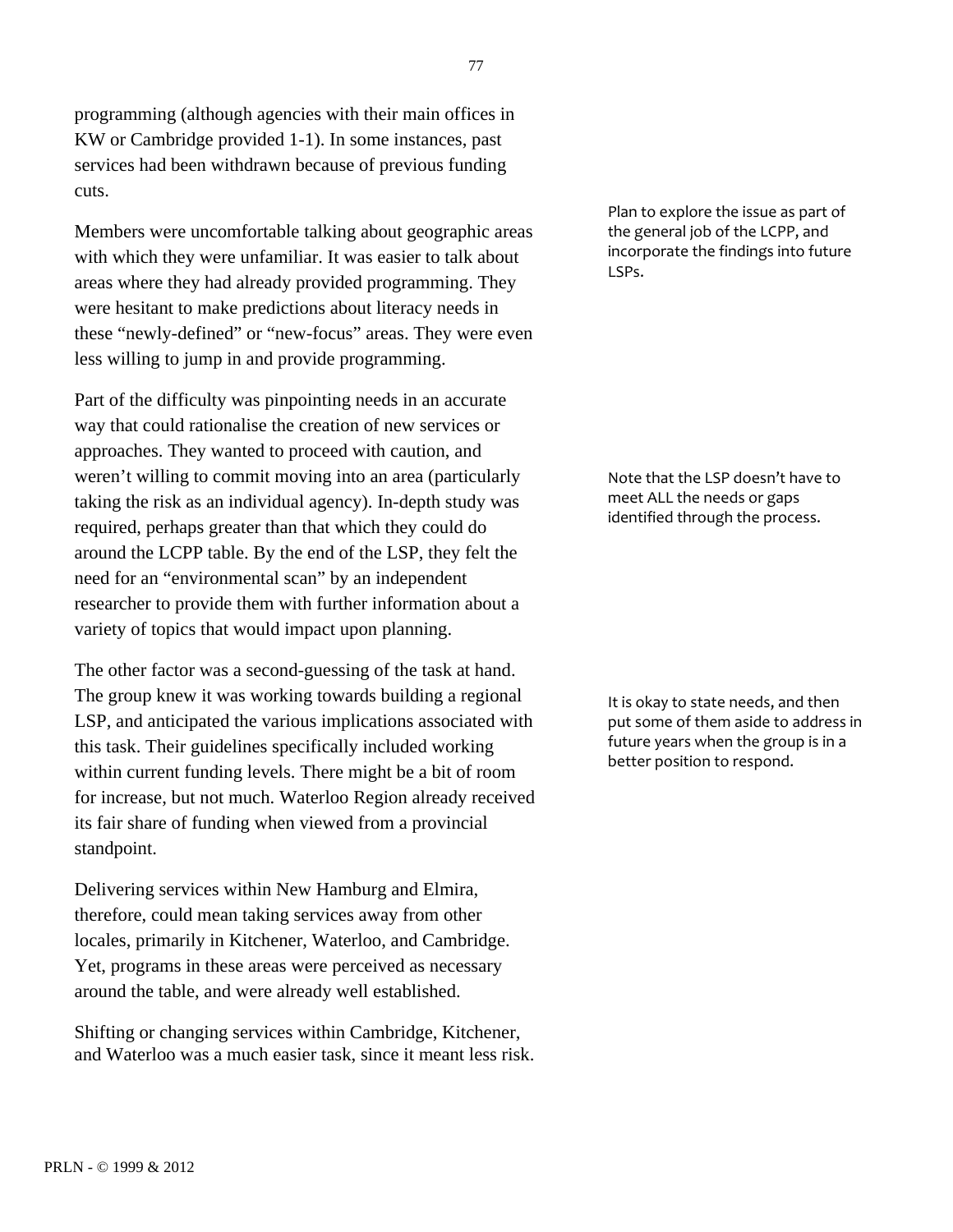Encourage
reasonable
risk‐taking. Note
that
the
LSP
does
not
have
to feature
solely
large,
dramatic changes,
but
can
mean
smaller "shifts" in services, such as relocating
a
small
group
to
another local
community;
or
an
agency agreeing to reallocate its funds by cutting
down
the
size
of
one
of
its existing
programs,
and
using
the money
to
set
up
another.

# **Board
and Other
Input**

Funding, after all, is tied to student contact hours. Why would an agency jeopardise present funding to move into new areas where they could not predict, with certainty, student contact hours, and therefore, could not guarantee themselves stable funding levels? This fact becomes even more pressing with the new funding model, where agencies receive payment on a quarterly basis, and will have funding "adjusted" if targets aren't met.

#### **Delivery agencies need positive and consistent incentives to make in-depth changes. Perhaps the best approach would be a guarantee of financial stability for "risktaking" from MET.**

As well, providers were simply more confident that they knew the needs within the K-W and Cambridge areas, and therefore, could rearrange or shift present programming to meet them.

Finally, time played a factor. The Waterloo Region group simply ran out of it. Focusing attention upon Kitchener, Waterloo and Cambridge, and making real change within these local communities took almost three full meetings. LCPP members felt they needed more time and data before they could effectively plan "beyond the surface" for New Hamburg, Elmira, and the rural areas.

This underlines the same fact that is repeated throughout the LSP process. To do the task thoroughly, and honestly, requires an extended period. LSP is probably best an ongoing task (although the emphasis given to it may change over the course of the year). In any case, committees need to set aside time dedicated solely to the LSP and without other agenda distractions.

The LCPP committee in Wellington County initially found identifying local communities a relatively easy task, although difficulties with their results arose away from the table. Although threatening to derail the LSP, these difficulties were ultimately useful. They pointed out shortcomings in the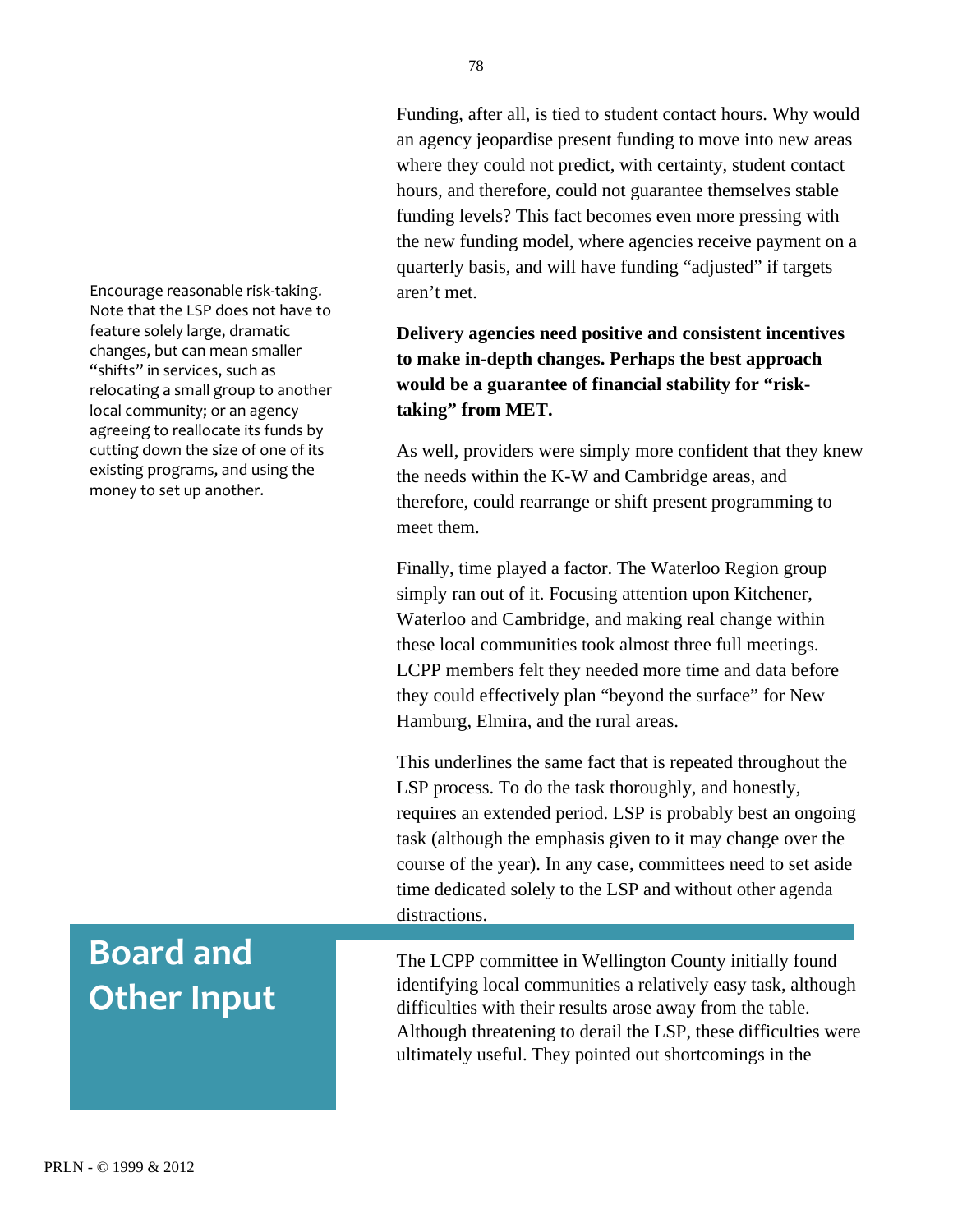process. They emphasised an important factor that had been overlooked by the facilitator in planning the steps and timeline for the project, namely the role in the decisionmaking process of Boards and other governing groups or individuals, such as school principals. It is an issue that has impact beyond this specific LSP task, and that needs to be studied and resolved in general.

**Questions include: What is the relationship of the LCPP to other decision-making bodies to which an individual agency is attached and even governed?** Which takes precedence? Can LCPP members speak with certainty and authority around the table? Can they make decisions that commit an agency to a particular path or that will have fundamental impact upon how an agency operates? If the LCPP is not able to make these decisions unilaterally, how can the group proceed without being "bogged down" in process? How can members look out and plan for the overall good of the region or county (which is the purpose of literary service planning)?

A difficulty arose in the consulting process. Communitybased boards were not (for the most part) consulted at the beginning of the process, but after the LCPP had discussed and reached consensus about boundaries and local communities. This was partly due to meeting schedules that did not dovetail, oversight, and most importantly, to the lack of mechanism/precedent within the LCPP itself for consultation and implementation of findings into decisionmaking.

Probably, the issue has not risen often in the past. But as LCPPs take on greater and greater responsibility for overall service delivery for a geographical area, it will need to be resolved.

Discussion around the LCPP table pointed out the issue was not isolated to volunteer boards, but other decision-making bodies associated with a delivery agency too. For example, schools and colleges had collective agreements with unions

Find
ways
to
incorporate
Board, staff,
or
other
input
into
the
process.

Clarify
around
the
LCPP
table
who can
make
decisions
for
a
particular agency.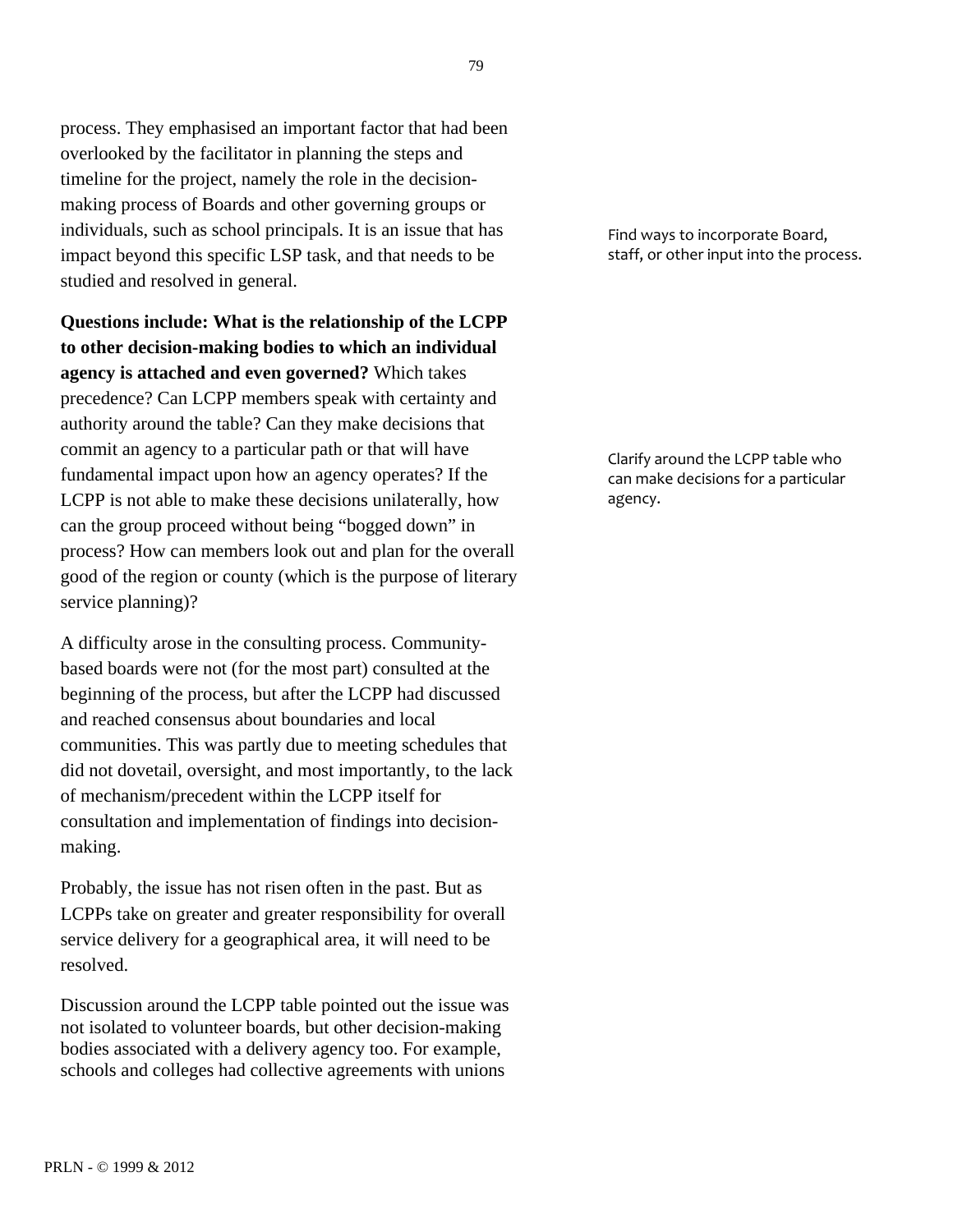that could put restrictions on LCPP participation or disclosure. LCPP members working in school systems answered to their respective principals and ultimately to an elected Board. Members from Colleges also worked within a greater framework, and were accountable to other groups of people outside literacy.

For this particular project, the issue was never satisfactorily resolved. LCPP members from community-based programs (where the concerns had originally been raised) proceeded with the task, asking their Boards for patience, and assuring them that their feedback had been duly noted. It was accepted that this was a pilot project and by nature, hadn't had "the bugs" worked out of it. Indeed, the process was meant to identify these bugs.

A simple answer is that Boards need to be consulted, and the time must be taken to do it. This is, of course, true. How you get to the end is sometimes more important than the end itself. Having said that, it is also important to point out difficulties in implementation of Board input, not to circumvent the need for it, but help find solutions.

Board meetings didn't necessarily coincide with LCPP meetings in such a way to easily bring information back and forth. Boards had other issues "on their plate" that took precedent on their agenda or prevented adequate attention to the LSP. For example, Annual General Meetings and elections were occurring, and other important issues were being discussed, such as the amalgamation project in Waterloo Region. A turnover of Board members also meant educating new people to the workings of the agency, and then later, (perhaps) taking a look at placing the agency within the larger LCPP picture. Board members were often concerned and rightfully focused on their individual agency, and not necessarily the greater picture. The difficulty is balancing the need to consult fully, and proceeding forward for the good of the whole within a reasonable timeline.

In any case, mechanisms need to be developed around the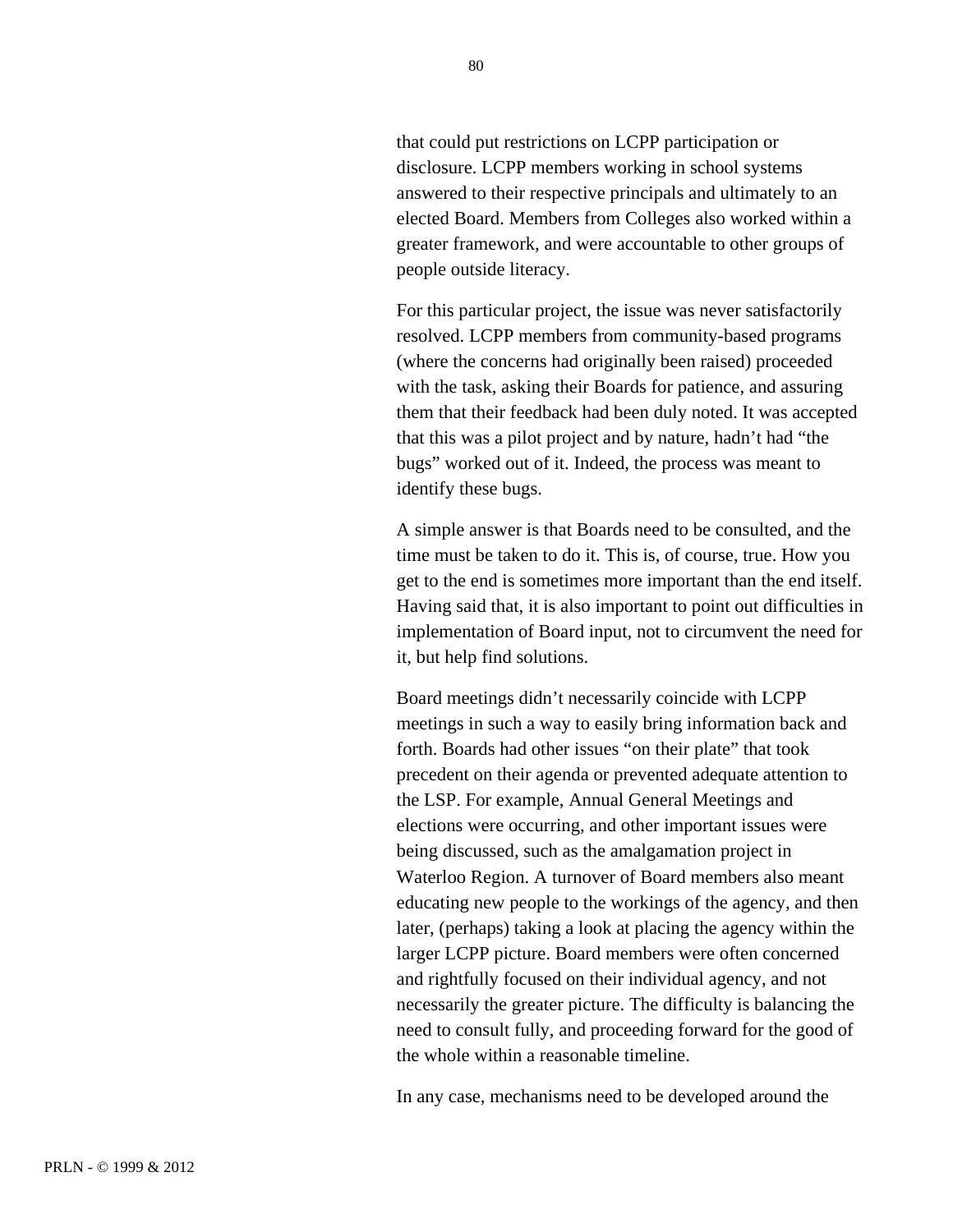table for soliciting feedback from players outside the direct membership and incorporating this feedback into LCPP decisions. By the same token, once decisions have been made, it is important to communicate them to the larger literacy field. This includes Board members, school principals, or other "authoritative" people, but also front line staff.

**Communication is extremely important as planning becomes more and more a collective process, and the delivery of literacy services of the LCPP area is seen as a whole, rather than separate parts.** It is a viewpoint of literacy that needs to be communicated throughout the system in order for the LSP to have full impact. For example, for a seamless system to truly be effective (which should be an outcome of the LSP) tutors and instructors, as well as coordinators, and even tutor trainers need to be familiar with the overall philosophy that generated the plan, and "buy" into it.

Some LCPP members did consult staff and Board members, bringing feedback to the table before planning decisions were made. This was the intended process, but it didn't always happen. A booklet outlining the steps for the planning process was distributed beforehand and most participants did their "homework" before the meetings. This was particularly effective when members consulted with others in the organisation. It also helped to have done some "pre-thinking" about the specific task for the meeting.

An important tip for literacy service planning around the table is ensuring members know ahead of time the scope of the discussion so that they may consult, contribute effectively, and be prepared for decision-making.

One board felt the ramifications of the planning decisions made around the LCPP table had too much impact upon their agency. Their concern involved not only the concrete decisions, but also the changes in the way of viewing who and how literacy should be delivered throughout the area. They were right. The LSP process radically changed the traditional approach.

Encourage
LCPP
members
to
consult with people at their agency before a meeting
and
in‐between
meetings so
that
they
can
make
decisions around
the
table
—
at
least
in principle.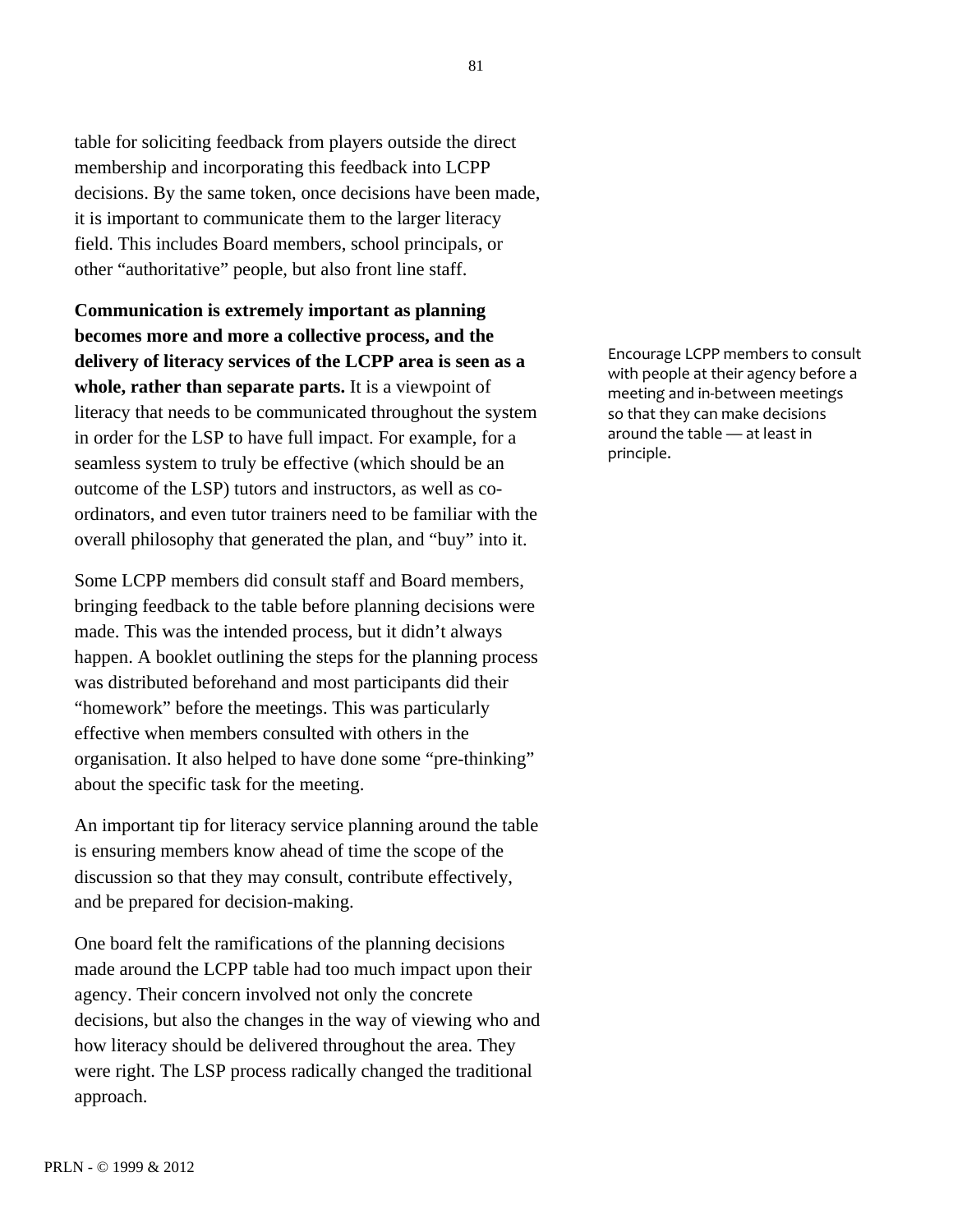# **A
Rural/Urban Split**

LCPP members in Wellington County had identified an urban local community (the City of Guelph), and several small rural one. The group generally thought that rural residents wouldn't travel to the urban centre, but may access programming in their closest towns and villages. The rural communities highlighted include Fergus-Elora areas, Erin area, Clifford, Harriston, Drayton, Palmerston, Arthur, and Mount Forest.

The LCPP had traditionally viewed itself as an equal division between rural and urban, and divided responsibility of agencies and services along these lines. Members saw their collective services like a jigsaw puzzle. They "fit" together in a geographical sense. The geographical area covered by the LCPP is extremely large, and adds another element to the "mix".

In general, agencies did not step across the jigsaw boundaries to deliver programming in another's territory. In large part because of this viewpoint, members hadn't examined overall delivery needs around the LCPP table. In the past, they hadn't seen this discussion as their role.

Members were careful about the kinds of comments they made and questions they asked each other. For example, did an agency that serviced rural areas have the right to comment upon issues about programming within the city limits? And vice versa? Could members "step" across rural/urban boundaries to offer services (or seek permission around the LCPP table to do so) if another agency could not meet the demand?

These kinds of questions were not fully addressed or resolved around the table, but the fact that they arose shows a change in the level of interaction and the way the LCPP operated.

Gaps in services in Wellington County were identified through a look at geography, population distribution, the rural/urban split. Members were already aware of the inequitable distribution of services across the county. The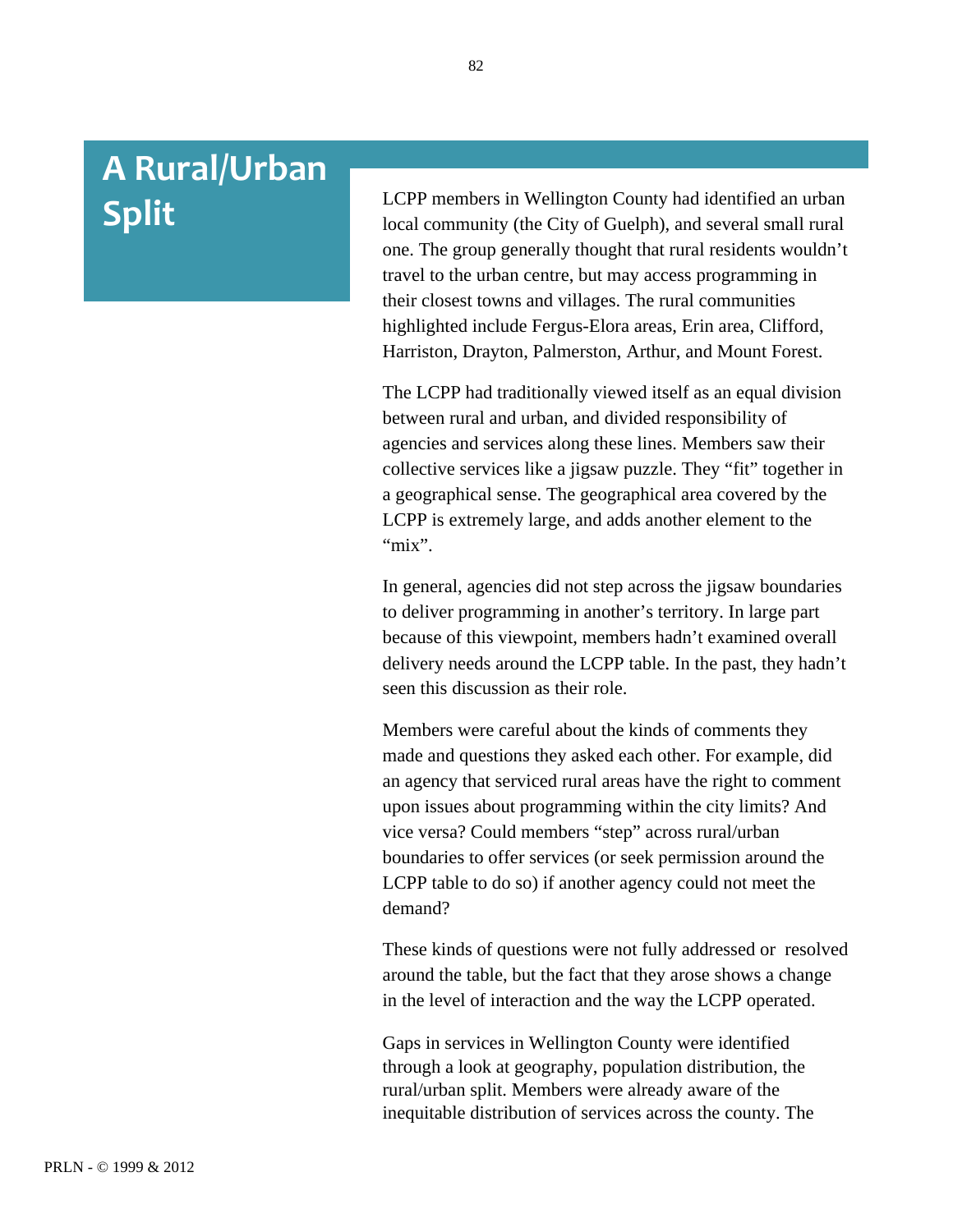process "laid the facts" on the table, and gave members the job of collectively responding.

Half of the population of Wellington County lives in rural areas. Yet, the majority of literacy service options was available in the urban centre. It wasn't a case of the urban centre having "too much," but the rural areas having too few choices.

Primarily, rural areas were serviced by one agency. This agency offered individual tutoring. It did this well within a challenging environment (i.e., the special difficulties inherent to delivery in a large, spread-out rural area). The school board also had rural programming, but was limited to class size. It was too expensive to pay teachers to deliver services in areas without maintaining a minimum number that was reached.

This points out a problem with providing a range of service delivery models in rural areas. Special strategies or incentives need to be developed. For example, greater financial support (than simply multiplying \$ times student contact hours) might encourage agencies to put small groups and classes in underserviced areas, or offer special programming.

Special circumstances also need to be encouraged and accepted around the LCPP table. For example, in an urban setting a class might require 15 students minimum. In a rural setting, a lower number might be set, simply to support and maintain the principal of equitable services across the LCPP area. The fact that a literacy group meets might be more important than the number in it. However, agencies are hesitant to set up programming that will incur a financial loss, especially since they must project student contact hours in advance in their business plans, and are strictly held accountable. This doesn't encourage risk taking.

The rural-urban split presented another problem. The mandate of the agency that serviced the rural areas was to deliver 1-1 programming. A shift to other delivery models meant a change in this mandate.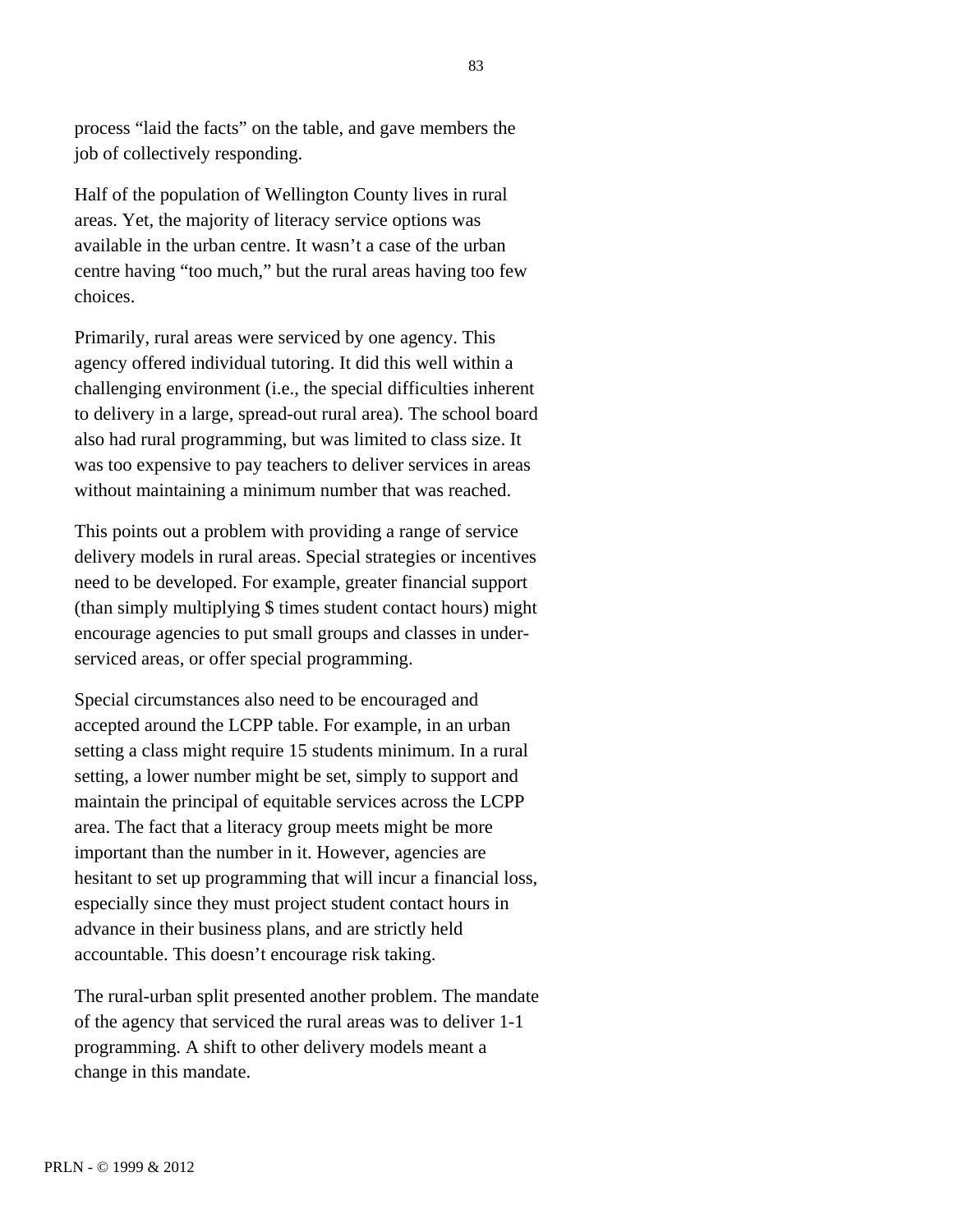Concerns based on the jigsaw model played a factor. Organisations moving into the rural areas meant a single agency would no longer be the sole presence. Student contact hours were already down for this agency, and there was worry about the impact upon enrolment. This mirrored similar concerns expressed by an urban delivery agency about a rural provider picking up the slack for programming in the city limits.

Finally, the division of the rural areas into several local communities resulted in a similar discussion as developed at the Waterloo Region LCPP. **Group and Board members strongly felt they needed more data before they could state with certainty the literacy needs in a particular local community and make plans accordingly.** They wanted an environmental scan/research project to give them the information they required. They didn't want to make concrete plans relying on their "gut" feelings, past experiences, or commonly used statistics. One suggestion included interviews conducted throughout the county with residents who were not literacy students to gain a fresh look at the issue.

It made sense that every delivery model couldn't be supported in every local rural community. It also made sense that new delivery models and options should be made available to rural residents. So which local communities would be provided programming? Which models? Which agencies? Which sectors? Who was willing to step in to offer these services? In light of financial constraints and other uncertainties?

The LCPP didn't have the answers to these questions. However, by dividing the county geographically into a series of local communities, and examining service gaps, it could now voice the questions, and begin to make important inroads. Partnerships resulted which offered new programming as a "field test" in rural areas. This crossingover of boundaries would not have happened without the LSP process.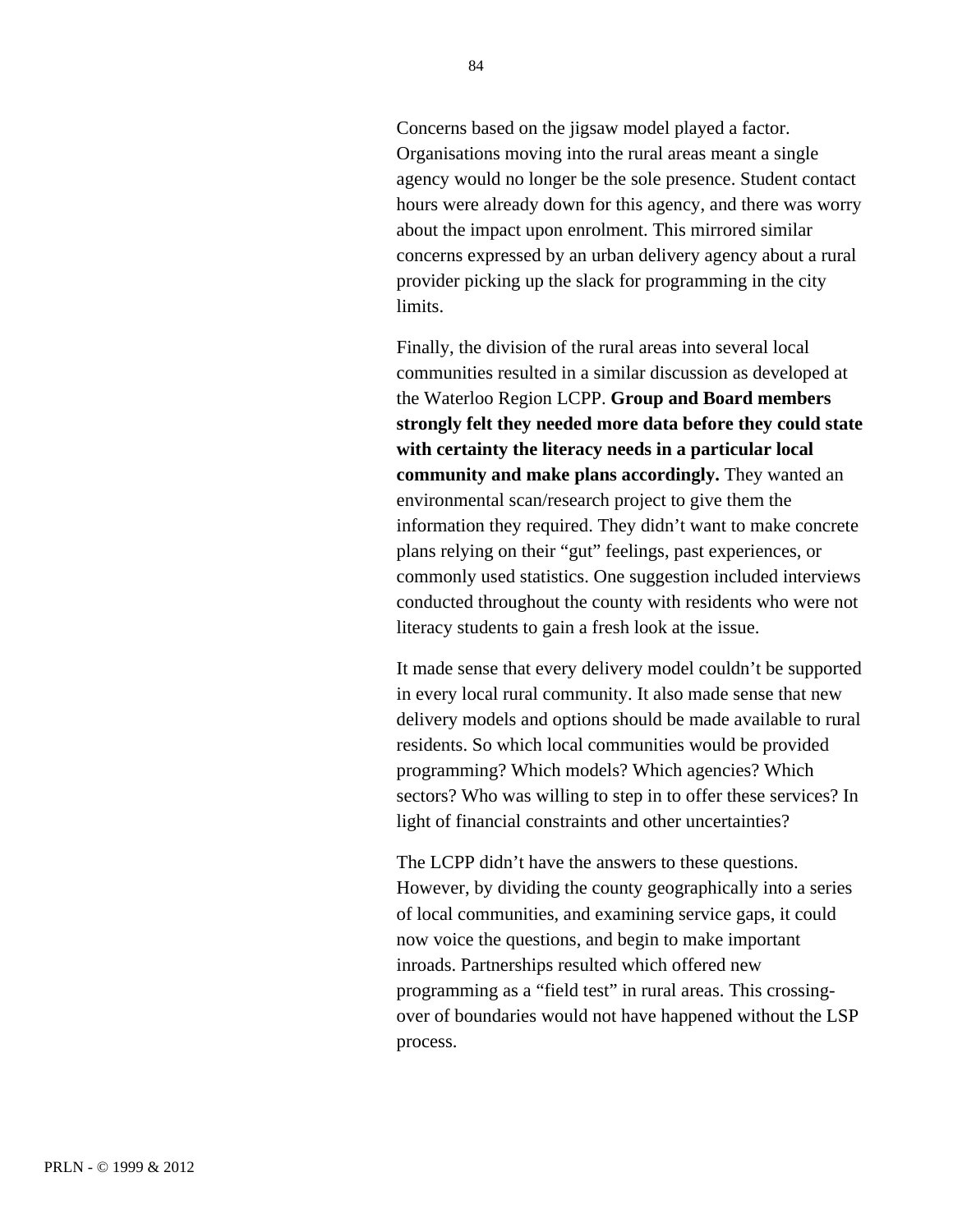"Target Group" was the third major area defined. Both groups created a "profile" list of their clients, and then chose priority groups based on regional need. They also looked at groups of people who weren't presently being served, and that formed a gap in services that needed to be addressed. The Aboriginal community, youth, and inmates in the new Women's Prison were highlighted as high priority target groups, as well as people in the workforce, the unemployed, young mothers on social assistance, seniors, the mentally challenged, and the deaf and hard of hearing.

One difficulty with the task was simply logistical. The lists of client groups became long and unwieldy. A flow chart approach to organising information worked better the second time the task was presented. Facilitation started with a general statement about who literacy agencies served as stated by the LBS program reform criteria: adults/youth 16 years +, out of school, Levels 1 & 2 (IALS). The LBS focus: people without work, particularly social assistance recipients.

This statement, in itself, prompted heated discussion. Again, the discussion was useful, although it prolonged the process. Members expressed concern about the LBS focus and the ramifications of the choice of IALS Levels 1 & 2 identified as the criteria. They worried that the unemployed, and especially the under-employed, would be "cut off" from literacy training, if not formally, then informally, with literacy workers having to focus upon those without work.

Both LCPP groups had difficulties with the philosophy or "sub-text" beneath this statement of focus. Did it imply that the literacy community would eventually be told that it could not serve those with jobs?

Cambridge was experiencing a mini-boom in employment, with several of these new opportunities at the "low-end" pay scale. Region-wide, there are many industries and factories, with an increase in demand for a higher-skilled worker.

#### **Those around the table expressed the viewpoint that**

# **Target Groups**

Begin
the
discussion
on
target groups
by
reviewing
the
LBS
criteria and
focus.

Next,
have
members
think
about their "audience" or clientele.

Who do they serve? Who SHOULD they
be
serving,
according
to community
need?
Are
there
gaps
or discrepancies?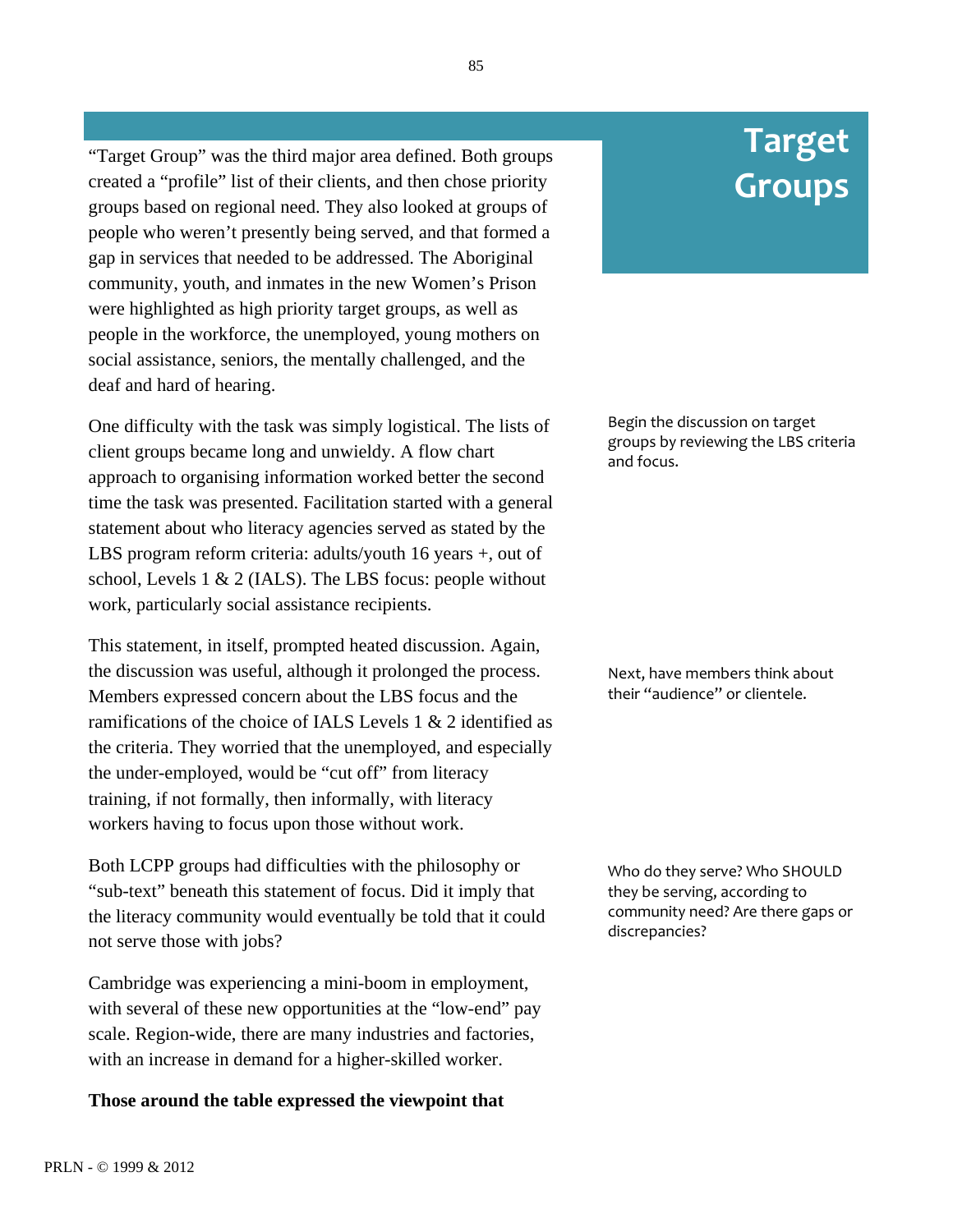Brainstorm
a
list
of
"target
groups" for
your
LCPP
area.
Sample
entries may
include
seniors,
single
mothers, and
youth.

Next,
set
priorities
from
the
list. Base
choices
on
the
specific
or unique
needs
of
your
LCPP
area.

Back
up
your
choices
with
hard
data. For
example,
what
is
the
level
of need
for
this
group?

Have
members
bring
to
the
table stats
or
other
evidence
to
support their
choice.
This
will
be
useful
when rationalising
your
final
draft
of
the LSP.

**literacy agencies have an important role to play in educating people within the workforce. This was seen as a priority, and not an interest that lies outside the main focus.** The employed (and their employers) is a group they felt they should be providing services to and targeting for marketing.

Level 1 and 2 (IALS) as the literacy range initially caused concern. Again, the difficulty was figuring out how the various levels dovetailed, and identifying preconceived ideas about what the range entailed. A regional workshop explaining the IALS results alleviated concern, since Levels 1 & 2 represented a very large group of people and a vast range of literacy skills. Indeed, for some, it represented literacy skill levels much higher than they had been presently serving, and so did not exclude their present clientele. The experience, however, points out the need to communicate clearly intentions to the field, since the assumptions can cause needless worry.

Finally, the last concern with establishing target groups involved focusing too much on special audiences to the detriment of the general population. It was decided that programs serving a general audience, adults and youth with literacy needs, should be recognized and treated as a priority as well.

The task proved useful from many perspectives. It gave agencies another way to differentiate their services, and to identify gaps and duplications. It offered an alternate view from which to evaluate effectiveness in meeting regional or countywide needs. It brought concerns and misconceptions to the table for discussion.

It also gave members "permission" to ask difficult questions, and provided the opportunity for other members to respond. Two such target group clientele included the seniors program and programming for the mentally challenged. The results were a presentation of budget/funding breakdown, demographic data, and reasoning to explain and justify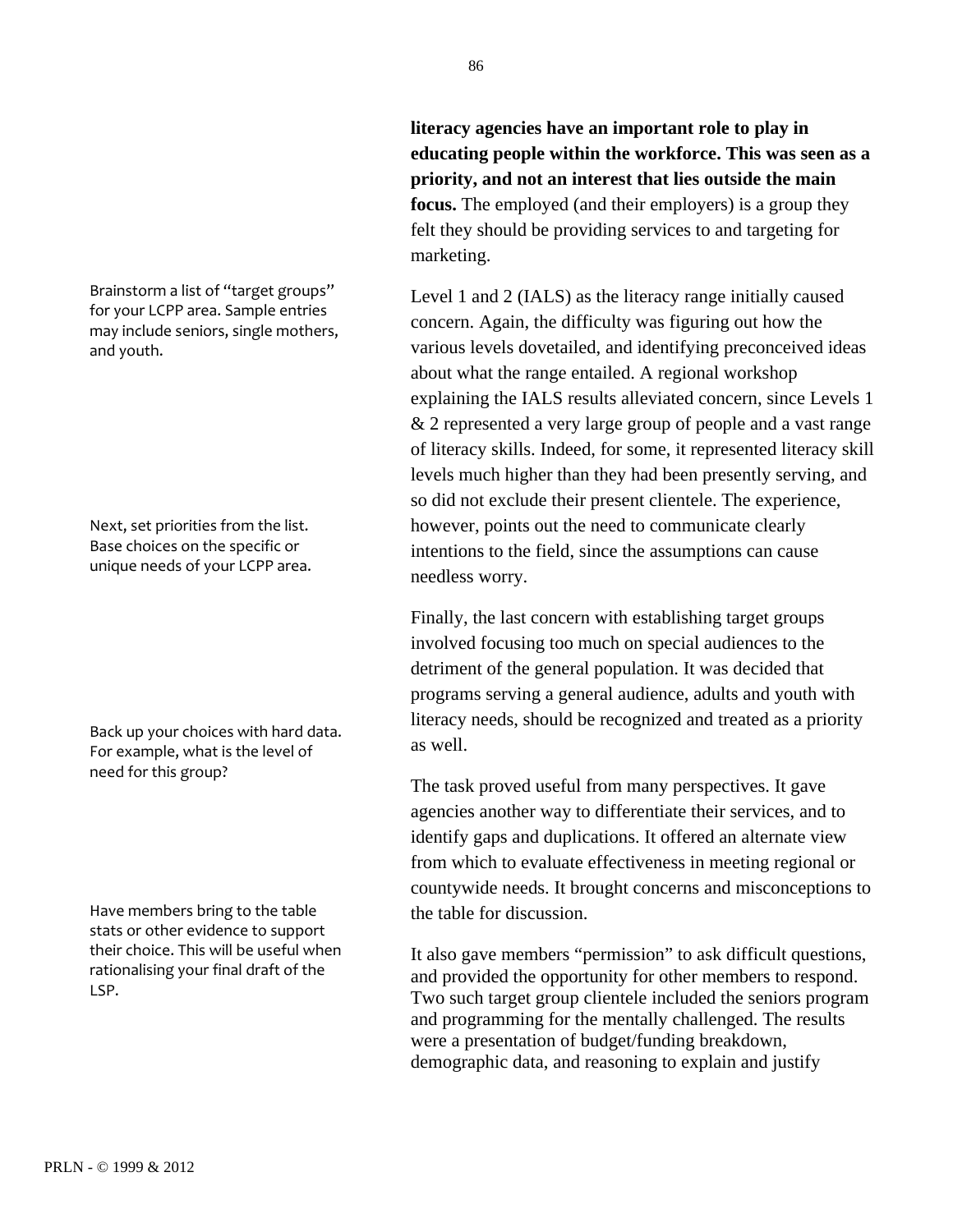programming choices, a discussion that hadn't happened previously around the table.

An agreement was also reached during the later stages of the LSP to cap size for these groups, and potentially shift some of the funds within an agency to provide other services identified by the LCPP.

In Wellington County, the exercise caused concern for some Board members, who felt the target groups chosen by the LCPP did not reflect their input. They also felt the target groups were not relevant to the programming they were mandated to provide.

In hindsight, facilitation should have emphasized that establishing target groups was simply another tool to help in the real task at hand: developing a Literacy Service Plan. Preliminary tasks were useful not as "carved into stone" precepts, but rather, as tools to help communication around the LCPP table.

Most importantly, preliminary tasks turned the attention of the LCPP members to the "overall" needs of the area. This, perhaps, was one of the most difficult challenges. Defining language and establishing target groups encouraged members to think in broader terms, and prepare them for a discussion of identifying literacy service needs in the region in general, rather than only from the viewpoint of their own agency.

Recognise
that
establishing
target
or priority
groups
doesn't
necessarily mean
excluding
others.
It
is
a
way
to differentiate
the
services
of
agencies and
to
identify
gaps.

**The largest challenge with the next part of the LSP was not simply restating what historically was in place across the LCPP area.** One strategy included focusing on new or "repackaged" initiatives that grew from previous discussions, rather than starting by mapping out existing programming. In preparation, the facilitator met with each person around the LCPP table on a 1-1 basis. These meetings were timeconsuming for the facilitator, but extremely valuable. They allowed the facilitator to identify challenges to the LSP task that needed to be addressed and resolved, on an individual as

# **Brainstorming and
looking
at new
solutions**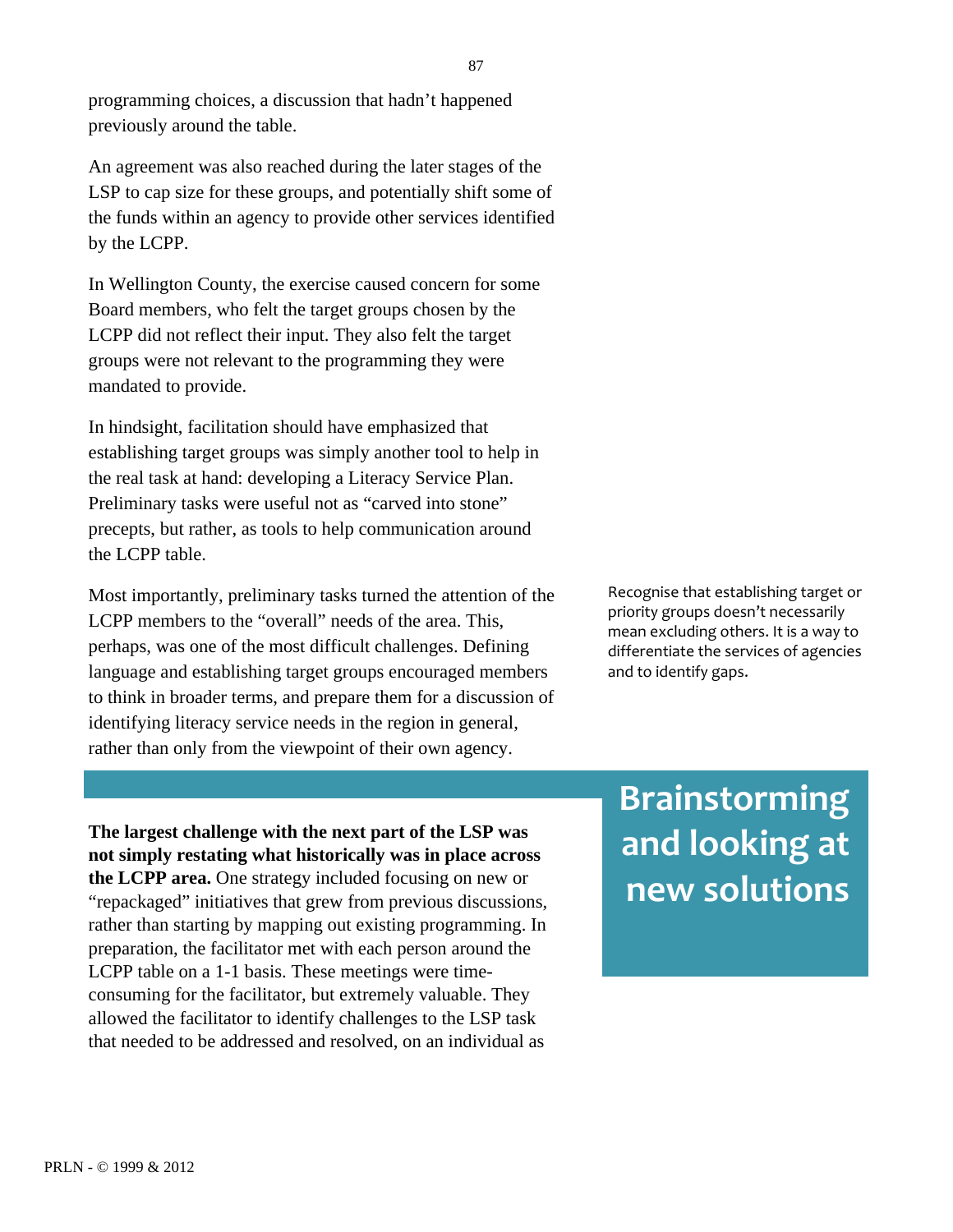The
preliminary
work
is
now
done. It's
time
to
start
fashioning proposals
for
discussion
around
the LCPP
table.

Meet
with
participants
individually. Listen
carefully!
Get
their
ideas, especially
about
what
they'd
like
to see
initiated
in
the
LCPP
area.
Try out the ideas of others on them! Begin
to
look
for
potential
areas
of consensus.

Recognise
that
even
"griping"
by
a participant
can
be
turned
around and
reworded
as
gaps
or
needs,
and sometimes
even
specific
proposals!

Review
all
your
notes.
Highlight needs,
gaps,
duplications,
themes, or
even
specific
programming
ideas that
have
emerged
through
the initial
stages
of
the
process
and
the 1‐1
conversations.

well as group basis. But just as importantly, **the meetings isolated potential solutions and new programming possibilities for the group to study later around the table.**

The 1-1 meetings had no formal structure or agenda, and are best described as conversations. Members simply talked about how they saw the process, and ideally, what they'd like to see initiated in the LCPP area.

Interestingly, themes emerged which hadn't been addressed around the LCPP table, and were important to the LSP. In **some cases, members were hesitant to express a concern or viewpoint, but would talk about it in confidence.** This allowed the issue to be brought up around the table by the facilitator without identifying it with a particular person. The result was a more open dialogue among members, and the hurdle of introducing a topic overcome in a non-threatening way.

**Several ideas were pulled out and highlighted for discussion from the 1-1 meetings.** This gave members a concrete starting point for the next stage of their planning, acting as a bridge between preliminary tasks and the actual creation of the LSP, and encouraged important pre-thinking between meetings.

Wellington County members began the brainstorming process by discussing ideas to address the larger gaps identified through group discussions and the 1-1 meetings.

Two obvious gaps emerged. One involved rural needs, and the other, urban. Rurally, it was agreed residents should have access to more options than 1-1. For the urban areas, it was agreed lower level students in the community-based program needed options to allow them to participate in literacy training on a (near) full-time basis.

From this brainstorming, a strategy was developed and approved to offer rural residents small group learning through a partnership between Wellington County Literacy Council and Conestoga College. The idea was approved in principle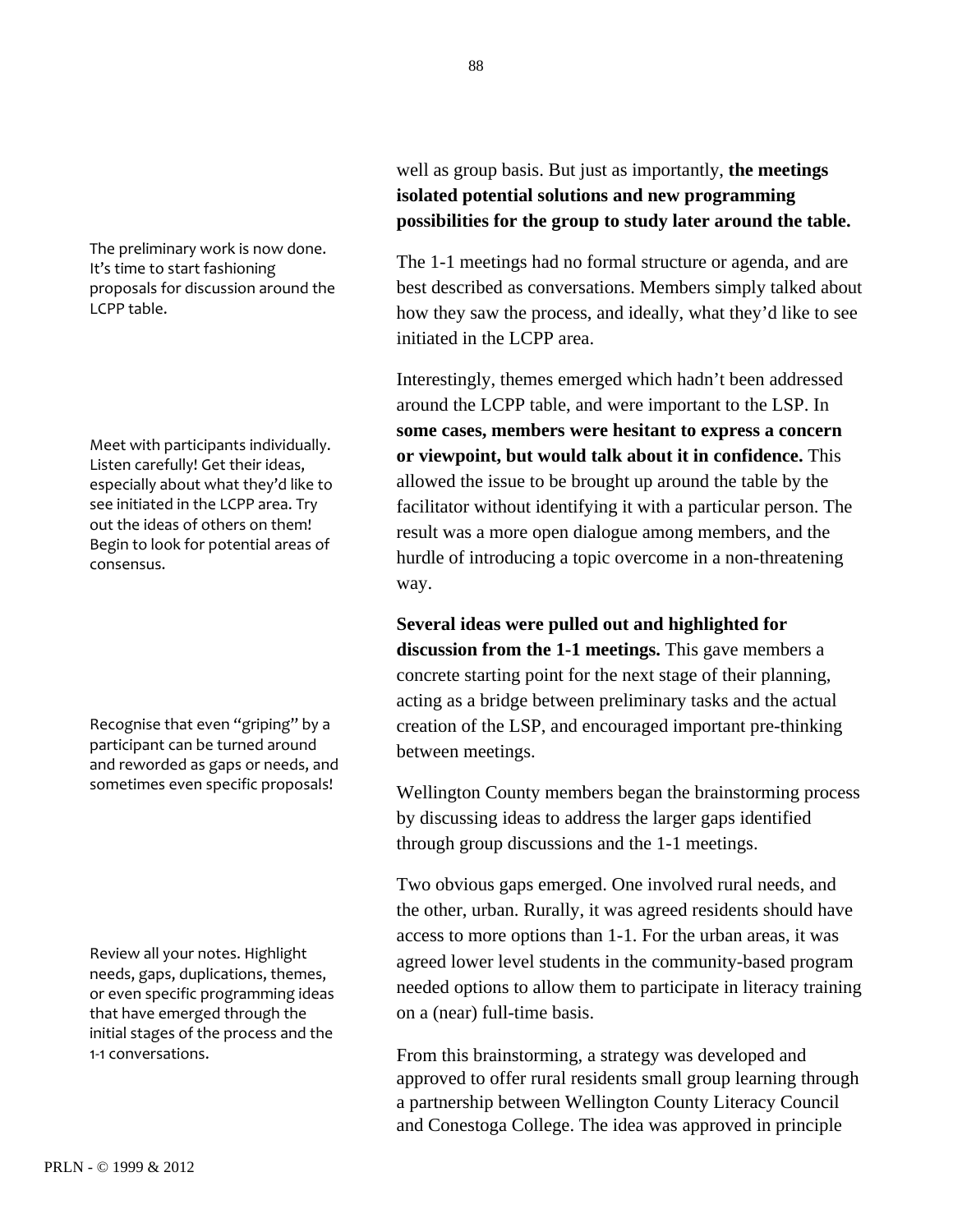by the LCPP and the partners worked out the details.

The proposal was later brought to the LCPP table again as a "line item" on the LSP chart. Discussion ensued, and the item was passed. The solution was ideal. One agency had experience in a rural setting. It knew the area, and had contacts through which to spread word of the new program. The other had a new and specific program to offer rural residents, the Employment and Training Readiness component of the College Literacy classes.

Partnership solved the problem of an outside agency parachuting into the area, and the anxieties that the prospect had caused. It also meant shared risk-taking, and therefore, a willingness to try something new. The College did not have to take full responsibility for setting up a program that may or may not be successful in the rural area. It did not have to make decisions about location, etc., but could focus on providing the instructors and curriculum.

The community-based host also benefitted. The arrangement offered new options to clients and attracted people who might not normally have approached a literacy agency. The partnership offered an opportunity to explore new models. The agency also planned to make 1-1 tutorials available to the students to supplement their learning, and to help them make the transition to a group scenario.

Interim funding provided the Wellington County Literacy Council and Conestoga College with the opportunity to fieldtest the small group before committing to it in the next year's business plan.

At last notice, 7 learners had signed up for the program, in itself a tremendous accomplishment, and a tribute to the LSP efforts. It must be stressed that this partnership represents an enormous jump or shift in thinking, as well as the services provided, by this LCPP collectively. It wouldn't have happened without the LSP process, and the willingness of the two agencies to risk an approach outside the traditional mode

Probably
by
now
many

useful
and concrete
suggestions
have
been voiced.
Organise
and
present
these for
discussion
around
the
LCPP table.

Work
to
turn
the
ideas
into
concrete proposals.
Whenever
WHO
should deliver the service is quite apparent and
in
agreement
around
the
table, attach
the
name
of
the

agency
to the
proposal.

Ask
the
representative
from
that agency
to
develop
the
idea
further.

Don't
overlook
possible partnerships!
Have
both
partners work
out
the
details
together
and report back to the group.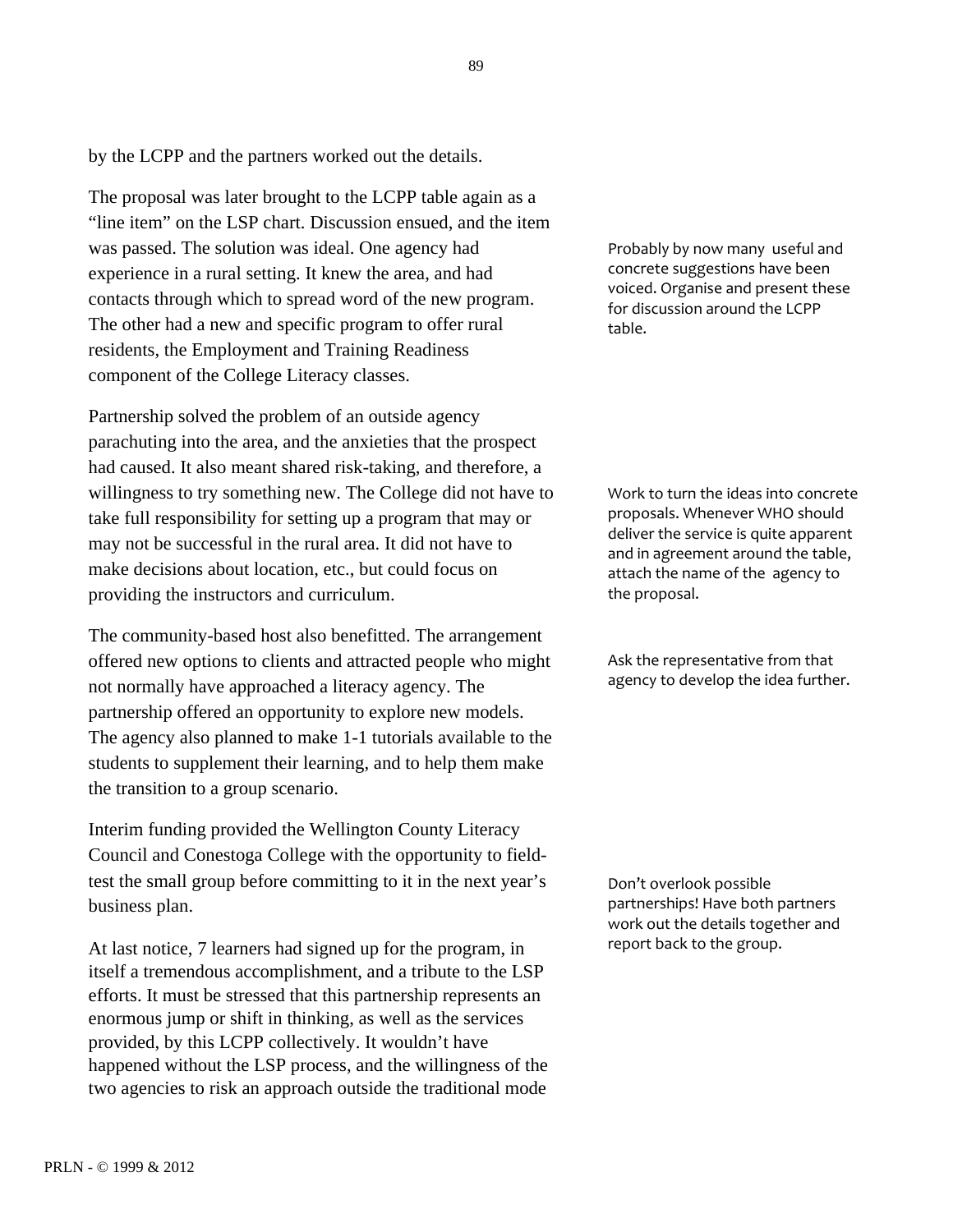of operation for the area.

**Risk factor cannot be downplayed.** It is imperative that efforts are made around the LCPP table and by MET to support "non-historical" plans. Programs require positive encouragement to initiate change. Ideally, this might mean MET setting a specific amount of money aside to "test" change or act as an incentive. It might mean firmer guarantees that flexibility (re: business plan quarterly reports) would be applied to agencies attempting to implement a new option that had been identified and agreed upon at the LCPP table.

The other major initiative for the LCPP included a proposal for a full-time small group offered by a community-based agency and targeting basic or entry level learners. Coordinators reported that learners themselves had been asking for more tutorial hours. The new small group would also serve as a transitional link to other training or educational programs. The process for turning this proposal from brainstorming stage to an LSP line item followed the same basic steps. The member proposing to offer the small group consulted with others from her agency, and brought the plans back to the LCPP table for approval, and inclusion in the LSP.

These two initiatives (along with a few smaller ones) were highlighted for the upcoming funding year. It was recognized that these were major undertakings for the small LCPP. The group also strongly felt it needed to conduct further research before it could undertake other changes, particularly within the rural communities.

A different approach was used to facilitate the process for the Waterloo Region LCPP. At a meeting, six stations were set up around the room. Each represented a local community. Also distributed ahead of time, and then posted at each station, were the suggestions/comments from the 1-1 meetings that related to the particular community.

Three master sheets (flip chart) were posted at each station. Headings included: A/ What's delivered now? By whom?

Originally,
facilitation
steps
had called
for
members
to
identify
all
the training
needs
of
each
local community
using
LBS
service
models and
levels.
This
approach
didn't work.

It
was
easier
to
talk
about
a
few major
gaps
or
obvious
needs
that had
emerged
as
they
related
to
a specific
community
or
within
the region
as
a
whole.

We
built
upon
these,

and
then
filled the
other
"pieces"
as
a
clearer "picture" of what service delivery might
look
like
began
to
take
shape.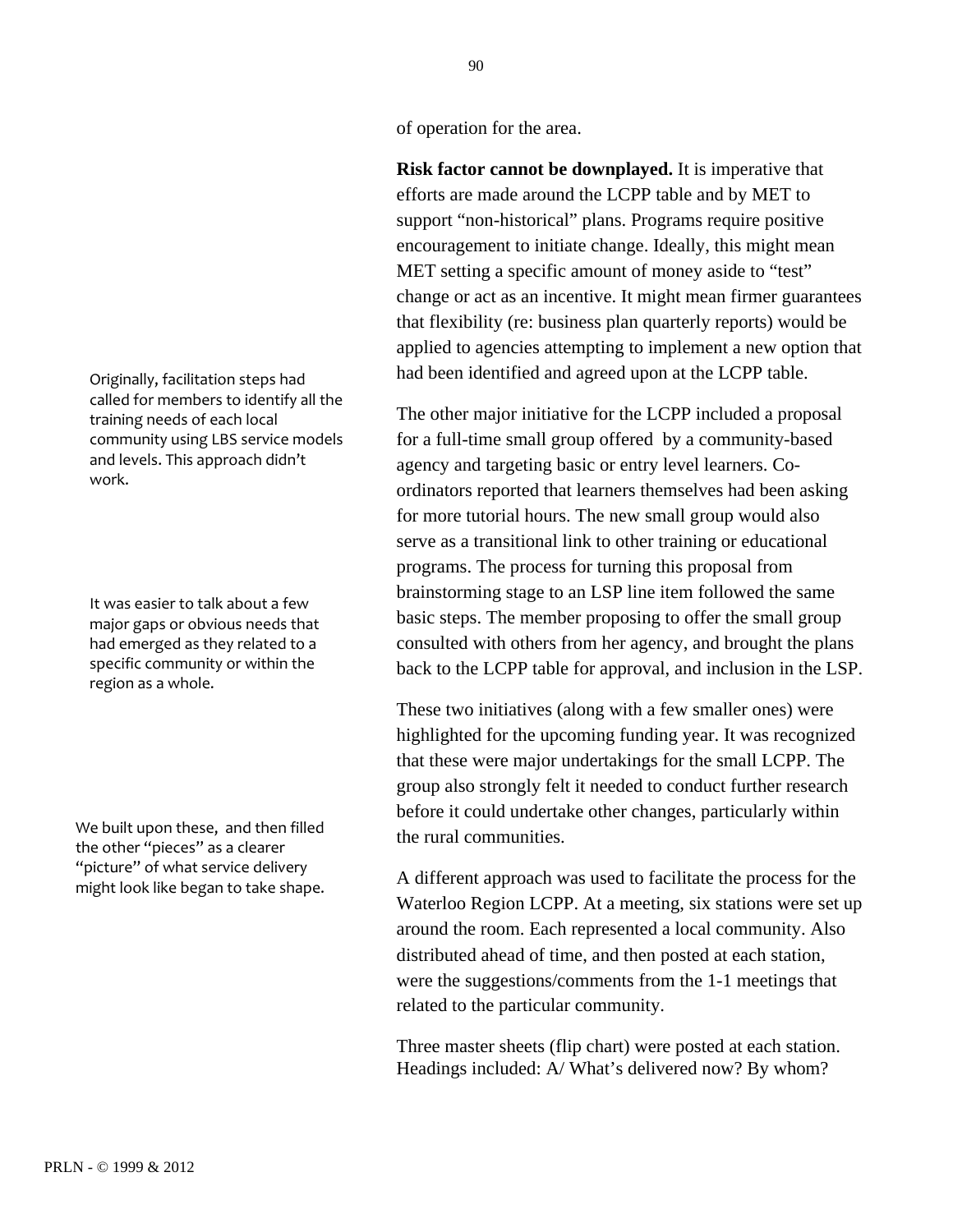B) What's needed? C) Brainstorming ideas.

In groups of three, members rotated from station to station. They gathered around the flip charts and recorded their input on the master sheets. They discussed the unique needs of each community, identified gaps, brainstormed solutions, and wrote down what their agency presently offered. By the end of the exercise, members had created a collective snapshot of each community, and had begun to fashion a preliminary LSP.

The information from the master sheets was distributed to LCPP members between meetings for referral. They were given the task of consulting with staff, Board members, and others at their agency, and bringing to the next meeting their specific proposals for the upcoming year. It was also pointed out that the brainstorming ideas contained several partnerships. Members were asked to explore their partnerships, contacting each other if they wanted to pursue them, and bringing tentative arrangements to the table.

A phone call by the facilitator was made between meetings to each member to remind them of the tasks that needed to be done, to answer questions and concerns, and to provide encouragement.

These calls were extremely important as they kept members on track, and drew members' attention to identified gaps and proposed solutions that might involve them. This facilitated the process, and helped to ensure the end-result of the LSP did not simply repeat the "historical" approaches of the past.

At the next meeting, the six stations were again set up. Group members were each given stick-on "post-it" notes. They were asked to write down one specific proposal from their agency per note, and then to post their notes on the flip chart for the corresponding community.

Interestingly, the results portrayed a visual picture of gaps that remained, and the need members felt for more information before they could make program commitments. Noticeably

Adapt
facilitation
to
suit
members. For
example,
the
larger
LCPP
group preferred
breaking
into
small
groups to
tackle
hands‐on
tasks.
They
liked to
get
up,

move
around,
and
bounce ideas
off
each
other.
They
were extremely
task‐focused.

For
the
larger
LCPP,
the
following approach
worked
well:

- $\rightarrow$  Set up stations about the room —
one
per
local
community.
- $\rightarrow$  Post at each station 3 flip chart sheets
headed:
"What's
offered now?"
"What's
needed?"
and "Brainstorming
Delivery
Ideas".
- → Divide members into small groups and
have
them
rotate
among stations
at
their
own
speed.
- → Ensure a "mix" in the groups, re: sector,
agencies.
- → Have small groups discuss and then add to the flip chart their ideas
concerning
each community.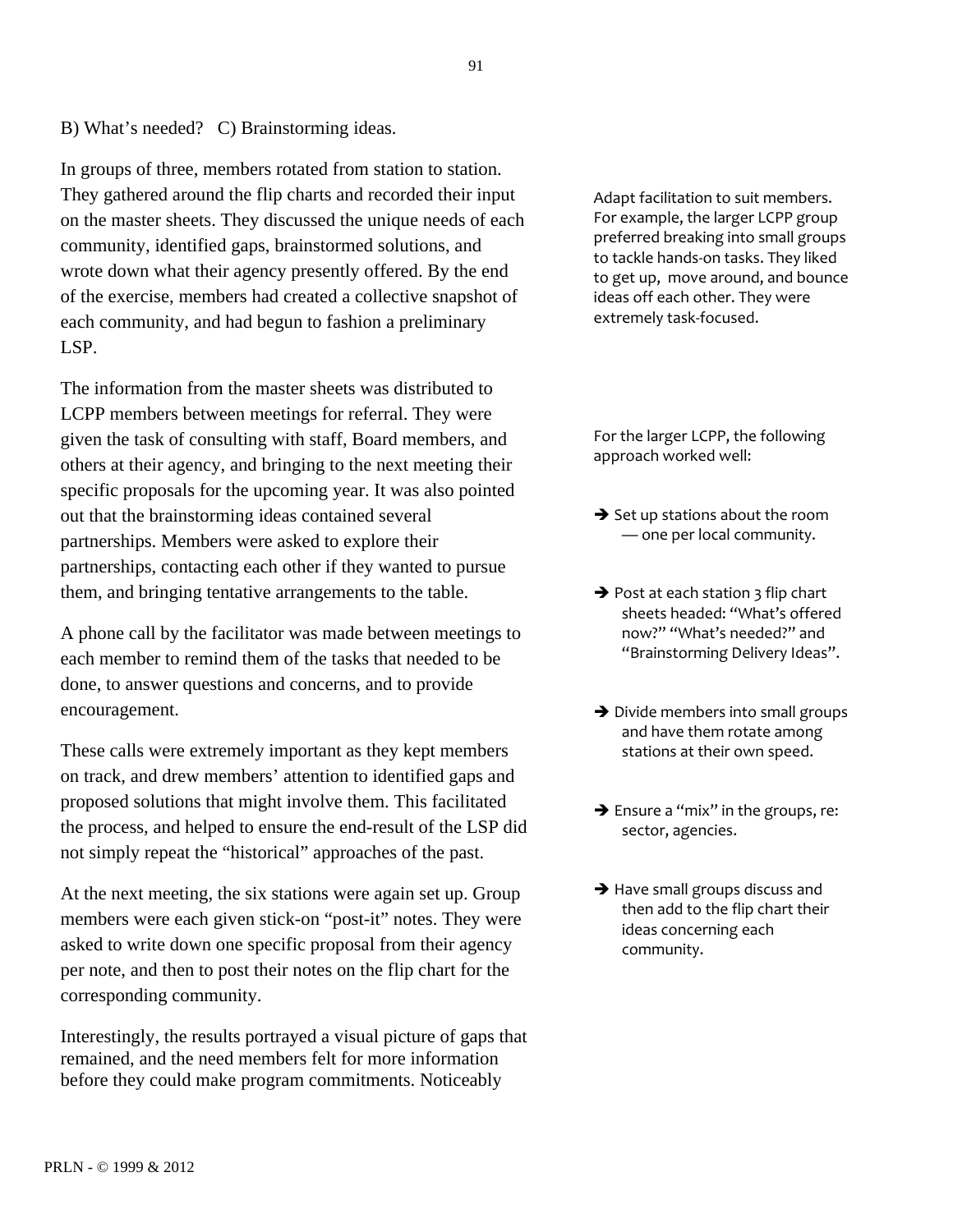92

 $\rightarrow$  Members also recorded if they were
already
providing
services in
the
community
and
what these
were
(i.e.,
name
of agency,
service
model
&
level).

 $\rightarrow$  At the end of the meeting, transcribe
flip
charts
and distribute
notes
to
members.

 $\rightarrow$  Ask members to use the notes to prepare
concrete
service delivery
proposals
from
their agency
for
discussion
at
the
next meeting.

At
the
next
meeting:

- $\rightarrow$  Again set up stations by community.
- $\rightarrow$  Post a flip chart sheet at each station.
- $\rightarrow$  Give each member a handful of post‐it
notes
(with
stick‐on backing).

 $\rightarrow$  Have members write one proposal
from
their
agency
per post‐it,
and
stick
it
on
the corresponding
flip
chart
sheets.

fewer notes were posted in the "new" local communities that were highlighted through the LSP process: New Hamburg, Elmira, and the Rural Routes.

Time was also provided at LCPP meetings for discussion, interaction, and planning among members. It was important to work this into the agenda, since LCPP members didn't always have the time to contact each other outside meetings. Other responsibilities at their agencies took priority, a factor that facilitation had to accommodate. On occasion, personalities and past experiences played a part, with certain players unwilling to initiate contact. This hesitancy became less of a factor as the process proceeded, and plans took shape around the table.

Sometimes, new partnerships and configurations emerged as a result of the proposals. For example, small groups for entry level and intermediate students were identified as a gap in Kitchener-Waterloo. Transition groups were also identified, both inter-agency and inter-levels. Two agencies banded together to fill this gap by offering a joint small group. Another provider asked to join the effort once the proposal was laid on the table.

Small groups had not been successful in the past due to lack of a minimum number of students willing to participate. By coming together and "pooling" interested students, minimum numbers should be attained and bridging occur as a result. Details still needed to be worked out; i.e., how to dovetail different approaches such as Laubach, community-based, and school board. This was work, however, to be done away from the table by the individual agencies.

**It was important that the LCPP table dealt with the "larger picture", rather than the specifics. Members were asked to approve entries or proposals in principle, and leave it up to the players/partners to handle details and report back if necessary.**

**It was also important to encourage members to think of the LSP as a shaping process. Members won't get it**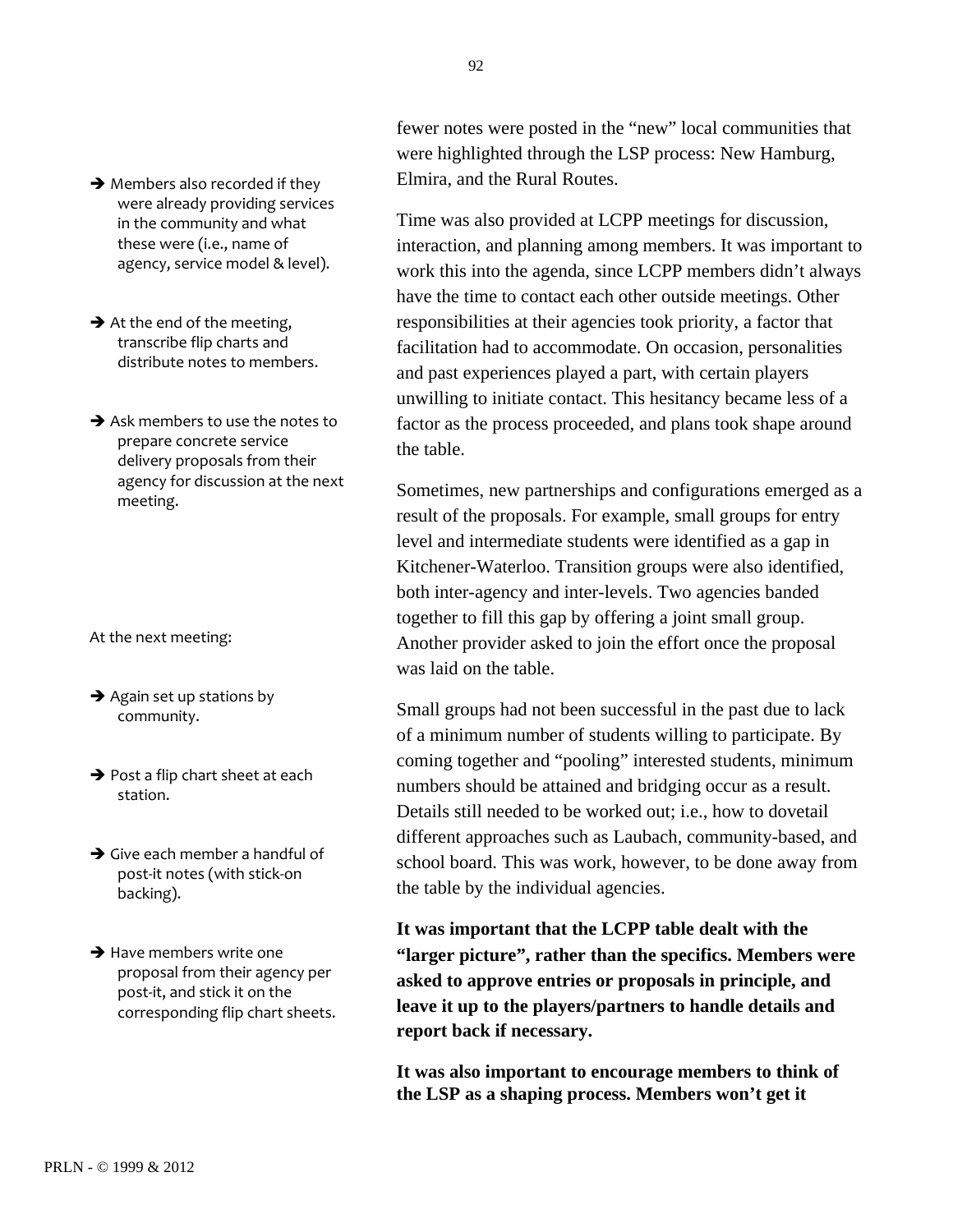**"right" the first time out, nor should they think of their first attempt as perfect.** A group effort means that input changes the collective output. Nothing is carved in stone, but can be modified through the process. Emphasizing this perspective also served to calm anxieties that people often feel when asked to try a new approach.

Proposals were inputted and organised in a chart form so that each proposal represented a line entry. This was done by the facilitator, and then distributed to members. It organised information so members had an overall view of what was proposed, and could further shape the LSP.

The Waterloo Region LSP was organised by local communities. Columns included: Location or Site, Target Group, LBS Service Function, LBS Training Delivery Model and Level, Delivery Agent(s), Activity (specific details; i.e., part-time/full-time, how often tutorials occurred, etc.), # of student contact hours by location, Advantage or Rationale (why this proposal has been accepted around the table).

The chart was modified with use. Members could not fill in student contact hours initially. At this point, they had not yet received their grant applications, and weren't sure HOW to answer this accurately. Rather than slowing down the process, this column was left blank to be filled in after grant applications were finished, and members had worked through the process.

Another addition to the chart: **Does this proposal represent something "new" or a modification to present services?** This chart entry was important as a planning tool and to readily identify for participants changes that had been made. In a sense it also served as positive feedback, showing that the process had initiated new ideas and results.

Both LCPPs asked that the chart reflect funding source. They wanted to know whether a specific proposal would be funded through MET dollars (fully or partially), or had other funding

# **Formalising the
LSP**

Organise
the
proposals
into
a
form that
the
first
draft
of
the
LSP
will take.

We used a chart organised by local community for the larger LCPP.

For the smaller LCPP the chart was organised
into
rural
and
urban service
delivery.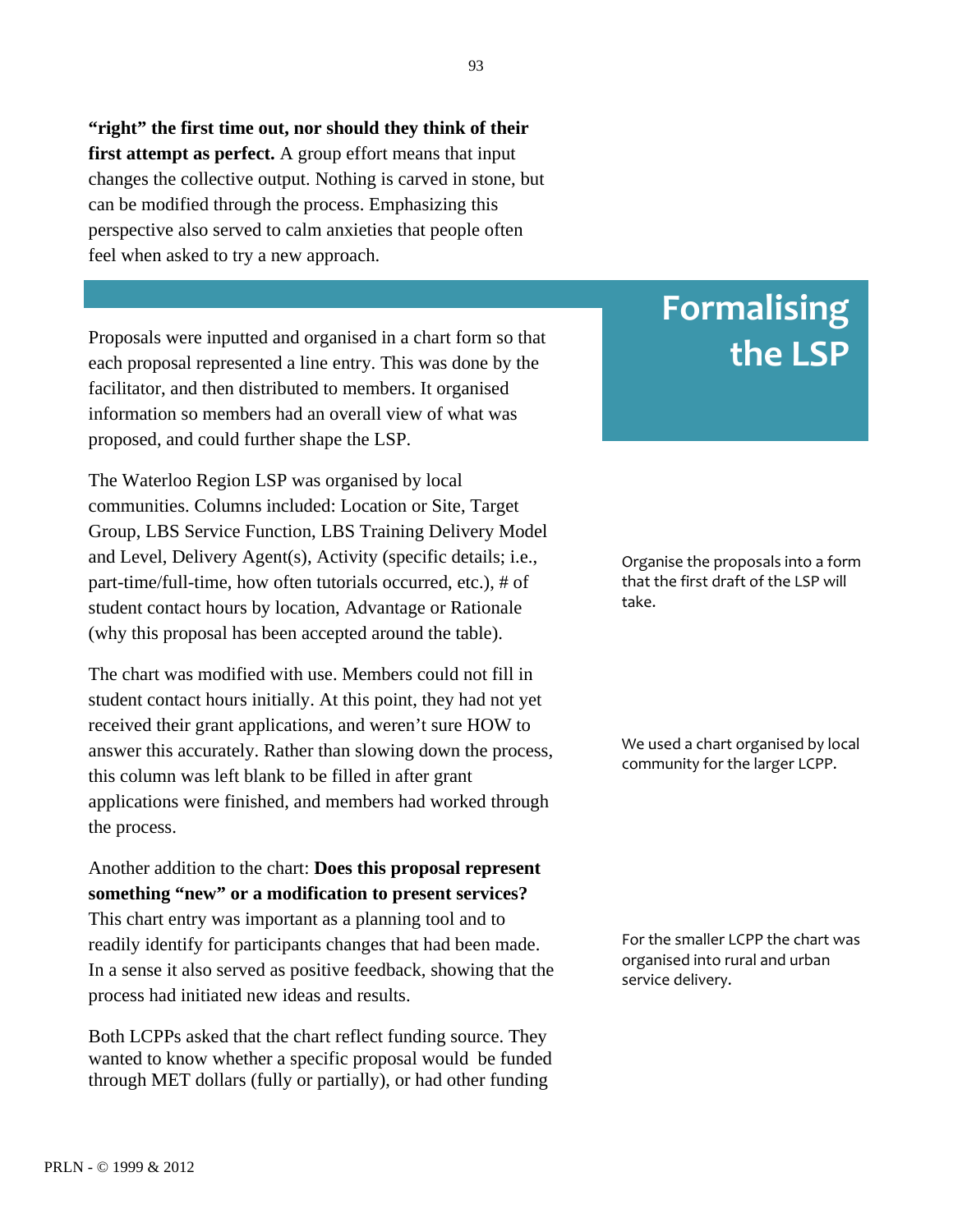sources. This issue opened up another area that wasn't fully resolved around the table. Should the LSP reflect ALL literacy programming, regardless of WHO funded it? Or just LBS programs? Did LCPP members have the right to "veto", or perhaps even simply to discuss, programming that had other funding sources or were self-sufficient?

Some agencies were reluctant to disclose all of their services, and did not want some entries to appear in the chart. This meant members around the table did not fully know programs offered by other members. The facilitator worked to overcome this hesitancy, suggesting that "all the cards" needed to be put out on the table in order to make community plans.

The Wellington LCPP process followed a different path. New programming ideas were first formalised into chart form and discussed/approved line item by line item.

At the next meeting, the group looked at programming presently in existence. Members reported on and answered questions about their agency's service delivery. The facilitator recorded and posted these "entries".

The facilitator had mistakenly assumed that LCPP members were already familiar with the details of each other's programming. This was simply not true. However, the approach worked well, if somewhat accidentally. By focusing first on overall large gaps, the Wellington County LCPP made significant strides in new directions rather than simply "tinkering with" the historical approach.

Existing programming was entered into LSP chart form for the next LCPP meeting. An overall discussion ensued, but not line by line. Time simply ran out. As well, members had perhaps accomplished as much as they could at this "go around" at planning. They needed time to absorb the new approach, and to become more comfortable with the general LSP concept.

The delivery agencies around the Wellington LCPP table all intended to apply for funding to support programs already in

Column
headings
in
the
LSP
chart included:

**→** Location or Site

- → Target Group
- **→ LBS Service Function**
- → LBS Training Delivery Model and Level
- $\rightarrow$  Delivery Agent(s)
- $\rightarrow$  Activity *Specific
details;
i.e.,
part‐ time/full‐time,
how
often tutorials
occurred,
etc.*
- $\rightarrow$  Student contact hours by location or
site
- $\rightarrow$  Is this proposal new or a change from
the
past?
- **→** Advantage or Rationale *Why
this
proposal
has
been accepted
around
the
table.*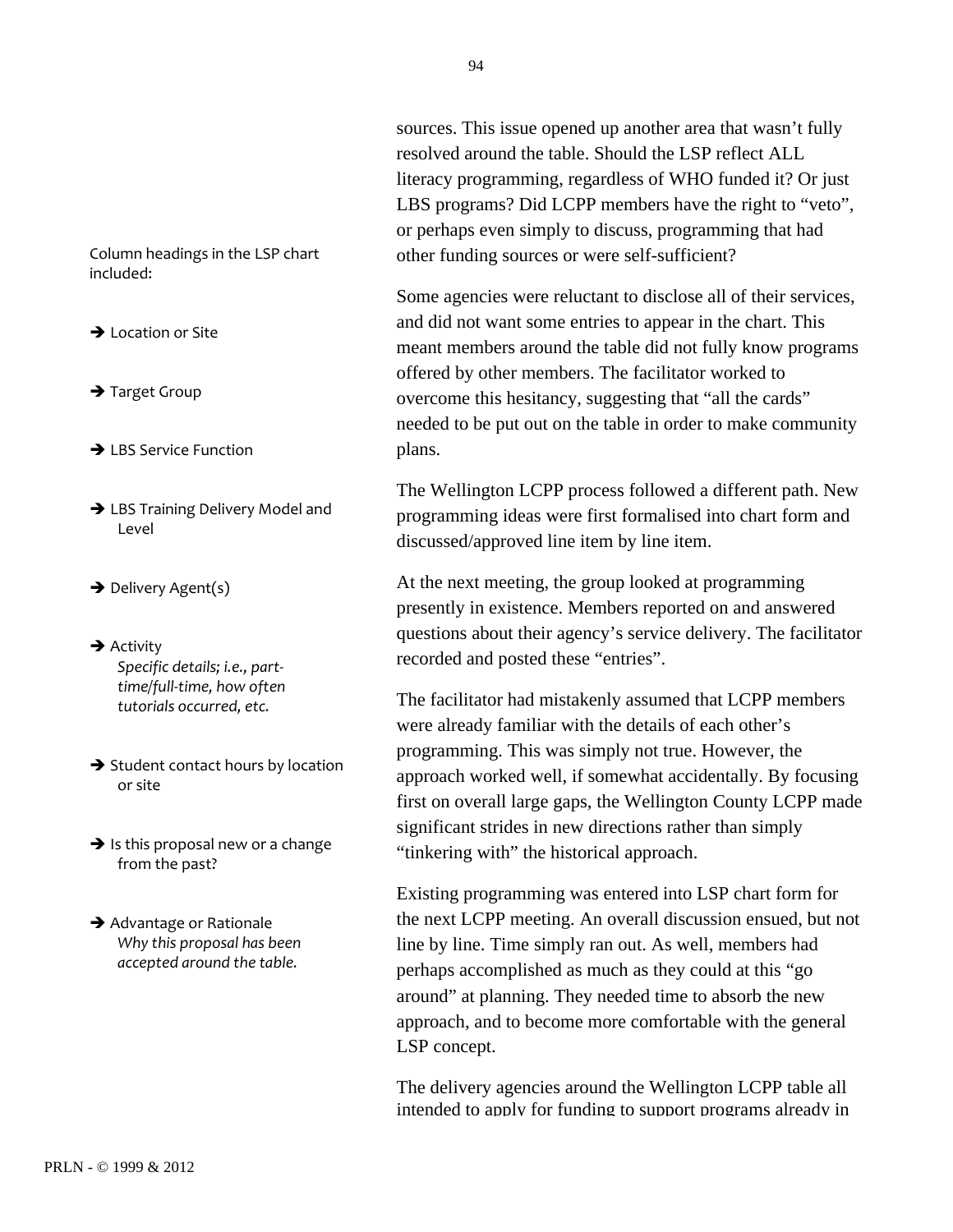existence. However, they took the concept of working within current funding levels seriously. One large agency agreed that new programming it intended to introduce would be absorbed and not result in a request for new dollars. Some of the smaller groups had experienced a drop in student contact hours, and new programming could possibly bring them "back up" to current levels.

A few of the new major initiatives may require a small increase in overall government funding dollars allocated to the County. It is the hope of the facilitator that this is provided in order to support the philosophy underlying literacy service planning, and the moves made by LCPP members towards an equitable distribution of services across the LCPP area and into rural areas.

The Waterloo Region LCPP added two steps to the process. It did a review of the "what's needed" notes from a past meeting by community, and used this information to modify the LSP. The facilitator also created a "checklist" by community to show models, levels, and target groups that would be served by the proposals. As well, the group did line-by-line reviews of each proposal on the table.

This last step took two full meetings, yet still felt rushed. Three communities were reviewed in detail: Kitchener, Waterloo, and Cambridge. Time ran out, but the members also felt that they did not yet have adequate information to make plans for the Rural Routes, New Hamburg, and Elmira. These gaps were noted for future LSP planning.

The line-by-line analysis was useful to this LCPP. They had made several new proposals in response to the LSP process, and many partnerships had resulted. Line examination allowed members to clarify through questions, and to debate justifications for specific entries. Further modifications took place to the plans. Between meetings, the facilitator updated and distributed the LSP charts.

The LSP process to this point had spanned three-and-a-half

Once
you
have
entered
the proposals
in
LSP
chart
form, distribute
to
members.

Ask
members
to
come
to
the
next meeting
prepared
to
discuss
the proposals,
and
to
fill
in
gaps
in
the chart.
Initial
proposals
probably won't have included all the details that's
okay!

Discuss
the
proposals
item
by
item. Can
the
LCPP
collectively
approve the proposal? If not, why not? Can the
entry
be
modified?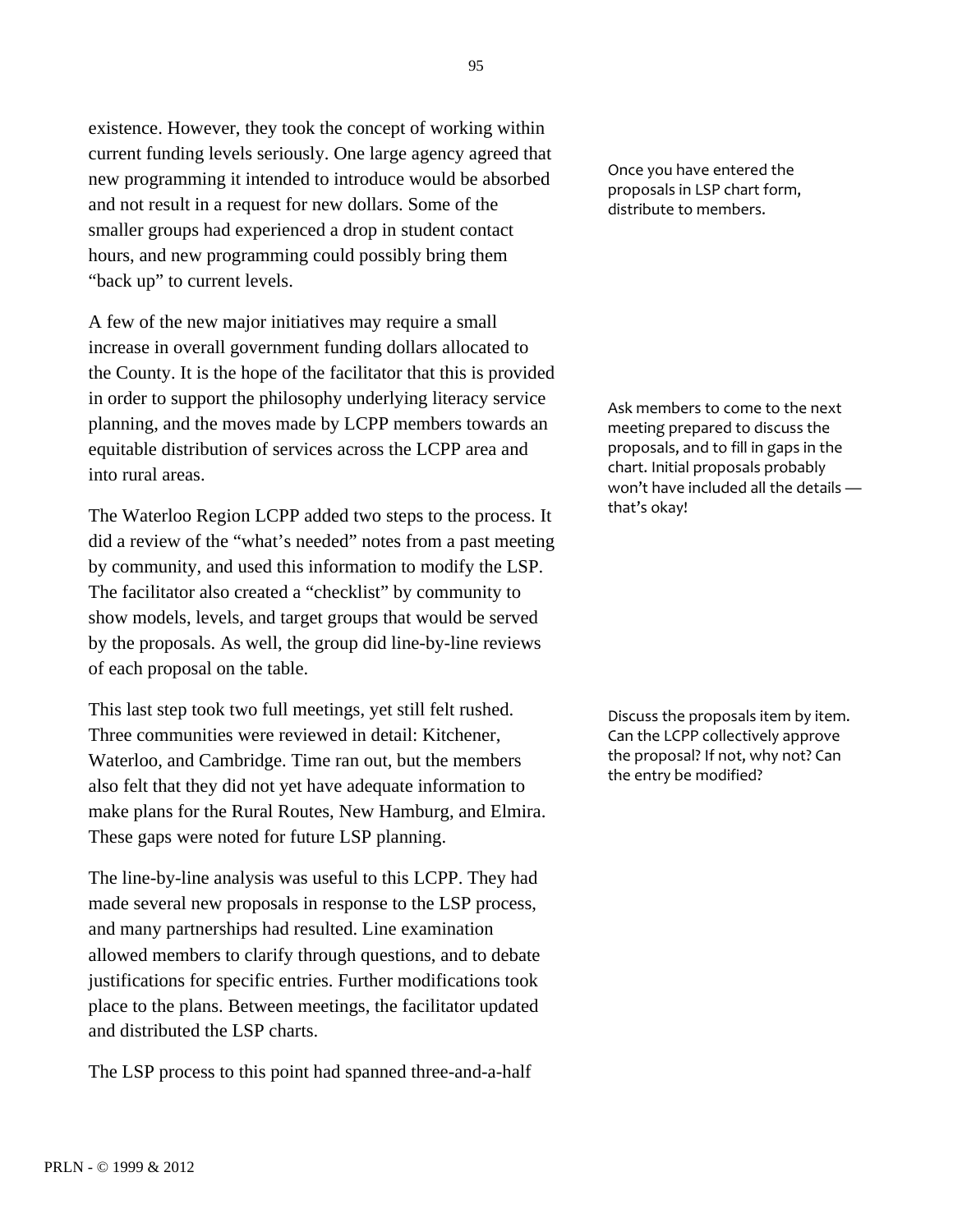Give
members
the
opportunity
to ask
for
clarification
about
each proposal.

Revisit
past
notes.
Look
at
the
LSP as
a
whole
and
community
by community.
Have
needs
been
met? Are
there
duplications?
Does
the
LSP plan
require
further
modification?

Be
realistic
in
terms
of
probable funding
levels.
Recognise
that,
when considered
collectively,
the proposals
will
probably
all
need
to fall
within
current
funding
levels received
in
the
LCPP
area
(although you
can
always
try!).

Consider
other
ideas:
Can
we
shift dollars
around
within
an
agency
or the
area
as
a
whole?
Are
there
other sources
of
funding?

Work at the LSP until the group can approve
it.

months. These last steps occurred in December before the Christmas break. In January, LCPP members focused on their business plans, and submitting applications for funding for the upcoming year. This dovetailed with the LSP process, and brought this portion of it to an end. Members needed the plans to formulate their grant applications.

The LSP to date was distributed in January to each member. Although not quite complete (still lacking contact hours and funding sources), the primary information was in place.

Also included were footnotes that clarified specific entries, and identified gaps or other important information that needed to be recorded for future planning.

There was a satisfaction in formulating the major portions of the plan to end in time for the grant applications. The members had LCPP support. They had clearly thought through their proposals, rather than simply maintaining status quo.

Perhaps the greatest satisfaction to the facilitator came from the fact that a new process had been put in place. Usually, agencies would apply in January for funding to support specific programming, and then would report back to the LCPP, which might compile a region or countywide listing. This time, the order was "reversed". Agencies based their business plans on proposals that had already been presented around the LCPP table.

It is a timeline that MET may wish to maintain and work into their future calendars. It makes sense to complete the LSP and submit a final version a few months prior to the upcoming year's business plan. For one, the proposals will have immediate relevancy. Some plans can be made a year in advance, and gaps can be identified through long-term planning. However, the LSP must also make room to adapt to changes in the literacy field, and more importantly, in the specific LCPP area. That, it seems, is what community planning is all about.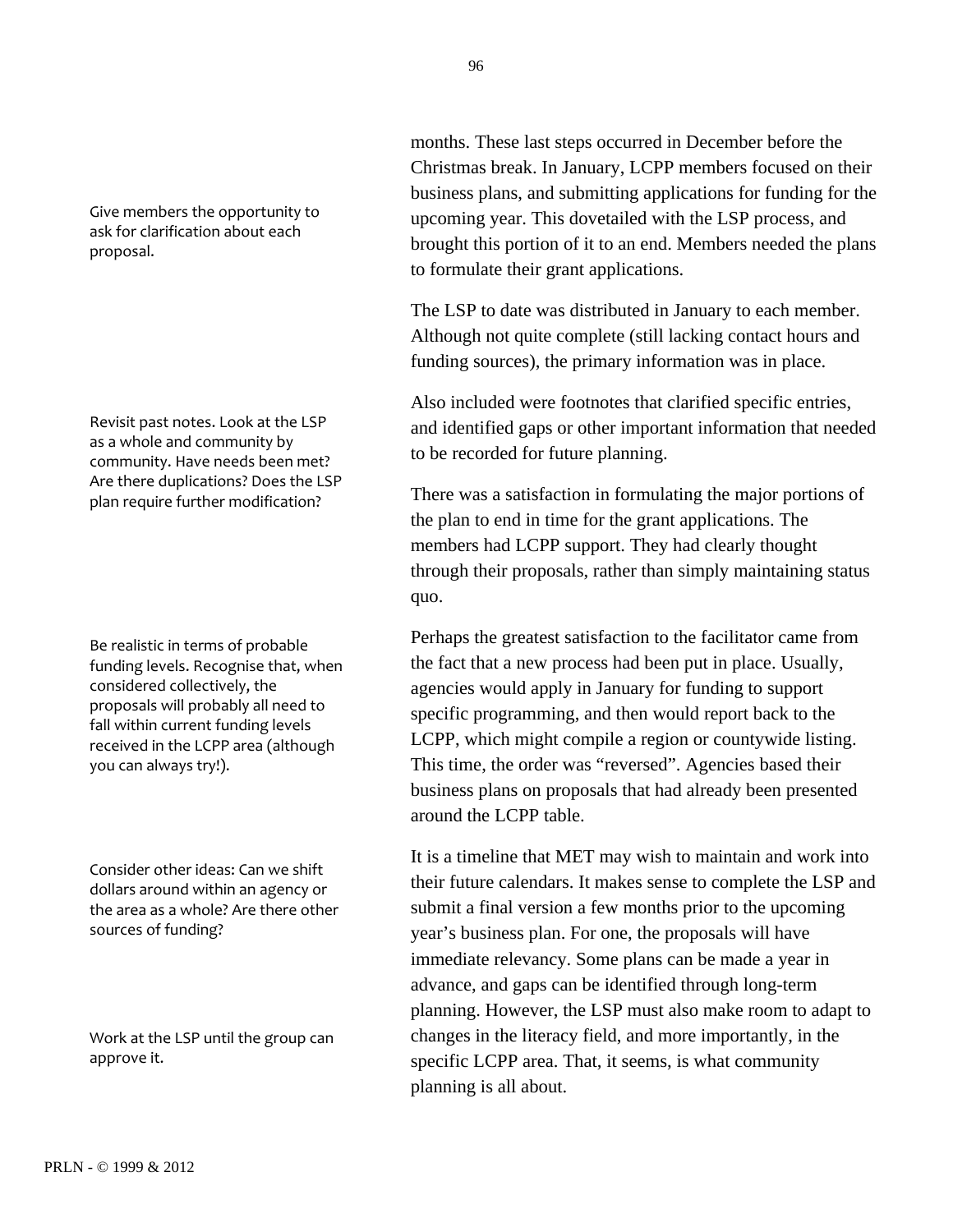The Waterloo Region and Wellington County LCPP **Remarks** committees have made a good start to their respective LSPs. It would be misleading, however, to present the viewpoint that the process had been "taken" as far as it could. There are still inroads to make, and issues to resolve. As time progresses, members will find better and better ways to work collectively to meet the overall needs of their area. Planning is indeed a process.

In closing, the facilitator wishes to draw attention to three factors she feels vital to creating an LSP, and have been impressed upon her through the process. First, an LSP takes time to be done properly. It is unfair to the participants, and ultimately to the learners, to short-change the process. Second, participants need to approach the task in an honest and positive manner; if necessary, giving the LSP process the "benefit of the doubt" that it can work. Participants need to bring their own experience to the table, but be willing to listen and work with others to create the best plans for the area. Third, the LSP needs to be considered a "living document". It is a plan in progress, and shaped by a process.

This last point needs to be taken to heart by both the local planning committees and MET. Locally, members must put proposals on the table and then collectively shape them to respond to the community need. Government needs to remain flexible to allow LCPPs to adapt their plans as necessary. Planning committees can't feel a threat of being "corralled" by their own document – either by its shortcomings, oversights, or exuberance. Otherwise, groups won't be willing to take risks, but will tend to maintain the "status quo".

Finally, MET must find ways to support the efforts of the committees in their planning. Once again, risk-taking comes to mind, and needs to be encouraged. The facilitator does not have the answers and understands the necessity for working within current funding levels. Both committees diligently kept "funding ceilings" in mind. However, people also need

#### An
LCPP
won't
be
able
to
meet every
need
through
a
single
LSP.

**Concluding**

Yet, the plan will be used to help funders
decide
how
money
is distributed.
Find
a
way
to
include
in the
final
LSP
those
gaps
and concerns
that
members
want
to address
in
the
future
and
for
which agencies
may
someday
request funding.

One approach is to add footnotes or endnotes to the LSP.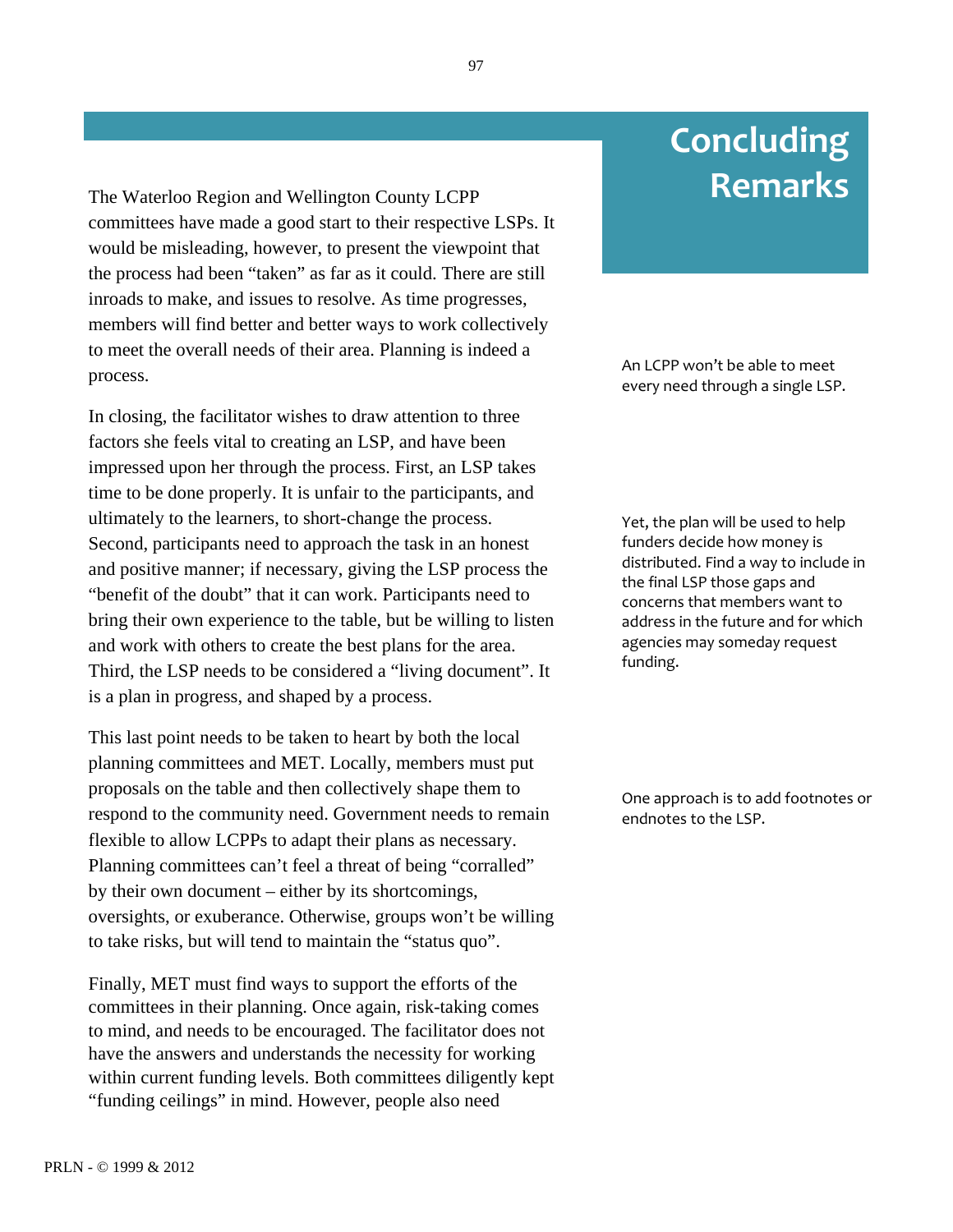positive incentive to initiate change.

Asking the hard questions around the table, and then having the courage to act upon them, needs some guarantees in return. This may simply mean clearly laying out the rules beforehand, but balancing them with a flexible approach. It may also mean going out of the way (financially or otherwise) to ensure shifts in services are recognised, rewarded, and given adequate time to work.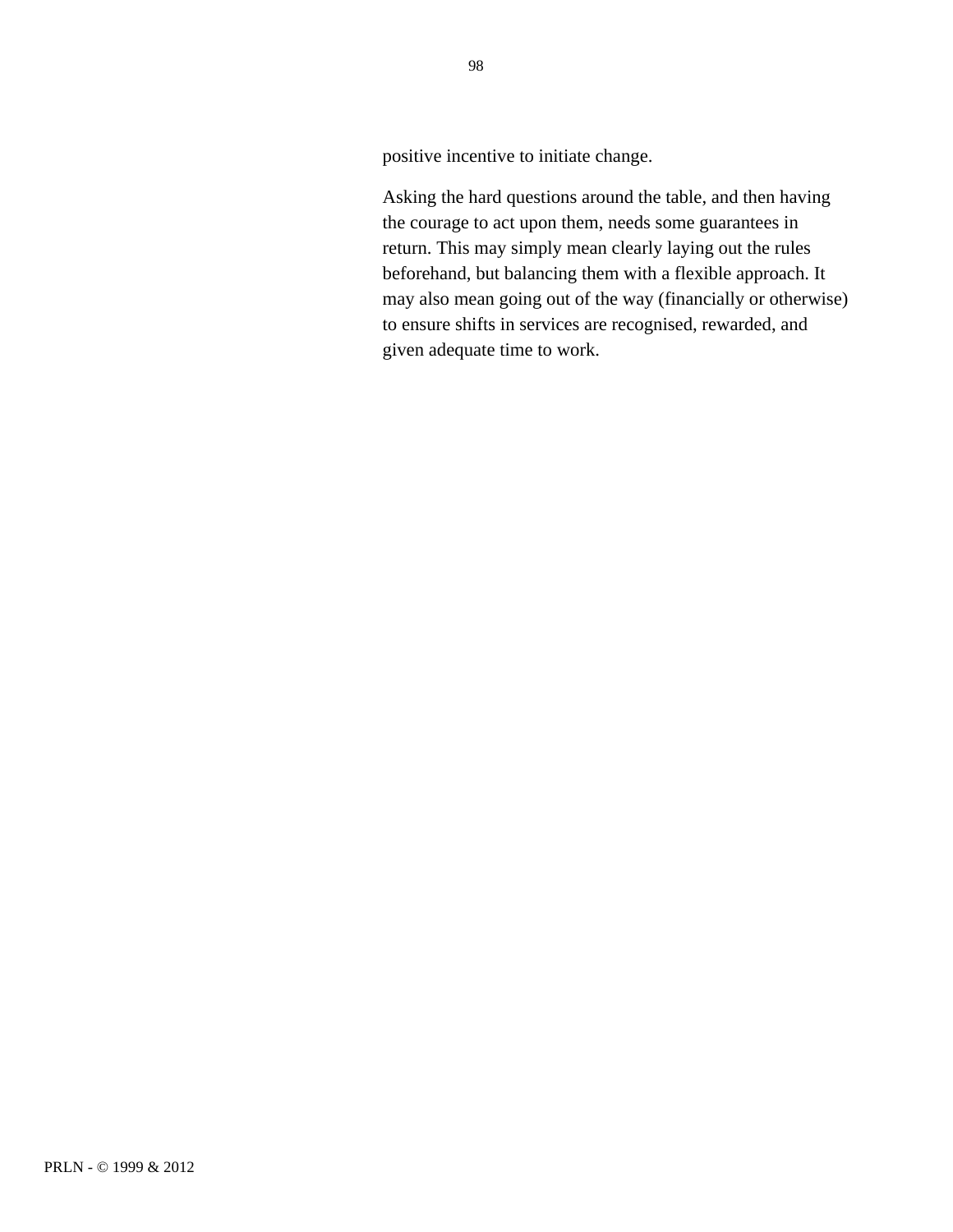# **Attachment: Sample
LSP
Report
Template**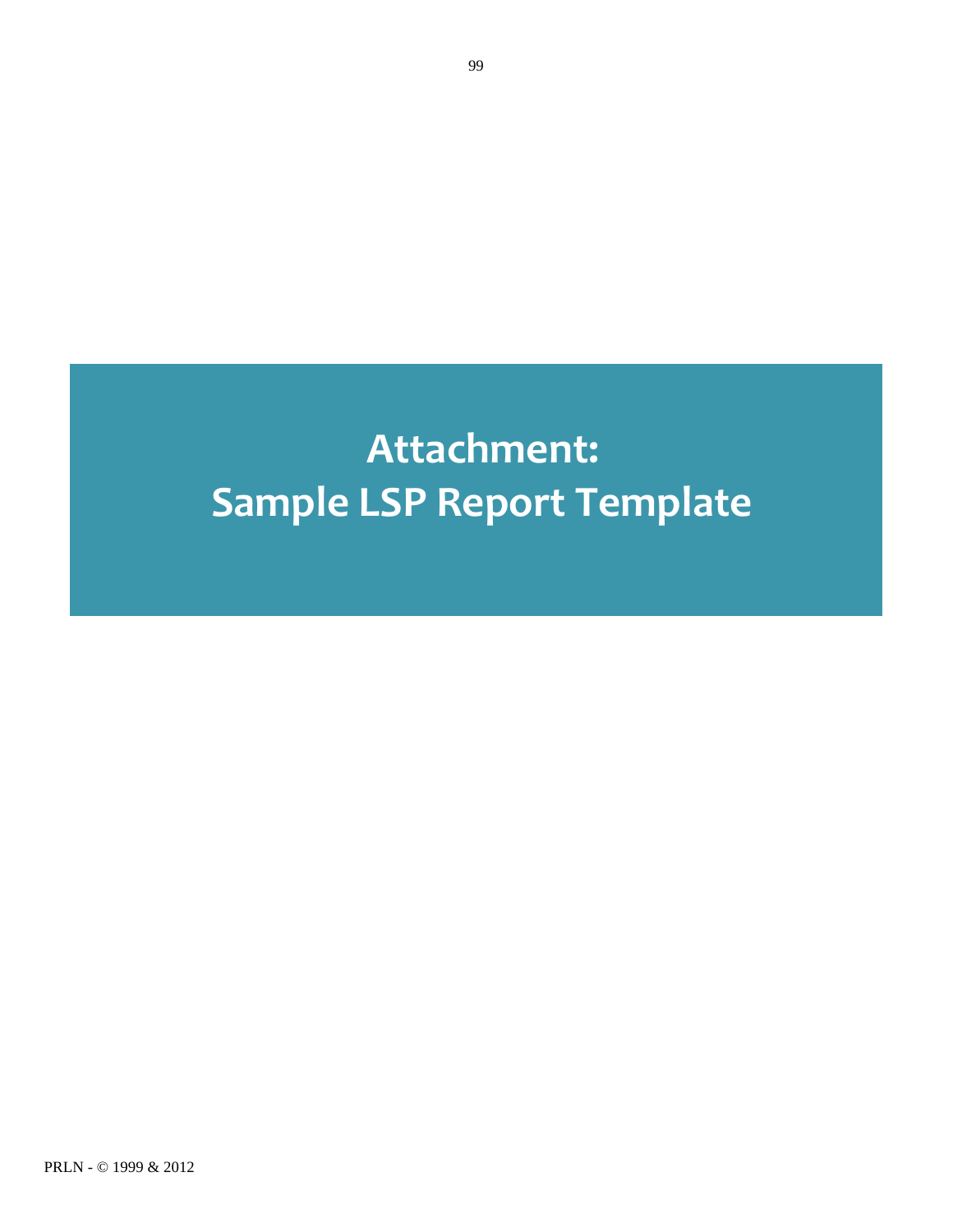#### 100LSP TEMPLATE

### 

| Agency & Location                            | <b>Target Group</b>                                                                                                          | <b>Service Functions</b>                                                                                                                                      | <b>Training Level</b>                |
|----------------------------------------------|------------------------------------------------------------------------------------------------------------------------------|---------------------------------------------------------------------------------------------------------------------------------------------------------------|--------------------------------------|
| Which agency delivers<br>the service? Where? | To whom?                                                                                                                     | Which services are<br>offered at this location?                                                                                                               | What levels of literacy<br>training? |
|                                              |                                                                                                                              | Information &<br>□<br>Referral<br>Literacy<br>□<br><b>Assessment</b><br>Training Plan Dev.<br>□<br><b>Training</b><br>□<br>Evaluation & Follow<br>П<br>$-$ up |                                      |
| Activity                                     | <b>Exit Outcome</b>                                                                                                          | <b>Contact Hours</b>                                                                                                                                          | Advantage/Rationale                  |
| How many learners?<br>How often? Duration?   | What do most learners<br>want to achieve?                                                                                    | Time spent with<br>students?                                                                                                                                  | Why do we need this<br>program?      |
|                                              | Employment<br>□<br><b>Further Training</b><br>□<br><b>Further Education</b><br>п<br>Personal Goals<br>п<br>Goal Setting<br>□ |                                                                                                                                                               |                                      |
| Model:                                       |                                                                                                                              |                                                                                                                                                               |                                      |

| <b>Agency &amp; Location</b>                 | <b>Target Group</b>                                                                                                          | <b>Service Functions</b>                                                                                                                            | <b>Training Level</b>                |
|----------------------------------------------|------------------------------------------------------------------------------------------------------------------------------|-----------------------------------------------------------------------------------------------------------------------------------------------------|--------------------------------------|
| Which agency delivers<br>the service? Where? | To whom?                                                                                                                     | Which services are<br>offered at this location?                                                                                                     | What levels of literacy<br>training? |
|                                              |                                                                                                                              | Information &<br>П<br>Referral<br>Literacy<br>□<br>Assessment<br>Training Plan Dev.<br>□<br><b>Training</b><br>□<br>Evaluation & Follow<br>□<br>-up |                                      |
| Activity                                     | <b>Exit Outcome</b>                                                                                                          | <b>Contact Hours</b>                                                                                                                                | Advantage/Rationale                  |
| How many learners?<br>How often? Duration?   | What do most learners<br>want to achieve?                                                                                    | Time spent with<br>students?                                                                                                                        | Why do we need this<br>program?      |
|                                              | Employment<br>□<br><b>Further Training</b><br>□<br><b>Further Education</b><br>П<br>Personal Goals<br>□<br>Goal Setting<br>□ |                                                                                                                                                     |                                      |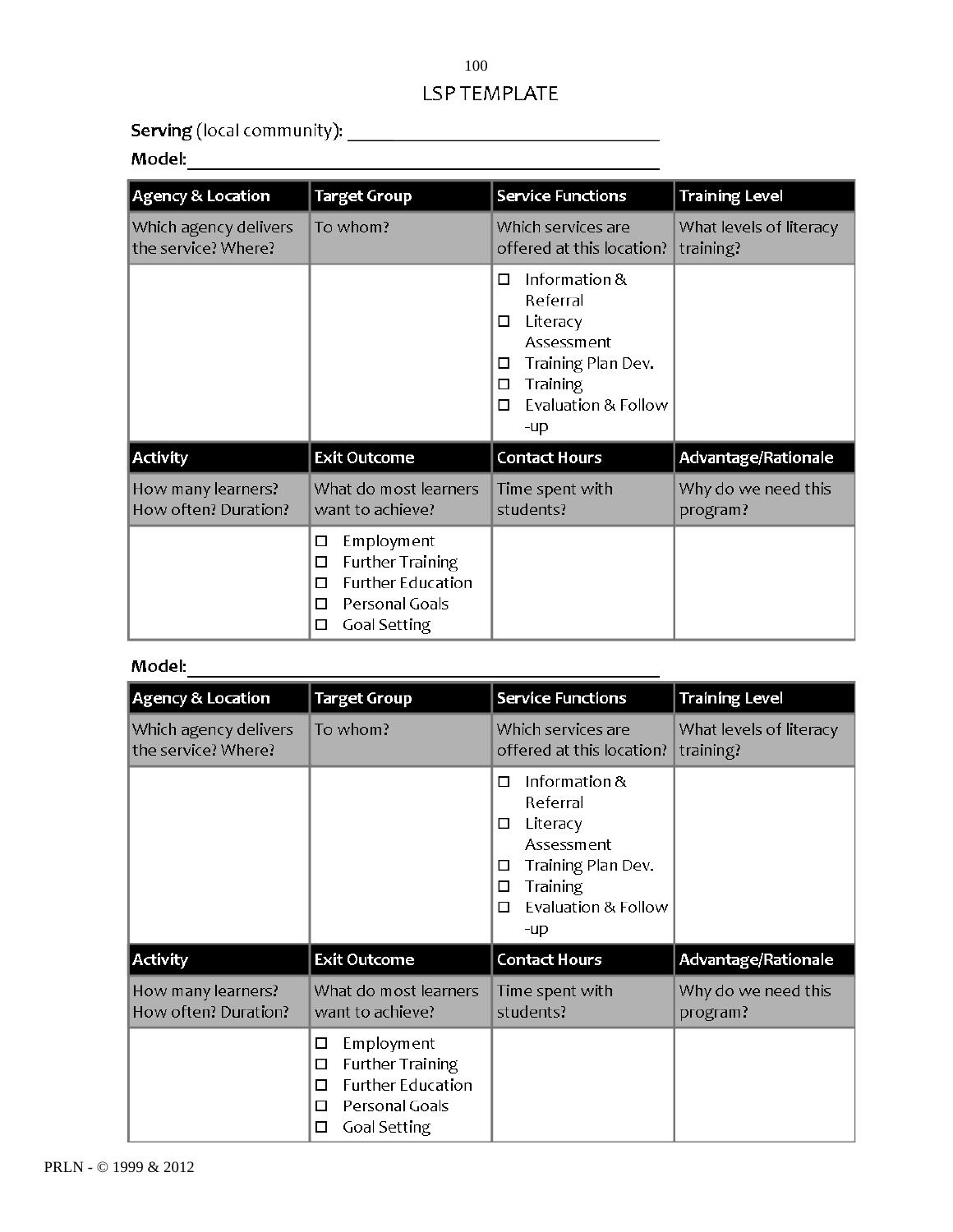### 101Sample LSP Entry #1

#### Serving: Kitchener Waterloo

Model: Small Group

\* requires further funding

| Agency & Location                                                                                                                           | <b>Target Group</b>                                                                                                          | <b>Service Functions</b>                                                                                                                                | <b>Training Level</b>                                                                                                                                                                  |
|---------------------------------------------------------------------------------------------------------------------------------------------|------------------------------------------------------------------------------------------------------------------------------|---------------------------------------------------------------------------------------------------------------------------------------------------------|----------------------------------------------------------------------------------------------------------------------------------------------------------------------------------------|
| Which agency delivers<br>the service? Where?                                                                                                | To whom?                                                                                                                     | Which services are<br>offered at this location?                                                                                                         | What levels of literacy<br>training?                                                                                                                                                   |
| Waterloo Region District<br>School Board<br>in partnership with<br>LCK-W, Core Literacy<br>(amalgamated) at<br>St. Louis Campus<br>Waterloo | <b>Adults</b>                                                                                                                | Information &<br>☑<br>Referral<br>☑<br>Literacy Assessment<br>Training Plan Dev.<br>⊻<br>☑<br><b>Training</b><br>Evaluation & Follow-<br>⊠<br><b>up</b> | Level 1                                                                                                                                                                                |
| <b>Activity</b>                                                                                                                             | <b>Exit Outcome</b>                                                                                                          | <b>Contact Hours</b>                                                                                                                                    | Advantage/Rationale                                                                                                                                                                    |
| How many learners?<br>How often? Duration?                                                                                                  | What do most learners<br>want to achieve?                                                                                    | Time spent with<br>students?                                                                                                                            | Why do we need this<br>program?                                                                                                                                                        |
| Part-time, ongoing<br>Approx: 6 learners/group<br>Mon & Wed. afternoons<br>37 weeks                                                         | □<br>Employment<br><b>Further Training</b><br>☑<br><b>Further Education</b><br>☑<br>☑<br>Personal Goals<br>□<br>Goal Setting | TCH:<br>WCDSB: 740 hours<br>Core: 185 hours<br>LCK-W: 185 hours<br>SCH WCDSB: 828 hours                                                                 | Fills delivery model gap<br>identified through community<br>planning; serves Waterloo;<br>acts as a transition/bridging<br>group agency to agency, and<br>from 1-1 to group/classroom. |

#### Model: Small Group

| Agency & Location                                                                                          | <b>Target Group</b>                       | <b>Service Functions</b>                                                                                                                         | <b>Training Level</b>                |
|------------------------------------------------------------------------------------------------------------|-------------------------------------------|--------------------------------------------------------------------------------------------------------------------------------------------------|--------------------------------------|
| Which agency delivers<br>the service? Where?                                                               | To whom?                                  | Which services are<br>offered at this location?                                                                                                  | What levels of literacy<br>training? |
| Waterloo Region District<br>School Board<br>Cameron Heights<br>Secondary School<br>Night School, Kitchener | <b>Adults</b>                             | ☑<br>Information &<br>Referral<br>Literacy Assessment<br>☑<br>Training Plan Dev.<br>☑<br>☑<br><b>Training</b><br>Evaluation & Follow-<br>☑<br>up | Level 2, 3, bridging                 |
|                                                                                                            |                                           |                                                                                                                                                  |                                      |
| Activity                                                                                                   | <b>Exit Outcome</b>                       | <b>Contact Hours</b>                                                                                                                             | Advantage/Rationale                  |
| How many learners?<br>How often? Duration?                                                                 | What do most learners<br>want to achieve? | Time spent with<br>students?                                                                                                                     | Why do we need this<br>program?      |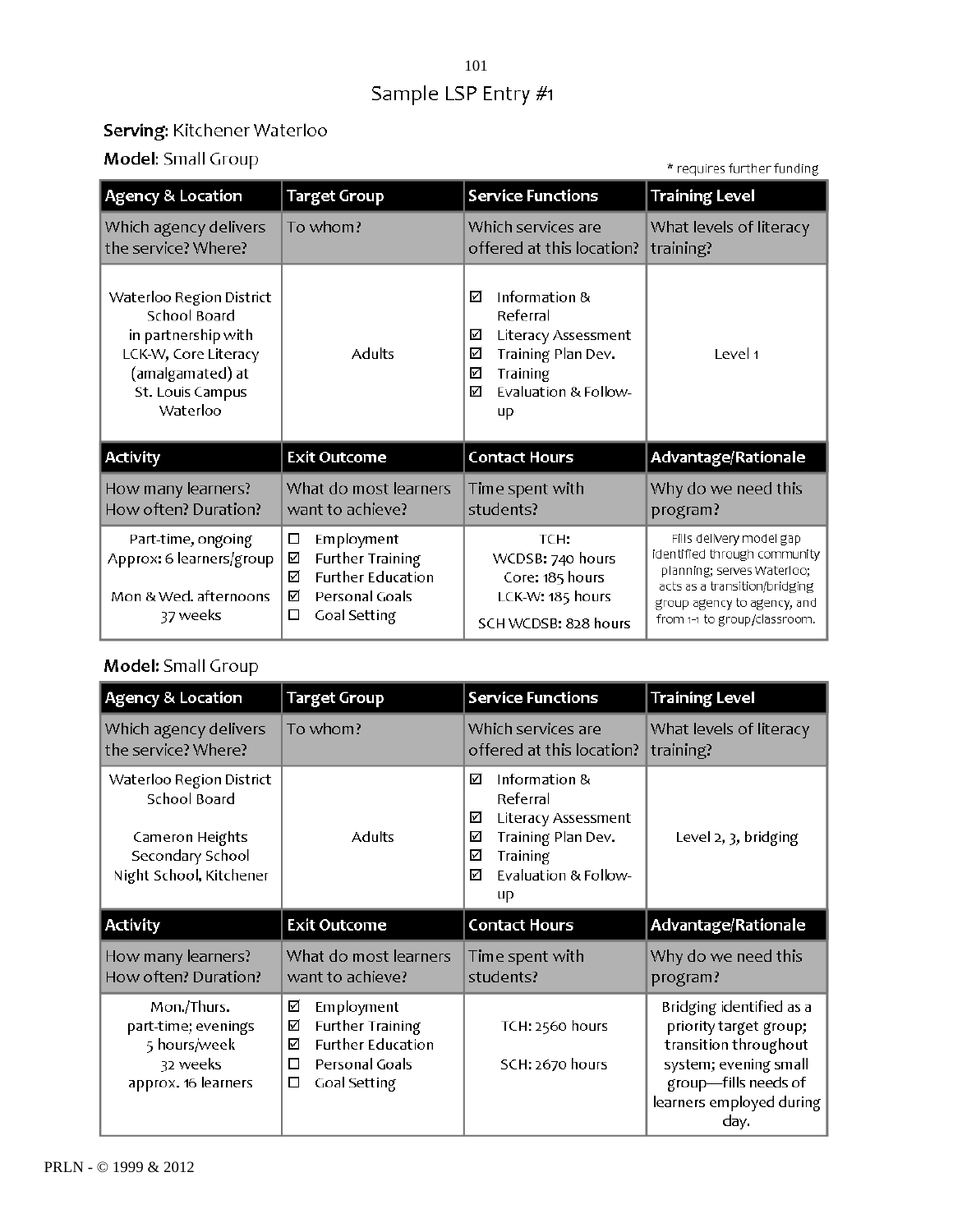### 102Sample LSP Entry #2

### Serving: All of Waterloo Region

#### Model: 1-1

| Agency & Location                                                       | <b>Target Group</b>                                                                                                          | <b>Service Functions</b>                                                                                                                         | <b>Training Level</b>                                                                    |
|-------------------------------------------------------------------------|------------------------------------------------------------------------------------------------------------------------------|--------------------------------------------------------------------------------------------------------------------------------------------------|------------------------------------------------------------------------------------------|
| Which agency delivers<br>the service? Where?                            | To whom?                                                                                                                     | Which services are<br>offered at this location?                                                                                                  | What levels of literacy<br>training?                                                     |
| Project READ<br>Literacy Network                                        | OntarioWorks clients<br>NB: Not MET funded                                                                                   | Information &<br>☑<br>Referral<br>Literacy Assessment<br>☑<br>Training Plan Dev.<br>√<br><b>Training</b><br>□<br>Evaluation & Follow-<br>□<br>up | All levels                                                                               |
| Activity                                                                | <b>Exit Outcome</b>                                                                                                          | <b>Contact Hours</b>                                                                                                                             | Advantage/Rationale                                                                      |
| How many learners?<br>How often? Duration?                              | What do most learners<br>want to achieve?                                                                                    | Time spent with<br>students?                                                                                                                     | Why do we need this<br>program?                                                          |
| 1.5 hour individual<br>assessment;<br>averages 15 learners per<br>month | Employment<br>□<br><b>Further Training</b><br>☑<br><b>Further Education</b><br>☑<br>Personal Goals<br>м<br>Goal Setting<br>☑ | SCH: 540 hours                                                                                                                                   | Efficient and appropriate<br>routing of OntarioWorks<br>clients to literacy<br>agencies. |

#### Model: Small Group

| Agency & Location                                        | <b>Target Group</b>                                                                                                                 | <b>Service Functions</b>                                                                                                                         | <b>Training Level</b>                                                           |
|----------------------------------------------------------|-------------------------------------------------------------------------------------------------------------------------------------|--------------------------------------------------------------------------------------------------------------------------------------------------|---------------------------------------------------------------------------------|
| Which agency delivers<br>the service? Where?             | To whom?                                                                                                                            | Which services are<br>offered at this location?                                                                                                  | What levels of literacy<br>training?                                            |
| Project READ Literacy<br>Network<br>at various locations | Parents, caregivers<br>NB: Not MET funded                                                                                           | Information &<br>☑<br>Referral<br>Literacy Assessment<br>□<br>Training Plan Dev.<br>□<br><b>Training</b><br>☑<br>Evaluation & Follow-<br>□<br>uр | Family Literacy<br>Workshops                                                    |
| Activity                                                 | <b>Exit Outcome</b>                                                                                                                 | <b>Contact Hours</b>                                                                                                                             | Advantage/Rationale                                                             |
| How many learners?<br>How often? Duration?               | What do most learners<br>want to achieve?                                                                                           | Time spent with<br>students?                                                                                                                     | Why do we need this<br>program?                                                 |
| 2 hour workshops<br>4 times per year                     | Employment<br>◻<br><b>Further Training</b><br>□<br><b>Further Education</b><br>□<br>Personal Goals<br>☑<br><b>Goal Setting</b><br>□ | N/A                                                                                                                                              | Preventative initiative;<br>proven demand through<br>attendance at<br>workshops |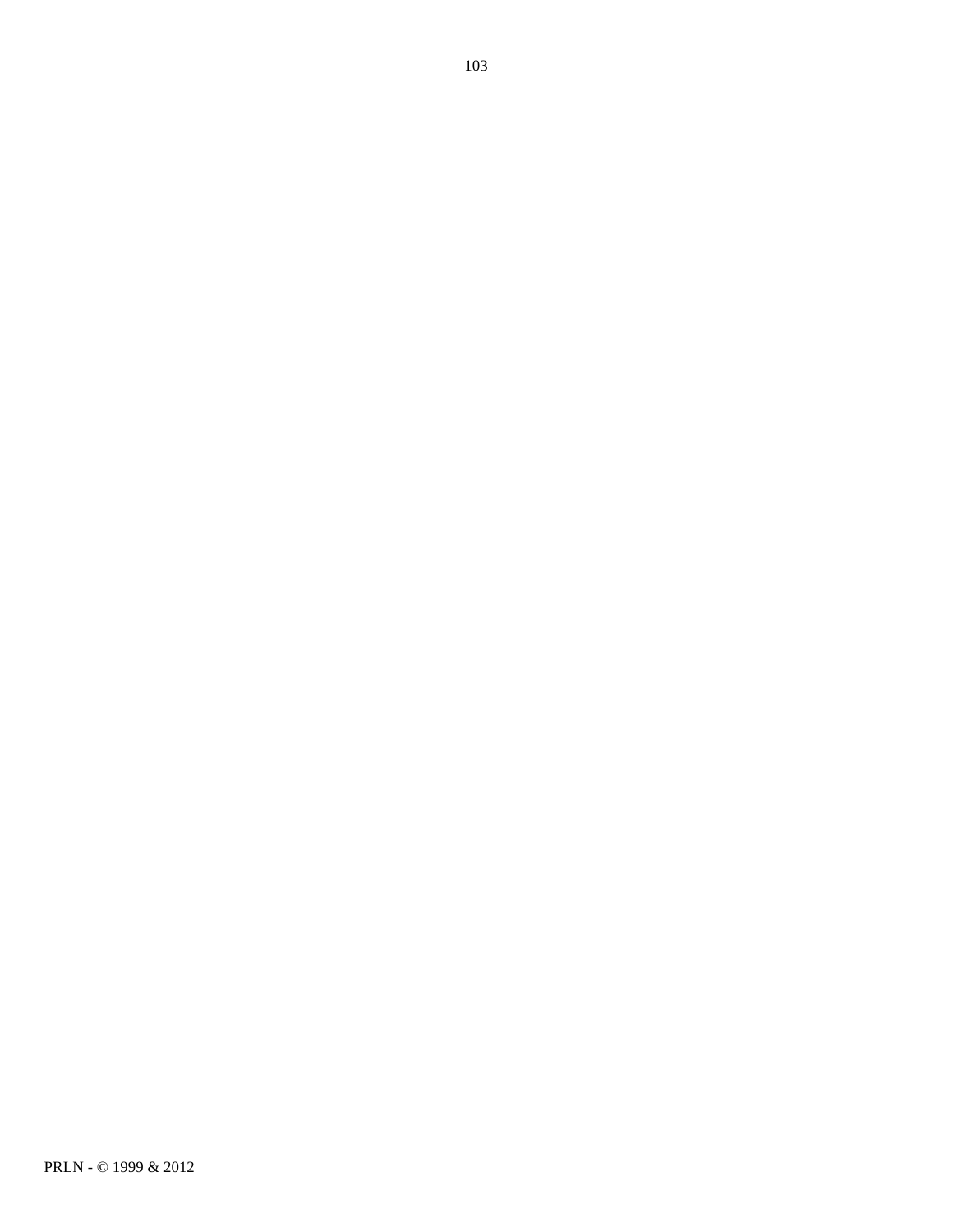# **Attachment: Sample
LSP Chart
Workbook**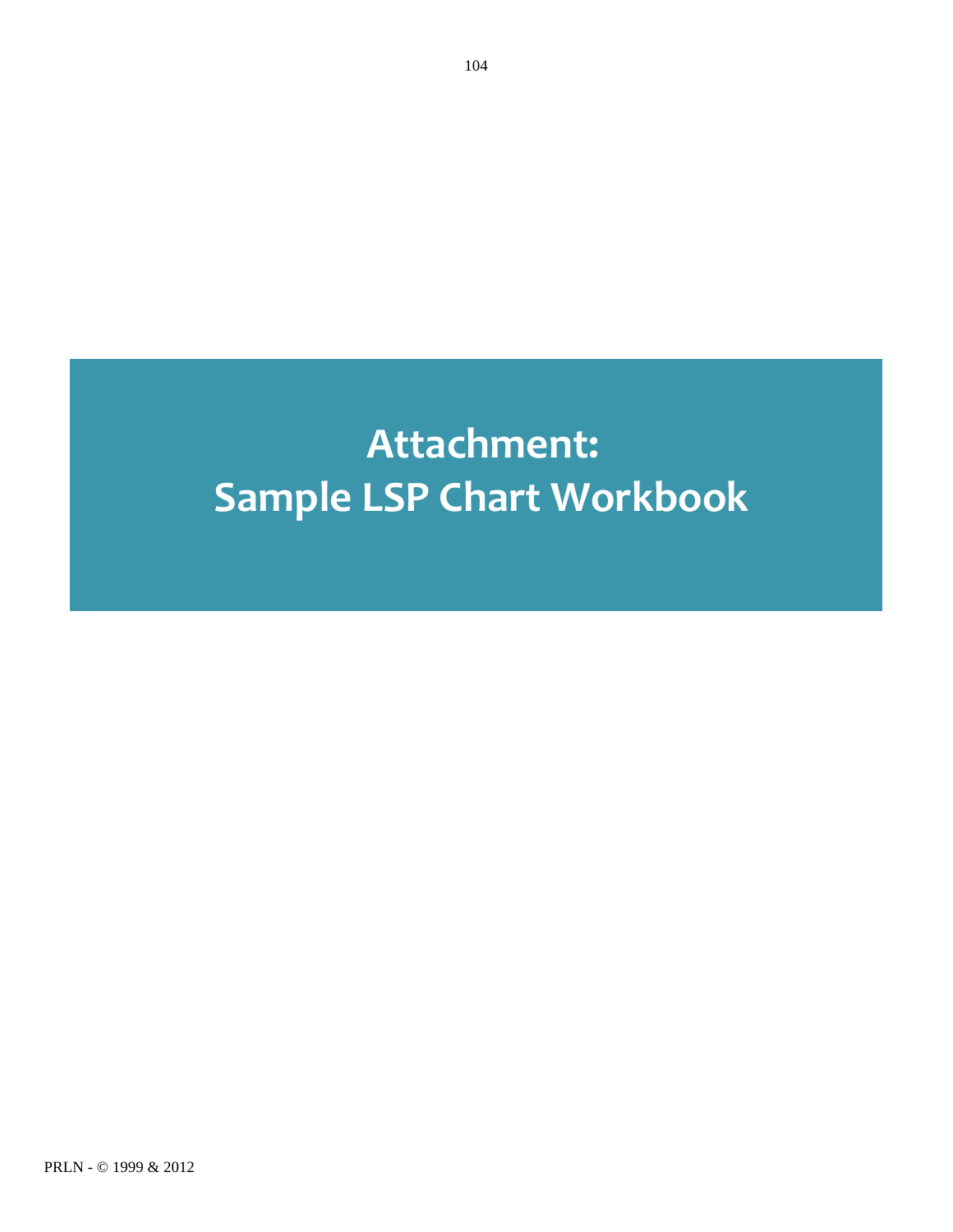# Developing an LSP Service Delivery Plan

This workbook is designed to help Waterloo-Wellington LCPP members create a service delivery plan. It focuses upon the LBS service function training (although optional exercises are suggested for other service functions). At the end, participants will have together created a training service delivery plan for our LCPP area. This task is required by MET. The process is expected to take two meetings of the LCPP as a whole, and some preliminary thinking or planning by each member.

How to proceed...

- 1. **Browse through the workbook** to get an overall "feel" for the types of decisions you'll be asked to make.
- 2. **Work on A-D on your own before our next LSP meeting.** Jot down your ideas. Remember to think about the needs of our area as a whole. If you require more space to write, photocopy the pages.
- 3. **Be ready at the LCPP meetings to work through A-D again.** We'll pool and discuss our ideas to create a "master copy" together.
- 4. **Between meetings, you are asked to work on E by consulting with members of your specific agency.** Bring back the results to our second LSP meeting. We'll finish our planning by focusing on F (and perhaps G). We will also create a master chart of service delivery for our LCPP area as a whole.

**Keep in mind that we must work within the current funding levels.** This factor will have a large impact upon the plans we make.

#### **Helping the process along...**

Steps A-G in this booklet lead participants from an overall view of the literacy needs in our LSP area to concrete ways in which their specific agencies will deliver training. For the planning process to work, it's important that participants come "to the table" with a common perspective or starting point. Here's what we're asking:

- Put aside an historical approach of how you looked at things or did them in the past (whether as an individual agency or as an LSP as a whole).
- "Step outside" the perspective of your particular job and agency at least at the beginning stages of our planning. We'll return to our specific roles, and the services each agency delivers, at the mid-point of our planning.
- Focus on the literacy needs of the people in our area and see where that leads us in our planning! Consider people we have not yet reached as well as the makeup of our present learner base.
- Start the planning process from a broad perspective. As we move further along, narrow your focus and think in specific terms.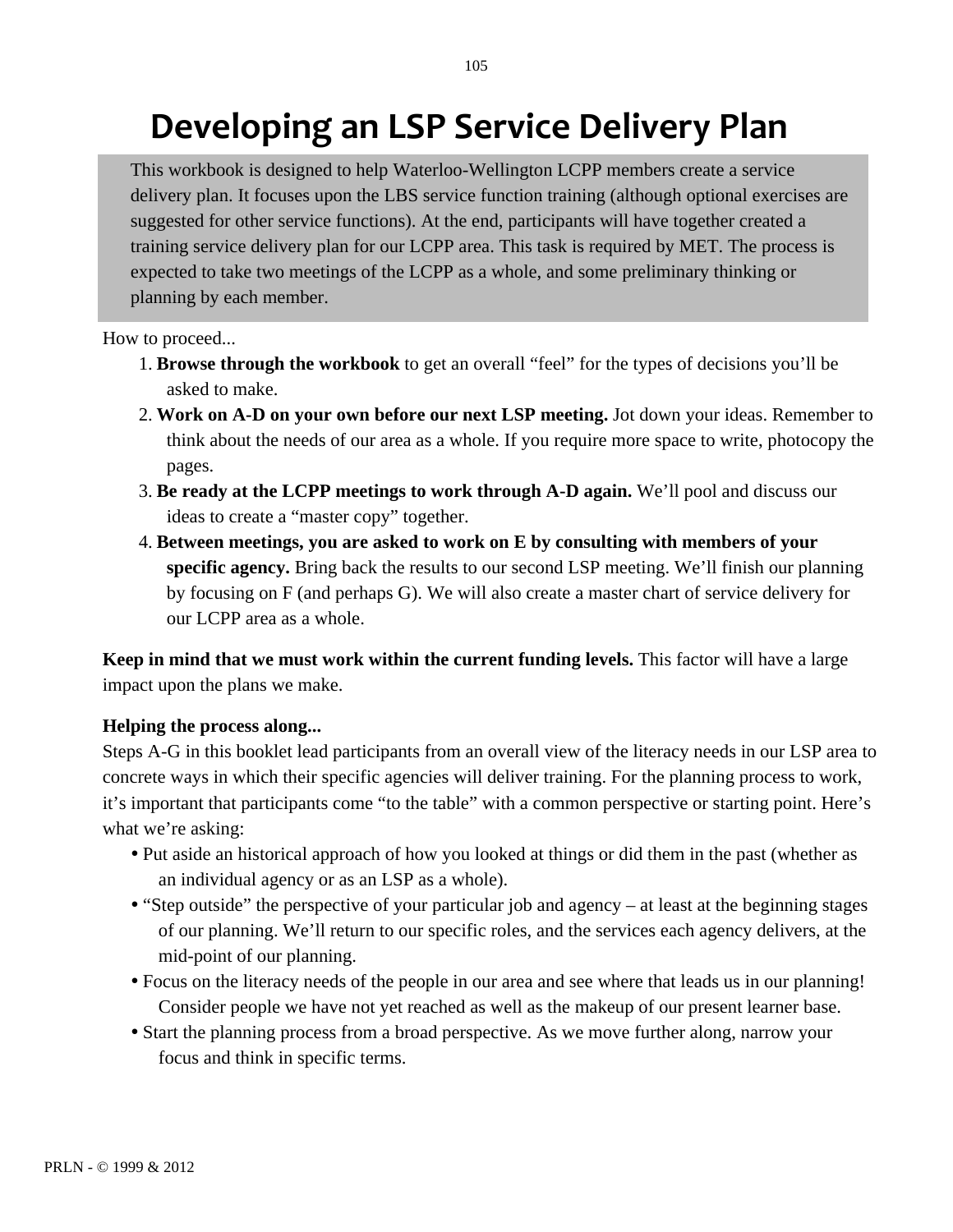## **A.
Decide: Who
will
we
serve?**

#### **LBS criteria:**

- 16 years and older
- Out of school
- $\bullet$  Levels 1 & 2

#### **Step 1:**

#### **LBS focus:**

People without work, particularly Social Assistance Recipients

Consider our LSP area as a whole. What are the main groups of people who need our services? Examine the demographics in our area, literacy levels, special needs, and other factors. List one group in each box. There may be overlap. That's okay!

Are there sub-groups in each main group? If so, record them. Work across the page.

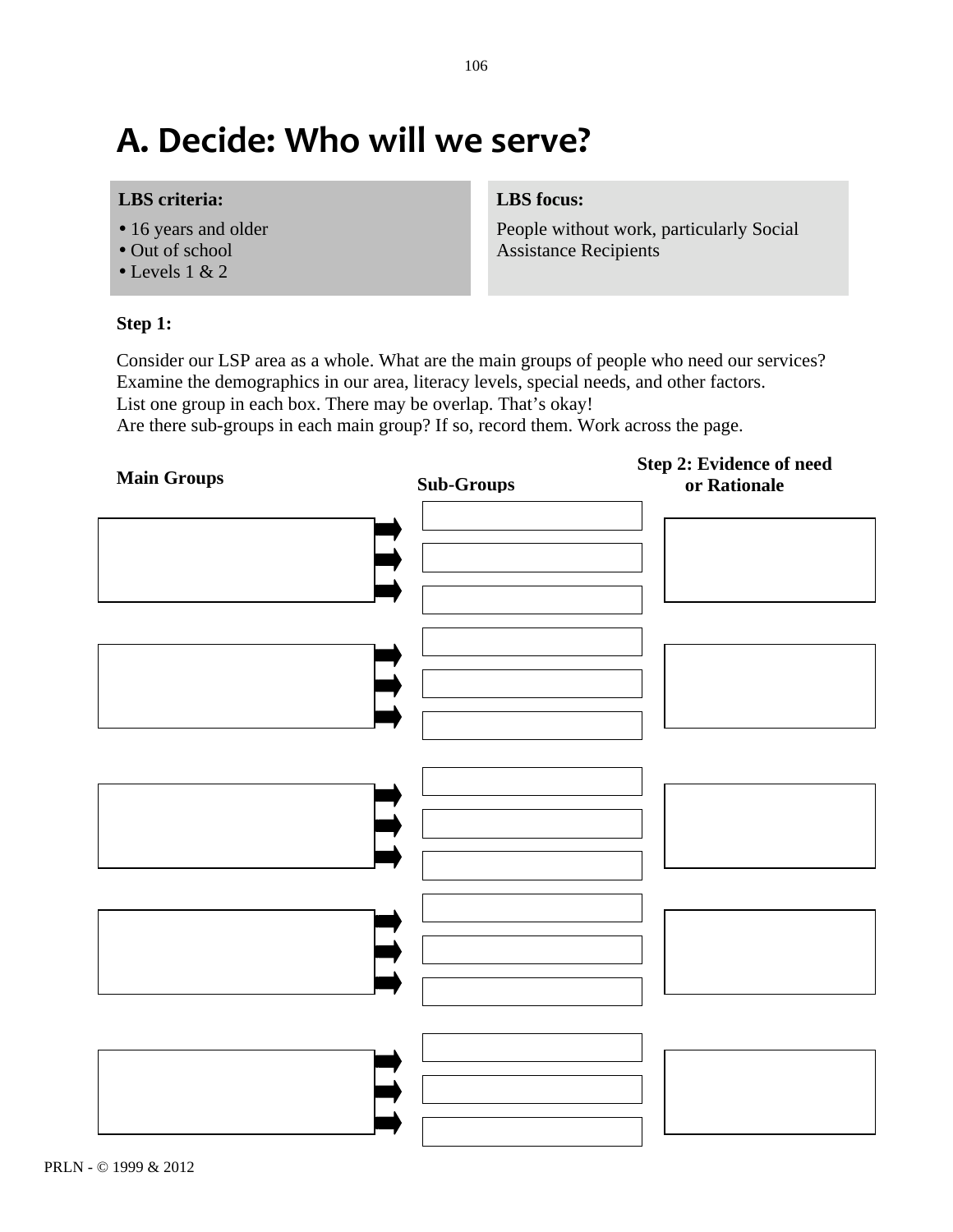#### **Step 2:**

- Analyse each main group
- Provide concrete **Evidence of Need or Rationale** for literacy training. (For example, what % of the population does it represent in our LSP area? Do we have related literacy statistics? Are there other factors?)

 $\checkmark$  Record

#### **Step 3:**

- $\checkmark$  Set priorities.
- Ensure the priorities reflect the overall need of our LSP area and are supported by evidence you have given. Record below. Also record your rationale. Why these priorities?

**Our LSP Priorities Rationale** 

PRLN - © 1999 & 2012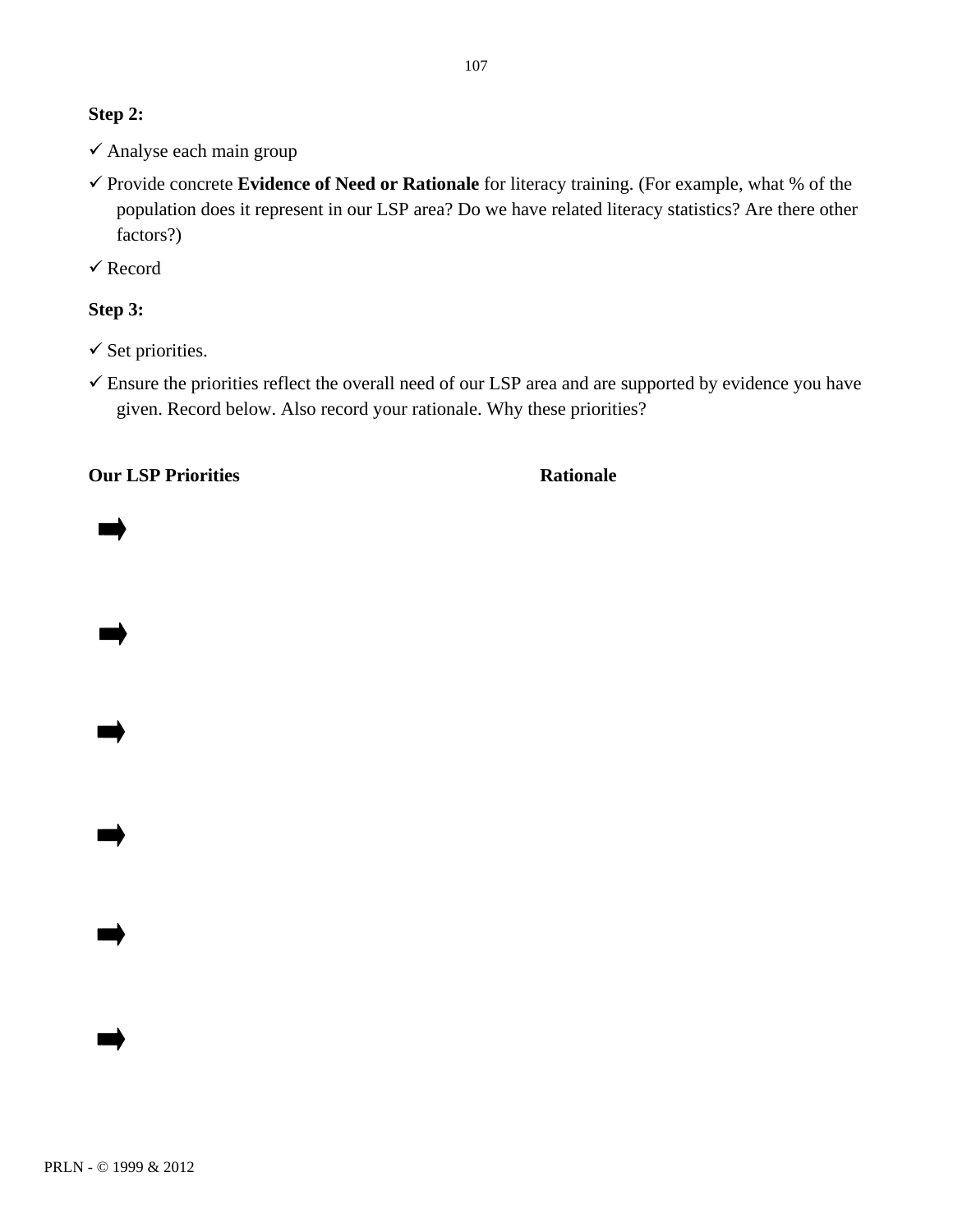# **B.
Decide:** What communities are within our LSP?

#### **Community of learners:**

- a group, population, or "neighbourhood" of learners defined by locale
- the boundaries of the community established by movement the distance learners will generally travel to participate in literacy training
- these boundaries are flexible.

#### **Step 1:**

- $\checkmark$  Consider the geography of our LSP. Think about the ease of movement or flow of learners within the area as a whole. Will learners in general travel throughout our area to participate in literacy training?
- $\checkmark$  If the answer is "no", proceed through the following steps to help us define the "communities of learners" within our LSP.

#### **Step 2:**

- $\checkmark$  Identify central locations in our LSP. These may be cities, towns, large neighbourhoods, rural areas, or may be defined in another way. That's up to us!
- $\checkmark$  Record the name of a central location in the centre of each circle below. Then work across the page. Record smaller places included in, or encompassed by, each location (that is, where learners will travel with relative ease to participate in literacy training).

#### **Step 3:**

 $\checkmark$  Now set general boundaries for each community. Give your rationale for these boundaries. (For example, where will learners not travel to participate in literacy training? Why? [i.e., no public bus access])

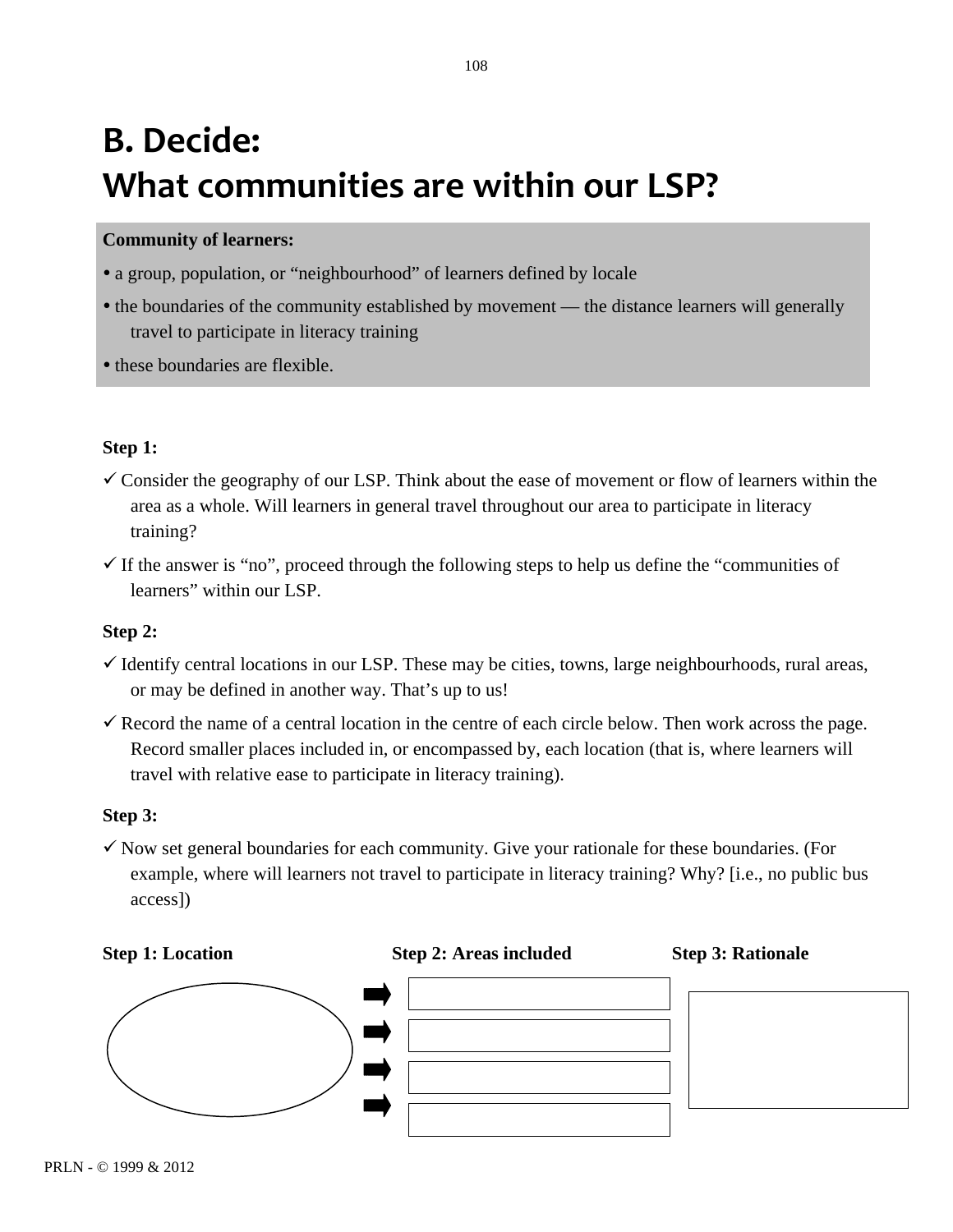

#### **Step 4:**

 $\checkmark$  Optional: Summarize by sketching a rough map of our LSP area and circling the general location of each community of learners. Recognize the communities are "fluid". Boundaries may change with the type of service offered and the individual learners.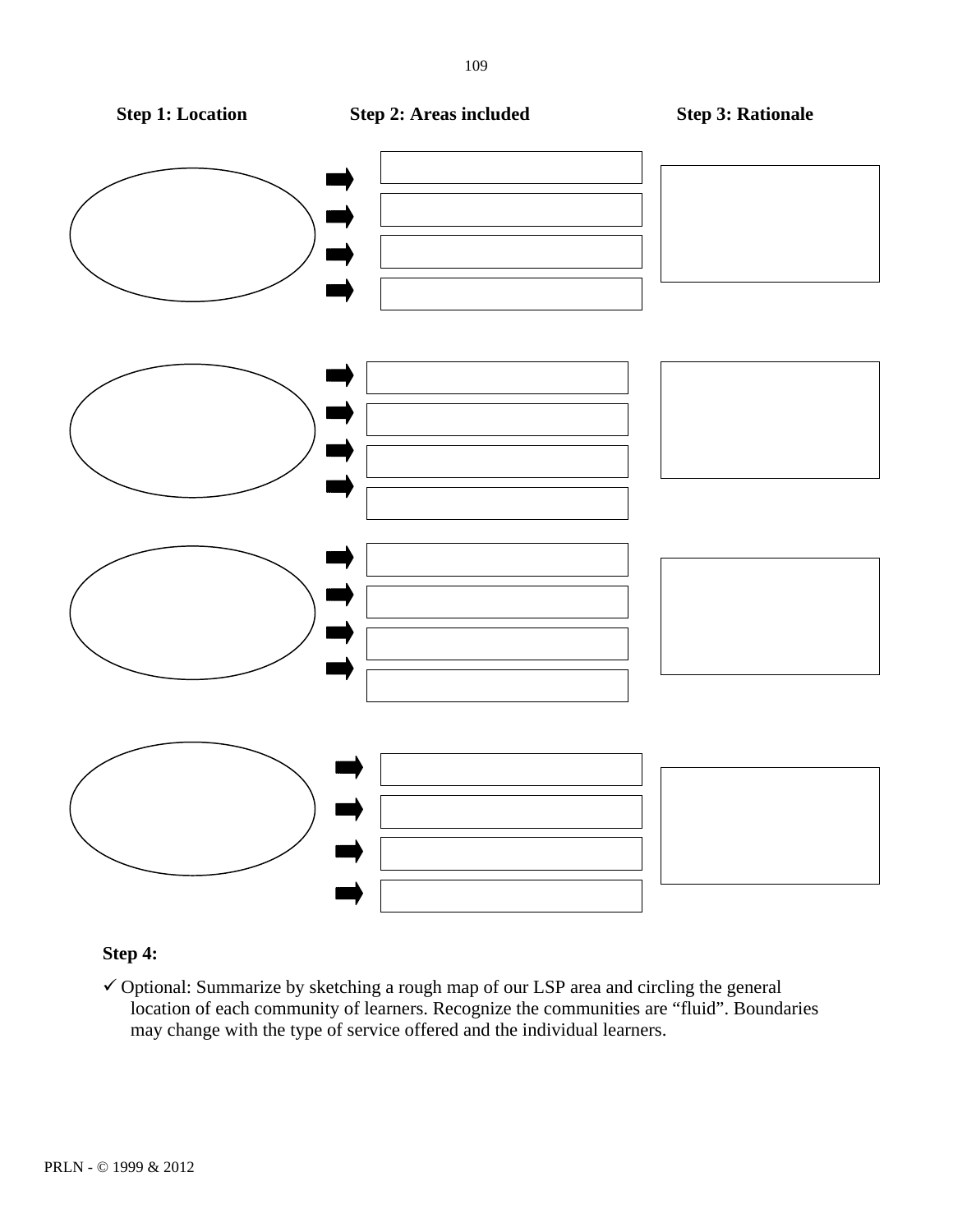# **C.
Decide: What
training
does
each
community
need?**

#### **LBS service functions:**

- Information and referral
- Literacy assessment
- Training plan development
- Training
- Evaluation and follow-up

#### **Service model range**

- 1-1 tutoring
- Small group
- Classroom

#### **Literacy skills level**

- Level 1
- $\bullet$  Level 2
- $\bullet$  Level 3

#### **Step 1:**

- $\checkmark$  Consider the main groups/priorities we established (A) and the communities of learners (B).
- $\checkmark$  Consider the LBS service model range and literacy skill levels.
- $\checkmark$  Remember to plan within current funding levels.
- $\checkmark$  What training does each community need? Use the chart below to help in the planning
- $\checkmark$  First write the community in the circle. Then work across the page. Check off training needed.
- $\checkmark$  Finally, record rationale for your choices (if relevant) and main groups or priorities served.

When planning, keep in mind that not all training options will be required in each community. For example, a reliable public transportation system may mean learners can access a higher-level or specialized program outside their immediate community. However, LSP members may find each community still needs a localized 1-1 program for learners at Level 1.

#### **COMMUNITY**



 $\Box$  Level 1  $\Box$  Level 2 **Small Group**

□ Level 1  $\Box$  Part-time  $\Box$  Full-time  $\Box$  Level 2  $\Box$  Part-time  $\Box$  Full-time

#### $\Box$  Level 3

 $\Box$  Part-time  $\Box$  Full-time

#### **Classroom**  $\Box$  Level 1

 $\Box$  Part-time  $\Box$  Full-time  $\Box$  Level 2  $\Box$  Part-time  $\Box$  Full-time  $\Box$  Level 3  $\Box$  Part-time  $\Box$  Full-time

**Rationale: Main groups/priorities**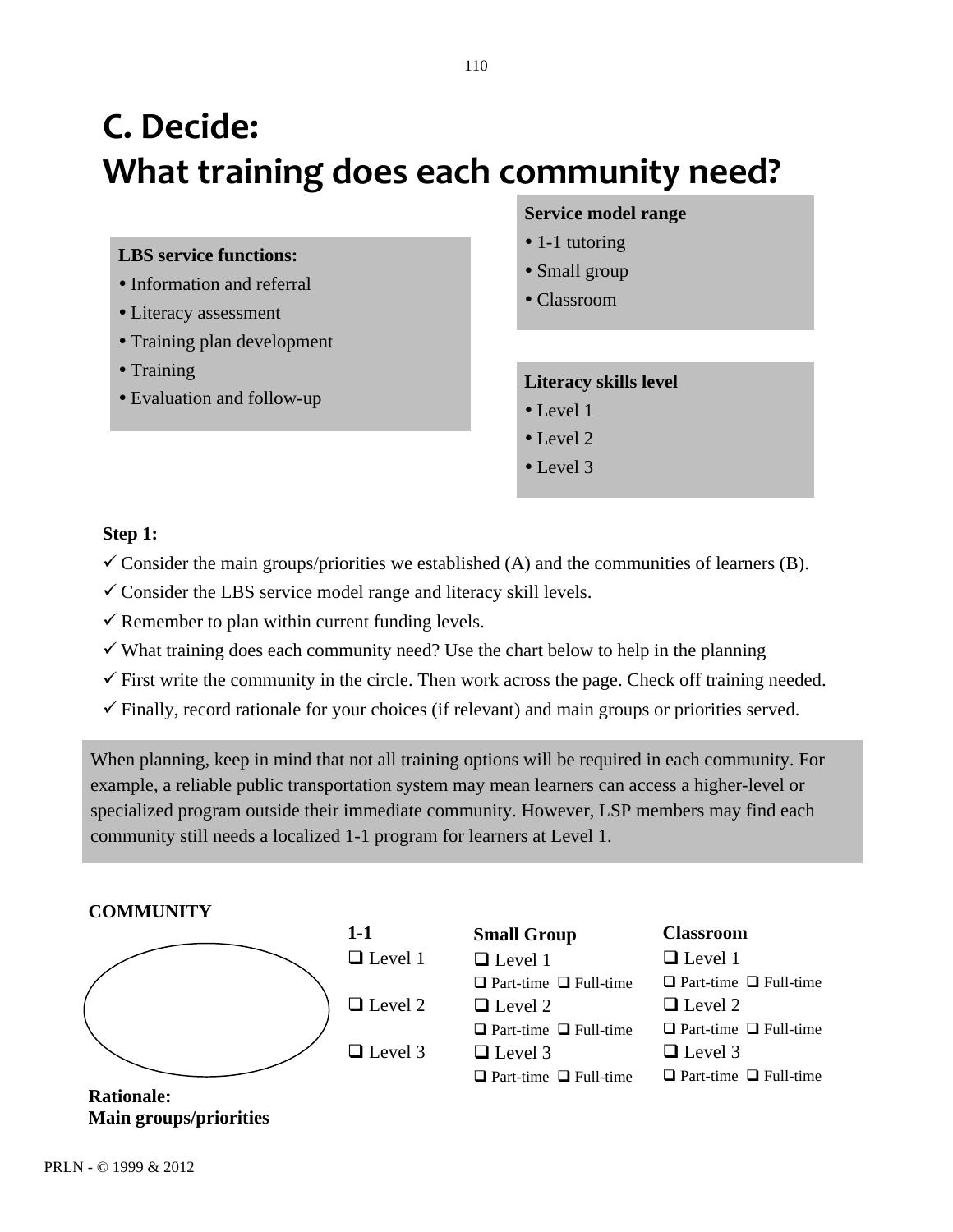

**Small group** ■ Level 1  $\Box$  Part-time  $\Box$  Full-time □ Level 2  $\Box$  Part-time  $\Box$  Full-time □ Level 3  $\Box$  Part-time  $\Box$  Full-time

#### **Classroom**

**□** Level 1  $\Box$  Part-time  $\Box$  Full-time  $\Box$  Level 2  $\Box$  Part-time  $\Box$  Full-time  $\Box$  Level 3  $\Box$  Part-time  $\Box$  Full-time

**Rationale: Main groups/priorities:**



| l-1                     |  |
|-------------------------|--|
| $\Box$ Level 1          |  |
| $\Box$ Level 2          |  |
| $\Box$ I assal $\Omega$ |  |

| <b>Small Group</b>                | <b>Classroom</b>                  |
|-----------------------------------|-----------------------------------|
| $\Box$ Level 1                    | $\Box$ Level 1                    |
| $\Box$ Part-time $\Box$ Full-time | $\Box$ Part-time $\Box$ Full-time |
| $\Box$ Level 2                    | $\Box$ Level 2                    |
| $\Box$ Part-time $\Box$ Full-time | $\Box$ Part-time $\Box$ Full-time |
| $\Box$ Level 3                    | $\Box$ Level 3                    |
| $\Box$ Part-time $\Box$ Full-time | $\Box$ Part-time $\Box$ Full-time |

**Rationale: Main groups/priorities:**



□ Level 1 □ Level 2 □ Level 3

| <b>Small Group</b>                | <b>Classroom</b> |
|-----------------------------------|------------------|
| $\Box$ Level 1                    | $\Box$ Level 1   |
| $\Box$ Part-time $\Box$ Full-time | $\Box$ Part-time |
| $\Box$ Level 2                    | $\Box$ Level 2   |
| $\Box$ Part-time $\Box$ Full-time | $\Box$ Part-time |
| $\Box$ Level 3                    | $\Box$ Level 3   |
| $\Box$ Part-time $\Box$ Full-time | $\Box$ Part-time |

| :1 1                | $\Box$ Level 1                    |
|---------------------|-----------------------------------|
| me $\Box$ Full-time | $\Box$ Part-time $\Box$ Full-time |
| $\cdot$ 12          | $\Box$ Level 2                    |
| me $\Box$ Full-time | $\Box$ Part-time $\Box$ Full-time |
| 13                  | $\Box$ Level 3                    |
| me $\Box$ Full-time | $\Box$ Part-time $\Box$ Full-time |

**Rationale: Main groups/priorities:**



**Rationale: Main groups/priorities:**

| $1-1$          | <b>Small Group</b>                | <b>Classroom</b>                  |
|----------------|-----------------------------------|-----------------------------------|
| $\Box$ Level 1 | $\Box$ Level 1                    | $\Box$ Level 1                    |
|                | $\Box$ Part-time $\Box$ Full-time | $\Box$ Part-time $\Box$ Full-time |
| $\Box$ Level 2 | $\Box$ Level 2                    | $\Box$ Level 2                    |
|                | $\Box$ Part-time $\Box$ Full-time | $\Box$ Part-time $\Box$ Full-time |
| $\Box$ Level 3 | $\Box$ Level 3                    | $\Box$ Level 3                    |
|                | $\Box$ Part-time $\Box$ Full-time | $\Box$ Part-time $\Box$ Full-time |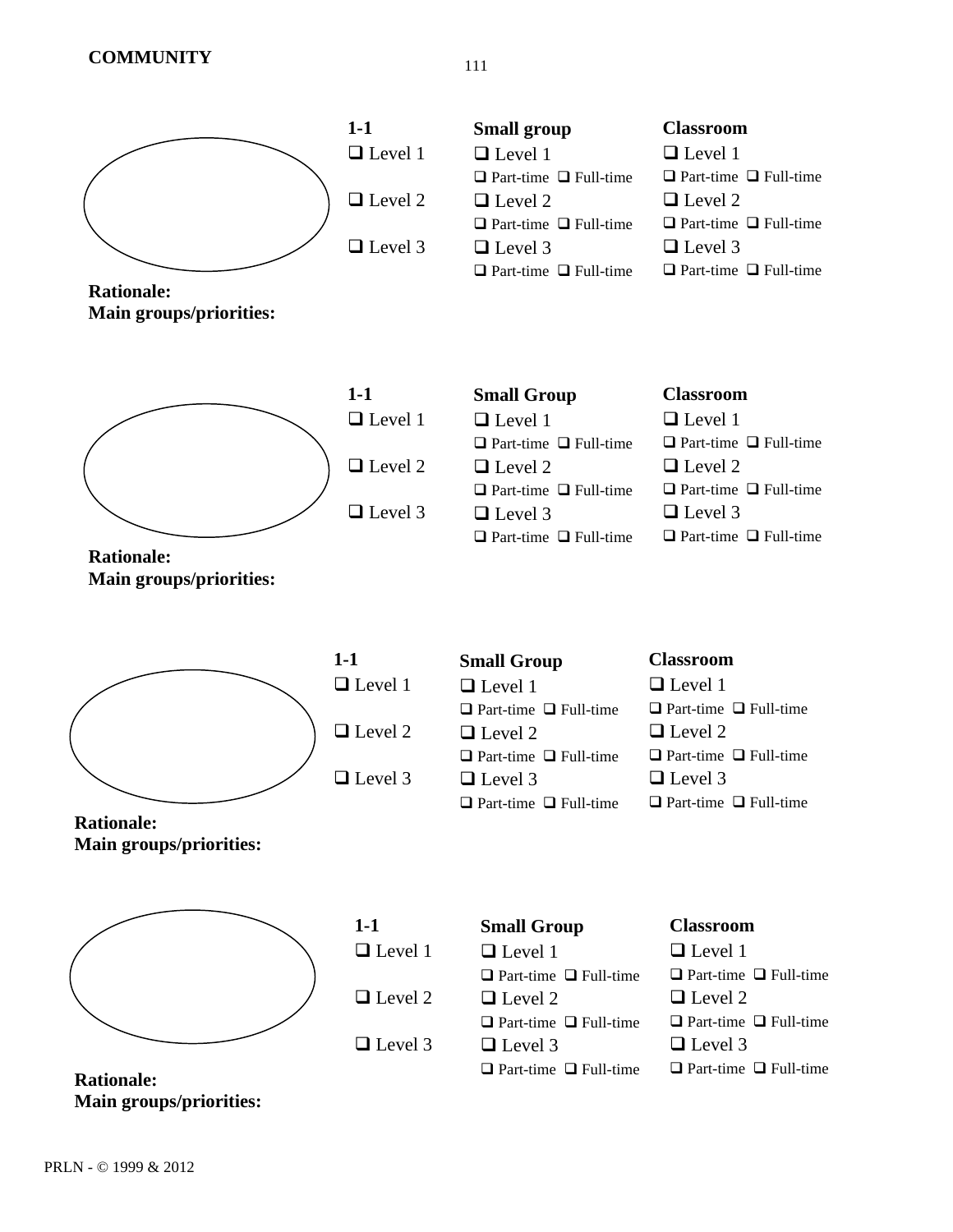# **D.
Brainstorm: How
might
we
deliver
services
to
these communities
in
new
ways?**

We've mapped out what training is needed in each community of learners in our LSP area. Recognizing that funding will not increase in the near future, can we find new and creative ways to meet these training needs?

#### **Step 1:**

- $\checkmark$  Think about how we can better work together to meet training needs in our LSP area.
- $\checkmark$  Brainstorm new approaches or fine-tune "old" ones.
- $\checkmark$  Consider partnerships, satellite programs, division of responsibilities among agencies, etc.
- $\checkmark$  Be creative! Suggest whatever! (We won't hold you to it!)

| <b>Great Ideas!</b>              | Which priority or training need<br>would be met? | Is the idea worth pursuing?<br>Why? |
|----------------------------------|--------------------------------------------------|-------------------------------------|
| $\sum_{i=1}^n$                   |                                                  |                                     |
| $\bigotimes_{i=1}^n$             |                                                  |                                     |
| $\bigotimes_{i=1}^n$             |                                                  |                                     |
| $\bigwedge^\bullet_{\mathbb{I}}$ |                                                  |                                     |
| $\bigotimes_{i=1}^n$             |                                                  |                                     |
| $\bigwedge_{i=1}^{\frac{n}{2}}$  |                                                  |                                     |
| $\bigotimes_{i=1}^n$             |                                                  |                                     |
| $\tilde{O}$                      |                                                  |                                     |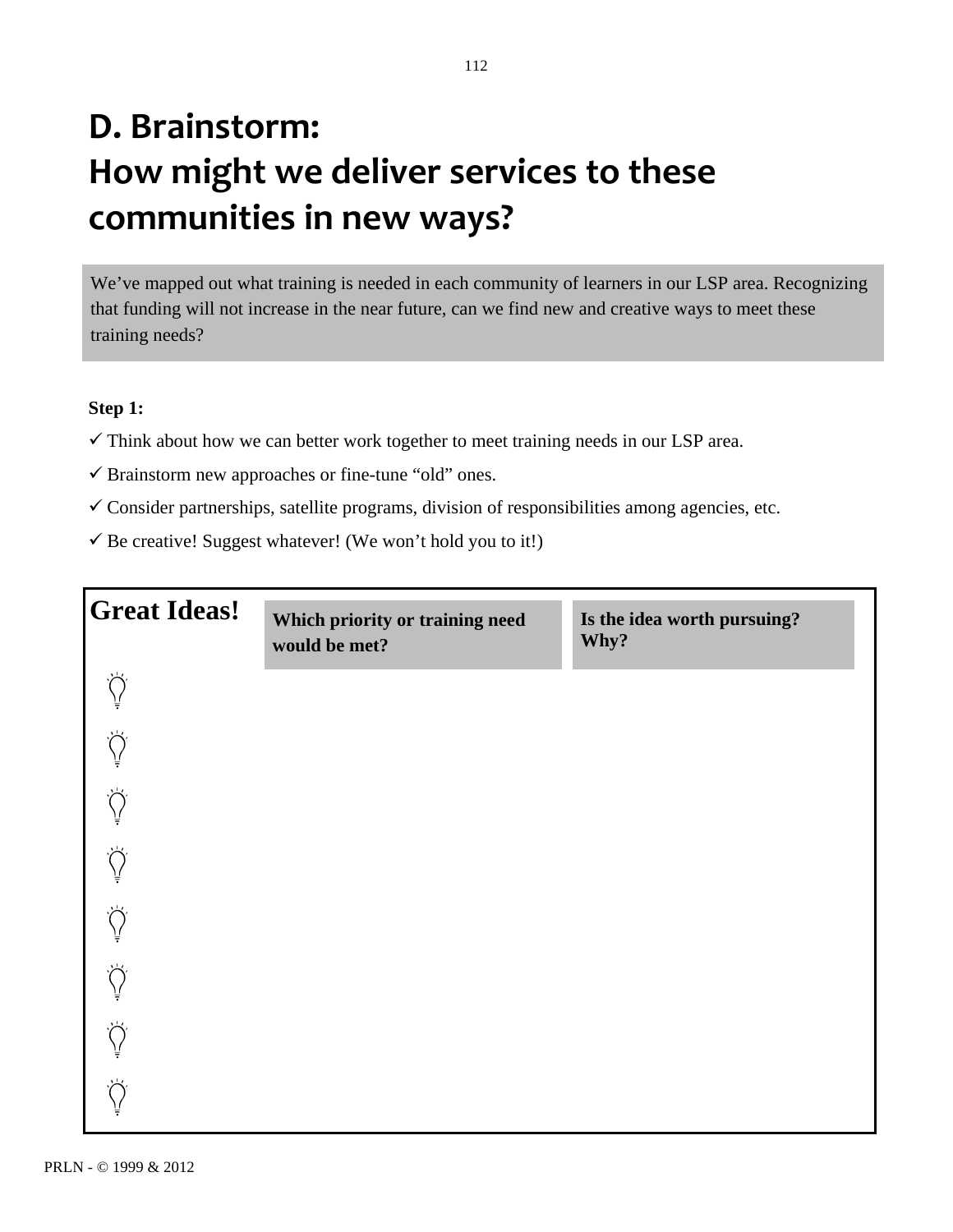#### **Other LBS service functions:**

- Information and referral
- Literacy assessment
- Training plan development
- Evaluation and follow-up

#### **Step 2:**

- $\checkmark$  Now consider the remaining four LBS service functions.
- Consider as well tutor/staff training (and if you wish, other service development areas).
- $\checkmark$  How can we better work together to serve our LSP as a whole, and individual communities of learners?.
- $\checkmark$  Optional: work through C. again, but apply the exercise to other functions.

| <b>Great Ideas!</b>                                  | Which priority or training need<br>would be met? | Is the idea worth pursuing?<br>Why? |
|------------------------------------------------------|--------------------------------------------------|-------------------------------------|
| ¥                                                    |                                                  |                                     |
| $\bigotimes_{i=1}^n \mathbb{Z}_p$                    |                                                  |                                     |
| $\bigotimes_{i=1}^n \bigotimes_{i=1}^n \mathbb{I}_i$ |                                                  |                                     |
| $\bigotimes_{i=1}^n \mathcal{P}_i$                   |                                                  |                                     |
| $\bigcirc$<br>¥                                      |                                                  |                                     |
| $\bigotimes_{i=1}^n \mathcal{L}_i$                   |                                                  |                                     |
| $\bigotimes_{i=1}^n \mathcal{L}_i$                   |                                                  |                                     |
| $\bigcirc$                                           |                                                  |                                     |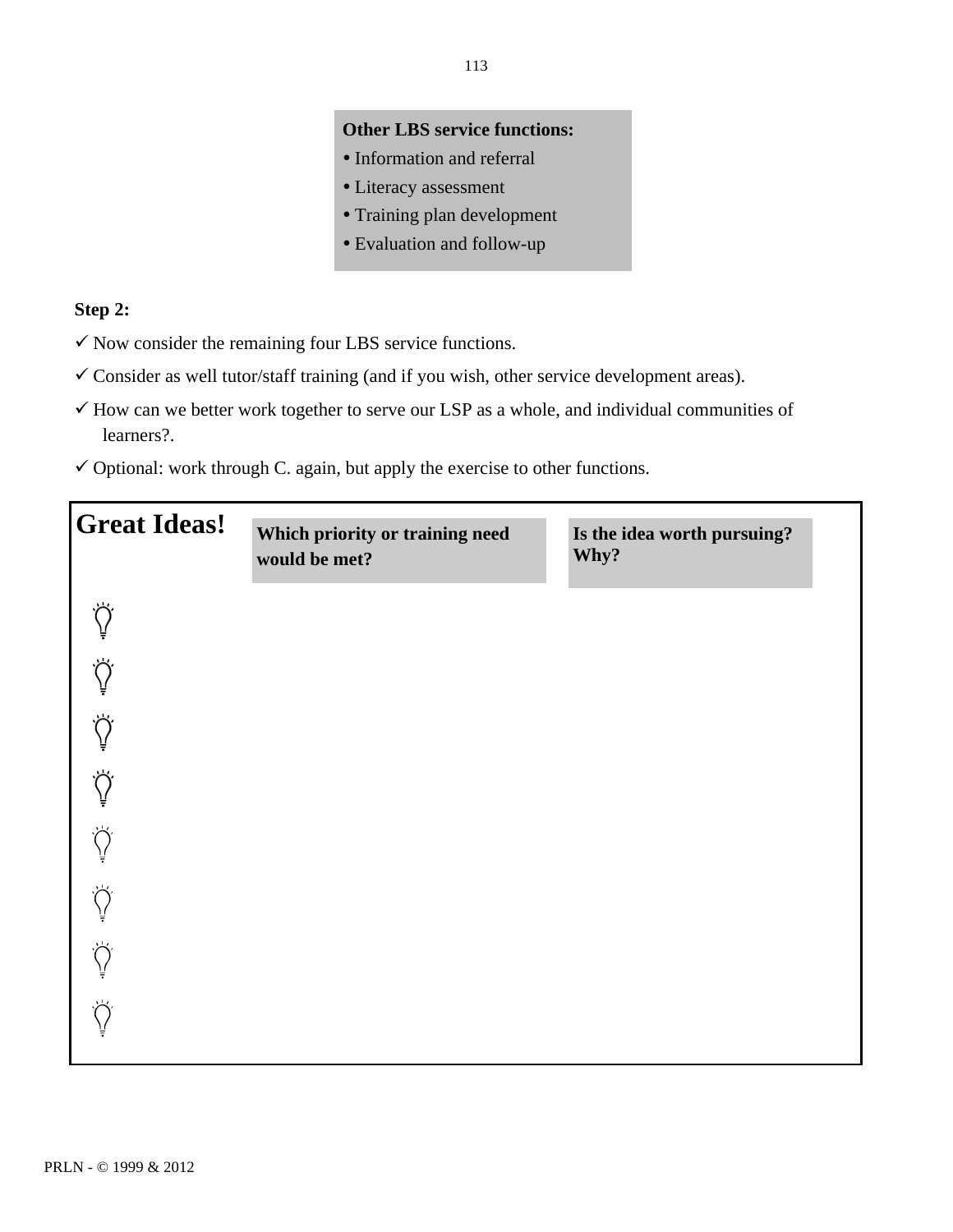# **E.
Decide: What
training
will
you
deliver?**

#### **Step 1:**

- $\checkmark$  Now it's time to put on the "hat" of your individual agency.
- $\checkmark$  Review the priorities and needs established, and the brainstorming ideas offered.
- $\checkmark$  Think about your agency's strengths, current funding levels, and ability to deliver services.
- $\checkmark$  What training will your agency commit to deliver?
- $\checkmark$  What service models? Levels? Locations? Projected # of learners? Main group served or priority?
- $\checkmark$  Write the name of a community in the middle of the circle and record your plans.
- $\checkmark$  Give the rationale for your decisions. Why should *your* agency provide these services (and not somebody else)?
- $\checkmark$  Ensure your plans fit with the needs of the LSP area as a whole and individual communities.

#### **Service function**

• training

#### **Service model range**

- 1-1 tutoring
- small group
- classroom
- part-time
- full-time

#### **Skill levels**

- Level 1
- Level 2
- 



PRLN - © 1999 & 2012

#### **AGENCY NAME:**  $\bullet$  Level 3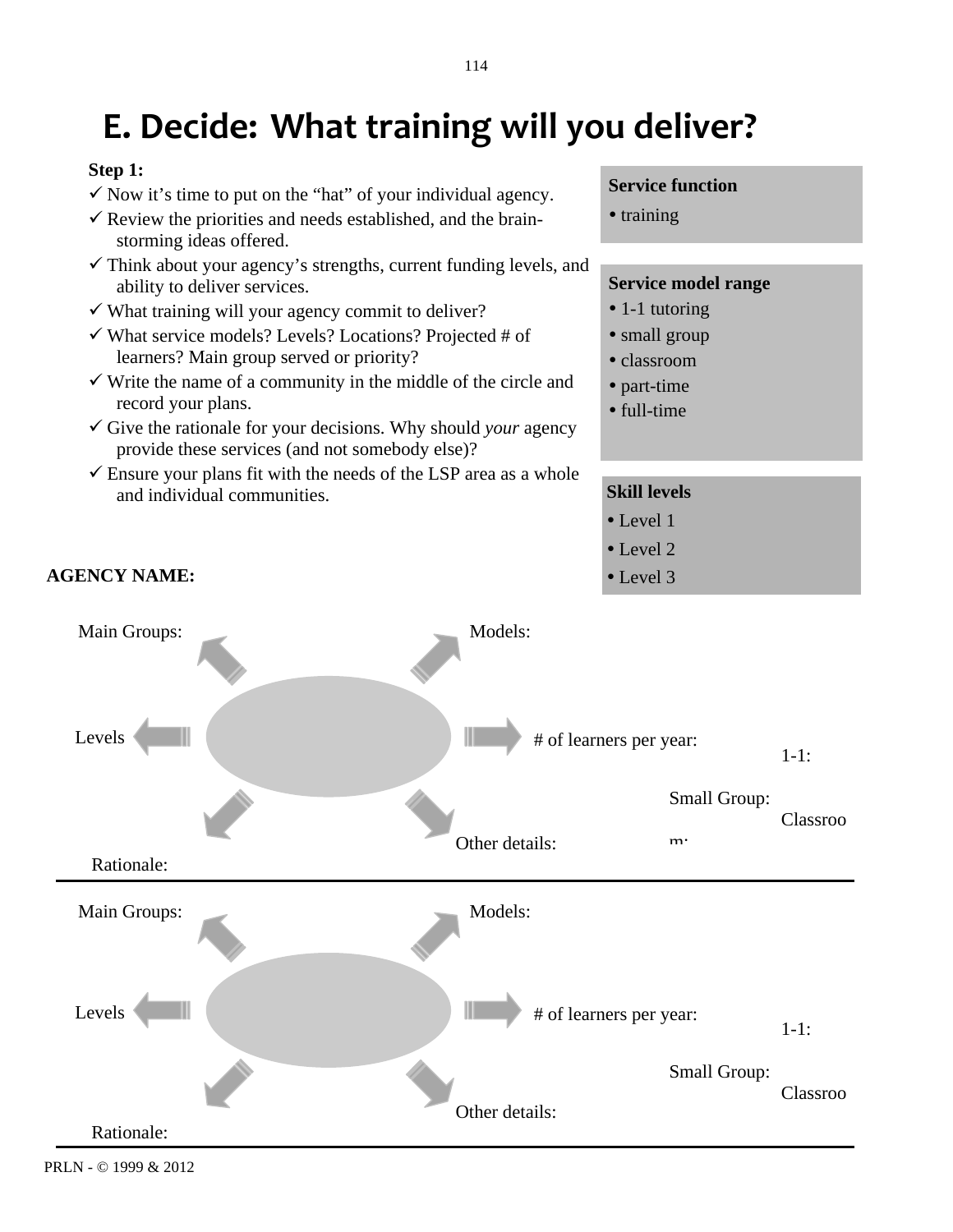

115

PRLN - © 1999 & 2012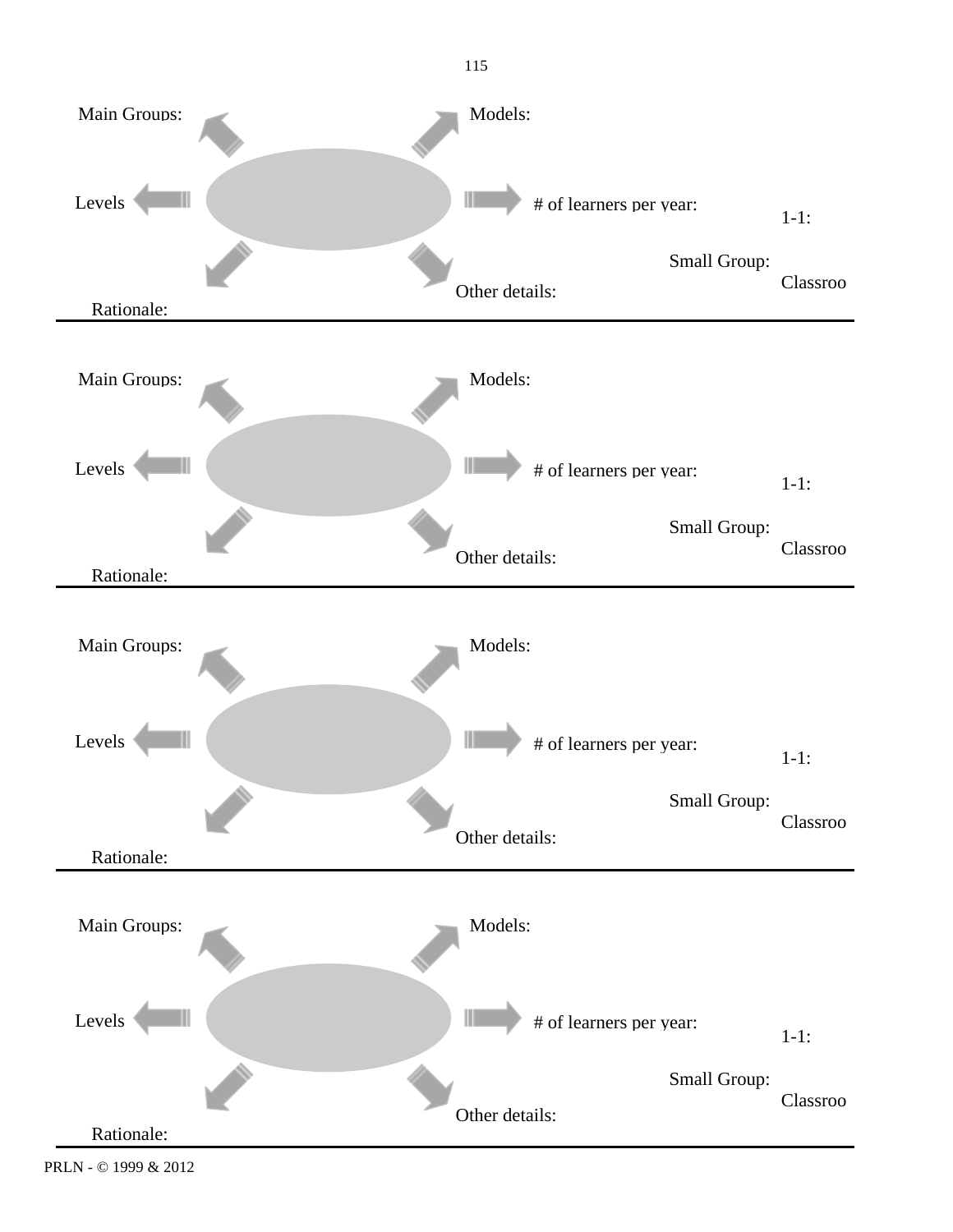# **F.
Decide:** What training will we deliver as a whole?

#### **Step 1:**

- $\checkmark$  Integrate the training plans of all agencies. Start by filling in the name of a community.
- $\checkmark$  Consider: Who is best able to deliver a specific service to the community?
- $\checkmark$  Record the agencies that will provide this specific service to the community, as well as other pertinent facts. Provide rationale. Why this agency?

#### **COMMUNITY:**

|                      | Main groups served:                                                                                                                                                                                                                                                                                                                                                                                          |
|----------------------|--------------------------------------------------------------------------------------------------------------------------------------------------------------------------------------------------------------------------------------------------------------------------------------------------------------------------------------------------------------------------------------------------------------|
|                      | Levels: $\frac{1}{\sqrt{1-\frac{1}{2}}\sqrt{1-\frac{1}{2}}\sqrt{1-\frac{1}{2}}\sqrt{1-\frac{1}{2}}\sqrt{1-\frac{1}{2}}\sqrt{1-\frac{1}{2}}\sqrt{1-\frac{1}{2}}\sqrt{1-\frac{1}{2}}\sqrt{1-\frac{1}{2}}\sqrt{1-\frac{1}{2}}\sqrt{1-\frac{1}{2}}\sqrt{1-\frac{1}{2}}\sqrt{1-\frac{1}{2}}\sqrt{1-\frac{1}{2}}\sqrt{1-\frac{1}{2}}\sqrt{1-\frac{1}{2}}\sqrt{1-\frac{1}{2}}\sqrt{1-\frac{1}{2}}\sqrt{1-\frac{1}{$ |
|                      | # of learners per year: 1-1: _____; small group: _____; classroom: _____                                                                                                                                                                                                                                                                                                                                     |
|                      |                                                                                                                                                                                                                                                                                                                                                                                                              |
|                      |                                                                                                                                                                                                                                                                                                                                                                                                              |
|                      | Why should this agency provide this particular service (rationale)?                                                                                                                                                                                                                                                                                                                                          |
|                      |                                                                                                                                                                                                                                                                                                                                                                                                              |
|                      |                                                                                                                                                                                                                                                                                                                                                                                                              |
|                      |                                                                                                                                                                                                                                                                                                                                                                                                              |
|                      | # of learners per year: 1-1: ____; small group: ____; classroom: _____                                                                                                                                                                                                                                                                                                                                       |
|                      |                                                                                                                                                                                                                                                                                                                                                                                                              |
|                      | Why should this agency provide this particular service (rationale)?                                                                                                                                                                                                                                                                                                                                          |
|                      |                                                                                                                                                                                                                                                                                                                                                                                                              |
|                      |                                                                                                                                                                                                                                                                                                                                                                                                              |
|                      | # of learners per year: 1-1: ____; small group: ____; classroom: _____                                                                                                                                                                                                                                                                                                                                       |
|                      |                                                                                                                                                                                                                                                                                                                                                                                                              |
|                      |                                                                                                                                                                                                                                                                                                                                                                                                              |
|                      | Why should this agency provide this particular service (rationale)?                                                                                                                                                                                                                                                                                                                                          |
|                      |                                                                                                                                                                                                                                                                                                                                                                                                              |
|                      |                                                                                                                                                                                                                                                                                                                                                                                                              |
|                      | Levels: $\frac{1}{\sqrt{1-\frac{1}{2}} \cdot \frac{1}{2}}$                                                                                                                                                                                                                                                                                                                                                   |
|                      | # of learners per year: 1-1: ____; small group: ____; classroom: _____                                                                                                                                                                                                                                                                                                                                       |
|                      |                                                                                                                                                                                                                                                                                                                                                                                                              |
|                      |                                                                                                                                                                                                                                                                                                                                                                                                              |
| PRLN - © 1999 & 2012 | Why should this agency provide this particular service (rationale)?                                                                                                                                                                                                                                                                                                                                          |
|                      |                                                                                                                                                                                                                                                                                                                                                                                                              |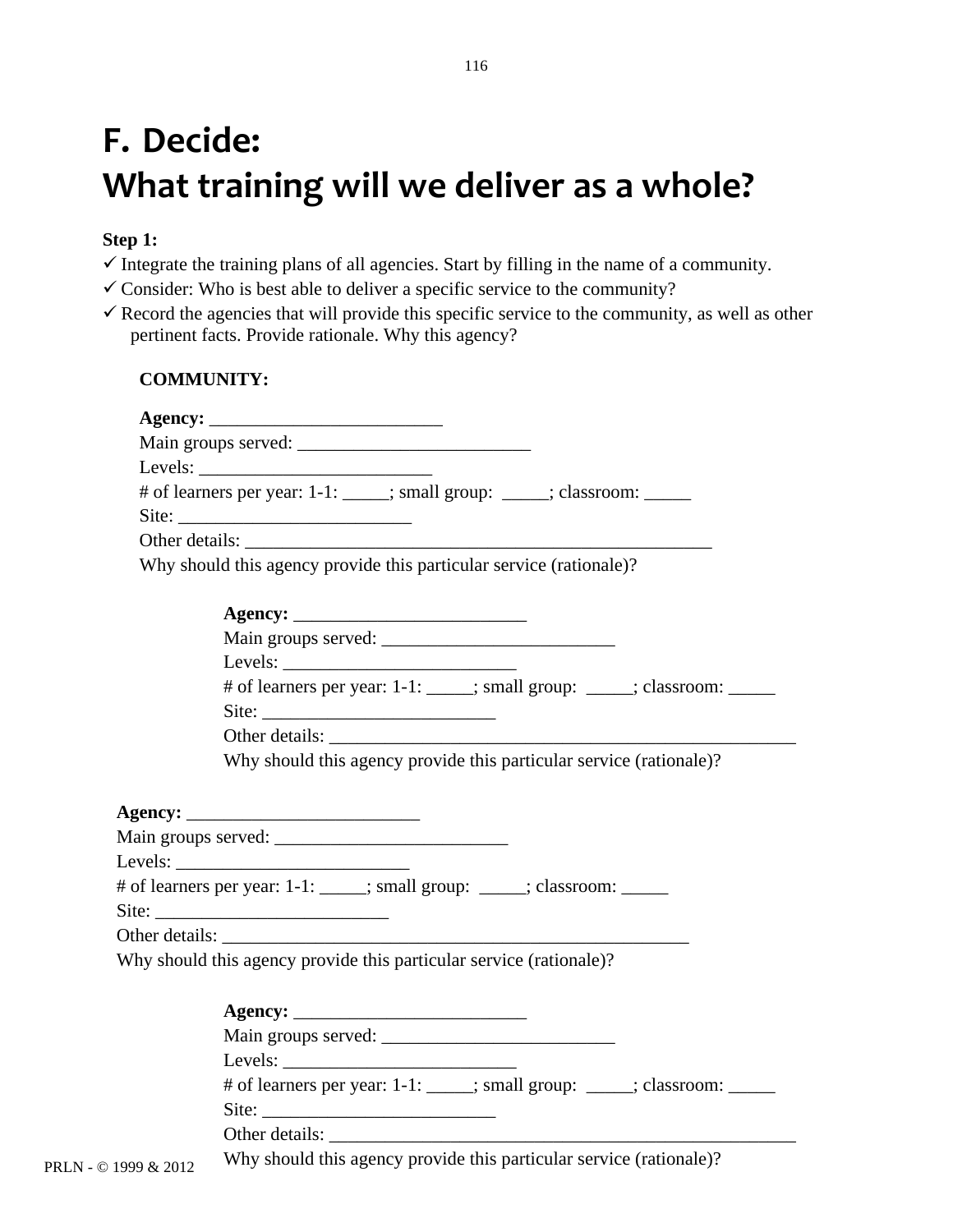#### **COMMUNITY:**

| # of learners per year: 1-1: _____; small group: _____; classroom: ______ |
|---------------------------------------------------------------------------|
|                                                                           |
| Other details:                                                            |
| Why should this agency provide this particular service (rationale)?       |
|                                                                           |
|                                                                           |
|                                                                           |
|                                                                           |
| # of learners per year: 1-1: ____; small group: ____; classroom: _____    |
|                                                                           |
| Other details:                                                            |
| Why should this agency provide this particular service (rationale)?       |
|                                                                           |
|                                                                           |
|                                                                           |
| # of learners per year: 1-1: _____; small group: _____; classroom: _____  |
|                                                                           |
|                                                                           |
| Why should this agency provide this particular service (rationale)?       |
|                                                                           |
|                                                                           |
|                                                                           |
| Levels:                                                                   |
| # of learners per year: 1-1: ____; small group: ____; classroom: _____    |
|                                                                           |
|                                                                           |
| Why should this agency provide this particular service (rationale)?       |
|                                                                           |
|                                                                           |
|                                                                           |
|                                                                           |
|                                                                           |
|                                                                           |
| # of learners per year: 1-1: _____; small group: _____; classroom: ______ |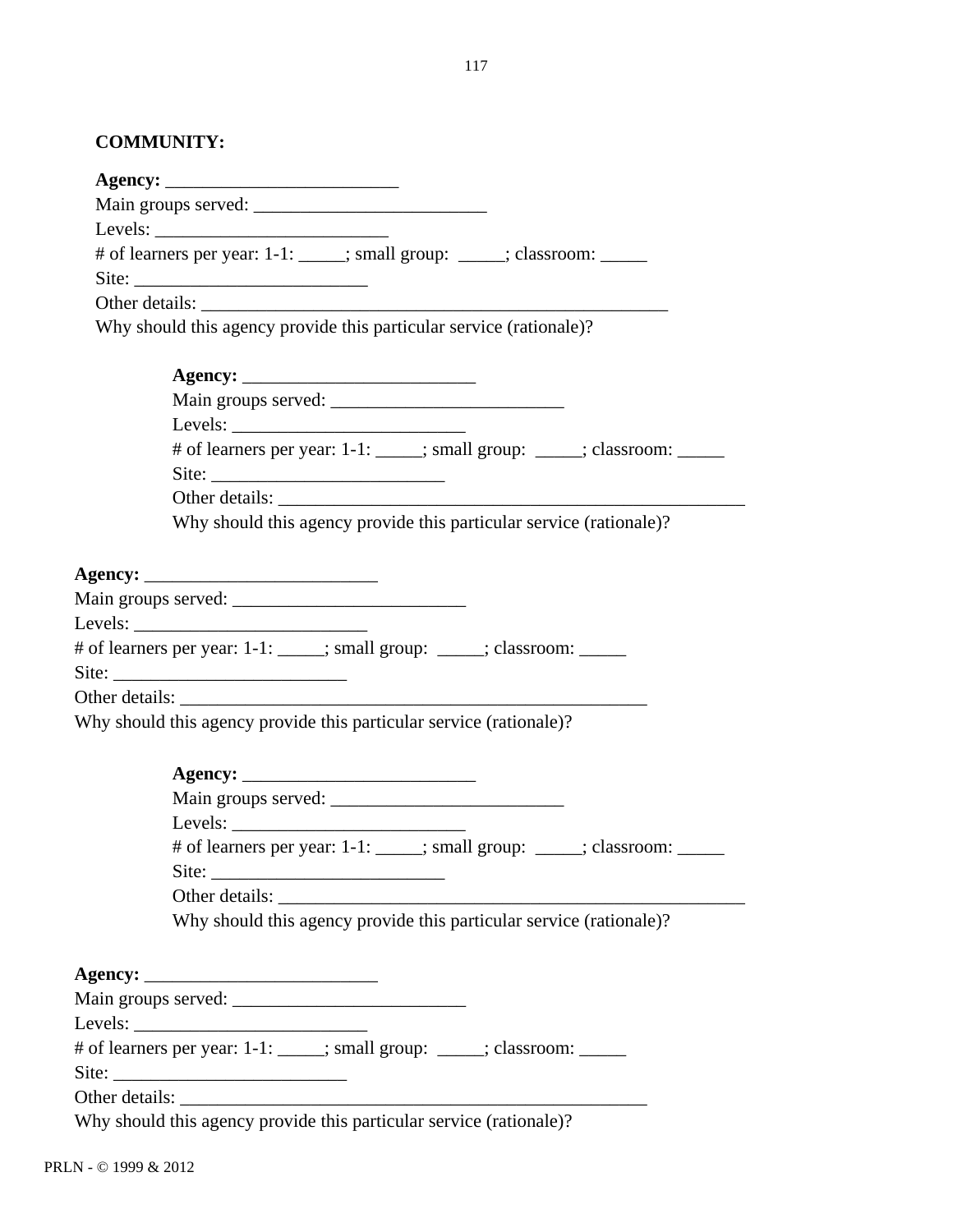#### **COMMUNITY:**

| # of learners per year: 1-1: ____; small group: ____; classroom: _____                                                                                                                                                                                                                                                                                                                                        |
|---------------------------------------------------------------------------------------------------------------------------------------------------------------------------------------------------------------------------------------------------------------------------------------------------------------------------------------------------------------------------------------------------------------|
| Site: $\frac{1}{\sqrt{1-\frac{1}{2}}\sqrt{1-\frac{1}{2}}\sqrt{1-\frac{1}{2}}\sqrt{1-\frac{1}{2}}\sqrt{1-\frac{1}{2}}\sqrt{1-\frac{1}{2}}\sqrt{1-\frac{1}{2}}\sqrt{1-\frac{1}{2}}\sqrt{1-\frac{1}{2}}\sqrt{1-\frac{1}{2}}\sqrt{1-\frac{1}{2}}\sqrt{1-\frac{1}{2}}\sqrt{1-\frac{1}{2}}\sqrt{1-\frac{1}{2}}\sqrt{1-\frac{1}{2}}\sqrt{1-\frac{1}{2}}\sqrt{1-\frac{1}{2}}\sqrt{1-\frac{1}{2}}\sqrt{1-\frac{1}{2}}$ |
| Other details:                                                                                                                                                                                                                                                                                                                                                                                                |
| Why should this agency provide this particular service (rationale)?                                                                                                                                                                                                                                                                                                                                           |
|                                                                                                                                                                                                                                                                                                                                                                                                               |
|                                                                                                                                                                                                                                                                                                                                                                                                               |
|                                                                                                                                                                                                                                                                                                                                                                                                               |
| # of learners per year: 1-1: ____; small group: ____; classroom: _____                                                                                                                                                                                                                                                                                                                                        |
|                                                                                                                                                                                                                                                                                                                                                                                                               |
|                                                                                                                                                                                                                                                                                                                                                                                                               |
| Why should this agency provide this particular service (rationale)?                                                                                                                                                                                                                                                                                                                                           |
|                                                                                                                                                                                                                                                                                                                                                                                                               |
|                                                                                                                                                                                                                                                                                                                                                                                                               |
|                                                                                                                                                                                                                                                                                                                                                                                                               |
|                                                                                                                                                                                                                                                                                                                                                                                                               |
| # of learners per year: 1-1: _____; small group: _____; classroom: ______                                                                                                                                                                                                                                                                                                                                     |
|                                                                                                                                                                                                                                                                                                                                                                                                               |
|                                                                                                                                                                                                                                                                                                                                                                                                               |
|                                                                                                                                                                                                                                                                                                                                                                                                               |
| Why should this agency provide this particular service (rationale)?                                                                                                                                                                                                                                                                                                                                           |
|                                                                                                                                                                                                                                                                                                                                                                                                               |
|                                                                                                                                                                                                                                                                                                                                                                                                               |
|                                                                                                                                                                                                                                                                                                                                                                                                               |
|                                                                                                                                                                                                                                                                                                                                                                                                               |
| # of learners per year: 1-1: ____; small group: ____; classroom: _____                                                                                                                                                                                                                                                                                                                                        |
| Site: $\overline{\phantom{a}}$                                                                                                                                                                                                                                                                                                                                                                                |

Why should this agency provide this particular service (rationale)?

**Agency:** \_\_\_\_\_\_\_\_\_\_\_\_\_\_\_\_\_\_\_\_\_\_\_\_\_ Main groups served: \_\_\_\_\_\_\_\_\_\_\_\_\_\_\_\_\_\_\_\_\_\_\_\_\_ Levels: # of learners per year: 1-1: \_\_\_\_\_; small group: \_\_\_\_; classroom: \_\_\_\_\_\_ Site: \_\_\_\_\_\_\_\_\_\_\_\_\_\_\_\_\_\_\_\_\_\_\_\_\_

Other details: \_\_\_\_\_\_\_\_\_\_\_\_\_\_\_\_\_\_\_\_\_\_\_\_\_\_\_\_\_\_\_\_\_\_\_\_\_\_\_\_\_\_\_\_\_\_\_\_\_\_

Why should this agency provide this particular service (rationale)?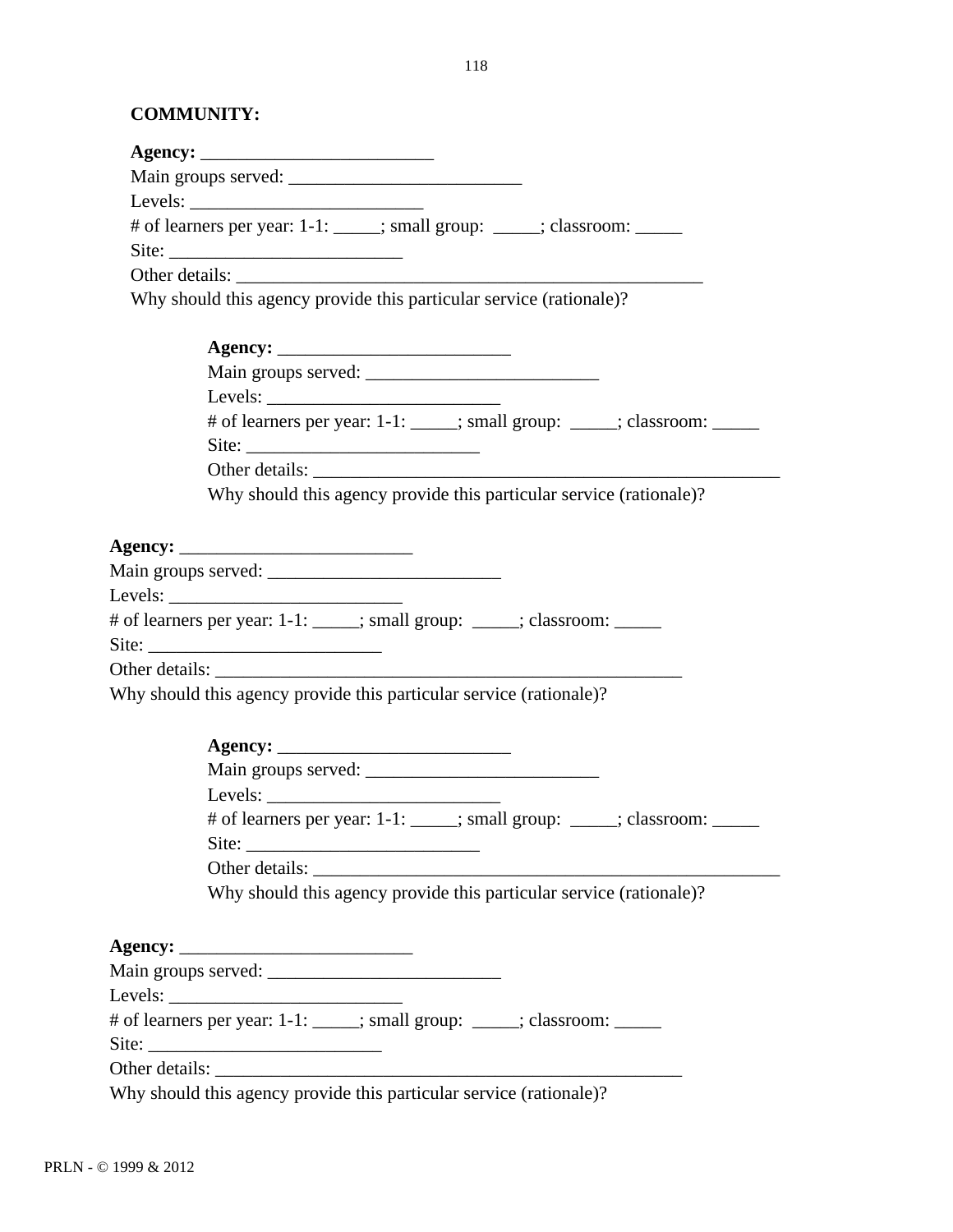#### **Step 2:**

- $\checkmark$  Take a look at our overall plans.
- $\checkmark$  Are we providing a full range of literacy training across our LSP area? Have we met the priorities we established?
- $\checkmark$  Are there unserviced needs or gaps? Overlap or duplication in a community?
- $\checkmark$  If needed, "revisit" the plans and modify them.
- $\checkmark$  Then identify the remaining overlaps and explain why they are necessary. Identify unserviced needs or gaps for future planning.

Reasons:

**Overlap:**

Reasons:

**Unserviced needs for future planning:**

#### **Step 3:**

 $\checkmark$  Fill in the Master Chart for service delivery in our LSP area (to be provided).

 $\checkmark$  Look at the Master Chart as a group. Discuss. Are we satisfied? Revise, if necessary.

 $\checkmark$  Finished? Congratulations! We did it!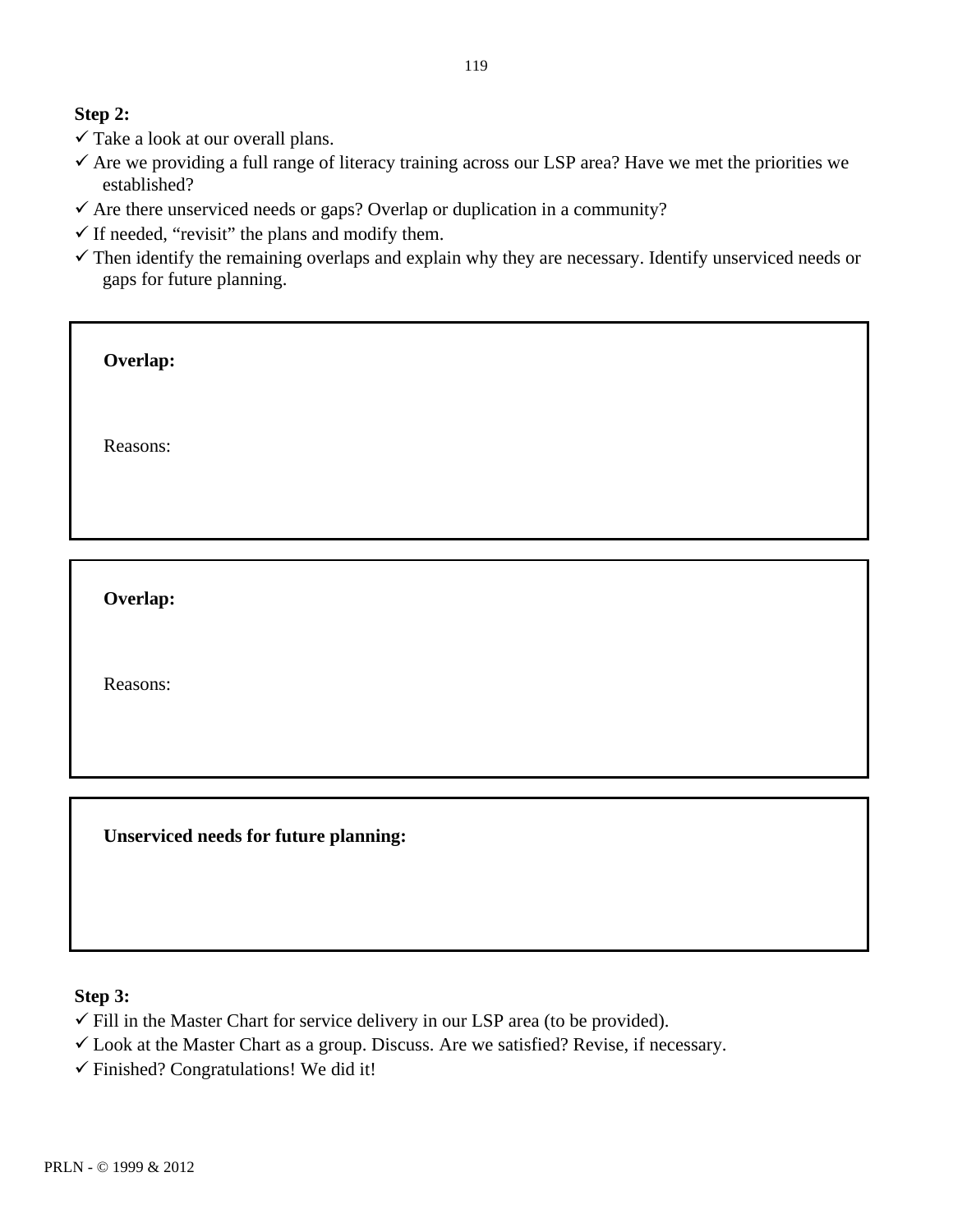# **G. Decide: What
about
the
other
service
functions?**

#### **Other LBS service functions:**

- Information and referral
- Literacy assessment
- Training plan development
- Evaluation and follow-up

#### **Step 1:**

- $\checkmark$  Repeat E and F focusing upon other LBS service functions.
- Consider tutor/staff training (and if you wish, other service development areas).
- $\checkmark$  Consider as well our brainstorming ideas!
- $\checkmark$  What will your agency provide?
- $\checkmark$  How does this fit into the needs of the LCPP as a whole, and the services of other agencies?
- $\checkmark$  What should the Network provide?

## **My agency's plans: How this fits into the needs of our LSP area as a whole:**

**The Network should provide: How this fits into the needs of our** 

**LCPP area as a whole:**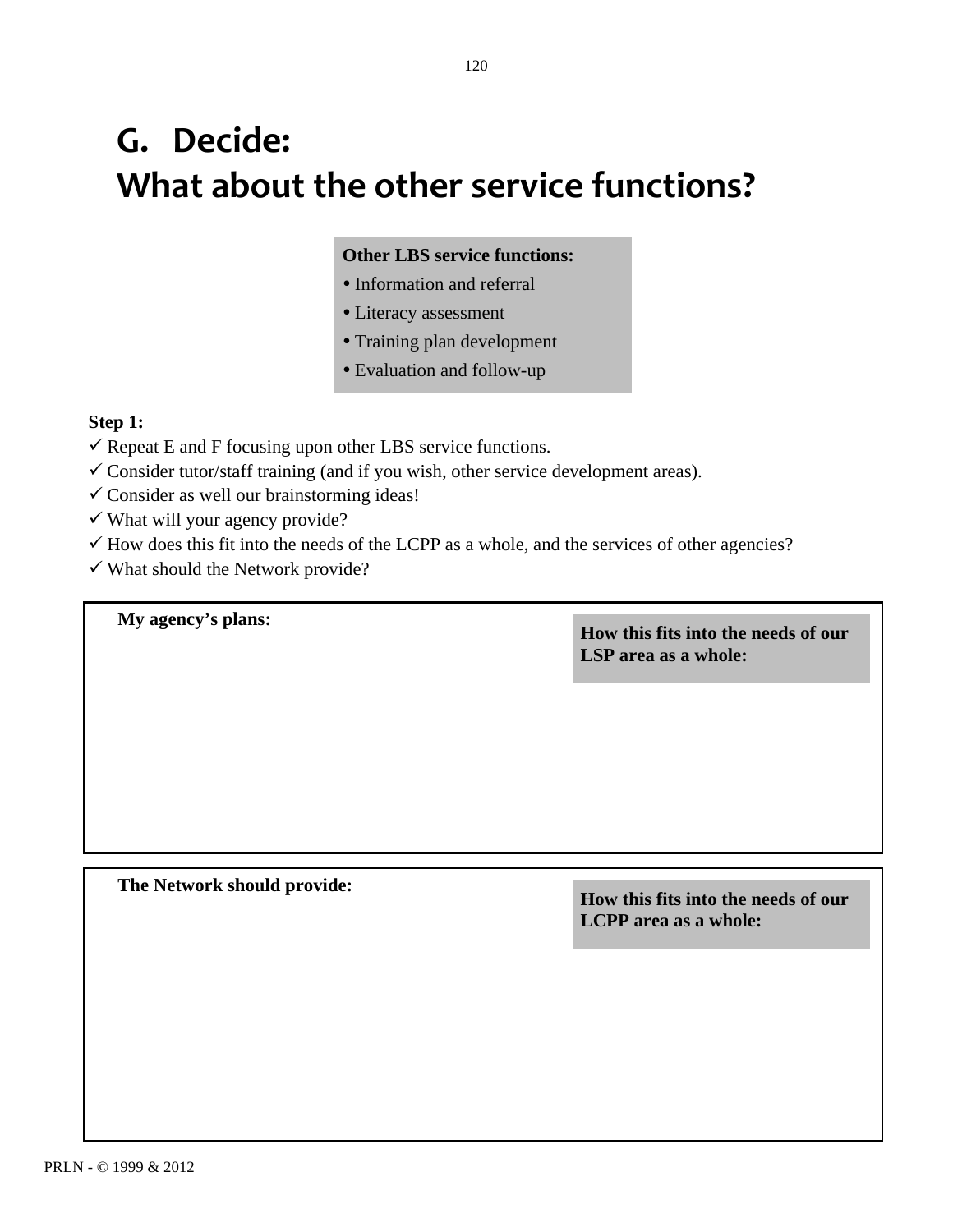#### **Step 1: To Guide Your Thinking**

- $\checkmark$  Think in broad terms of your LSP as a whole.
- $\checkmark$  Step outside your usual perspective. Put aside (for the time being) an "historical" approach of how you looked at things or did them in the past.
- $\checkmark$  Consider people you have not yet reached as well as the makeup of your present learner base.
- $\checkmark$  Look at the demographics of your LSP area.
- $\checkmark$  Take into consideration the percentage of the target populations you identify to the population at large. Does your choice of target groups reflect the balance? Is there a group you have missed and that should be part of your plan?
- $\checkmark$  Look at special populations. Does a specific need exist that might not be reflected in the demographics?
- $\checkmark$  Justify your choices. Provide concrete reasons.

#### **Step 2: To Guide Your Thinking**

- $\checkmark$  Think about your learners in your LSP area.
- $\checkmark$  How far will they travel to move along the "continuum of learning" to access different programs as their needs change?
- $\checkmark$  Are there boundaries that define particular communities of learners within your LSP area? Where are these boundaries?
- $\checkmark$  Are there reasons other than geography that impact upon your choice of boundaries?
- $\checkmark$  Draw these boundaries (if any) on a map of your LSP area.
- $\checkmark$  Give reasons that explain or justify these choices of boundaries.

### **Step 3: To Guide Your Thinking**

- $\checkmark$  Think about your target populations that you established in Step One.
- $\checkmark$  Think about each community of learners that you established within your LSP area in Step Two.
- $\checkmark$  List the training options you need to provide in your LSP area in order to offer a complete range of services as required by your target populations.
- $\checkmark$  Now identify the training options that you need to provide in each community.
- $\checkmark$  Don't lose sight of your target populations. Do they differ for each community? Will these differences impact upon the services offered in each community?
- $\checkmark$  Check off those services that are presently offered.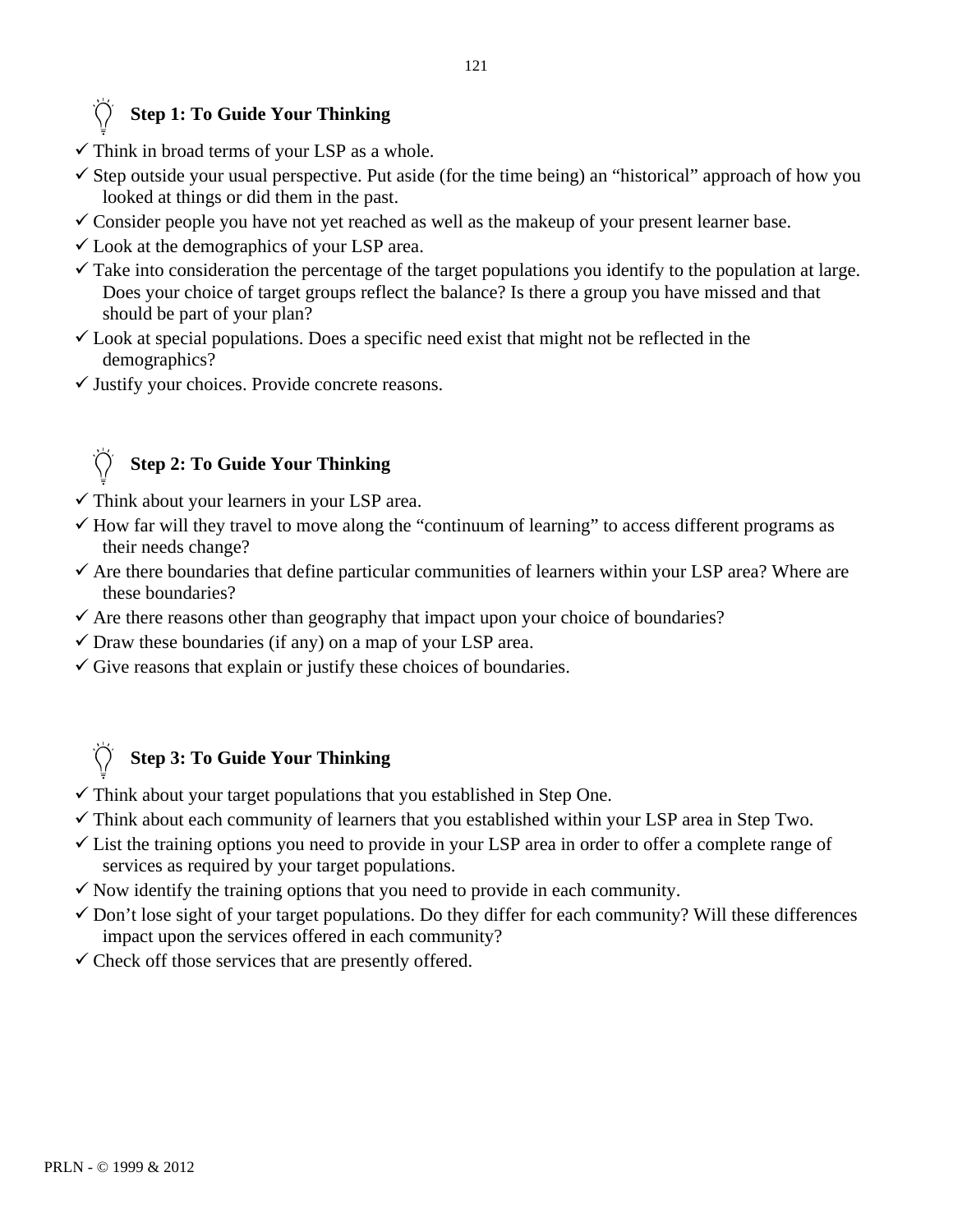## **Step 4: To Guide Your Thinking**

- $\checkmark$  Think about partnerships.
- $\checkmark$  Think about new solutions; i.e., satellite programs, rather than brand new programs.
- $\checkmark$  Think about new ways to meet the needs you have established, but within the present level of funding.
- $\checkmark$  Think about the range of functions focused upon within the LSP. How can you provide these in your LSP area, and/or your geographical community, in new ways? More efficient ways?
- $\checkmark$  Be creative.

#### **Step 5: To Guide Your Thinking**  $\phi$

- $\checkmark$  Keep in mind the results of the previous steps.
- $\checkmark$  How will the LSP member agencies work together to meet the needs identified?
- $\checkmark$  As an individual organisation, what services will you provide or would you like to provide?
- $\checkmark$  Give projected data for the upcoming year for your individual organisation: contact hours, # of learners, etc.
- $\checkmark$  How do these plans fit in with the overall Community Service Plan?
- $\checkmark$  Are there gaps you have identified that will not be met at the present time, but you would like to meet in the future? As an LSP? As an individual program?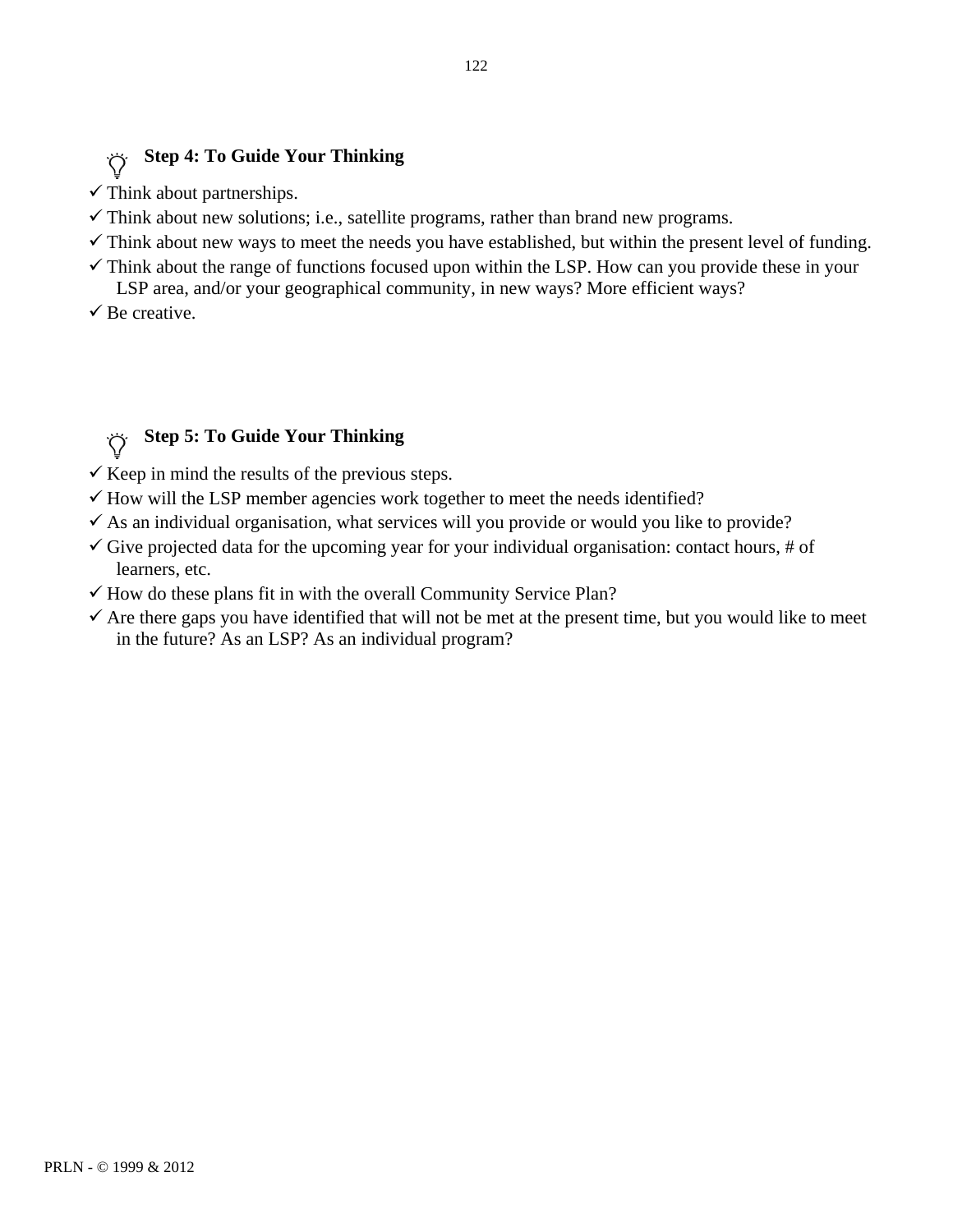# Part 3: Tying It Together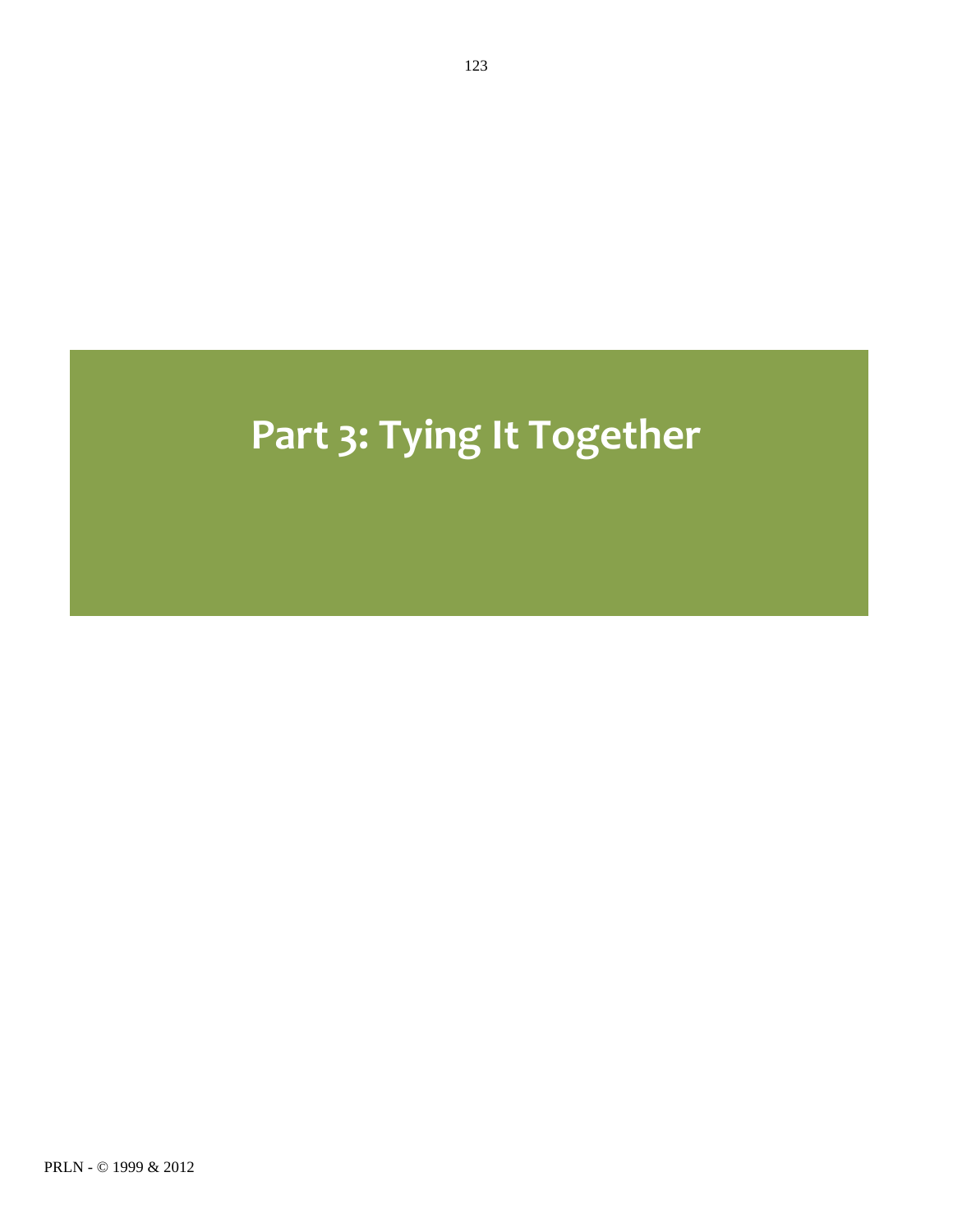

## **Recommendations**

PRLN - © 1999 & 2012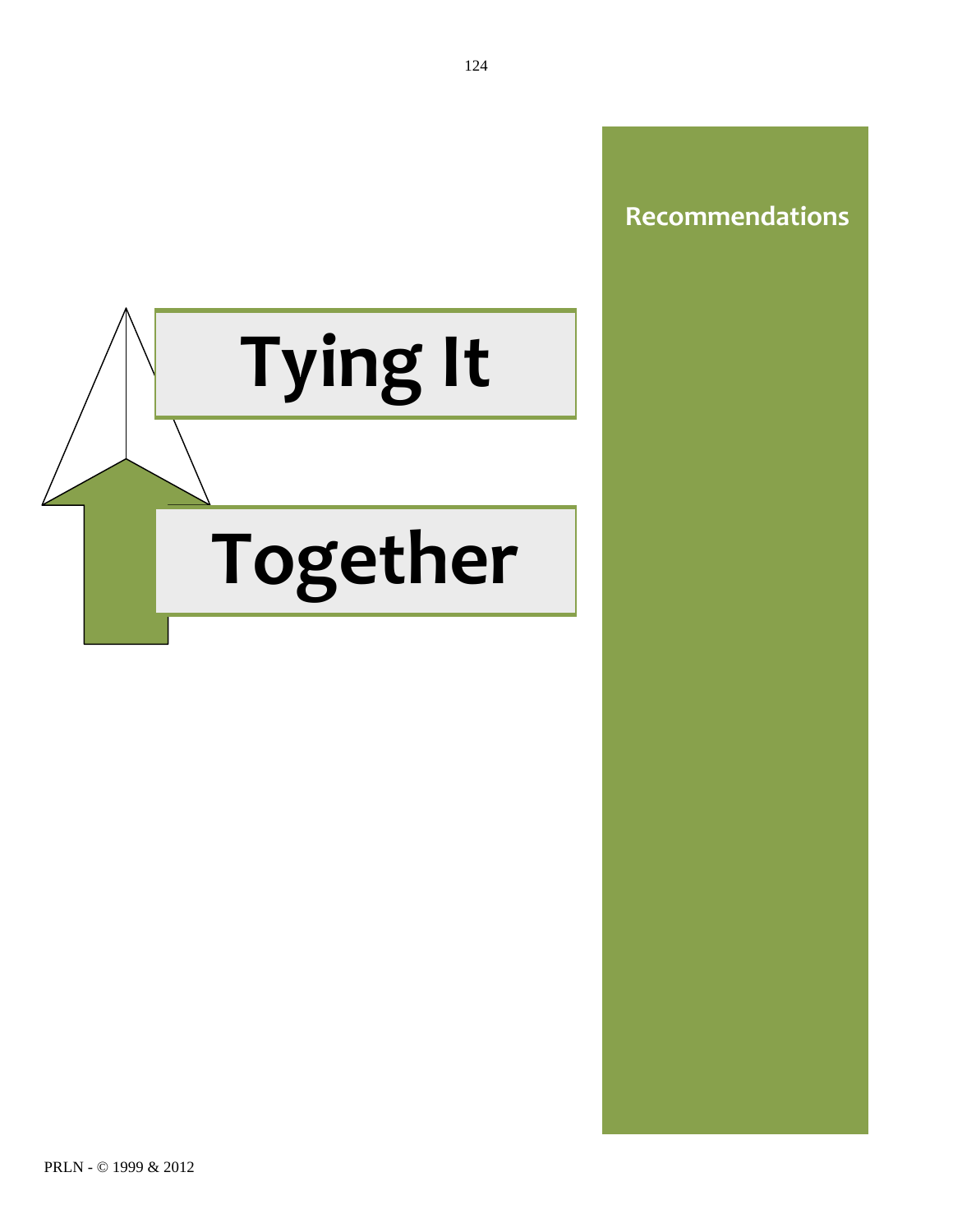## Recommendations **Recommendations**

#### 1. **Extend the community planning process to include other non-literacy community service providers.**

This recommendation sounds straightforward. Literacy practitioners know they need to involve non-literacy providers in their work. Without this extended participation, the "system" doesn't "work" the way it is supposed to work. Referrals aren't made or, once made, aren't followed through. Adults who have literacy difficulties show up at the door of these other service providers, but don't make their way through the literacy door. The literacy field markets its services to counterparts in other fields. Connections are made, resulting in useful contacts, but there is the general sense that more could be done.

Many of the "connections" with non-literacy community providers involve an exchange of information. "Visitors" come to workshops or LSP meetings to explain their services, and literacy providers, in turn, explain their services. This is an important activity, but it isn't community planning. It can lead to community planning, if the information gathered and exchanged is analysed and then acted upon to improve or change literacy service delivery. It is a valuable preparatory step to a literacy services plan, but the information must be solicited with this overall purpose in mind, and then actually recycled into the planning process.

Preparatory work is sometimes difficult to do in a satisfactory and "complete" way. Time is always at a premium, with deadlines pressing upon the planning body. But preparatory work involving non-literacy community programs would provide a solid foundation upon which to create plans. This recommendation, however, goes further. It involves inviting other service providers to take a role in literacy services planning by exploring community needs together, and developing responses as equal partners and stakeholders who share a common clientele.

Literacy providers in Waterloo Region and Wellington County have now participated in the development of two detailed Literacy Services Plans. (Committees across the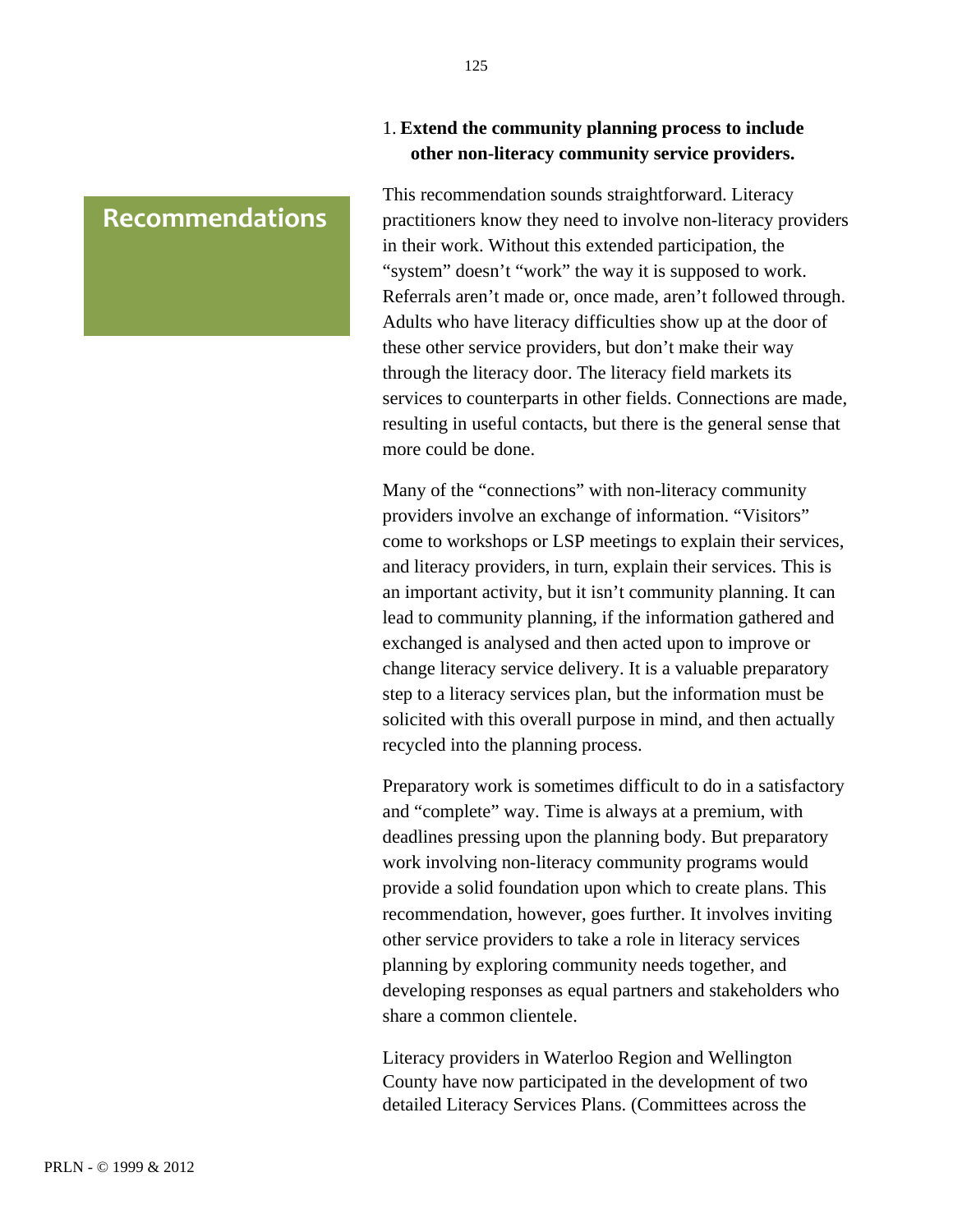province have also participated in literacy services planning.) Literacy service deliverers are familiar with the process, as well as the issues and challenges. They have an understanding of literacy needs in their community, and the range of services offered. They are aware of the programs offered by other LBS agencies around the LSP table, why these are needed, who these serve, and how they are different from their own programs. LSP members are now in a position to expand the planning process to include others. This will facilitate the LSP exploring adult literacy needs from a different perspective, build non-traditional responses to service delivery, and forge new alliances that should result in greater (and more successful) referrals.

If LSP Committees decide to invite other agencies to participate in planning, preliminary work will need to happen around the LSP table. Which agencies to invite and why? How should they participate? Will they want to participate? How will decisions be made when including a larger group and non-literacy agencies? Are other groups invited as equal partners in the process or to provide input to which the LSP may then respond in their own planning?

Some of these issues were indirectly addressed when developing the LSP Guidelines, particularly through the discussion of Membership (page 21). The Guidelines offered a concrete vehicle to explore these issues, and to begin to fashion a future vision of the role and nature of the LSP Committee. Both the Waterloo Region and Wellington County Committees decided to limit LSP membership to literacy agencies funded by TCU to provide the LBS program. The question remains how to involve an extended audience in the community planning process. This is one of the challenges worth exploring as the LSP Committees continue to evolve, and to work towards refining their services to more precisely meet the needs of their communities.

## Recommendations **Recommendations**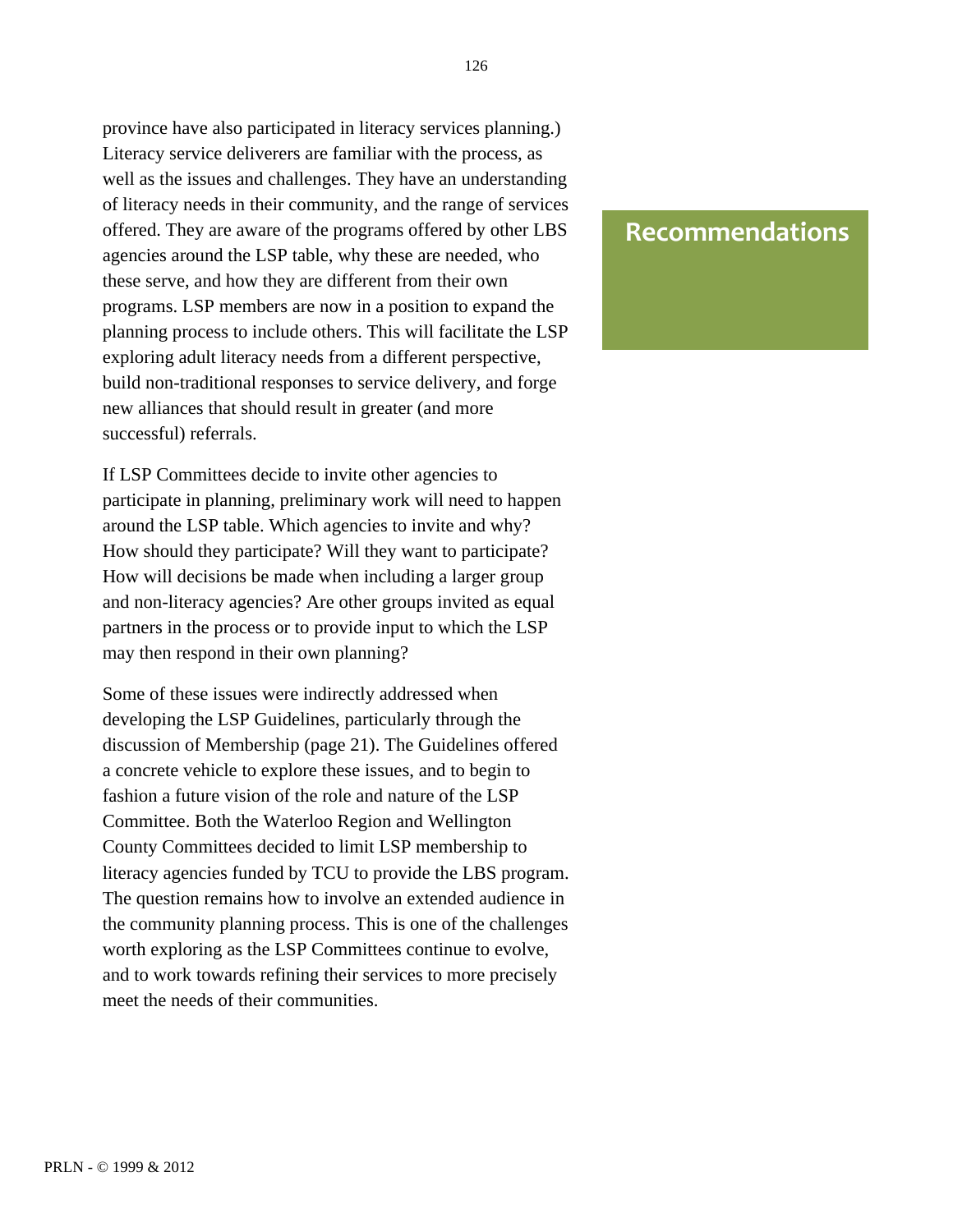## Recommendations **Recommendations**

2. **Integrate community planning into LSP meetings as an ongoing process.**

Developing the Literacy Services Plan through responding to local community needs should be viewed as an ongoing process that spans the year. Ideally at least a portion of each LSP meeting would be dedicated to "planning".

The planning process requires ample opportunity for interaction, discussion, and problem-solving. Facts and statistics based on research, demographics, and other issues that impact on the planning process must not only be gathered, but analysed and discussed among the LSP membership. This discussion often takes longer than is planned; however, giving this aspect of the process "due time" will mean a Literacy Services Plan that is well thought out and that the members can support.

The LSP Guidelines make an attempt to balance info sharing, networking, and other day-to-day "maintenance" required to operate a group or Committee with "developmental" or planning preparatory tasks among LSP members. As a next step, the membership would need to design a long-term framework to guide their community planning. Plans need to incorporate flexibility to deal with new situations that arise in the community, and new directions that arise as a result of group interactions and participation in a creative process.

An ongoing planning process would allow Committees to explore issues at a pace and in a way that encourages creative responses. It would allow time to negotiate partnerships and shape new service delivery offerings. It would ensure the LSP is, foremost, a planning body.